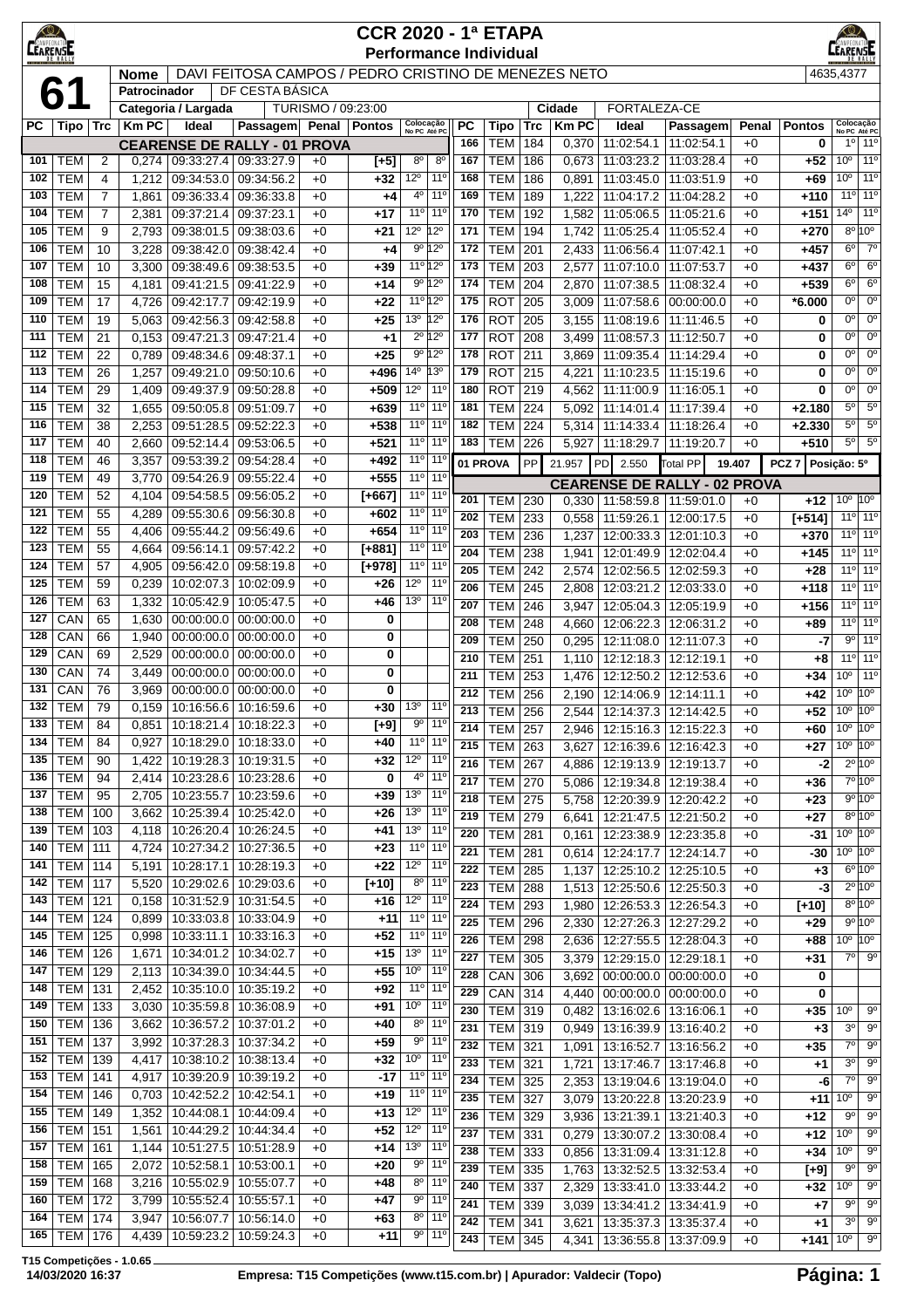| <b>LEARENSE</b> |                             |     |                     |           |                          |                                                            |                                                      |                  |                                          |                            |                                  |    | <b>CCR 2020 - 1ª ETAPA</b><br><b>Performance Individual</b> |               |              |          |       |               | EARENSE                   |
|-----------------|-----------------------------|-----|---------------------|-----------|--------------------------|------------------------------------------------------------|------------------------------------------------------|------------------|------------------------------------------|----------------------------|----------------------------------|----|-------------------------------------------------------------|---------------|--------------|----------|-------|---------------|---------------------------|
|                 |                             |     | <b>Nome</b>         |           |                          |                                                            | DAVI FEITOSA CAMPOS / PEDRO CRISTINO DE MENEZES NETO |                  |                                          |                            |                                  |    |                                                             |               |              |          |       |               | 4635,4377                 |
|                 | 6                           |     | Patrocinador        |           |                          |                                                            | DF CESTA BÁSICA                                      |                  |                                          |                            |                                  |    |                                                             |               |              |          |       |               |                           |
|                 |                             |     | Categoria / Largada |           |                          |                                                            | TURISMO / 09:23:00                                   |                  |                                          |                            |                                  |    |                                                             | Cidade        | FORTALEZA-CE |          |       |               |                           |
| РC              | Tipo                        | Trc | <b>KmPC</b>         |           | Ideal                    | Passagem                                                   | Penal                                                |                  | <b>Pontos</b>                            | Colocação<br>No PC Até PC  |                                  | РC | Tipo                                                        | $Trc$   Km PC | Ideal        | Passagem | Penal | <b>Pontos</b> | Colocação<br>No PC Até PC |
| 244             | <b>TEM 348</b>              |     | 5,149               |           |                          | 13:38:10.9   13:38:12.6                                    | $+0$                                                 |                  | +17                                      | $7^\circ$                  | $9^{\circ}$                      |    |                                                             |               |              |          |       |               |                           |
| 245             | TEM 351                     |     | 5,924               |           | 13:39:26.7               | 13:39:26.5                                                 | $+0$                                                 |                  | -2                                       | $4^{\circ}$                | 90                               |    |                                                             |               |              |          |       |               |                           |
| 246             | $TEM$ 353                   |     | 6,563               |           | 13:40:20.4               | 13:40:20.9                                                 | $+0$                                                 |                  | +5                                       | 6 <sup>o</sup>             | $9^{\circ}$                      |    |                                                             |               |              |          |       |               |                           |
| 247             | TEM 356                     |     | 0,326               |           | 13:45:02.2               | 13:45:03.0                                                 | $+0$                                                 |                  | +8                                       | 10 <sup>o</sup>            | $9^{\circ}$                      |    |                                                             |               |              |          |       |               |                           |
| 248             | <b>TEM 362</b>              |     | 1,309               |           | 13:46:52.4               | 13:46:52.6                                                 | $+0$                                                 |                  | +2                                       | $7^{\circ}$                | $9^{\circ}$                      |    |                                                             |               |              |          |       |               |                           |
| 249             | <b>TEM 365</b>              |     | 1,908               |           | 13:47:43.8               | 13:47:45.2                                                 | $+0$                                                 |                  | +14                                      | 10 <sup>o</sup>            | $9^{\circ}$                      |    |                                                             |               |              |          |       |               |                           |
| 250             | <b>TEM</b>                  | 368 | 2,621               |           | 13:49:00.4               | 13:49:00.7                                                 | $+0$                                                 |                  | $+3$                                     | $5^{\circ}$                | $9^{\circ}$                      |    |                                                             |               |              |          |       |               |                           |
| 251             | <b>TEM</b>                  | 372 | 3,221               |           | 13:50:08.7               | 13:50:58.4                                                 | $+0$                                                 |                  | $+497$                                   | 10 <sup>o</sup>            | 10°                              |    |                                                             |               |              |          |       |               |                           |
| 252             | TEM 373                     |     | 3,473               |           |                          | 13:50:31.0 13:51:20.7                                      | $+0$                                                 |                  | $[+497]$ 10°                             |                            | 10 <sup>o</sup>                  |    |                                                             |               |              |          |       |               |                           |
| 253             | <b>TEM 374</b>              |     | 3,956               |           |                          | 13:51:10.5   13:51:57.8                                    | $+0$                                                 |                  | $+473$ 10 <sup>o</sup>                   |                            | 10 <sup>o</sup>                  |    |                                                             |               |              |          |       |               |                           |
| 254             | <b>TEM 377</b>              |     | 4,518               |           |                          | 13:52:01.6   13:52:54.1                                    | $+0$                                                 |                  | $[+525]$ 10 <sup>°</sup> 10 <sup>°</sup> |                            |                                  |    |                                                             |               |              |          |       |               |                           |
| 255             | <b>TEM 378</b>              |     | 4,935               |           | 13:52:34.4               | 13:53:22.0                                                 | $+0$                                                 |                  | $+476$ 10 <sup>o</sup>                   |                            | 10 <sup>o</sup>                  |    |                                                             |               |              |          |       |               |                           |
| 256             | <b>TEM 381</b>              |     | 5,293               |           | 13:53:11.2               | 13:53:53.5                                                 | $+0$                                                 |                  | $+423$                                   | $10^{\circ}$ $10^{\circ}$  |                                  |    |                                                             |               |              |          |       |               |                           |
| 257             | <b>TEM 384</b>              |     | 0,217               |           | 13:55:09.4               | 13:55:21.2                                                 | $+0$                                                 |                  | $+118$                                   | 10 <sup>o</sup>            | 10 <sup>o</sup>                  |    |                                                             |               |              |          |       |               |                           |
| 258             | <b>TEM</b>                  | 385 | 0,486               |           | 13:55:32.7               | 13:55:39.8                                                 | $+0$                                                 |                  | $+71$                                    | 10 <sup>o</sup>            | $10^{\circ}$                     |    |                                                             |               |              |          |       |               |                           |
| 259             | <b>TEM</b>                  | 386 | 0,762               |           | 13:56:00.3               | 13:56:05.2                                                 | $+0$                                                 |                  | +49                                      | 10 <sup>o</sup>            | 10 <sup>o</sup>                  |    |                                                             |               |              |          |       |               |                           |
| 260             | <b>TEM</b>                  | 388 | 1,501               |           | 13:57:12.3<br>13:57:55.0 | 13:57:11.6                                                 | $+0$<br>$+0$                                         |                  | -7                                       |                            | 8º 10°<br>$2^{\circ} 10^{\circ}$ |    |                                                             |               |              |          |       |               |                           |
| 261<br>262      | <b>TEM</b>                  | 390 | 1,982               |           |                          | 13:57:55.0                                                 |                                                      |                  | 0                                        |                            | 4º 10º                           |    |                                                             |               |              |          |       |               |                           |
| 263             | TEM   394<br><b>TEM 395</b> |     | 2,729<br>3,456      |           | 13:59:38.5<br>14:00:51.1 | 13:59:39.1<br>14:00:52.8                                   | $+0$<br>$+0$                                         |                  | +6<br>$+17$                              |                            | $8^{\circ} 10^{\circ}$           |    |                                                             |               |              |          |       |               |                           |
| 264             | <b>TEM 398</b>              |     | 4,425               |           | 14:02:24.8               | 14:02:26.2                                                 | $+0$                                                 |                  | +14                                      |                            | $9^{\circ} 10^{\circ}$           |    |                                                             |               |              |          |       |               |                           |
| 265             | <b>TEM 400</b>              |     | 4,857               |           | 14:03:10.2               | 14:03:11.1                                                 | $+0$                                                 |                  | $[+9]$                                   |                            | $9^{\circ} 10^{\circ}$           |    |                                                             |               |              |          |       |               |                           |
| 266             | <b>TEM 404</b>              |     | 0,548               |           | 14:07:20.8               | 14:07:21.3                                                 | $+0$                                                 |                  | $+5$                                     |                            | $9^{\circ} 10^{\circ}$           |    |                                                             |               |              |          |       |               |                           |
| 267             | <b>TEM 407</b>              |     | 0,828               |           | 14:07:50.8               | 14:07:52.3                                                 | $+0$                                                 |                  | $+15$                                    |                            | $9^{\circ} 10^{\circ}$           |    |                                                             |               |              |          |       |               |                           |
| 268             | <b>TEM</b>                  | 411 | 1,292               |           | 14:08:42.8               | 14:08:45.7                                                 | $+0$                                                 |                  | $+29$                                    |                            | $9^{\circ} 10^{\circ}$           |    |                                                             |               |              |          |       |               |                           |
| 269             | <b>TEM 413</b>              |     | 1,744               |           | 14:09:28.7               | 14:09:34.9                                                 | $+0$                                                 |                  | +62                                      |                            | $8^{\circ} 10^{\circ}$           |    |                                                             |               |              |          |       |               |                           |
| 270             | <b>TEM 415</b>              |     | 2,102               |           | 14:10:12.6               | 14:10:24.1                                                 | $+0$                                                 |                  | $+115$                                   |                            | $8^{\circ} 10^{\circ}$           |    |                                                             |               |              |          |       |               |                           |
| 271             | <b>TEM 417</b>              |     | 2,626               |           | 14:11:03.5               | 14:11:03.8                                                 | $+0$                                                 |                  | $+3$                                     |                            | $4^{\circ} 10^{\circ}$           |    |                                                             |               |              |          |       |               |                           |
| 272             | <b>TEM 419</b>              |     | 2,773               |           | 14:11:18.7               | 14:11:22.3                                                 | $+0$                                                 |                  | $+36$                                    |                            | $8^{\circ} 10^{\circ}$           |    |                                                             |               |              |          |       |               |                           |
| 273             | TEM 423                     |     | 3,114               |           | 14:11:57.1               | 14:12:00.4                                                 | $+0$                                                 |                  | $+33$                                    |                            | $6^{\circ}10^{\circ}$            |    |                                                             |               |              |          |       |               |                           |
| 274             | <b>TEM 428</b>              |     | 3,638               |           | 14:12:56.7               | 14:12:59.3                                                 | $+0$                                                 |                  | +26                                      |                            | $3^{\circ} 10^{\circ}$           |    |                                                             |               |              |          |       |               |                           |
| 275             | <b>TEM 432</b>              |     | 4,225               |           | 14:14:09.2               | 14:14:11.5                                                 | $+0$                                                 |                  | $+23$                                    |                            | 4 <sup>o</sup> 10 <sup>o</sup>   |    |                                                             |               |              |          |       |               |                           |
|                 | 276   TEM   435             |     |                     |           |                          | 4,730   14:15:13.4   14:15:18.2                            | $+0$                                                 |                  | $+48$                                    |                            | $4^{\circ} 10^{\circ}$           |    |                                                             |               |              |          |       |               |                           |
| 277             | <b>TEM 437</b>              |     | 5,174               |           |                          | 14:16:04.2   14:16:04.7                                    | $+0$                                                 |                  | +5                                       |                            | 1°10°                            |    |                                                             |               |              |          |       |               |                           |
| 278             | <b>TEM</b>                  | 440 | 5,516               |           |                          | 14:16:41.9 14:16:49.0                                      | $+0$                                                 |                  | $+71$                                    | 4º                         | 90                               |    |                                                             |               |              |          |       |               |                           |
| 279             | <b>TEM</b>                  | 443 | 5,890               |           |                          | 14:17:22.0 14:17:27.8                                      | $+0$                                                 |                  | $+58$                                    | 4 <sup>o</sup>             | $9^{\circ}$                      |    |                                                             |               |              |          |       |               |                           |
| 280             | <b>TEM 445</b>              |     |                     |           |                          | 6,148   14:17:50.7   14:17:58.2                            | $+0$                                                 |                  | +75                                      | 4 <sup>0</sup>             | $9^{\circ}$<br>$9^{\circ}$       |    |                                                             |               |              |          |       |               |                           |
| 281             | TEM   446                   |     |                     |           |                          | 6,441 14:18:22.1 14:18:26.7                                | $+0$                                                 |                  | +46                                      | $4^{\circ}$<br>$5^{\circ}$ | $9^{\circ}$                      |    |                                                             |               |              |          |       |               |                           |
| 282<br>283      | TEM   450<br>TEM   453      |     | 6,808               |           |                          | 14:19:00.7   14:19:04.9                                    | $+0$                                                 |                  | +42<br>$+122$                            | $5^{\circ}$                | $9^{\circ}$                      |    |                                                             |               |              |          |       |               |                           |
| 284             | TEM 455                     |     | 7,503               |           |                          | 7,101   14:19:40.6   14:19:52.8<br>14:20:35.8   14:20:37.9 | $+0$<br>$+0$                                         |                  | $+21$                                    | $5^{\circ}$                | $8^{\circ}$                      |    |                                                             |               |              |          |       |               |                           |
| 285             | <b>TEM 458</b>              |     | 7,976               |           |                          | 14:21:24.3 14:21:25.2                                      | $+0$                                                 |                  | $+9$                                     | 6 <sup>o</sup>             | 8 <sup>o</sup>                   |    |                                                             |               |              |          |       |               |                           |
| 286             | <b>TEM</b>                  | 461 | 8,746               |           |                          | 14:22:42.5 14:22:44.6                                      | $+0$                                                 |                  | $+21$                                    | $4^{\circ}$                | $8^{\circ}$                      |    |                                                             |               |              |          |       |               |                           |
| 287             | <b>TEM</b>                  | 464 |                     |           | 0,182   14:28:23.9       | 14:28:25.2                                                 | $+0$                                                 |                  | +13                                      | 10 <sup>o</sup>            | $8^{\circ}$                      |    |                                                             |               |              |          |       |               |                           |
| 288             | <b>TEM</b>                  | 468 | 0,877               |           | 14:29:27.2               | 14:29:32.2                                                 | $+0$                                                 |                  | +50                                      | 10 <sup>o</sup>            | $8^{\circ}$                      |    |                                                             |               |              |          |       |               |                           |
| 289             | TEM   471                   |     | 1,891               |           |                          | 14:31:07.4   14:31:08.8                                    | $+0$                                                 |                  | $+14$                                    | $8^{\circ}$                | 8 <sup>o</sup>                   |    |                                                             |               |              |          |       |               |                           |
| 290             | <b>TEM</b>                  | 473 |                     |           | 2,798 14:32:33.4         | 14:32:35.2                                                 | $+0$                                                 |                  | $+18$                                    | $9^{\circ}$                | $8^{\circ}$                      |    |                                                             |               |              |          |       |               |                           |
| 02 PROVA        |                             | PP  | 6.507               | <b>PD</b> | 1.564                    | <b>Total PP</b>                                            | 4.943                                                | PCZ <sub>1</sub> |                                          | Posição: 8º                |                                  |    |                                                             |               |              |          |       |               |                           |
|                 |                             |     |                     |           |                          |                                                            |                                                      |                  |                                          |                            |                                  |    |                                                             |               |              |          |       |               |                           |
| <b>TOTAL</b>    |                             | PP  | 28.464              | PD        | 4.114                    | <b>Total PP</b>                                            | 24.350                                               | PCZ <sub>8</sub> |                                          |                            |                                  |    |                                                             |               |              |          |       |               |                           |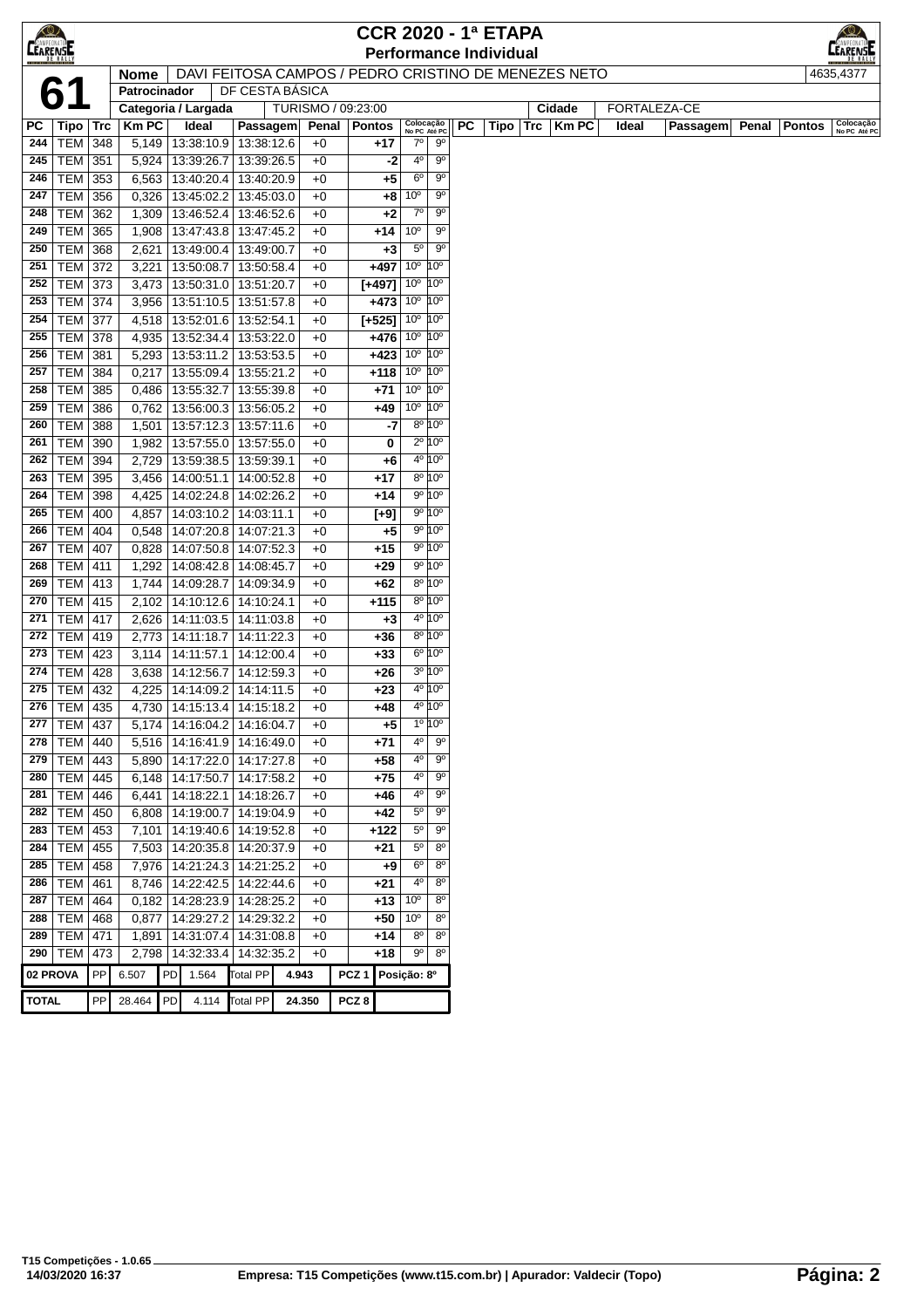| $\bigcirc$<br><b>CEARENSE</b> |                                                                                                                                                                                                                                                                                                                                                                                                                                                                                                                                                                                                                                                                                                                                                                                                                                                                                                                                                                                                                                                                                                                                                                                                                   |                     |                             |                                 |                                          |                    | <b>CCR 2020 - 1ª ETAPA</b> |                                    |                                  |            | <b>Performance Individual</b> |            |                |                                                    |                         |              |                  | <b>EARENSE</b>                                  |                               |
|-------------------------------|-------------------------------------------------------------------------------------------------------------------------------------------------------------------------------------------------------------------------------------------------------------------------------------------------------------------------------------------------------------------------------------------------------------------------------------------------------------------------------------------------------------------------------------------------------------------------------------------------------------------------------------------------------------------------------------------------------------------------------------------------------------------------------------------------------------------------------------------------------------------------------------------------------------------------------------------------------------------------------------------------------------------------------------------------------------------------------------------------------------------------------------------------------------------------------------------------------------------|---------------------|-----------------------------|---------------------------------|------------------------------------------|--------------------|----------------------------|------------------------------------|----------------------------------|------------|-------------------------------|------------|----------------|----------------------------------------------------|-------------------------|--------------|------------------|-------------------------------------------------|-------------------------------|
|                               | 62                                                                                                                                                                                                                                                                                                                                                                                                                                                                                                                                                                                                                                                                                                                                                                                                                                                                                                                                                                                                                                                                                                                                                                                                                |                     | <b>Nome</b><br>Patrocinador |                                 | ROBSON RODRIGUES SANTOS / JUAN ARISTIDES |                    |                            |                                    |                                  |            |                               |            |                |                                                    |                         |              |                  | 4174,4232                                       |                               |
|                               |                                                                                                                                                                                                                                                                                                                                                                                                                                                                                                                                                                                                                                                                                                                                                                                                                                                                                                                                                                                                                                                                                                                                                                                                                   |                     |                             | Categoria / Largada             |                                          | TURISMO / 09:18:00 |                            |                                    |                                  |            |                               |            | Cidade         | <b>FORTALEZA-CE</b>                                |                         |              |                  |                                                 |                               |
| РC                            | Tipo   Trc                                                                                                                                                                                                                                                                                                                                                                                                                                                                                                                                                                                                                                                                                                                                                                                                                                                                                                                                                                                                                                                                                                                                                                                                        |                     | <b>Km PC</b>                | Ideal                           | Passagem                                 |                    | Penal   Pontos             | Colocação<br>No PC Até PC          |                                  | РC         | Tipo                          | Trc        | <b>Km PC</b>   | Ideal                                              | Passagem                | Penal        | <b>Pontos</b>    | Colocação<br>No PC Até PC                       |                               |
|                               |                                                                                                                                                                                                                                                                                                                                                                                                                                                                                                                                                                                                                                                                                                                                                                                                                                                                                                                                                                                                                                                                                                                                                                                                                   |                     |                             |                                 | <b>CEARENSE DE RALLY - 01</b>            | <b>PROVA</b>       |                            |                                    |                                  | 166        | TEM                           | 184        | 0,370          | 10:57:54.1                                         | 10:57:55.0              | +0           | $[+9]$           | 9º                                              | $4^{\circ}$                   |
| 101                           | TEM                                                                                                                                                                                                                                                                                                                                                                                                                                                                                                                                                                                                                                                                                                                                                                                                                                                                                                                                                                                                                                                                                                                                                                                                               | 2                   | 0,274                       | 09:28:27.4                      | 09:28:27.8                               | $+0$               | +4                         | 70                                 | $7^{\circ}$                      | 167        | <b>TEM</b>                    | 186        | 0,673          | 10:58:23.2   10:58:28.9                            |                         | $+0$         | +57              | $11^{\circ}$                                    | $4^{\circ}$                   |
| 102<br>103                    | <b>TEM</b><br><b>TEM</b>                                                                                                                                                                                                                                                                                                                                                                                                                                                                                                                                                                                                                                                                                                                                                                                                                                                                                                                                                                                                                                                                                                                                                                                          | 4<br>$\overline{7}$ | 1,212                       | 09:29:53.0                      | 09:29:53.7<br>09:31:34.6                 | $+0$<br>$+0$       | +7                         | 6 <sup>o</sup><br>$8^{\circ}$      | $8^{\circ}$<br>6 <sup>o</sup>    | 168<br>169 | <b>TEM</b><br><b>TEM</b>      | 186<br>189 | 0,891<br>1,222 | 10:59:17.2 10:59:26.4                              | 10:58:45.0   10:58:50.9 | $+0$<br>$+0$ | +59<br>+92       | $9^{\circ}$<br>$9^{\circ}$                      | 4 <sup>0</sup><br>$5^{\circ}$ |
| 104                           | <b>TEM</b>                                                                                                                                                                                                                                                                                                                                                                                                                                                                                                                                                                                                                                                                                                                                                                                                                                                                                                                                                                                                                                                                                                                                                                                                        | $\overline{7}$      | 1,861<br>2,381              | 09:31:33.4<br>09:32:21.4        | 09:32:22.4                               | $+0$               | +12<br>$[+10]$             | 9 <sup>o</sup>                     | $8^{\circ}$                      | 170        | <b>TEM</b>                    | 192        | 1,582          | 11:00:06.5   11:00:07.5                            |                         | $+0$         | $[+10]$          | $4^{\circ}$                                     | 5 <sup>0</sup>                |
| 105                           | <b>TEM</b>                                                                                                                                                                                                                                                                                                                                                                                                                                                                                                                                                                                                                                                                                                                                                                                                                                                                                                                                                                                                                                                                                                                                                                                                        | 9                   | 2,793                       | 09:33:01.5                      | 09:33:01.5                               | $+0$               | 0                          | $2^{\circ}$                        | 6 <sup>o</sup>                   | 171        | <b>TEM</b>                    | 194        | 1,742          | 11:00:25.4 11:00:30.4                              |                         | $+0$         | $+50$            | 1 <sup>0</sup>                                  | 3 <sup>o</sup>                |
| 106                           | <b>TEM</b>                                                                                                                                                                                                                                                                                                                                                                                                                                                                                                                                                                                                                                                                                                                                                                                                                                                                                                                                                                                                                                                                                                                                                                                                        | 10                  | 3,228                       | 09:33:42.0                      | 09:33:42.2                               | $+0$               | +2                         | 4°                                 | $5^{\circ}$                      | 172        | <b>TEM</b>                    | 201        | 2,433          | 11:01:56.4                                         | 11:01:57.6              | $+0$         | +12              | 1°                                              | 3 <sup>o</sup>                |
| 107                           | <b>TEM</b>                                                                                                                                                                                                                                                                                                                                                                                                                                                                                                                                                                                                                                                                                                                                                                                                                                                                                                                                                                                                                                                                                                                                                                                                        | 10                  | 3,300                       | 09:33:49.6                      | 09:33:52.8                               | $+0$               | +32                        | 10 <sup>o</sup>                    | 8 <sup>o</sup>                   | 173        | <b>TEM</b>                    | 203        | 2,577          | 11:02:10.0                                         | 11:02:12.3              | $+0$         | $+23$            | $2^{\circ}$                                     | 3 <sup>o</sup>                |
| 108                           | <b>TEM</b>                                                                                                                                                                                                                                                                                                                                                                                                                                                                                                                                                                                                                                                                                                                                                                                                                                                                                                                                                                                                                                                                                                                                                                                                        | 15                  | 4,181                       | 09:36:21.5                      | 09:36:22.4                               | $+0$               | $+9$                       | $7^\circ$                          | 8 <sup>o</sup>                   | 174        | TEM                           | 204        | 2,870          | 11:02:38.5   11:02:40.8                            |                         | $+0$         | $+23$            | $1^{\circ}$                                     | 2 <sup>0</sup>                |
| 109                           | <b>TEM</b>                                                                                                                                                                                                                                                                                                                                                                                                                                                                                                                                                                                                                                                                                                                                                                                                                                                                                                                                                                                                                                                                                                                                                                                                        | 17                  | 4,726                       | 09:37:17.7                      | 09:37:20.5                               | $+0$               | +28                        | 14°                                | 10 <sup>o</sup>                  | 175        | <b>ROT</b>                    | 205        | 3,009          | 11:02:58.6   11:03:17.7                            |                         | $+0$         | 0                | $0^{\circ}$                                     | $0^{\circ}$                   |
| 110                           | <b>TEM</b>                                                                                                                                                                                                                                                                                                                                                                                                                                                                                                                                                                                                                                                                                                                                                                                                                                                                                                                                                                                                                                                                                                                                                                                                        | 19                  | 5,063                       | 09:37:56.3                      | 09:37:57.1                               | $+0$               | +8                         |                                    | $9^{\circ} 10^{\circ}$           | 176        | <b>ROT</b>                    | 205        | 3,155          | 11:03:19.6 11:06:51.9                              |                         | $+0$         | 0                | $0^{\circ}$<br>$0^{\circ}$                      | $0^{\circ}$<br>$0^{\circ}$    |
| 111<br>112                    | <b>TEM</b><br><b>TEM</b>                                                                                                                                                                                                                                                                                                                                                                                                                                                                                                                                                                                                                                                                                                                                                                                                                                                                                                                                                                                                                                                                                                                                                                                          | 21<br>22            | 0,153<br>0,789              | 09:42:21.3<br>09:43:34.6        | 09:42:21.3<br>09:43:35.8                 | $+0$<br>$+0$       | 0<br>+12                   | 1 <sup>0</sup><br>6 <sup>o</sup>   | $8^{\circ}$<br>$7^{\circ}$       | 177<br>178 | <b>ROT</b><br><b>ROT</b>      | 208<br>211 | 3.499<br>3,869 | 11:03:57.3<br>11:04:35.4   11:09:48.8              | 11:08:35.8              | $+0$<br>$+0$ | 0<br>0           | $0^{\circ}$                                     | $0^{\circ}$                   |
| 113                           | <b>TEM</b>                                                                                                                                                                                                                                                                                                                                                                                                                                                                                                                                                                                                                                                                                                                                                                                                                                                                                                                                                                                                                                                                                                                                                                                                        | 26                  | 1,257                       | 09:44:21.0                      | 09:44:26.0                               | $+0$               | $+50$                      | 5 <sup>0</sup>                     | 6 <sup>o</sup>                   | 179        | <b>ROT</b>                    | 215        | 4,221          | 11:05:23.5 11:10:38.6                              |                         | $+0$         | 0                | $0^{\circ}$                                     | $0^{\circ}$                   |
| 114                           | <b>TEM</b>                                                                                                                                                                                                                                                                                                                                                                                                                                                                                                                                                                                                                                                                                                                                                                                                                                                                                                                                                                                                                                                                                                                                                                                                        | 29                  | 1,409                       | 09:44:37.9                      | 09:44:43.2                               | $+0$               | $+53$                      | $5^{\circ}$                        | $7^{\circ}$                      | 180        | <b>ROT</b>                    | 219        | 4,562          | 11:06:00.9                                         | 11:11:15.3              | $+0$         | $\bf{0}$         | $0^{\circ}$                                     | $0^{\circ}$                   |
| 115                           | <b>TEM</b>                                                                                                                                                                                                                                                                                                                                                                                                                                                                                                                                                                                                                                                                                                                                                                                                                                                                                                                                                                                                                                                                                                                                                                                                        | 32                  | 1,655                       | 09:45:05.8                      | 09:45:19.2                               | $+0$               | +134                       | 6 <sup>o</sup>                     | 6 <sup>o</sup>                   | 181        | <b>TEM</b>                    | 224        | 5,092          | 11:09:01.4                                         | 11:12:17.1              | $+0$         | $+1.957$         | $3^{\circ}$                                     | 1 <sup>0</sup>                |
| 116                           | <b>TEM</b>                                                                                                                                                                                                                                                                                                                                                                                                                                                                                                                                                                                                                                                                                                                                                                                                                                                                                                                                                                                                                                                                                                                                                                                                        | 38                  | 2,253                       | 09:46:28.5                      | 09:46:30.5                               | $+0$               | $+20$                      | $4^{\circ}$                        | $7^\circ$                        | 182        | TEM                           | 224        | 5,314          | 11:09:33.4   11:12:53.9                            |                         | $+0$         | $+2.005$         | $3^{\circ}$                                     | 1 <sup>0</sup>                |
| 117                           | <b>TEM</b>                                                                                                                                                                                                                                                                                                                                                                                                                                                                                                                                                                                                                                                                                                                                                                                                                                                                                                                                                                                                                                                                                                                                                                                                        | 40                  | 2,660                       | 09:47:14.4                      | 09:47:14.5                               | $+0$               | $+1$                       | 3 <sup>o</sup>                     | 6 <sup>o</sup>                   | 183        | <b>TEM 226</b>                |            | 5,927          | 11:13:29.7                                         | 11:13:50.8              | $+0$         | $[+211]$         | $3^{\circ}$                                     | 1 <sup>o</sup>                |
| 118                           |                                                                                                                                                                                                                                                                                                                                                                                                                                                                                                                                                                                                                                                                                                                                                                                                                                                                                                                                                                                                                                                                                                                                                                                                                   |                     |                             |                                 |                                          |                    |                            |                                    |                                  |            |                               | PP         | 6.066          | 581                                                |                         |              |                  | Posição: 1º                                     |                               |
| 119<br>120                    |                                                                                                                                                                                                                                                                                                                                                                                                                                                                                                                                                                                                                                                                                                                                                                                                                                                                                                                                                                                                                                                                                                                                                                                                                   |                     |                             |                                 |                                          |                    |                            |                                    |                                  |            |                               |            |                |                                                    |                         |              |                  |                                                 |                               |
| 121                           | $2^{\circ}$<br>$4^{\circ}$<br><b>TEM</b><br>09:48:39.7<br>$+0$<br>+5<br>46<br>3,357<br>09:48:39.2<br>01 PROVA<br>5.485<br><b>PCZ 10</b><br>PD<br>Total PP<br><b>TEM</b><br>$+37$<br>3 <sup>o</sup><br>$5^{\circ}$<br>49<br>3,770<br>09:49:26.9<br>09:49:30.6<br>$+0$<br><b>CEARENSE DE RALLY - 02 PROVA</b><br>$2^{\circ}$<br><b>TEM</b><br>$5^{\circ}$<br>52<br>09:49:58.5<br>09:50:06.7<br>$+0$<br>+82<br>4,104<br>201<br><b>TEM</b><br>230<br>0,330<br>11:53:59.8   11:53:59.6<br>$+0$<br>5 <sup>o</sup><br><b>TEM</b><br>$+69$<br>$4^{\circ}$<br>55<br>4,289<br>09:50:30.6<br>09:50:37.5<br>$+0$<br>202<br><b>TEM</b><br>233<br>0,558<br>11:54:26.1<br>11:54:54.8<br>$+0$<br>$5^{\circ}$<br>4 <sup>0</sup><br><b>TEM</b><br>55<br>09:50:44.2<br>09:50:52.9<br>$+0$<br>+87<br>4,406<br>203<br><b>TEM</b><br>236<br>1,237<br>11:55:33.3   11:55:49.2<br>$+0$<br><b>TEM</b><br>55<br>09:51:32.0<br>$+0$<br>4°<br>$4^{\circ}$<br>4,664<br>09:51:14.1<br>$[+179]$<br>204<br><b>TEM</b><br>238<br>11:56:49.9 11:56:49.7<br>1,941<br>$+0$<br><b>TEM</b><br>09:51:58.2<br>$2^{\circ}$<br>57<br>09:51:42.0<br>$+0$<br>$[+162]$<br>4°<br>4,905<br>205<br><b>TEM</b><br>242<br>2,574<br>11:57:56.5<br>11:57:58.0<br>$+0$ |                     |                             |                                 |                                          |                    |                            |                                    |                                  |            |                               |            |                |                                                    | -2                      | $4^{\circ}$  | 4 <sup>o</sup>   |                                                 |                               |
| 122                           |                                                                                                                                                                                                                                                                                                                                                                                                                                                                                                                                                                                                                                                                                                                                                                                                                                                                                                                                                                                                                                                                                                                                                                                                                   |                     |                             |                                 |                                          |                    |                            |                                    |                                  |            |                               |            |                |                                                    |                         |              | $[+287]$<br>+159 | 10 <sup>o</sup><br>$10^{\circ}$ 10 <sup>°</sup> | 10 <sup>o</sup>               |
| 123                           |                                                                                                                                                                                                                                                                                                                                                                                                                                                                                                                                                                                                                                                                                                                                                                                                                                                                                                                                                                                                                                                                                                                                                                                                                   |                     |                             |                                 |                                          |                    |                            |                                    |                                  |            |                               |            |                |                                                    |                         |              | $-2$             |                                                 | $4^{\circ} 10^{\circ}$        |
| 124                           |                                                                                                                                                                                                                                                                                                                                                                                                                                                                                                                                                                                                                                                                                                                                                                                                                                                                                                                                                                                                                                                                                                                                                                                                                   |                     |                             |                                 |                                          |                    |                            |                                    |                                  |            |                               |            |                |                                                    |                         |              | $+15$            | $10^{\circ}$ 10 <sup>°</sup>                    |                               |
| 125                           | <b>TEM</b>                                                                                                                                                                                                                                                                                                                                                                                                                                                                                                                                                                                                                                                                                                                                                                                                                                                                                                                                                                                                                                                                                                                                                                                                        | 59                  | 0,239                       | 09:57:07.3                      | 09:57:07.6                               | $+0$               | $+3$                       | 4º                                 | $4^{\circ}$                      | 206        | <b>TEM</b>                    | 245        | 2,808          | 11:58:21.2                                         | 11:58:23.5              | $+0$         | +23              |                                                 | $2^{\circ}$ 10°               |
| 126                           | <b>TEM</b>                                                                                                                                                                                                                                                                                                                                                                                                                                                                                                                                                                                                                                                                                                                                                                                                                                                                                                                                                                                                                                                                                                                                                                                                        | 63                  | 1,332                       | 10:00:42.9                      | 10:00:43.0                               | $+0$               | +1                         | 1 <sup>0</sup>                     | 4 <sup>0</sup>                   | 207        | <b>TEM</b>                    | 246        | 3,947          | 12:00:04.3   12:00:05.8                            |                         | $+0$         | $+15$            |                                                 | $3^{\circ}$ 10°               |
| 127                           | CAN                                                                                                                                                                                                                                                                                                                                                                                                                                                                                                                                                                                                                                                                                                                                                                                                                                                                                                                                                                                                                                                                                                                                                                                                               | 65                  | 1,630                       | 00:00:00.0                      | 00:00:00.0                               | $+0$               | 0                          |                                    |                                  | 208        | <b>TEM</b>                    | 248        | 4,660          | 12:01:22.3 12:01:23.7                              |                         | $+0$         | +14              | $2^{\circ}$                                     | $9^{\circ}$                   |
| 128<br>129                    | CAN<br>CAN                                                                                                                                                                                                                                                                                                                                                                                                                                                                                                                                                                                                                                                                                                                                                                                                                                                                                                                                                                                                                                                                                                                                                                                                        | 66<br>69            | 1,940<br>2,529              | 00:00:00.0<br>00:00:00.0        | 00:00:00.0<br>00:00:00.0                 | $+0$<br>$+0$       | 0<br>0                     |                                    |                                  | 209        | <b>TEM</b>                    | 250        | 0,295          | 12:06:08.0 12:06:07.8                              |                         | $+0$         | -2               | $4^{\circ}$                                     | 9 <sup>o</sup>                |
| 130                           | CAN                                                                                                                                                                                                                                                                                                                                                                                                                                                                                                                                                                                                                                                                                                                                                                                                                                                                                                                                                                                                                                                                                                                                                                                                               | 74                  | 3,449                       | 00:00:00.0                      | 00:00:00.0                               | $+0$               | 0                          |                                    |                                  | 210        | <b>TEM</b>                    | 251        | 1,110          |                                                    | 12:07:18.3 12:07:18.0   | $+0$         | -3               | $8^{\circ}$<br>$4^{\circ}$                      | $9^{\circ}$                   |
| 131                           | CAN                                                                                                                                                                                                                                                                                                                                                                                                                                                                                                                                                                                                                                                                                                                                                                                                                                                                                                                                                                                                                                                                                                                                                                                                               | 76                  | 3,969                       | 00:00:00.0                      | 00:00:00.0                               | $+0$               | 0                          |                                    |                                  | 211<br>212 | <b>TEM</b><br><b>TEM</b>      | 253<br>256 | 1,476<br>2.190 | 12:07:50.2<br>12:09:06.9   12:09:08.4              | 12:07:51.5              | $+0$<br>$+0$ | $+13$<br>$+15$   | 1 <sup>°</sup>                                  | $9^{\circ}$<br>8 <sup>o</sup> |
| 132                           | <b>TEM</b>                                                                                                                                                                                                                                                                                                                                                                                                                                                                                                                                                                                                                                                                                                                                                                                                                                                                                                                                                                                                                                                                                                                                                                                                        | 79                  | 0,159                       | 10:11:56.6                      | 10:11:57.0                               | $+0$               | +4                         | $7^\circ$                          | $4^{\circ}$                      | 213        | <b>TEM</b>                    | 256        |                | 2.544 12:09:37.3 12:09:38.3                        |                         | $+0$         | $[+10]$          | $3^{\circ}$                                     | $7^\circ$                     |
| 133                           | TEM                                                                                                                                                                                                                                                                                                                                                                                                                                                                                                                                                                                                                                                                                                                                                                                                                                                                                                                                                                                                                                                                                                                                                                                                               | 84                  |                             | 0,851   10:13:21.4   10:13:21.8 |                                          | $+0$               | +4                         | 6 <sup>o</sup>                     | 4°                               | 214        | <b>TEM 257</b>                |            | 2,946          | 12:10:16.3   12:10:17.4                            |                         | +0           | +11              | $4^{\circ}$                                     | $7^\circ$                     |
| 134                           | <b>TEM</b>                                                                                                                                                                                                                                                                                                                                                                                                                                                                                                                                                                                                                                                                                                                                                                                                                                                                                                                                                                                                                                                                                                                                                                                                        | 84                  | 0,927                       | 10:13:29.0                      | 10:13:31.6                               | $+0$               | +26                        | $7^{\circ}$                        | $4^{\circ}$                      | 215        | <b>TEM 263</b>                |            | 3,627          | 12:11:39.6   12:11:39.7                            |                         | $+0$         | $+1$             | $4^{\circ}$                                     | $7^\circ$                     |
| 135                           | <b>TEM</b>                                                                                                                                                                                                                                                                                                                                                                                                                                                                                                                                                                                                                                                                                                                                                                                                                                                                                                                                                                                                                                                                                                                                                                                                        | 90                  | 1,422                       | 10:14:28.3                      | 10:14:28.1                               | $+0$               | $-2$                       | 3 <sup>o</sup>                     | $4^{\circ}$                      | 216        | <b>TEM 267</b>                |            | 4,886          | 12:14:13.9 12:14:14.2                              |                         | +0           | $+3$             | $5^{\circ}$                                     | $7^\circ$                     |
| 136<br>137                    | <b>TEM</b><br><b>TEM</b>                                                                                                                                                                                                                                                                                                                                                                                                                                                                                                                                                                                                                                                                                                                                                                                                                                                                                                                                                                                                                                                                                                                                                                                          | 94<br>95            | 2,414                       | 10:18:28.6                      | 10:18:28.6                               | $+0$<br>$+0$       | $\mathbf 0$<br>$+6$        | 3 <sup>o</sup><br>$2^{\circ}$      | 4 <sup>0</sup><br>$4^{\circ}$    | 217        | <b>TEM 270</b>                |            | 5,086          | 12:14:34.8 12:14:45.3                              |                         | $+0$         | +105             | $9^{\circ}$                                     | $8^{\circ}$                   |
| 138                           | <b>TEM</b>                                                                                                                                                                                                                                                                                                                                                                                                                                                                                                                                                                                                                                                                                                                                                                                                                                                                                                                                                                                                                                                                                                                                                                                                        | 100                 | 2,705<br>3,662              | 10:18:55.7<br>10:20:39.4        | 10:18:56.3<br>10:20:41.3                 | $+0$               | $+19$                      | $12^{\circ}$                       | $4^{\circ}$                      | 218        | <b>TEM 275</b>                |            |                | 5,758   12:15:39.9   12:15:39.4                    |                         | $+0$         | $-5$             | $8^{\circ}$                                     | $8^{\circ}$                   |
| 139                           | <b>TEM</b>                                                                                                                                                                                                                                                                                                                                                                                                                                                                                                                                                                                                                                                                                                                                                                                                                                                                                                                                                                                                                                                                                                                                                                                                        | 103                 | 4,118                       | 10:21:20.4                      | 10:21:21.8                               | $+0$               | $+14$                      | $5^{\circ}$                        | $4^{\circ}$                      | 219<br>220 | $TEM$ 279<br>TEM 281          |            | 6,641<br>0,161 | 12:16:47.5   12:16:48.5<br>12:18:38.9 12:18:38.4   |                         | $+0$<br>$+0$ | $[+10]$<br>-5    | $5^{\circ}$<br>$7^{\circ}$                      | $7^\circ$<br>$7^\circ$        |
| 140                           | TEM                                                                                                                                                                                                                                                                                                                                                                                                                                                                                                                                                                                                                                                                                                                                                                                                                                                                                                                                                                                                                                                                                                                                                                                                               | 111                 | 4,724                       | 10:22:34.2                      | 10:22:35.6                               | $+0$               | $+14$                      | 5 <sup>o</sup>                     | 4 <sup>0</sup>                   | 221        | <b>TEM</b> 281                |            | 0,614          | 12:19:17.7   12:19:18.0                            |                         | $+0$         | $+3$             | $9^{\circ}$                                     | $7^\circ$                     |
| 141                           | <b>TEM 114</b>                                                                                                                                                                                                                                                                                                                                                                                                                                                                                                                                                                                                                                                                                                                                                                                                                                                                                                                                                                                                                                                                                                                                                                                                    |                     | 5,191                       | 10:23:17.1                      | 10:23:17.7                               | $+0$               | $+6$                       | 6 <sup>o</sup>                     | $4^{\circ}$                      | 222        | <b>TEM 285</b>                |            |                | 1,137   12:20:10.2   12:20:10.7                    |                         | $+0$         | $+5$             | 7°                                              | $7^\circ$                     |
| 142                           | <b>TEM 117</b>                                                                                                                                                                                                                                                                                                                                                                                                                                                                                                                                                                                                                                                                                                                                                                                                                                                                                                                                                                                                                                                                                                                                                                                                    |                     | 5,520                       | 10:24:02.6                      | 10:24:03.2                               | $+0$               | $+6$                       | 6 <sup>o</sup>                     | 4°                               | 223        | TEM                           | 288        | 1,513          | 12:20:50.6   12:20:51.3                            |                         | $+0$         | $+7$             | 7°                                              | $7^\circ$                     |
| 143                           | <b>TEM 121</b>                                                                                                                                                                                                                                                                                                                                                                                                                                                                                                                                                                                                                                                                                                                                                                                                                                                                                                                                                                                                                                                                                                                                                                                                    |                     | 0,158                       | 10:26:52.9                      | 10:26:52.9                               | $+0$               | 0                          | $1^{\circ}$                        | 4°                               | 224        | <b>TEM</b>                    | 293        | 1,980          | 12:21:53.3 12:21:53.4                              |                         | $+0$         | $+1$             | $1^{\circ}$                                     | $7^\circ$                     |
| 144                           | $TEM$ 124                                                                                                                                                                                                                                                                                                                                                                                                                                                                                                                                                                                                                                                                                                                                                                                                                                                                                                                                                                                                                                                                                                                                                                                                         |                     | 0,899                       | 10:28:03.8                      | 10:28:05.5                               | $+0$               | $+17$                      | 13 <sup>0</sup><br>10 <sup>o</sup> | $4^{\circ}$<br>4 <sup>0</sup>    | 225        | <b>TEM</b>                    | 296        | 2,330          |                                                    | 12:22:26.3   12:22:28.3 | $+0$         | $+20$            | $7^{\circ}$                                     | $\overline{7^{\circ}}$        |
| 145<br>146                    | <b>TEM 125</b><br><b>TEM 126</b>                                                                                                                                                                                                                                                                                                                                                                                                                                                                                                                                                                                                                                                                                                                                                                                                                                                                                                                                                                                                                                                                                                                                                                                  |                     | 0,998<br>1,671              | 10:28:11.1<br>10:29:01.2        | 10:28:16.1<br>10:29:01.5                 | $+0$<br>$+0$       | +50<br>$+3$                | 3 <sup>o</sup>                     | $4^{\circ}$                      | 226        | <b>TEM 298</b>                |            | 2,636          |                                                    | 12:22:55.5   12:22:58.6 | $+0$         | +31              | $6^{\circ}$                                     | $7^\circ$                     |
| 147                           | TEM                                                                                                                                                                                                                                                                                                                                                                                                                                                                                                                                                                                                                                                                                                                                                                                                                                                                                                                                                                                                                                                                                                                                                                                                               | 129                 | 2,113                       | 10:29:39.0                      | 10:29:44.7                               | $+0$               | $+57$                      | 11 <sup>°</sup>                    | $4^{\circ}$                      | 227<br>228 | TEM 305<br>CAN                | 306        | 3,692          | 3,379   12:24:15.0   12:24:16.5                    | $00:00:00.0$ 00:00:00.0 | $+0$<br>+0   | +15<br>0         | $5^{\circ}$                                     | $6^{\circ}$                   |
| 148                           | TEM                                                                                                                                                                                                                                                                                                                                                                                                                                                                                                                                                                                                                                                                                                                                                                                                                                                                                                                                                                                                                                                                                                                                                                                                               | 131                 | 2,452                       | 10:30:10.0                      | 10:30:17.0                               | $+0$               | +70                        | 10 <sup>o</sup>                    | $4^{\circ}$                      | 229        | CAN                           | 314        | 4,440          | $00:00:00.0$ 00:00:00.00                           |                         | $+0$         | 0                |                                                 |                               |
| 149                           | TEM                                                                                                                                                                                                                                                                                                                                                                                                                                                                                                                                                                                                                                                                                                                                                                                                                                                                                                                                                                                                                                                                                                                                                                                                               | 133                 | 3,030                       | 10:30:59.8                      | 10:31:04.6                               | $+0$               | +48                        | $7^\circ$                          | 4 <sup>0</sup>                   | 230        | $TEM$ 319                     |            | 0,482          | 13:11:02.6   13:11:03.2                            |                         | $+0$         | $+6$             | $6^{\circ}$                                     | 6 <sup>o</sup>                |
| 150                           | <b>TEM 136</b>                                                                                                                                                                                                                                                                                                                                                                                                                                                                                                                                                                                                                                                                                                                                                                                                                                                                                                                                                                                                                                                                                                                                                                                                    |                     | 3,662                       | 10:31:57.2                      | 10:31:58.8                               | $+0$               | $+16$                      | 4 <sup>0</sup>                     | 4 <sup>0</sup>                   | 231        | TEM 319                       |            | 0,949          | 13:11:39.9   13:11:40.2                            |                         | +0           | $+3$             | $2^{\circ}$                                     | 6 <sup>o</sup>                |
| 151                           | <b>TEM 137</b>                                                                                                                                                                                                                                                                                                                                                                                                                                                                                                                                                                                                                                                                                                                                                                                                                                                                                                                                                                                                                                                                                                                                                                                                    |                     | 3,992                       |                                 | 10:32:28.3   10:32:28.7                  | $+0$               | $+4$                       | $2^{\circ}$                        | $4^{\circ}$                      | 232        | TEM 321                       |            | 1,091          | 13:11:52.7   13:11:55.3                            |                         | $+0$         | +26              | $3^{\circ}$                                     | 6 <sup>o</sup>                |
| 152                           | <b>TEM 139</b>                                                                                                                                                                                                                                                                                                                                                                                                                                                                                                                                                                                                                                                                                                                                                                                                                                                                                                                                                                                                                                                                                                                                                                                                    |                     | 4,417                       | 10:33:10.2                      | 10:33:10.4                               | $+0$               | $+2$                       | $2^{\circ}$                        | $4^{\circ}$                      | 233        | <b>TEM</b>                    | 321        | 1,721          | 13:12:46.7   13:12:46.7                            |                         | $+0$         | 0                | $2^{\circ}$                                     | $6^{\circ}$                   |
| 153<br>154                    | <b>TEM 141</b><br><b>TEM 146</b>                                                                                                                                                                                                                                                                                                                                                                                                                                                                                                                                                                                                                                                                                                                                                                                                                                                                                                                                                                                                                                                                                                                                                                                  |                     | 4,917<br>0,703              | 10:34:20.9<br>10:37:52.2        | 10:34:21.1<br>10:37:52.4                 | $+0$<br>$+0$       | $+2$<br>$+2$               | 6 <sup>o</sup><br>3 <sup>o</sup>   | 4 <sup>0</sup><br>4 <sup>0</sup> | 234        | <b>TEM 325</b>                |            | 2,353          | 13:14:04.6   13:14:04.8                            |                         | $+0$         | $+2$             | $4^{\circ}$                                     | 6 <sup>o</sup>                |
| 155                           | <b>TEM 149</b>                                                                                                                                                                                                                                                                                                                                                                                                                                                                                                                                                                                                                                                                                                                                                                                                                                                                                                                                                                                                                                                                                                                                                                                                    |                     | 1,352                       | 10:39:08.1                      | 10:39:07.9                               | $+0$               | $-2$                       | 6 <sup>o</sup>                     | $4^{\circ}$                      | 235        | <b>TEM 327</b>                |            | 3,079          | 13:15:22.8   13:15:23.3                            |                         | $+0$         | $+5$             | $6^{\circ}$                                     | 6 <sup>o</sup>                |
| 156                           | TEM                                                                                                                                                                                                                                                                                                                                                                                                                                                                                                                                                                                                                                                                                                                                                                                                                                                                                                                                                                                                                                                                                                                                                                                                               | 151                 | 1,561                       | 10:39:29.2                      | 10:39:32.3                               | $+0$               | $+31$                      | $7^\circ$                          | $4^{\circ}$                      | 236<br>237 | TEM 329<br>TEM 331            |            | 0,279          | 3,936   13:16:39.1   13:16:40.0                    |                         | $+0$<br>$+0$ | $[+9]$<br>$+2$   | $8^{\circ}$<br>$6^{\circ}$                      | $6^{\circ}$<br>$6^{\circ}$    |
| 157                           | TEM                                                                                                                                                                                                                                                                                                                                                                                                                                                                                                                                                                                                                                                                                                                                                                                                                                                                                                                                                                                                                                                                                                                                                                                                               | 161                 | 1,144                       | 10:46:27.5                      | 10:46:27.7                               | $+0$               | $+2$                       | $5^{\circ}$                        | 4 <sup>0</sup>                   | 238        | TEM 333                       |            | 0,856          | 13:25:07.2   13:25:07.4<br>13:26:09.4   13:26:11.5 |                         | $+0$         | +21              | $8^{\circ}$                                     | 6 <sup>o</sup>                |
| 158                           | TEM                                                                                                                                                                                                                                                                                                                                                                                                                                                                                                                                                                                                                                                                                                                                                                                                                                                                                                                                                                                                                                                                                                                                                                                                               | 165                 | 2,072                       | 10:47:58.1                      | 10:47:59.5                               | $+0$               | $+14$                      | $5^{\circ}$                        | 4 <sup>0</sup>                   | 239        | TEM 335                       |            | 1,763          | 13:27:52.5   13:27:53.4                            |                         | $+0$         | $+9$             | $8^{\circ}$                                     | 6 <sup>o</sup>                |
| 159                           | TEM                                                                                                                                                                                                                                                                                                                                                                                                                                                                                                                                                                                                                                                                                                                                                                                                                                                                                                                                                                                                                                                                                                                                                                                                               | 168                 | 3,216                       | 10:50:02.9                      | 10:50:04.2                               | $+0$               | $+13$                      | $2^{\circ}$                        | 4 <sup>0</sup>                   | 240        | <b>TEM 337</b>                |            | 2,329          | 13:28:41.0   13:28:42.4                            |                         | +0           | $+14$            | $6^{\circ}$                                     | 6 <sup>o</sup>                |
| 160                           | <b>TEM 172</b>                                                                                                                                                                                                                                                                                                                                                                                                                                                                                                                                                                                                                                                                                                                                                                                                                                                                                                                                                                                                                                                                                                                                                                                                    |                     | 3,799                       | 10:50:52.4                      | 10:50:54.7                               | $+0$               | $+23$                      | $4^{\circ}$                        | 4°                               | 241        | $TEM$ 339                     |            | 3,039          | 13:29:41.2   13:29:41.5                            |                         | $+0$         | $+3$             | $6^{\circ}$                                     | $6^{\circ}$                   |
| 164<br>165                    | <b>TEM 174</b><br><b>TEM 176</b>                                                                                                                                                                                                                                                                                                                                                                                                                                                                                                                                                                                                                                                                                                                                                                                                                                                                                                                                                                                                                                                                                                                                                                                  |                     | 3,947<br>4,439              | 10:51:07.7                      | 10:51:16.7<br>10:54:23.6                 | $+0$<br>$+0$       | +90                        | 10°<br>6 <sup>o</sup>              | 4°<br>4 <sup>0</sup>             | 242        | <b>TEM 341</b>                |            | 3,621          |                                                    | 13:30:37.3   13:30:37.4 | +0           | $+1$             | $5^{\circ}$                                     | $6^{\circ}$                   |
|                               |                                                                                                                                                                                                                                                                                                                                                                                                                                                                                                                                                                                                                                                                                                                                                                                                                                                                                                                                                                                                                                                                                                                                                                                                                   |                     |                             | 10:54:23.2                      |                                          |                    | $+4$                       |                                    |                                  | 243        | <b>TEM 345</b>                |            |                | 4,341 13:31:55.8 13:31:56.9                        |                         | $+0$         | $+11$            | $8^{\circ}$                                     | 6 <sup>o</sup>                |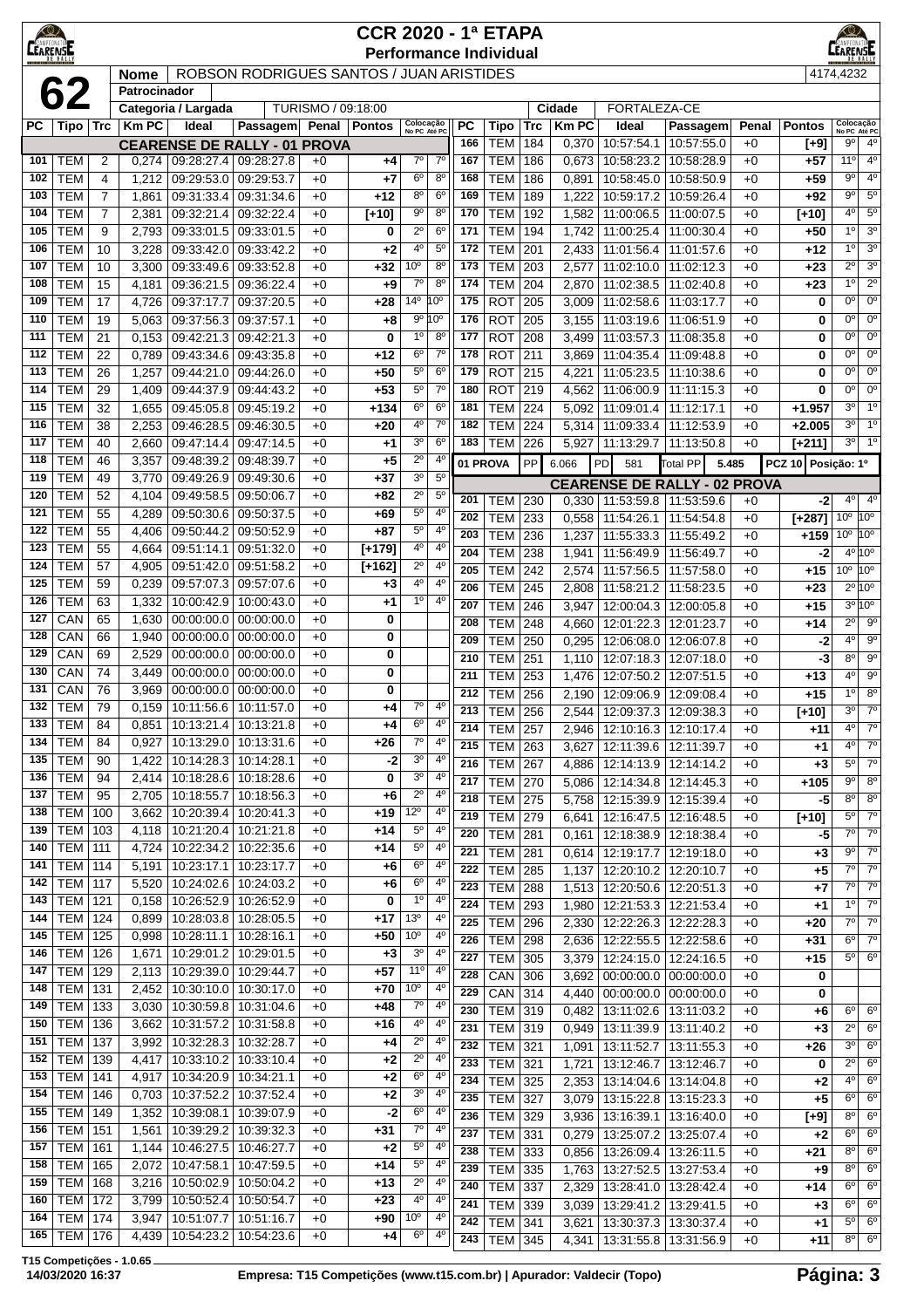| $\bigotimes$    |                       |            |                |                                       |                 |              |                                          |                           |                            | <b>CCR 2020 - 1ª ETAPA</b>    |      |              |              |          |       |               | K©∕                       |
|-----------------|-----------------------|------------|----------------|---------------------------------------|-----------------|--------------|------------------------------------------|---------------------------|----------------------------|-------------------------------|------|--------------|--------------|----------|-------|---------------|---------------------------|
| <b>CEARENSE</b> |                       |            |                |                                       |                 |              |                                          |                           |                            | <b>Performance Individual</b> |      |              |              |          |       |               | <b>EARENSE</b>            |
|                 |                       |            | <b>Nome</b>    |                                       |                 |              | ROBSON RODRIGUES SANTOS / JUAN ARISTIDES |                           |                            |                               |      |              |              |          |       | 4174,4232     |                           |
|                 | 62                    |            | Patrocinador   |                                       |                 |              |                                          |                           |                            |                               |      |              |              |          |       |               |                           |
|                 |                       |            |                | Categoria / Largada                   |                 |              | TURISMO / 09:18:00                       |                           |                            |                               |      | Cidade       | FORTALEZA-CE |          |       |               |                           |
| РC              | Tipo   Trc            |            | <b>Km PC</b>   | Ideal                                 | Passagem        | Penal        | Pontos                                   | Colocação<br>No PC Até PC |                            | РC                            | Tipo | Km PC<br>Trc | Ideal        | Passagem | Penal | <b>Pontos</b> | Colocação<br>No PC Até PC |
| 244             | <b>TEM 348</b>        |            | 5,149          | 13:33:10.9 13:33:27.0                 |                 | $+0$         | $[+161]$                                 | $9^{\circ}$               | 6 <sup>o</sup>             |                               |      |              |              |          |       |               |                           |
| 245             | TEM 351               |            | 5,924          | 13:34:26.7                            | 13:34:28.9      | $+0$         | +22                                      | $7^\circ$                 | 6 <sup>o</sup>             |                               |      |              |              |          |       |               |                           |
| 246             | TEM                   | 353        | 6,563          | 13:35:20.4                            | 13:35:20.1      | $+0$         | $-3$                                     | $5^{\circ}$               | $6^{\circ}$                |                               |      |              |              |          |       |               |                           |
| 247             | <b>TEM</b>            | 356        | 0,326          | 13:40:02.2                            | 13:40:01.9      | $+0$         | -3                                       | $6^{\circ}$               | $6^{\circ}$                |                               |      |              |              |          |       |               |                           |
| 248             | <b>TEM</b>            | 362        | 1,309          | 13:41:52.4                            | 13:41:52.5      | $+0$         | +1                                       | 1 <sup>0</sup>            | $6^{\circ}$                |                               |      |              |              |          |       |               |                           |
| 249             | <b>TEM</b>            | 365        | 1,908          | 13:42:43.8                            | 13:42:43.7      | $+0$         | -1                                       | $2^{\circ}$               | 6 <sup>o</sup>             |                               |      |              |              |          |       |               |                           |
| 250             | TEM                   | 368        | 2,621          | 13:44:00.4   13:44:02.2               |                 | $+0$         | +18                                      | $9^{\rm o}$               | $6^{\circ}$                |                               |      |              |              |          |       |               |                           |
| 251             | TEM                   | 372        | 3,221          | 13:45:08.7                            | 13:45:13.0      | $+0$         | +43                                      | $7^\circ$<br>$7^\circ$    | $6^{\circ}$<br>$6^{\circ}$ |                               |      |              |              |          |       |               |                           |
| 252<br>253      | TEM                   | 373        | 3,473          | 13:45:31.0   13:45:34.0               |                 | $+0$         | +30                                      | $7^\circ$                 | $6^{\circ}$                |                               |      |              |              |          |       |               |                           |
|                 | <b>TEM 374</b>        |            | 3,956          | 13:46:10.5                            | 13:46:12.0      | $+0$         | $+15$                                    | 90                        | 6 <sup>o</sup>             |                               |      |              |              |          |       |               |                           |
| 254<br>255      | <b>TEM 377</b>        |            | 4,518          | 13:47:01.6   13:47:15.3               |                 | $+0$         | $+137$                                   | $9^{\circ}$               | $7^\circ$                  |                               |      |              |              |          |       |               |                           |
| 256             | <b>TEM 378</b><br>TEM |            | 4,935          | 13:47:34.4<br>13:48:11.2   13:48:17.8 | 13:47:48.3      | $+0$         | $+139$                                   | 90                        | $7^{\circ}$                |                               |      |              |              |          |       |               |                           |
| 257             | <b>TEM</b>            | 381<br>384 | 5,293<br>0,217 | 13:50:09.4   13:50:16.0               |                 | $+0$<br>$+0$ | +66<br>+66                               | $9^{\circ}$               | $7^{\circ}$                |                               |      |              |              |          |       |               |                           |
| 258             | TEM                   | 385        | 0,486          | 13:50:32.7                            | 13:50:36.7      | $+0$         | +40                                      | $9^{\circ}$               | $7^{\circ}$                |                               |      |              |              |          |       |               |                           |
| 259             | <b>TEM</b>            | 386        | 0,762          | 13:51:00.3 13:51:01.7                 |                 | $+0$         | +14                                      | $4^{\rm o}$               | $7^\circ$                  |                               |      |              |              |          |       |               |                           |
| 260             | TEM                   | 388        | 1,501          | 13:52:12.3 13:52:11.4                 |                 | $+0$         | -9                                       | $9^{\circ}$               | $7^\circ$                  |                               |      |              |              |          |       |               |                           |
| 261             | <b>TEM</b>            | 390        | 1,982          | 13:52:55.0   13:52:54.9               |                 | $+0$         | -1                                       | $6^{\circ}$               | $7^{\circ}$                |                               |      |              |              |          |       |               |                           |
| 262             | <b>TEM</b>            | 394        | 2,729          | 13:54:38.5                            | 13:54:40.2      | $+0$         | $+17$                                    | $10^{\circ}$              | $7^{\circ}$                |                               |      |              |              |          |       |               |                           |
| 263             | TEM                   | 395        | 3,456          | 13:55:51.1                            | 13:55:51.1      | $+0$         | 0                                        | $1^{\circ}$               | $7^{\circ}$                |                               |      |              |              |          |       |               |                           |
| 264             | <b>TEM</b>            | 398        | 4,425          | 13:57:24.8                            | 13:57:24.9      | $+0$         | $^{+1}$                                  | $2^{\circ}$               | $7^\circ$                  |                               |      |              |              |          |       |               |                           |
| 265             | <b>TEM</b>            | 400        | 4,857          | 13:58:10.2                            | 13:58:11.3      | $+0$         | $+11$                                    | $10^{\circ}$              | $7^{\circ}$                |                               |      |              |              |          |       |               |                           |
| 266             | <b>TEM</b>            | 404        | 0,548          | 14:02:20.8                            | 14:02:20.7      | $+0$         | -1                                       | $5^{\circ}$               | $7^\circ$                  |                               |      |              |              |          |       |               |                           |
| 267             | <b>TEM</b>            | 407        | 0,828          | 14:02:50.8                            | 14:02:52.9      | $+0$         | $+21$                                    | 10 <sup>o</sup>           | $7^\circ$                  |                               |      |              |              |          |       |               |                           |
| 268             | TEM                   | 411        | 1,292          | 14:03:42.8                            | 14:03:46.2      | $+0$         | $+34$                                    | 10 <sup>o</sup>           | $7^{\circ}$                |                               |      |              |              |          |       |               |                           |
| 269             | <b>TEM 413</b>        |            | 1,744          | 14:04:28.7                            | 14:04:38.8      | $+0$         | +101                                     | 10 <sup>o</sup>           | $7^\circ$                  |                               |      |              |              |          |       |               |                           |
| 270             | <b>TEM 415</b>        |            | 2,102          | 14:05:12.6   14:05:28.8               |                 | $+0$         | [+162]                                   | 90                        | $7^{\circ}$                |                               |      |              |              |          |       |               |                           |
| 271             | TEM                   | 417        | 2,626          | 14:06:03.5                            | 14:06:08.6      | $+0$         | +51                                      | $9^{\circ}$               | $7^{\circ}$                |                               |      |              |              |          |       |               |                           |
| 272             | <b>TEM 419</b>        |            | 2,773          | 14:06:18.7                            | 14:06:25.9      | $+0$         | $+72$                                    | $9^{\circ}$               | 6 <sup>o</sup>             |                               |      |              |              |          |       |               |                           |
| 273             | <b>TEM 423</b>        |            | 3,114          | 14:06:57.1                            | 14:07:09.5      | $+0$         | $+124$                                   | $9^{\circ}$               | $6^{\circ}$                |                               |      |              |              |          |       |               |                           |
| 274             | <b>TEM</b>            | 428        |                | 3,638 14:07:56.7                      | 14:08:09.5      | $+0$         | $+128$                                   | $6^{\circ}$               | $6^{\circ}$                |                               |      |              |              |          |       |               |                           |
| 275             | TEM                   | 432        | 4,225          | 14:09:09.2                            | 14:09:11.6      | $+0$         | +24                                      | $5^{\circ}$               | $6^{\circ}$                |                               |      |              |              |          |       |               |                           |
| 276             | TEM 435               |            |                | 4,730   14:10:13.4   14:10:19.7       |                 | $+0$         | +63                                      | $6^{\circ}$               | $5^{\circ}$                |                               |      |              |              |          |       |               |                           |
|                 | 277 TEM 437           |            |                | 5,174 14:11:04.2 14:11:10.5           |                 | $+0$         | $+63$                                    | $6^{\circ}$               | $5^{\circ}$                |                               |      |              |              |          |       |               |                           |
|                 | 278   TEM   440       |            |                | 5,516   14:11:41.9   14:11:50.0       |                 | $+0$         | +81                                      | $6^{\circ}$               | $5^{\circ}$                |                               |      |              |              |          |       |               |                           |
| 279             | TEM 443               |            |                | 5,890   14:12:22.0   14:12:29.9       |                 | $+0$         | $+79$                                    | $5^{\circ}$               | 4°                         |                               |      |              |              |          |       |               |                           |
| 280             | TEM   445             |            | 6,148          | 14:12:50.7   14:13:00.1               |                 | $+0$         | +94                                      | $5^{\circ}$               | $4^{\rm o}$                |                               |      |              |              |          |       |               |                           |
| 281             | <b>TEM 446</b>        |            | 6,441          | 14:13:22.1                            | 14:13:31.0      | $+0$         | +89                                      | $5^{\rm o}$               | $4^{\circ}$                |                               |      |              |              |          |       |               |                           |
| 282             | TEM 450               |            | 6,808          | 14:14:00.7                            | 14:14:04.7      | $+0$         | +40                                      | 4 <sup>0</sup>            | $4^{\circ}$                |                               |      |              |              |          |       |               |                           |
| 283             | TEM 453               |            | 7,101          | 14:14:40.6 14:14:48.4                 |                 | $+0$         | +78                                      | 3 <sup>o</sup>            | $4^{\circ}$                |                               |      |              |              |          |       |               |                           |
| 284             | <b>TEM</b>            | 455        | 7,503          | 14:15:35.8                            | 14:15:36.5      | $+0$         | +7                                       | 4°                        | $4^{\circ}$                |                               |      |              |              |          |       |               |                           |
| 285             | <b>TEM</b>            | 458        |                | 7,976   14:16:24.3   14:16:24.7       |                 | $+0$         | +4                                       | 4 <sup>0</sup>            | $4^{\circ}$                |                               |      |              |              |          |       |               |                           |
| 286             | <b>TEM</b>            | 461        |                | 8,746   14:17:42.5                    | 14:17:46.1      | $+0$         | +36                                      | $9^{\circ}$               | 4 <sup>0</sup>             |                               |      |              |              |          |       |               |                           |
| 287             | <b>TEM 464</b>        |            |                | 0,182   14:23:23.9   14:23:24.6       |                 | $+0$         | $+7$                                     | $8^{\circ}$               | $4^{\circ}$                |                               |      |              |              |          |       |               |                           |
| 288             | TEM 468               |            | 0,877          | 14:24:27.2 14:24:29.7                 |                 | $+0$         | +25                                      | $8^{\circ}$               | 4°                         |                               |      |              |              |          |       |               |                           |
| 289             | <b>TEM 471</b>        |            | 1,891          | 14:26:07.4   14:26:06.5               |                 | $+0$         | -9                                       | $6^{\circ}$               | $4^{\circ}$                |                               |      |              |              |          |       |               |                           |
| 290             | <b>TEM</b>            | 473        | 2,798          | 14:27:33.4 14:27:33.7                 |                 | $+0$         | $+3$                                     | $3^{\circ}$               | 4 <sup>0</sup>             |                               |      |              |              |          |       |               |                           |
| 02 PROVA        |                       | PP         | 3.088          | <b>PD</b><br>639                      | <b>Total PP</b> | 2.449        | PCZ <sub>2</sub>                         | Posição: 4º               |                            |                               |      |              |              |          |       |               |                           |
| <b>TOTAL</b>    |                       | PP         | 9.154          | PD<br>1.220                           | <b>Total PP</b> | 7.934        | <b>PCZ 12</b>                            |                           |                            |                               |      |              |              |          |       |               |                           |
|                 |                       |            |                |                                       |                 |              |                                          |                           |                            |                               |      |              |              |          |       |               |                           |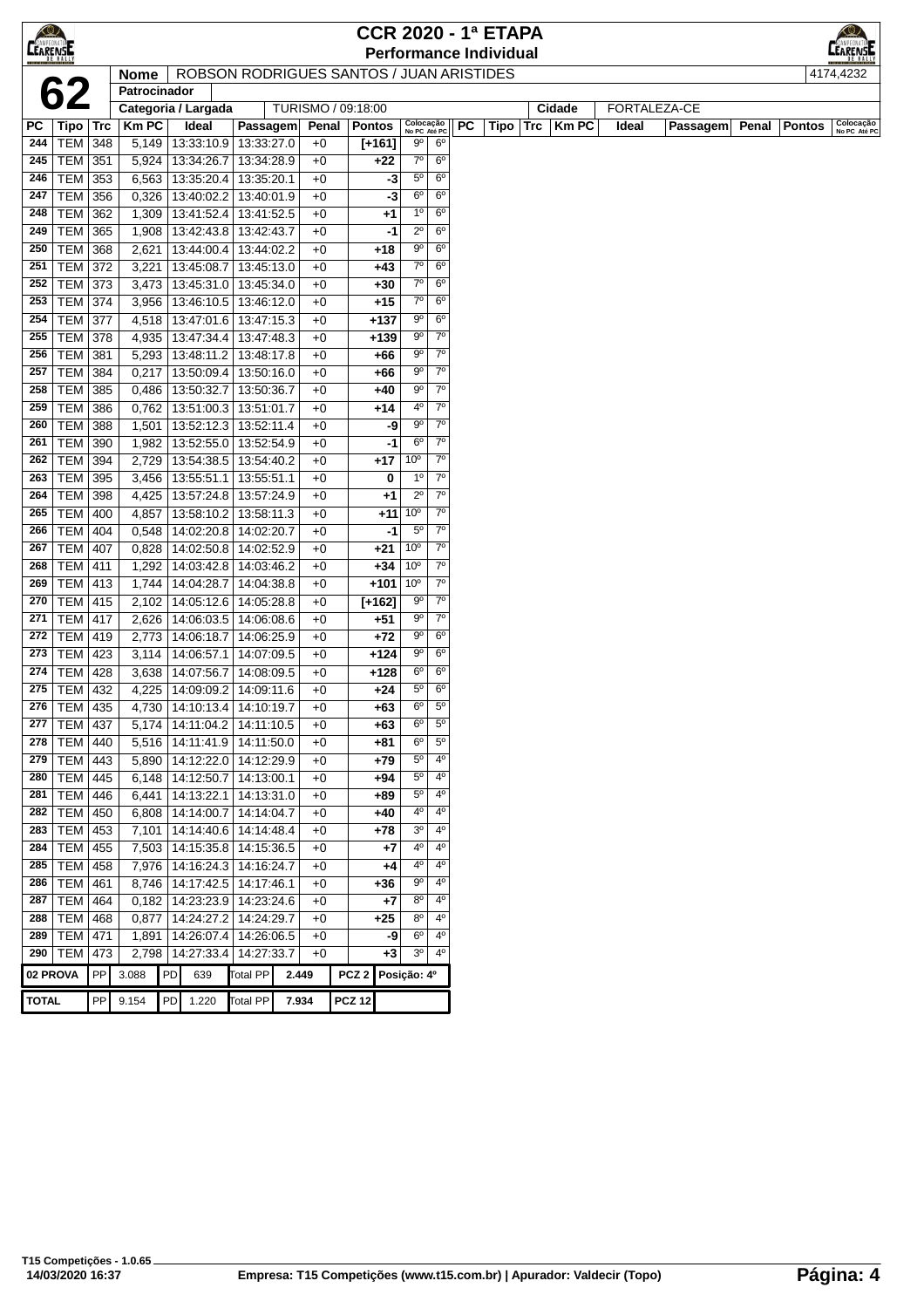| $\bigcirc$<br>AMPEONA<br><b>CEARENSE</b> |                          | <b>CCR 2020 - 1ª ETAPA</b><br><b>RENSE</b><br><b>Performance Individual</b><br><b>ALMIR PINTO / GISELLE PINTO</b><br>4558,4569<br><b>Nome</b><br>LOBISOMENS RALLY TEAM / CLASSEAUTOS<br>Patrocinador |                |                          |                                                 |                    |                |                                    |                                    |            |                           |            |                        |                          |                                                              |               |                      |                                  |                                       |
|------------------------------------------|--------------------------|------------------------------------------------------------------------------------------------------------------------------------------------------------------------------------------------------|----------------|--------------------------|-------------------------------------------------|--------------------|----------------|------------------------------------|------------------------------------|------------|---------------------------|------------|------------------------|--------------------------|--------------------------------------------------------------|---------------|----------------------|----------------------------------|---------------------------------------|
|                                          |                          |                                                                                                                                                                                                      |                |                          |                                                 |                    |                |                                    |                                    |            |                           |            |                        |                          |                                                              |               |                      |                                  |                                       |
|                                          | 63                       |                                                                                                                                                                                                      |                |                          |                                                 |                    |                |                                    |                                    |            |                           |            |                        |                          |                                                              |               |                      |                                  |                                       |
|                                          |                          |                                                                                                                                                                                                      | <b>KmPC</b>    | Categoria / Largada      |                                                 | TURISMO / 09:19:00 |                |                                    |                                    | PC         |                           |            | Cidade<br><b>Km PC</b> | FORTALEZA-CE             |                                                              |               |                      |                                  |                                       |
| РC                                       | Tipo   Trc               |                                                                                                                                                                                                      |                | Ideal                    | Passagem<br><b>CEARENSE DE RALLY - 01 PROVA</b> | Penal              | Pontos         | Colocação<br>No PC Até PC          |                                    | 166        | <b>Tipo</b><br><b>TEM</b> | Trc<br>184 | 0,370                  | Ideal<br>10:58:54.1      | Passagem<br>10:58:55.4                                       | Penal<br>$+0$ | <b>Pontos</b><br>+13 | Colocação<br>No PC Até PC<br>11° | $9^{\circ}$                           |
| 101                                      | <b>TEM</b>               | 2                                                                                                                                                                                                    |                |                          | 0.274 09:29:27.4 09:29:29.4                     | $+0$               | +20            | $12^{\circ}$                       | $12^{\circ}$                       | 167        | TEM                       | 186        | 0,673                  | 10:59:23.2               | 10:59:32.5                                                   | $+0$          | +93                  | 13 <sup>o</sup>                  | 9 <sup>o</sup>                        |
| 102                                      | <b>TEM</b>               | 4                                                                                                                                                                                                    |                | 1,212 09:30:53.0         | 09:30:57.1                                      | $+0$               | +41            | 13 <sup>o</sup>                    | 13 <sup>o</sup>                    | 168        | <b>TEM</b>                | 186        | 0,891                  | 10:59:45.0               | 10:59:57.5                                                   | $+0$          | +125                 | $14^{o}$                         | $9^{\rm o}$                           |
| 103                                      | <b>TEM</b>               | 7                                                                                                                                                                                                    | 1,861          | 09:32:33.4               | 09:32:35.1                                      | $+0$               | +17            | $12^{\circ}$                       | 13 <sup>o</sup>                    | 169        | <b>TEM</b>                | 189        | 1,222                  | 11:00:17.2               | 11:00:34.8                                                   | $+0$          | +176                 | 14 <sup>°</sup>                  | $9^{\rm o}$                           |
| 104                                      | <b>TEM</b>               | 7                                                                                                                                                                                                    | 2,381          | 09:33:21.4               | 09:33:22.1                                      | $+0$               | $[+7]$         |                                    | 8º 13º                             | 170        | <b>TEM</b>                | 192        | 1,582                  | 11:01:06.5               | 11:01:15.0                                                   | $+0$          | $+85$                | 13 <sup>o</sup>                  | 9 <sup>0</sup>                        |
| 105                                      | TEM                      | 9                                                                                                                                                                                                    | 2,793          | 09:34:01.5               | 09:34:04.1                                      | $+0$               | $+26$          | 13 <sup>0</sup>                    | 13°                                | 171        | TEM                       | 194        | 1,742                  | 11:01:25.4               | 11:01:44.8                                                   | $+0$          | +194                 | 6 <sup>o</sup>                   | $5^{\circ}$                           |
| 106                                      | <b>TEM</b>               | 10                                                                                                                                                                                                   | 3,228          | 09:34:42.0               | 09:34:42.7                                      | $+0$               | +7             | $12^{\circ}$                       | 13°                                | 172        | <b>TEM</b>                | 201        | 2,433                  | 11:02:56.4               | 11:03:10.7                                                   | $+0$          | +143                 | $5^{\circ}$                      | $5^{\circ}$                           |
| 107<br>108                               | TEM<br><b>TEM</b>        | 10<br>15                                                                                                                                                                                             | 3,300<br>4,181 | 09:34:49.6<br>09:37:21.5 | 09:34:54.8<br>09:37:24.7                        | $+0$<br>$+0$       | $+52$<br>+32   | 13 <sup>o</sup><br>13 <sup>0</sup> | 13 <sup>o</sup><br>13 <sup>o</sup> | 173<br>174 | <b>TEM</b><br><b>TEM</b>  | 203<br>204 | 2,577<br>2,870         | 11:03:10.0<br>11:03:38.5 | 11:03:22.7<br>11:03:58.7                                     | $+0$<br>$+0$  | +127<br>$+202$       | $5^{\circ}$<br>$5^{\circ}$       | $5^{\circ}$<br>$5^{\circ}$            |
| 109                                      | <b>TEM</b>               | 17                                                                                                                                                                                                   | 4,726          | 09:38:17.7               | 09:38:19.7                                      | $+0$               | +20            | 10 <sup>o</sup>                    | 13°                                | 175        | <b>ROT</b>                | 205        | 3,009                  | 11:03:58.6               | 00:00:00.0                                                   | $+0$          | $*6.000$             | 0 <sup>o</sup>                   | 0 <sup>o</sup>                        |
| 110                                      | <b>TEM</b>               | 19                                                                                                                                                                                                   | 5,063          | 09:38:56.3               | 09:38:59.1                                      | $+0$               | +28            | 14 <sup>°</sup>                    | $13^{\circ}$                       | 176        | <b>ROT</b>                | 205        | 3,155                  | 11:04:19.6               | 00:00:00.0                                                   | $+0$          | $*6.000$             | 0°                               | $0^{\circ}$                           |
| 111                                      | <b>TEM</b>               | 21                                                                                                                                                                                                   | 0,153          | 09:43:21.3               | 09:43:21.6                                      | $+0$               | +3             | $6^{\circ}$                        | 13°                                | 177        | <b>ROT</b>                | 208        | 3,499                  | 11:04:57.3               | 00:00:00.0                                                   | $+0$          | *6.000               | 0°                               | $0^{\rm o}$                           |
| 112                                      | <b>TEM</b>               | 22                                                                                                                                                                                                   | 0,789          | 09:44:34.6               | 09:44:38.4                                      | $+0$               | +38            | 13 <sup>o</sup>                    | $13^{\circ}$                       | 178        | <b>ROT</b>                | 211        | 3,869                  | 11:05:35.4               | 00:00:00.0                                                   | $+0$          | *6.000               | 0°                               | $0^{\circ}$                           |
| 113                                      | <b>TEM</b>               | 26                                                                                                                                                                                                   | 1,257          | 09:45:21.0               | 09:45:29.2                                      | $+0$               | +82            | $8^{\circ}$                        | $11^{\circ}$                       | 179        | <b>ROT</b>                | 215        | 4,221                  | 11:06:23.5               | 00:00:00.0                                                   | +0            | $*6.000$             | 0°                               | $0^{\circ}$                           |
| 114                                      | <b>TEM</b>               | 29                                                                                                                                                                                                   | 1,409          | 09:45:37.9               | 09:45:47.0                                      | $+0$               | +91            | $8^{\circ}$                        | 90                                 | 180        | <b>ROT</b>                | 219        | 4,562                  | 11:07:00.9               | 00:00:00.0                                                   | $+0$          | $*6.000$             | 0°                               | $\overline{0^{\circ}}$                |
| 115                                      | <b>TEM</b>               | 32                                                                                                                                                                                                   | 1,655          | 09:46:05.8               | 09:46:21.2                                      | $+0$               | $+154$         | $7^\circ$<br>$8^{\circ}$           | $8^{\circ}$                        | 181        | <b>TEM</b>                | 224        | 5,092                  | 11:10:01.4               | 00:00:00.0                                                   | $+0$          | *6.000               | 0°<br>0°                         | $0^{\circ}$<br>$0^{\circ}$            |
| 116<br>117                               | <b>TEM</b><br><b>TEM</b> | 38<br>40                                                                                                                                                                                             | 2,253<br>2,660 | 09:47:28.5<br>09:48:14.4 | 09:47:35.6<br>09:48:19.3                        | $+0$<br>$+0$       | +71<br>+49     | $7^\circ$                          | $8^{\circ}$<br>$8^{\circ}$         | 182<br>183 | <b>TEM</b><br>TEM         | 224<br>226 | 5,314<br>5,927         | 11:10:33.4<br>11:14:29.7 | 00:00:00.0<br>00:00:00.0                                     | $+0$<br>$+0$  | *6.000<br>$*6.000$   | 0°                               | $0^{\circ}$                           |
| 118                                      | <b>TEM</b>               | 46                                                                                                                                                                                                   | 3,357          | 09:49:39.2               | 09:49:42.6                                      | $+0$               | +34            | $7^\circ$                          | $8^{\circ}$                        | 01 PROVA   |                           | PP         | 59.333                 |                          | Total PP                                                     |               | PCZ <sub>1</sub>     | Posição: 10°                     |                                       |
| 119                                      | <b>TEM</b>               | 49                                                                                                                                                                                                   | 3,770          | 09:50:26.9               | 09:50:38.2                                      | $+0$               | $+113$         | $8^{\circ}$                        | $8^{\circ}$                        |            |                           |            |                        | <b>PD</b><br>1.219       |                                                              | 58.114        |                      |                                  |                                       |
| 120                                      | <b>TEM</b>               | 52                                                                                                                                                                                                   | 4,104          | 09:50:58.5               | 09:51:21.5                                      | $+0$               | $+230$         | $9^{\circ}$                        | 90                                 | 201        | TEM                       | 230        | 0,330                  |                          | <b>CEARENSE DE RALLY - 02 PROVA</b><br>11:54:59.8 00:00:00.0 | +0            | *6.000               | 0 <sup>o</sup>                   | $0^{\circ}$                           |
| 121                                      | <b>TEM</b>               | 55                                                                                                                                                                                                   | 4,289          | 09:51:30.6               | 09:51:50.4                                      | $+0$               | $+198$         | 10 <sup>o</sup>                    | $9^{\circ}$                        | 202        | <b>TEM</b>                | 233        | 0,558                  | 11:55:26.1               | 00:00:00.0                                                   | $+0$          | *6.000               | 0 <sup>o</sup>                   | $0^{\circ}$                           |
| 122                                      | <b>TEM</b>               | 55                                                                                                                                                                                                   | 4,406          | 09:51:44.2               | 09:52:07.6                                      | $+0$               | $[+234]$       | $10^{\circ}$                       | $9^{\circ}$                        | 203        | <b>TEM</b>                | 236        | 1,237                  | 11:56:33.3               | 00:00:00.0                                                   | $+0$          | *6.000               | $0^{\circ}$                      | $\overline{0^{\circ}}$                |
| 123                                      | <b>TEM</b>               | 55                                                                                                                                                                                                   | 4,664          | 09:52:14.1               | 09:52:57.4                                      | $+0$               | $[+433]$       | $9^{\circ}$                        | $9^{\circ}$                        | 204        | <b>TEM</b>                | 238        | 1,941                  | 11:57:49.9               | 00:00:00.0                                                   | $+0$          | $*6.000$             | 0 <sup>o</sup>                   | $\overline{0^{\circ}}$                |
| 124                                      | <b>TEM</b>               | 57                                                                                                                                                                                                   | 4,905          | 09:52:42.0               | 09:53:34.9                                      | $+0$               | $[+529]$       | $8^{\circ}$                        | 9 <sup>o</sup>                     | 205        | <b>TEM</b>                | 242        | 2,574                  | 11:58:56.5               | 00:00:00.0                                                   | $+0$          | *6.000               | 0°                               | $0^{\circ}$                           |
| 125<br>126                               | <b>TEM</b><br><b>TEM</b> | 59<br>63                                                                                                                                                                                             | 0,239<br>1,332 | 09:58:07.3<br>10:01:42.9 | 09:58:15.3<br>10:01:45.1                        | $+0$<br>$+0$       | +80<br>+22     | $13^{\circ}$<br>10 <sup>o</sup>    | 90<br>$9^{\circ}$                  | 206        | <b>TEM</b>                | 245        | 2,808                  | 11:59:21.2               | 00:00:00.0                                                   | $+0$          | *6.000               | 0°                               | $0^{\rm o}$                           |
| 127                                      | CAN                      | 65                                                                                                                                                                                                   | 1,630          | 00:00:00.0               | 00:00:00.0                                      | $+0$               | 0              |                                    |                                    | 207        | <b>TEM</b>                | 246        | 3,947                  | 12:01:04.3               | 00:00:00.0                                                   | $+0$          | $*6.000$             | 0°<br>0 <sup>o</sup>             | $0^{\rm o}$<br>$\overline{0^{\circ}}$ |
| 128                                      | CAN                      | 66                                                                                                                                                                                                   | 1,940          | 00:00:00.0               | 00:00:00.0                                      | $+0$               | 0              |                                    |                                    | 208<br>209 | <b>TEM</b><br><b>TEM</b>  | 248<br>250 | 4,660<br>0,295         | 12:02:22.3<br>12:07:08.0 | 00:00:00.0<br>00:00:00.0                                     | $+0$<br>$+0$  | $*6.000$<br>$*6.000$ | 0°                               | $0^{\circ}$                           |
| 129                                      | CAN                      | 69                                                                                                                                                                                                   | 2,529          | 00:00:00.0               | 00:00:00.0                                      | $+0$               | 0              |                                    |                                    | 210        | <b>TEM</b>                | 251        | 1,110                  | 12:08:18.3               | 00:00:00.0                                                   | $+0$          | *6.000               | 0°                               | $0^{\circ}$                           |
| 130                                      | CAN                      | 74                                                                                                                                                                                                   | 3,449          | 00:00:00.0               | 00:00:00.0                                      | $+0$               | 0              |                                    |                                    | 211        | <b>TEM</b>                | 253        | 1,476                  | 12:08:50.2               | 00:00:00.0                                                   | $+0$          | *6.000               | 0°                               | $0^{\circ}$                           |
| 131                                      | CAN                      | 76                                                                                                                                                                                                   | 3,969          | 00:00:00.0               | 00:00:00.0                                      | $+0$               | 0              |                                    |                                    | 212        | <b>TEM</b>                | 256        | 2,190                  | 12:10:06.9               | 00:00:00.0                                                   | $+0$          | *6.000               | 0°                               | $0^{\circ}$                           |
| 132                                      | <b>TEM</b>               | 79                                                                                                                                                                                                   | 0,159          | 10:12:56.6               | 10:12:57.0                                      | $+0$               | +4             | $6^{\circ}$                        | $9^{\circ}$                        | 213        | <b>TEM</b>                | 256        | 2,544                  |                          | 12:10:37.3 00:00:00.0                                        | $+0$          | $*6.000$             | 0 <sup>o</sup>                   | $0^{\circ}$                           |
| 133                                      | TEM                      | 84                                                                                                                                                                                                   | 0,851          | 10:14:21.4               | 10:14:20.1                                      | $+0$               | -13            | 10 <sup>o</sup>                    | 9 <sup>o</sup>                     | 214        | <b>TEM 257</b>            |            | 2,946                  |                          | 12:11:16.3 00:00:00.0                                        | $+0$          | $*6.000$             | 0°                               | $0^{\circ}$                           |
| 134<br>135                               | <b>TEM</b><br><b>TEM</b> | 84<br>90                                                                                                                                                                                             | 0,927<br>1,422 | 10:14:29.0<br>10:15:28.3 | 10:14:32.9<br>10:15:30.5                        | $+0$<br>$+0$       | $+39$<br>$+22$ | 10 <sup>o</sup><br>90              | 90<br>90                           | 215        | <b>TEM</b>                | 263        | 3,627                  |                          | 12:12:39.6 00:00:00.0                                        | $+0$          | $*6.000$             | 0°                               | $\overline{0^{\circ}}$                |
| 136                                      | <b>TEM</b>               | 94                                                                                                                                                                                                   | 2,414          | 10:19:28.6               | 10:19:27.8                                      | $+0$               | $[-8]$         | 11 <sup>0</sup>                    | $9^{\circ}$                        | 216<br>217 | $TEM$ 267                 |            | 4,886                  | 12:15:13.9               | 00:00:00.0                                                   | $+0$          | $*6.000$             | 0°<br>0°                         | $0^{\circ}$<br>$\overline{0^{\circ}}$ |
| 137                                      | <b>TEM</b>               | 95                                                                                                                                                                                                   | 2,705          | 10:19:55.7               | 10:19:58.3                                      | $+0$               | $+26$          | $12^{\circ}$                       | $9^{\circ}$                        | 218        | <b>TEM</b><br><b>TEM</b>  | 270<br>275 | 5,086<br>5,758         | 12:15:34.8<br>12:16:39.9 | 00:00:00.0<br>00:00:00.0                                     | $+0$<br>$+0$  | $*6.000$<br>$*6.000$ | 0°                               | $0^{\circ}$                           |
| 138                                      | TEM                      | 100                                                                                                                                                                                                  | 3,662          | 10:21:39.4               | 10:21:41.1                                      | $+0$               | $+17$          | $11^{\circ}$                       | 9 <sup>o</sup>                     | 219        | <b>TEM</b>                | 279        | 6,641                  | 12:17:47.5               | 00:00:00.0                                                   | $+0$          | *6.000               | 0°                               | $0^{\circ}$                           |
| 139                                      | TEM                      | 103                                                                                                                                                                                                  | 4,118          | 10:22:20.4               | 10:22:21.7                                      | $+0$               | $+13$          | 3 <sup>o</sup>                     | 90                                 | 220        | <b>TEM</b>                | 281        | 0,161                  | 12:19:38.9               | 00:00:00.0                                                   | $+0$          | $*6.000$             | 0°                               | $0^{\circ}$                           |
| 140                                      | TEM                      | 111                                                                                                                                                                                                  | 4,724          | 10:23:34.2               | 10:23:36.0                                      | $+0$               | $+18$          | $8^{\circ}$                        | $9^{\circ}$                        | 221        | <b>TEM</b>                | 281        | 0,614                  | 12:20:17.7               | 00:00:00.0                                                   | $+0$          | $*6.000$             | 0°                               | $0^{\circ}$                           |
| 141                                      | <b>TEM</b>               | 114                                                                                                                                                                                                  | 5,191          | 10:24:17.1               | 10:24:18.4                                      | $+0$               | $+13$          | 11 <sup>0</sup>                    | 90                                 | 222        | <b>TEM</b>                | 285        | 1,137                  | 12:21:10.2               | 00:00:00.0                                                   | $+0$          | $*6.000$             | 0 <sup>o</sup>                   | $\overline{0^{\circ}}$                |
| 142<br>143                               | TEM<br>TEM               | 117<br>121                                                                                                                                                                                           | 5,520<br>0,158 | 10:25:02.6<br>10:27:52.9 | 10:25:05.6<br>10:27:55.0                        | $+0$<br>$+0$       | $+30$<br>$+21$ | $14^{\circ}$<br>13 <sup>0</sup>    | 9 <sup>o</sup><br>$9^{\circ}$      | 223        | <b>TEM</b>                | 288        | 1,513                  |                          | 12:21:50.6 00:00:00.0                                        | $+0$          | $*6.000$             | 0 <sup>o</sup>                   | $0^{\circ}$                           |
| 144                                      | TEM                      | 124                                                                                                                                                                                                  | 0,899          | 10:29:03.8               | 10:29:05.2                                      | $+0$               | +14            | $12^{\circ}$                       | 90                                 | 224<br>225 | <b>TEM</b>                | 293        | 1,980                  | 12:22:53.3               | 00:00:00.0                                                   | $+0$          | $*6.000$             | 0° <br>0°                        | $0^{\circ}$<br>0 <sup>o</sup>         |
| 145                                      | TEM                      | 125                                                                                                                                                                                                  | 0,998          | 10:29:11.1               | 10:29:17.1                                      | $+0$               | +60            | 14 <sup>°</sup>                    | $9^{\circ}$                        | 226        | <b>TEM</b><br><b>TEM</b>  | 296<br>298 | 2,330<br>2,636         | 12:23:26.3<br>12:23:55.5 | 00:00:00.0<br>00:00:00.0                                     | $+0$<br>$+0$  | $*6.000$<br>$*6.000$ | 0°                               | $0^{\circ}$                           |
| 146                                      | TEM                      | 126                                                                                                                                                                                                  | 1,671          | 10:30:01.2               | 10:30:02.0                                      | $+0$               | $[+8]$         | 9 <sup>o</sup>                     | 9 <sup>o</sup>                     | 227        | <b>TEM</b>                | 305        | 3,379                  | 12:25:15.0               | 00:00:00.0                                                   | $+0$          | $*6.000$             | 0°                               | $0^{\circ}$                           |
| 147                                      | <b>TEM 129</b>           |                                                                                                                                                                                                      |                | 2,113 10:30:39.0         | 10:30:44.9                                      | $+0$               | $+59$          | $12^{\circ}$                       | $9^{\circ}$                        | 228        | CAN                       | 306        | 3,692                  | 00:00:00.0               | 00:00:00.0                                                   | $+0$          | 0                    |                                  |                                       |
| 148                                      | <b>TEM 131</b>           |                                                                                                                                                                                                      |                | 2,452 10:31:10.0         | 10:31:20.6                                      | $+0$               | $+106$         | 13 <sup>o</sup>                    | 90                                 | 229        | CAN                       | 314        | 4,440                  | 00:00:00.0               | 00:00:00.0                                                   | +0            | 0                    |                                  |                                       |
| 149                                      | <b>TEM</b>               | 133                                                                                                                                                                                                  | 3,030          | 10:31:59.8               | 10:32:16.6                                      | $+0$               | $+168$         | $14^{\circ}$                       | $9^{\circ}$                        | 230        | <b>TEM</b>                | 319        | 0,482                  | 13:12:02.6               | 00:00:00.0                                                   | +0            | $*6.000$             | 0°                               | $0^{\circ}$                           |
| 150                                      | TEM                      | 136                                                                                                                                                                                                  | 3,662          | 10:32:57.2               | 10:33:12.4                                      | $+0$               | $+152$         | $13^{o}$                           | 9 <sup>o</sup>                     | 231        | <b>TEM 319</b>            |            | 0,949                  | 13:12:39.9               | 00:00:00.0                                                   | +0            | $*6.000$             | 0°                               | $0^{\circ}$                           |
| 151                                      | TEM                      | 137                                                                                                                                                                                                  | 3,992          | 10:33:28.3               | 10:33:44.7                                      | $+0$               | $+164$         | $12^{\circ}$                       | $9^{\circ}$                        | 232        | TEM                       | 321        | 1,091                  | 13:12:52.7               | 00:00:00.0                                                   | $+0$          | $*6.000$             | 0°                               | 0 <sup>o</sup>                        |
| 152<br>153                               | TEM<br>TEM               | 139<br>141                                                                                                                                                                                           | 4,417<br>4,917 | 10:34:10.2<br>10:35:20.9 | 10:34:25.4<br>10:35:21.0                        | $+0$<br>$+0$       | $+152$<br>+1   | $12^{\circ}$<br>$2^{\circ}$        | 90<br>90                           | 233        | <b>TEM</b>                | 321        | 1,721                  | 13:13:46.7               | 00:00:00.0                                                   | $+0$          | $*6.000$             | 0°                               | $0^{\circ}$                           |
| 154                                      | <b>TEM</b>               | 146                                                                                                                                                                                                  | 0,703          | 10:38:52.2               | 10:38:53.7                                      | $+0$               | $+15$          | 10 <sup>o</sup>                    | 9 <sup>o</sup>                     | 234        | <b>TEM</b>                | 325        | 2,353                  | 13:15:04.6               | 00:00:00.0                                                   | $+0$          | $*6.000$             | 0°<br>0°                         | $0^{\circ}$<br>$0^{\circ}$            |
| 155                                      | TEM                      | 149                                                                                                                                                                                                  | 1,352          | 10:40:08.1               | 10:40:08.1                                      | $+0$               | 0              | $2^{\circ}$                        | $9^{\circ}$                        | 235<br>236 | <b>TEM</b><br>TEM         | 327<br>329 | 3,079<br>3,936         | 13:16:22.8<br>13:17:39.1 | 00:00:00.0<br>00:00:00.0                                     | $+0$<br>$+0$  | $*6.000$<br>$*6.000$ | 0°                               | 0 <sup>o</sup>                        |
| 156                                      | TEM                      | 151                                                                                                                                                                                                  | 1,561          | 10:40:29.2               | 10:40:35.4                                      | $+0$               | $+62$          | 13 <sup>0</sup>                    | $9^{\circ}$                        | 237        | <b>TEM</b>                | 331        | 0,279                  | 13:26:07.2               | 00:00:00.0                                                   | $+0$          | $*6.000$             | 0°                               | 0 <sup>o</sup>                        |
| 157                                      | TEM                      | 161                                                                                                                                                                                                  | 1,144          | 10:47:27.5               | 10:47:27.6                                      | $+0$               | +1             | 3 <sup>o</sup>                     | 90                                 | 238        | <b>TEM</b>                | 333        | 0,856                  | 13:27:09.4               | 00:00:00.0                                                   | $+0$          | $*6.000$             | 0°                               | $0^{\circ}$                           |
| 158                                      | <b>TEM</b>               | 165                                                                                                                                                                                                  | 2,072          | 10:48:58.1               | 10:49:03.9                                      | $+0$               | $+58$          | $12^{\circ}$                       | $9^{\rm o}$                        | 239        | <b>TEM</b>                | 335        | 1,763                  | 13:28:52.5               | 00:00:00.0                                                   | $+0$          | $*6.000$             | 0°                               | $0^{\circ}$                           |
| 159                                      | TEM                      | 168                                                                                                                                                                                                  | 3,216          | 10:51:02.9               | 10:51:11.2                                      | $+0$               | $+83$          | $12^{\circ}$                       | $9^{\circ}$                        | 240        | <b>TEM</b>                | 337        | 2,329                  | 13:29:41.0               | 00:00:00.0                                                   | $+0$          | $*6.000$             | 0 <sup>o</sup>                   | $0^{\circ}$                           |
| 160<br>164                               | TEM<br><b>TEM</b>        | 172<br>174                                                                                                                                                                                           | 3,799<br>3,947 | 10:51:52.4<br>10:52:07.7 | 10:52:00.5<br>10:52:20.5                        | $+0$               | +81<br>$+128$  | $11^{\circ}$<br>$11^{\circ}$       | 90<br>90                           | 241        | <b>TEM</b>                | 339        | 3,039                  | 13:30:41.2               | 00:00:00.0                                                   | $+0$          | $*6.000$             | 0°                               | 0 <sup>o</sup>                        |
| 165                                      | TEM                      | 176                                                                                                                                                                                                  | 4,439          | 10:55:23.2               | 10:55:26.0                                      | $+0$<br>$+0$       | +28            | $12^{\circ}$                       | 90                                 | 242        | <b>TEM</b>                | 341        | 3,621                  |                          | 13:31:37.3 00:00:00.0                                        | $+0$          | $*6.000$             | 0°                               | $0^{\circ}$<br>0 <sup>o</sup>         |
|                                          |                          |                                                                                                                                                                                                      |                |                          |                                                 |                    |                |                                    |                                    | 243        | $TEM$ 345                 |            | 4,341                  |                          | 13:32:55.8 00:00:00.0                                        | $+0$          | $*6.000$             | 0 <sup>0</sup>                   |                                       |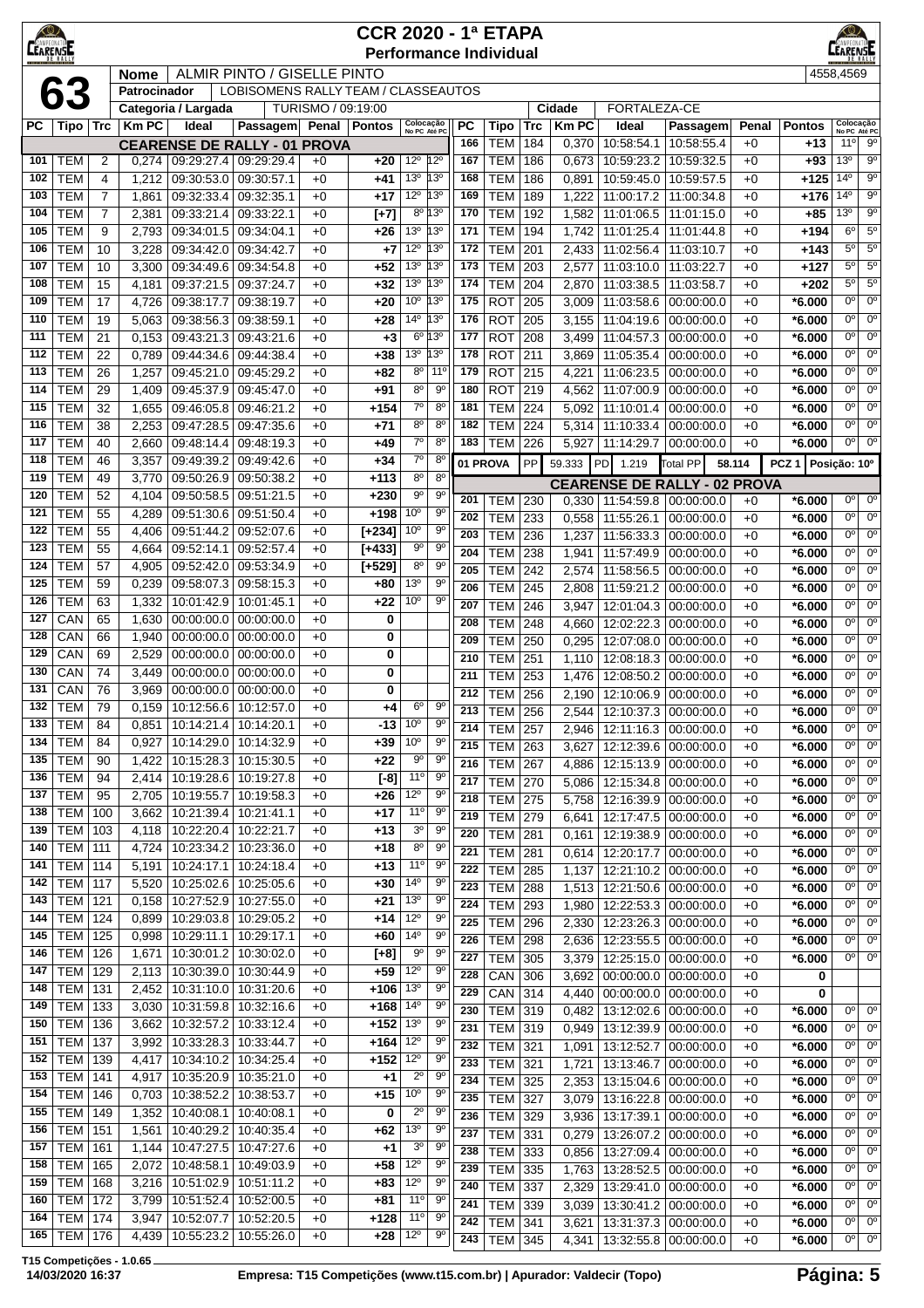| <b>CEARENSE</b> |                                  |     |                |                                                |                             |              |                                     |                           |                                  | <b>CCR 2020 - 1ª ETAPA</b>    |                     |              |          |       | <u>KO)</u>                                 |
|-----------------|----------------------------------|-----|----------------|------------------------------------------------|-----------------------------|--------------|-------------------------------------|---------------------------|----------------------------------|-------------------------------|---------------------|--------------|----------|-------|--------------------------------------------|
|                 |                                  |     |                |                                                |                             |              |                                     |                           |                                  | <b>Performance Individual</b> |                     |              |          |       | <b>CAMPEONATO</b>                          |
|                 |                                  |     | <b>Nome</b>    |                                                | ALMIR PINTO / GISELLE PINTO |              |                                     |                           |                                  |                               |                     |              |          |       | 4558,4569                                  |
|                 | 63                               |     | Patrocinador   |                                                |                             |              | LOBISOMENS RALLY TEAM / CLASSEAUTOS |                           |                                  |                               |                     |              |          |       |                                            |
|                 |                                  |     |                | Categoria / Largada                            |                             |              | TURISMO / 09:19:00                  |                           |                                  |                               | Cidade              | FORTALEZA-CE |          |       |                                            |
| PС              | $ $ Tipo $ $ Trc                 |     | <b>Km PC</b>   | Ideal                                          | Passagem                    | Penal        | <b>Pontos</b>                       | Colocação<br>No PC Até PC |                                  | PC<br>Tipo                    | Trc<br><b>Km PC</b> | Ideal        | Passagem | Penal | Colocação<br>No PC Até PC<br><b>Pontos</b> |
| 244             | TEM 348                          |     | 5,149          | 13:34:10.9 00:00:00.0                          |                             | $+0$         | *6.000                              | 0°                        | $0^{\rm o}$                      |                               |                     |              |          |       |                                            |
| 245             | <b>TEM 351</b>                   |     | 5,924          | 13:35:26.7                                     | 00:00:00.0                  | $+0$         | $*6.000$                            | $0^{\circ}$               | $0^{\circ}$                      |                               |                     |              |          |       |                                            |
| 246             | TEM 353                          |     | 6,563          | 13:36:20.4                                     | 00:00:00.0                  | $+0$         | *6.000                              | $0^{\circ}$               | $0^{\circ}$                      |                               |                     |              |          |       |                                            |
| 247             | <b>TEM 356</b>                   |     | 0,326          | 13:41:02.2 00:00:00.0                          |                             | $+0$         | $*6.000$                            | 0°                        | $0^{\circ}$                      |                               |                     |              |          |       |                                            |
| 248             | <b>TEM</b>                       | 362 | 1,309          | 13:42:52.4 00:00:00.0                          |                             | $+0$         | *6.000                              | $0^{\circ}$               | $0^{\circ}$                      |                               |                     |              |          |       |                                            |
| 249             | <b>TEM 365</b>                   |     | 1,908          | 13:43:43.8 00:00:00.0                          |                             | $+0$         | $*6.000$                            | $0^{\circ}$               | $0^{\circ}$                      |                               |                     |              |          |       |                                            |
| 250             | <b>TEM 368</b>                   |     | 2,621          | 13:45:00.4 00:00:00.0                          |                             | $+0$         | $*6.000$                            | $0^{\circ}$               | $0^{\circ}$                      |                               |                     |              |          |       |                                            |
| 251             | <b>TEM 372</b>                   |     | 3,221          | 13:46:08.7 00:00:00.0                          |                             | $+0$         | $*6.000$                            | 0°                        | $0^{\circ}$                      |                               |                     |              |          |       |                                            |
| 252             | TEM 373                          |     | 3,473          | 13:46:31.0 00:00:00.0                          |                             | $+0$         | $*6.000$                            | 0°                        | $0^{\circ}$                      |                               |                     |              |          |       |                                            |
| 253             | <b>TEM 374</b>                   |     | 3,956          | 13:47:10.5 00:00:00.0                          |                             | $+0$         | *6.000                              | 0°                        | $0^{\circ}$                      |                               |                     |              |          |       |                                            |
| 254             | <b>TEM 377</b>                   |     | 4,518          | 13:48:01.6 00:00:00.0                          |                             | $+0$         | $*6.000$                            | $0^{\circ}$               | $0^{\circ}$                      |                               |                     |              |          |       |                                            |
| 255             | <b>TEM 378</b>                   |     | 4,935          | 13:48:34.4   00:00:00.0                        |                             | $+0$         | *6.000                              | $0^{\circ}$<br>0°         | $0^{\circ}$<br>$0^{\circ}$       |                               |                     |              |          |       |                                            |
| 256<br>257      | <b>TEM 381</b>                   |     | 5,293          | 13:49:11.2 00:00:00.0                          |                             | $+0$         | *6.000                              | 0°                        | $0^{\circ}$                      |                               |                     |              |          |       |                                            |
| 258             | <b>TEM</b>                       | 384 | 0,217          | 13:51:09.4   00:00:00.0                        |                             | $+0$         | *6.000                              | $0^{\circ}$               | $0^{\circ}$                      |                               |                     |              |          |       |                                            |
| 259             | <b>TEM 385</b><br><b>TEM 386</b> |     | 0,486          | 13:51:32.7 00:00:00.0<br>13:52:00.3 00:00:00.0 |                             | $+0$<br>$+0$ | *6.000<br>$*6.000$                  | $0^{\circ}$               | $0^{\circ}$                      |                               |                     |              |          |       |                                            |
| 260             | <b>TEM 388</b>                   |     | 0,762<br>1,501 | 13:53:12.3 00:00:00.0                          |                             | $+0$         | $*6.000$                            | 0°                        | $0^{\circ}$                      |                               |                     |              |          |       |                                            |
| 261             | TEM 390                          |     | 1,982          | 13:53:55.0 00:00:00.0                          |                             | $+0$         | $*6.000$                            | 0°                        | $0^{\circ}$                      |                               |                     |              |          |       |                                            |
| 262             | <b>TEM 394</b>                   |     | 2,729          | 13:55:38.5 00:00:00.0                          |                             | $+0$         | $*6.000$                            | 0°                        | $0^{\circ}$                      |                               |                     |              |          |       |                                            |
| 263             | TEM 395                          |     | 3,456          | 13:56:51.1                                     | 00:00:00.0                  | $+0$         | $*6.000$                            | $0^{\circ}$               | $0^{\circ}$                      |                               |                     |              |          |       |                                            |
| 264             | TEM   398                        |     | 4,425          | 13:58:24.8 00:00:00.0                          |                             | $+0$         | *6.000                              | $0^{\circ}$               | $0^{\circ}$                      |                               |                     |              |          |       |                                            |
| 265             | <b>TEM</b>                       | 400 | 4,857          | 13:59:10.2 00:00:00.0                          |                             | $+0$         | $*6.000$                            | 0°                        | $0^{\circ}$                      |                               |                     |              |          |       |                                            |
| 266             | TEM                              | 404 | 0,548          | 14:03:20.8 00:00:00.0                          |                             | $+0$         | $*6.000$                            | $0^{\circ}$               | $0^{\circ}$                      |                               |                     |              |          |       |                                            |
| 267             | <b>TEM</b>                       | 407 | 0,828          | 14:03:50.8 00:00:00.0                          |                             | $+0$         | *6.000                              | $0^{\circ}$               | $0^{\circ}$                      |                               |                     |              |          |       |                                            |
| 268             | TEM   411                        |     | 1,292          | 14:04:42.8 00:00:00.0                          |                             | $+0$         | $*6.000$                            | $0^{\circ}$               | $0^{\circ}$                      |                               |                     |              |          |       |                                            |
| 269             | <b>TEM 413</b>                   |     | 1,744          | 14:05:28.7 00:00:00.0                          |                             | $+0$         | $*6.000$                            | 0°                        | $0^{\circ}$                      |                               |                     |              |          |       |                                            |
| 270             | <b>TEM 415</b>                   |     | 2,102          | 14:06:12.6 00:00:00.0                          |                             | $+0$         | $*6.000$                            | 0°                        | $0^{\circ}$                      |                               |                     |              |          |       |                                            |
| 271             | <b>TEM 417</b>                   |     | 2,626          | 14:07:03.5 00:00:00.0                          |                             | $+0$         | *6.000                              | 0°                        | $0^{\circ}$                      |                               |                     |              |          |       |                                            |
| 272             | <b>TEM 419</b>                   |     | 2.773          | 14:07:18.7                                     | 00:00:00.0                  | $+0$         | $*6.000$                            | $0^{\circ}$               | $0^{\circ}$                      |                               |                     |              |          |       |                                            |
| 273             | TEM   423                        |     | 3,114          | 14:07:57.1                                     | 00:00:00.0                  | $+0$         | *6.000                              | $0^{\circ}$               | $0^{\circ}$                      |                               |                     |              |          |       |                                            |
| 274             | <b>TEM 428</b>                   |     | 3,638          | 14:08:56.7                                     | 00:00:00.0                  | $+0$         | *6.000                              | $0^{\circ}$               | $0^{\circ}$                      |                               |                     |              |          |       |                                            |
| 275             | TEM   432                        |     | 4,225          | 14:10:09.2 00:00:00.0                          |                             | $+0$         | *6.000                              | 0°                        | $0^{\circ}$                      |                               |                     |              |          |       |                                            |
| 276             | TEM 435                          |     | 4,730          | 14:11:13.4 00:00:00.0                          |                             | $+0$         | $*6.000$                            | $0^{\circ}$               | $0^{\circ}$                      |                               |                     |              |          |       |                                            |
|                 | 277 TEM 437                      |     |                | 5,174 14:12:04.2 00:00:00.0                    |                             | $+0$         | $*6.000$                            |                           | $00$ 0 $0$                       |                               |                     |              |          |       |                                            |
| 278             | TEM   440                        |     | 5,516          | 14:12:41.9 00:00:00.0                          |                             | $+0$         | $*6.000$                            | $0^{\circ}$               | 0 <sup>o</sup>                   |                               |                     |              |          |       |                                            |
| 279             | TEM   443                        |     | 5,890          | 14:13:22.0 00:00:00.0                          |                             | $+0$         | $*6.000$                            | 0°                        | $0^{\circ}$                      |                               |                     |              |          |       |                                            |
| 280             | $TEM$ 445                        |     | 6,148          | 14:13:50.7 00:00:00.0                          |                             | $+0$         | $*6.000$                            | $0^{\circ}$               | 0 <sup>o</sup>                   |                               |                     |              |          |       |                                            |
| 281             | TEM   446                        |     | 6,441          | 14:14:22.1 00:00:00.0                          |                             | $+0$         | $*6.000$                            | $0^{\circ}$               | 0 <sup>o</sup>                   |                               |                     |              |          |       |                                            |
| 282             | <b>TEM 450</b>                   |     | 6,808          | 14:15:00.7                                     | 00:00:00.0                  | $+0$         | $*6.000$                            | $0o$                      | 0 <sup>o</sup>                   |                               |                     |              |          |       |                                            |
| 283             | $TEM$ 453                        |     | 7,101          | 14:15:40.6 00:00:00.0                          |                             | $+0$         | *6.000                              | 0°                        | 0 <sup>o</sup>                   |                               |                     |              |          |       |                                            |
| 284             | <b>TEM 455</b>                   |     | 7,503          | 14:16:35.8 00:00:00.0                          |                             | $+0$         | $*6.000$                            | 0°                        | 0 <sup>o</sup>                   |                               |                     |              |          |       |                                            |
| 285             | <b>TEM 458</b>                   |     | 7,976          | 14:17:24.3 00:00:00.0                          |                             | $+0$         | $*6.000$                            | $0^{\circ}$               | 0 <sup>o</sup>                   |                               |                     |              |          |       |                                            |
| 286             | TEM   461                        |     | 8,746          | 14:18:42.5 00:00:00.0                          |                             | $+0$         | $*6.000$                            | $0^{\circ}$               | 0 <sup>o</sup><br>0 <sup>o</sup> |                               |                     |              |          |       |                                            |
| 287             | <b>TEM 464</b>                   |     | 0,182          | 14:24:23.9 00:00:00.0                          |                             | $+0$         | $*6.000$                            | $0^{\circ}$<br>0°         |                                  |                               |                     |              |          |       |                                            |
| 288<br>289      | <b>TEM 468</b><br><b>TEM 471</b> |     | 0,877          | 14:25:27.2 00:00:00.0                          |                             | $+0$<br>$+0$ | $*6.000$<br>$*6.000$                | $0^{\circ}$               | $0^{\circ}$<br>0 <sup>o</sup>    |                               |                     |              |          |       |                                            |
| 290             | $TEM$ 473                        |     | 1,891<br>2,798 | 14:27:07.4 00:00:00.0<br>14:28:33.4 00:00:00.0 |                             | $+0$         | $*6.000$                            | $\overline{0}$            | 0 <sup>o</sup>                   |                               |                     |              |          |       |                                            |
|                 |                                  |     |                |                                                |                             |              |                                     |                           |                                  |                               |                     |              |          |       |                                            |
| 02 PROVA        |                                  |     | PP 528.000 PD  | 0                                              | Total PP                    | 528.000      | PCZ <sub>0</sub>                    | Posição: NC               |                                  |                               |                     |              |          |       |                                            |
| <b>TOTAL</b>    |                                  |     | PP 587.333 PD  | 1.219                                          | <b>Total PP</b>             | 586.114      | PCZ <sub>1</sub>                    |                           |                                  |                               |                     |              |          |       |                                            |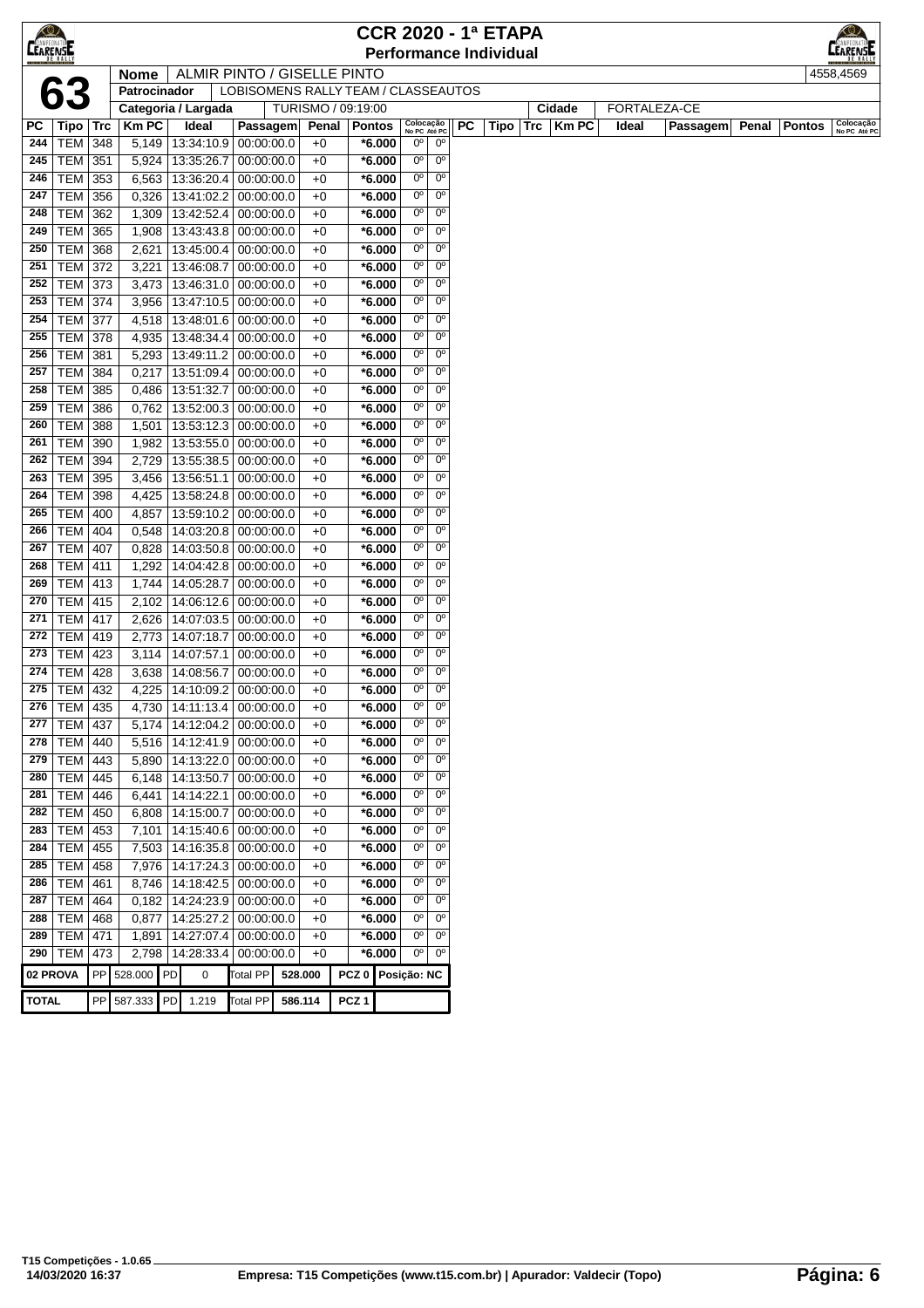| $\bigcirc$<br>CAMPEONA<br><b>LEARENSE</b> |                                  |                |                |                                                                    |                                                              |                    | <b>CCR 2020 - 1ª ETAPA</b><br><b>Performance Individual</b> |                                                              |                                       |            |                              |            |                |                                     |                                                    |              |                  | $^{\circledR}$<br><b>EARENSE</b> |                                       |
|-------------------------------------------|----------------------------------|----------------|----------------|--------------------------------------------------------------------|--------------------------------------------------------------|--------------------|-------------------------------------------------------------|--------------------------------------------------------------|---------------------------------------|------------|------------------------------|------------|----------------|-------------------------------------|----------------------------------------------------|--------------|------------------|----------------------------------|---------------------------------------|
|                                           |                                  |                | <b>Nome</b>    |                                                                    | MARCOS PAULO COSTA DO NASCIMENTO / VINICIUS GOMES FREIRE     |                    |                                                             |                                                              |                                       |            |                              |            |                |                                     |                                                    |              |                  | 4313.4083                        |                                       |
|                                           |                                  |                | Patrocinador   |                                                                    | LOBISOMENS RALLY TEAM / A2M SOLUÇÕES                         |                    |                                                             |                                                              |                                       |            |                              |            |                |                                     |                                                    |              |                  |                                  |                                       |
|                                           |                                  |                |                | Categoria / Largada                                                |                                                              | TURISMO / 09:24:00 |                                                             |                                                              |                                       |            |                              |            | <b>Cidade</b>  | FORTALEZA-CE                        |                                                    |              |                  |                                  |                                       |
| РC                                        | Tipo   Trc                       |                | <b>Km PC</b>   | Ideal                                                              | Passagem                                                     |                    | Penal Pontos                                                | Colocação<br>No PC Até PC                                    |                                       | <b>PC</b>  | <b>Tipo</b>                  | <b>Trc</b> | <b>Km PC</b>   | Ideal                               | Passagem                                           | Penal        | <b>Pontos</b>    | Colocação<br>No PC Até PC        |                                       |
| 101                                       | <b>TEM</b>                       | 2              | 0,274          |                                                                    | <b>CEARENSE DE RALLY - 01 PROVA</b><br>09:34:27.4 09:34:27.5 | $+0$               | +1                                                          | $2^{\circ}$                                                  | $2^{\circ}$                           | 166<br>167 | <b>TEM</b><br><b>TEM</b>     | 184<br>186 | 0,370<br>0,673 | 11:03:54.1<br>11:04:23.2            | 11:03:53.7<br>11:04:26.5                           | $+0$<br>$+0$ | -4<br>$+33$      |                                  | $6^{\circ}$ 12°<br>$7°$ 12°           |
| 102                                       | <b>TEM</b>                       | 4              | 1,212          | 09:35:53.0                                                         | 09:35:53.3                                                   | $+0$               | +3                                                          | $2^{\circ}$                                                  | $2^{\circ}$                           | 168        | <b>TEM</b>                   | 186        | 0,891          | 11:04:45.0                          | 11:04:50.5                                         | $+0$         | $+55$            |                                  | $8^{\circ}$ 12 <sup>°</sup>           |
| 103                                       | <b>TEM</b>                       | $\overline{7}$ | 1,861          |                                                                    | 09:37:33.4 09:37:35.4                                        | $+0$               | +20                                                         | 13 <sup>o</sup>                                              | 8 <sup>o</sup>                        | 169        | <b>TEM</b>                   | 189        | 1,222          | 11:05:17.2                          | 11:05:25.7                                         | $+0$         | +85              |                                  | $8^{\circ}$ 12°                       |
| 104                                       | <b>TEM</b>                       | $\overline{7}$ | 2,381          | 09:38:21.4 09:38:21.7                                              |                                                              | $+0$               | +3                                                          | 4°                                                           | $5^{\circ}$                           | 170        | <b>TEM</b>                   | 192        | 1,582          | 11:06:06.5                          | 11:06:09.9                                         | $+0$         | $+34$            |                                  | $8^{\circ}$ 12°                       |
| 105                                       | <b>TEM</b>                       | 9              | 2,793          |                                                                    | 09:39:01.5 09:39:01.6                                        | $+0$               | +1                                                          | 3 <sup>o</sup>                                               | 4 <sup>0</sup>                        | 171        | <b>TEM</b>                   | 194        | 1,742          | 11:06:25.4                          | 11:06:39.4                                         | $+0$         | $+140$           |                                  | 4º 12º                                |
| 106                                       | <b>TEM</b>                       | 10             | 3,228          | 09:39:42.0                                                         | 09:39:41.9                                                   | $+0$               | -1                                                          | $2^{\circ}$                                                  | 4 <sup>0</sup>                        | 172        | <b>TEM</b>                   | 201        | 2,433          | 11:07:56.4                          | 11:12:34.3                                         | $+0$         | $+2.779$         |                                  | 7°12°                                 |
| 107                                       | <b>TEM</b>                       | 10             | 3,300          | 09:39:49.6                                                         | 09:39:52.7                                                   | $+0$               | $+31$                                                       | 8 <sup>o</sup>                                               | 4 <sup>0</sup>                        | 173        | <b>TEM</b>                   | 203        | 2,577          | 11:08:10.0                          | 11:12:47.3                                         | $+0$         | $+2.773$         |                                  | 7°12°                                 |
| 108                                       | <b>TEM</b>                       | 15             | 4,181          | 09:42:21.5                                                         | 09:42:22.9                                                   | $+0$               | +14                                                         | 10 <sup>o</sup>                                              | $7^\circ$                             | 174        | <b>TEM</b>                   | 204        | 2,870          | 11:08:38.5                          | 11:13:21.9                                         | $+0$         | $+2.834$         |                                  | 7º 11º                                |
| 109<br>110                                | <b>TEM</b><br><b>TEM</b>         | 17             | 4,726          | 09:43:17.7                                                         | 09:43:18.8                                                   | $+0$               | $+11$                                                       | $1^{\circ}$<br>3 <sup>o</sup>                                | 5 <sup>0</sup><br>$5^{\circ}$         | 175<br>176 | <b>ROT</b><br><b>ROT</b>     | 205<br>205 | 3,009          | 11:08:58.6                          | 00:00:00.0                                         | $+0$         | $*6.000$         | 0 <sup>o</sup><br>$0^{\circ}$    | $0^{\circ}$<br>$\overline{0^{\circ}}$ |
| 111                                       | <b>TEM</b>                       | 19<br>21       | 5,063<br>0,153 | 09:43:56.3<br>09:48:21.3                                           | 09:43:56.7<br>09:48:22.8                                     | $+0$<br>$+0$       | +4<br>$+15$                                                 | 13 <sup>o</sup>                                              | $6^{\circ}$                           | 177        | <b>ROT</b>                   | 208        | 3,155<br>3,499 | 11:09:19.6<br>11:09:57.3            | 11:15:09.7<br>11:16:11.6                           | $+0$<br>$+0$ | 0<br>0           | $0^{\circ}$                      | $0^{\circ}$                           |
| 112                                       | <b>TEM</b>                       | 22             | 0,789          | 09:49:34.6                                                         | 09:49:38.3                                                   | $+0$               | $+37$                                                       | 12°                                                          | $9^{\circ}$                           | 178        | <b>ROT</b>                   | 211        | 3,869          | 11:10:35.4                          | 11:17:42.3                                         | $+0$         | 0                | $0^{\circ}$                      | $0^{\circ}$                           |
| 113                                       | <b>TEM</b>                       | 26             | 1,257          |                                                                    | 09:50:21.0 09:50:35.6                                        | $+0$               | $+146$                                                      | 10 <sup>o</sup>                                              | 90                                    | 179        | <b>ROT</b>                   | 215        | 4,221          | 11:11:23.5                          | 11:18:25.2                                         | $+0$         | 0                | $0^{\circ}$                      | $0^{\circ}$                           |
| 114                                       | <b>TEM</b>                       | 29             | 1,409          | 09:50:37.9                                                         | 09:53:27.5                                                   | $+0$               | $[+1.696]$                                                  | 13 <sup>o</sup>                                              | 13°                                   | 180        | <b>ROT</b>                   | 219        | 4,562          | 11:12:00.9                          | 11:19:04.8                                         | $+0$         | 0                | 0 <sup>o</sup>                   | 0°                                    |
| 115                                       | <b>TEM</b>                       | 32             | 1,655          | 09:51:05.8                                                         | 09:54:03.5                                                   | $+0$               | $[+1.777]$                                                  | $12^{\circ}$                                                 | 12°                                   | 181        | <b>TEM</b>                   | 224        | 5,092          | 11:15:01.4                          | 11:20:09.2                                         | $+0$         | $+3.078$         | $6^{\circ}$                      | $9^{\circ}$                           |
| 116                                       | <b>TEM</b>                       | 38             | 2,253          | 09:52:28.5                                                         | 09:55:03.2                                                   | $+0$               | $+1.547$                                                    | 12 <sup>0</sup> 12 <sup>0</sup>                              |                                       | 182        | <b>TEM</b>                   | 224        | 5,314          | 11:15:33.4                          | 11:21:51.7                                         | $+0$         | $+3.783$         | $8^{\circ}$                      | $9^{\circ}$                           |
| 117                                       | <b>TEM</b>                       | 40             | 2,660          | 09:53:14.4                                                         | 09:55:44.9                                                   | $+0$               | $+1.505$                                                    | 12 <sup>0</sup> 12 <sup>0</sup>                              |                                       | 183        | <b>TEM</b>                   | 226        | 5,927          | 11:19:29.7                          | 11:22:39.9                                         | $+0$         | $+1.902$         | $8^{\circ}$                      | $9^{\circ}$                           |
| 118                                       | <b>TEM</b>                       | 46             | 3,357          | 09:54:39.2                                                         | 09:57:03.8                                                   | $+0$               | $+1.446$                                                    | 12 <sup>o</sup> 12 <sup>o</sup>                              |                                       |            | 01 PROVA                     | PP         | 42.939         | PD<br>5.287                         | <b>Total PP</b>                                    | 37.652       | PCZ <sub>6</sub> | Posição: 9º                      |                                       |
| 119<br>120                                | <b>TEM</b><br><b>TEM</b>         | 49<br>52       | 3,770<br>4,104 | 09:55:26.9<br>09:55:58.5                                           | 09:51:16.6<br>09:58:32.2                                     | $+0$<br>$+0$       | $-2.503$<br>$+1.537$                                        | $12^{\circ}$ $12^{\circ}$<br>12 <sup>0</sup> 12 <sup>0</sup> |                                       |            |                              |            |                | <b>CEARENSE DE RALLY - 02 PROVA</b> |                                                    |              |                  |                                  |                                       |
| 121                                       | <b>TEM</b>                       | 55             | 4,289          | 09:56:30.6                                                         | 09:58:55.3                                                   | $+0$               | $+1.447$                                                    | 12 <sup>0</sup> 12 <sup>0</sup>                              |                                       | 201        | <b>TEM</b>                   | 230        | 0,330          | 11:59:59.8                          | 11:59:59.8                                         | $+0$         | 0                | $1^{\circ}$                      | $1^{\circ}$                           |
| 122                                       | <b>TEM</b>                       | 55             | 4,406          | 09:56:44.2                                                         | 09.59.13.2                                                   | $+0$               | $+1.490$                                                    | 12 <sup>0</sup> 12 <sup>0</sup>                              |                                       | 202<br>203 | <b>TEM</b>                   | 233        | 0,558          | 12:00:26.1                          | 12:00:34.9                                         | $+0$         | +88              | $5^{\circ}$<br>$5^{\circ}$       | $5^{\circ}$<br>$4^{\circ}$            |
| 123                                       | <b>TEM</b>                       | 55             | 4,664          | 09:57:14.1                                                         | 09:59:59.6                                                   | $+0$               | $+1.655$                                                    | 12 <sup>0</sup> 12 <sup>0</sup>                              |                                       | 204        | <b>TEM</b><br><b>TEM</b>     | 236<br>238 | 1,237<br>1,941 | 12:01:33.3<br>12:02:49.9            | 12:01:34.1<br>12:02:49.9                           | $+0$<br>$+0$ | +8<br>0          | $1^{\circ}$                      | 4 <sup>0</sup>                        |
| 124                                       | <b>TEM</b>                       | 57             | 4,905          | 09:57:42.0                                                         | 10:00:41.0                                                   | $+0$               | $[+1.790]$                                                  | 12 <sup>0</sup> 12 <sup>0</sup>                              |                                       | 205        | <b>TEM</b>                   | 242        | 2,574          | 12:03:56.5                          | 12:03:56.6                                         | $+0$         | +1               | $1^{\circ}$                      | $4^{\circ}$                           |
| 125                                       | <b>TEM</b>                       | 59             | 0,239          | 10:03:07.3                                                         | 10:03:09.3                                                   | $+0$               | $+20$                                                       |                                                              | 9º 12º                                | 206        | <b>TEM</b>                   | 245        | 2,808          | 12:04:21.2                          | 12:04:25.9                                         | $+0$         | +47              | $6^{\circ}$                      | $4^{\circ}$                           |
| 126                                       | <b>TEM</b>                       | 63             | 1,332          | 10:06:42.9                                                         | 10:06:45.4                                                   | $+0$               | $+25$                                                       |                                                              | 11º 12º                               | 207        | <b>TEM</b>                   | 246        | 3,947          | 12:06:04.3                          | 12:06:08.4                                         | $+0$         | $+41$            | $9^{\circ}$                      | $5^{\circ}$                           |
| 127                                       | CAN                              | 65             | 1,630          | 00:00:00.0                                                         | 00:00:00.0                                                   | $+0$               | 0                                                           |                                                              |                                       | 208        | <b>TEM</b>                   | 248        | 4,660          | 12:07:22.3                          | 12:07:29.9                                         | $+0$         | +76              | 10 <sup>o</sup>                  | $6^{\circ}$                           |
| 128                                       | CAN                              | 66             | 1,940          | 00:00:00.0                                                         | 00:00:00.0                                                   | $+0$               | 0                                                           |                                                              |                                       | 209        | <b>TEM</b>                   | 250        | 0,295          | 12:12:08.0                          | 12:12:07.8                                         | $+0$         | -2               | $2^{\circ}$                      | $6^{\circ}$                           |
| 129                                       | CAN                              | 69             | 2,529          | 00:00:00.0                                                         | 00:00:00.0                                                   | $+0$               | 0                                                           |                                                              |                                       | 210        | <b>TEM</b>                   | 251        | 1,110          | 12:13:18.3                          | 12:13:18.2                                         | $+0$         | $-1$             | 30                               | $6^{\circ}$                           |
| 130<br>131                                | CAN<br>CAN                       | 74<br>76       | 3,449<br>3,969 | 00:00:00.0<br>00:00:00.0                                           | 00:00:00.0<br>00:00:00.0                                     | $+0$<br>$+0$       | 0<br>0                                                      |                                                              |                                       | 211        | TEM                          | 253        | 1,476          | 12:13:50.2                          | 12:13:52.8                                         | $+0$         | $+26$            | $9^{\circ}$                      | $5^{\circ}$                           |
| 132                                       | <b>TEM</b>                       | 79             | 0,159          |                                                                    | 10:17:56.6   10:17:58.6                                      | $+0$               | +20                                                         |                                                              | 11º 12º                               | 212        | <b>TEM</b>                   | 256        | 2,190          | 12:15:06.9                          | 12:15:09.8                                         | $+0$         | $+29$            | $8^{\circ}$<br>$7^\circ$         | $4^{\circ}$<br>$5^\circ$              |
| 133                                       | TEM                              | 84             | 0,851          |                                                                    | 10:19:21.4   10:19:21.5                                      | $+0$               | +1                                                          |                                                              | $2^{\circ}$ 12 $^{\circ}$             | 213<br>214 | <b>TEM</b><br><b>TEM 257</b> | 256        |                | 2,544 12:15:37.3 12:15:39.1         |                                                    | $+0$         | $+18$<br>+22     | 70                               | $5^{\circ}$                           |
| 134                                       | <b>TEM</b>                       | 84             | 0,927          | 10:19:29.0                                                         | 10:19:31.9                                                   | $+0$               | $+29$                                                       |                                                              | $9^{\circ} 12^{\circ}$                | 215        | TEM 263                      |            | 2,946<br>3,627 |                                     | 12:16:16.3   12:16:18.5<br>12:17:39.6   12:17:39.5 | $+0$<br>$+0$ | -1               | $3^{\circ}$                      | $5^{\circ}$                           |
| 135                                       | <b>TEM</b>                       | 90             | 1,422          |                                                                    | 10:20:28.3 10:20:29.5                                        | $+0$               | $+12$                                                       |                                                              | 6 <sup>o</sup> 12 <sup>o</sup>        | 216        | <b>TEM 267</b>               |            | 4,886          |                                     | 12:20:13.9 12:20:13.5                              | $+0$         | $-4$             | $7^\circ$                        | 5 <sup>o</sup>                        |
| 136                                       | <b>TEM</b>                       | 94             | 2,414          |                                                                    | 10:24:28.6   10:24:28.6                                      | $+0$               | 0                                                           |                                                              | $2^{\circ}$ 12°                       | 217        | <b>TEM 270</b>               |            | 5,086          |                                     | 12:20:34.8   12:20:35.2                            | $+0$         | +4               | $2^{\circ}$                      | $\overline{5^0}$                      |
| 137                                       | <b>TEM</b>                       | 95             | 2,705          | 10:24:55.7                                                         | 10:24:58.0                                                   | $+0$               | +23                                                         |                                                              | 11 <sup>o</sup> 12 <sup>o</sup>       | 218        | <b>TEM 275</b>               |            | 5,758          | 12:21:39.9                          | 12:21:40.1                                         | $+0$         | $+2$             | $4^{\circ}$                      | $5^{\circ}$                           |
| 138                                       | TEM                              | 100            | 3,662          | 10:26:39.4                                                         | 10:26:40.8                                                   | $+0$               | $+14$                                                       | 10 <sup>o</sup> 12 <sup>o</sup>                              |                                       | 219        | <b>TEM 279</b>               |            | 6,641          | 12:22:47.5                          | 12:22:48.9                                         | $+0$         | +14              | $6^{\circ}$                      | $5^{\circ}$                           |
| 139                                       | <b>TEM 103</b>                   |                | 4,118          |                                                                    | 10:27:20.4   10:27:23.2                                      | $+0$               | $+28$                                                       |                                                              | 11 <sup>o</sup> 12 <sup>o</sup>       | 220        | <b>TEM 281</b>               |            | 0,161          | 12:24:38.9                          | 12:24:39.5                                         | $+0$         | $+6$             | $8^{\circ}$                      | $5^{\circ}$                           |
| 140<br>141                                | <b>TEM 111</b><br><b>TEM 114</b> |                | 4,724<br>5,191 |                                                                    | 10:28:34.2   10:28:36.1<br>10:29:17.1 10:29:17.3             | $+0$<br>$+0$       | $+19$<br>$+2$                                               |                                                              | $9°$ 12°<br>$2^{\circ}$ 12 $^{\circ}$ | 221        | <b>TEM</b>                   | 281        | 0,614          | 12:25:17.7                          | 12:25:17.7                                         | $+0$         | 0                | $3^{\circ}$                      | $5^{\circ}$                           |
| 142                                       | <b>TEM 117</b>                   |                | 5,520          |                                                                    | 10:30:02.6   10:30:03.7                                      | $+0$               | +11                                                         |                                                              | $9°$ 12°                              | 222        | <b>TEM</b>                   | 285        | 1,137          |                                     | 12:26:10.2 12:26:10.5                              | $+0$         | +3               | $5^{\circ}$<br>$4^{\circ}$       | $5^{\circ}$<br>$5^{\circ}$            |
| 143                                       | <b>TEM 121</b>                   |                | 0,158          | 10:32:52.9                                                         | 10:32:53.9                                                   | $+0$               | $[+10]$                                                     |                                                              | 11º 12º                               | 223<br>224 | <b>TEM</b><br><b>TEM</b>     | 288<br>293 | 1,513<br>1,980 | 12:26:50.6                          | 12:26:51.0<br>12:27:53.3   12:27:53.6              | $+0$<br>$+0$ | +4<br>$+3$       | $2^{\circ}$                      | 5 <sup>o</sup>                        |
| 144                                       | <b>TEM 124</b>                   |                | 0,899          |                                                                    | 10:34:03.8   10:34:04.2                                      | $+0$               | +4                                                          |                                                              | 5º 12º                                | 225        | <b>TEM</b>                   | 296        | 2,330          | 12:28:26.3                          | 12:28:28.4                                         | $+0$         | +21              | $8^{\circ}$                      | $\overline{5^0}$                      |
| 145                                       | <b>TEM 125</b>                   |                | 0,998          |                                                                    | 10:34:11.1   10:34:15.4                                      | $+0$               | $+43$                                                       |                                                              | $9^{\circ} 12^{\circ}$                | 226        | <b>TEM 298</b>               |            | 2,636          |                                     | 12:28:55.5   12:28:58.7                            | $+0$         | $+32$            | $7^\circ$                        | $5^{\circ}$                           |
| 146                                       | <b>TEM 126</b>                   |                | 1,671          |                                                                    | 10:35:01.2   10:35:01.7                                      | $+0$               | $+5$                                                        |                                                              | 7º 12º                                | 227        | <b>TEM</b>                   | 305        | 3,379          | 12:30:15.0                          | 12:30:17.5                                         | $+0$         | +25              | $6^{\circ}$                      | $5^{\circ}$                           |
| 147                                       | <b>TEM 129</b>                   |                | 2,113          |                                                                    | 10:35:39.0   10:35:42.7                                      | $+0$               | $+37$                                                       |                                                              | $6^{\circ}$ 12°                       | 228        | CAN                          | 306        | 3,692          |                                     | $00:00:00.0$ 00:00:00.00                           | $+0$         | 0                |                                  |                                       |
| 148                                       | <b>TEM   131</b>                 |                | 2,452          | 10:36:10.0   10:36:16.1                                            |                                                              | $+0$               | $+61$                                                       |                                                              | $9°$ 12°                              | 229        | CAN                          | 314        | 4,440          |                                     | $00:00:00.0$ 00:00:00.0                            | $+0$         | 0                |                                  |                                       |
| 149                                       | $TEM$ 133                        |                | 3,030          |                                                                    | 10:36:59.8   10:37:09.6                                      | $+0$               | $+98$                                                       |                                                              | $11^{\circ}$ 12°                      | 230        | TEM 319                      |            | 0,482          |                                     | 13:17:02.6   13:17:02.6                            | $+0$         | 0                | $1^{\circ}$                      | $5^{\circ}$                           |
| 150<br>151                                | <b>TEM 136</b><br><b>TEM 137</b> |                |                | 3,662   10:37:57.2   10:37:59.6<br>3,992   10:38:28.3   10:38:30.8 |                                                              | $+0$<br>$+0$       | $+24$<br>+25                                                |                                                              | 7º 12º<br>8º 12º                      | 231        | TEM 319                      |            | 0,949          | 13:17:39.9                          | 13:17:40.3                                         | $+0$         | +4               | $6^{\circ}$                      | $5^{\circ}$                           |
| 152                                       | TEM   139                        |                | 4,417          |                                                                    | 10:39:10.2 10:39:11.6                                        | $+0$               | +14                                                         |                                                              | $9°$ 12°                              | 232        | <b>TEM</b>                   | 321        | 1,091          | 13:17:52.7                          | 13:17:56.5                                         | $+0$         | +38              | $8^{\circ}$                      | $4^{\circ}$                           |
| 153                                       | <b>TEM 141</b>                   |                | 4,917          |                                                                    | 10:40:20.9 10:40:21.0                                        | $+0$               | $+1$                                                        |                                                              | 3º 12º                                | 233<br>234 | <b>TEM</b><br><b>TEM 325</b> | 321        | 1,721<br>2,353 | 13:18:46.7                          | 13:18:47.2                                         | $+0$<br>$+0$ | +5<br>0          | $9^{\circ}$<br>1 <sup>0</sup>    | 4 <sup>o</sup><br>$4^{\circ}$         |
| 154                                       | <b>TEM 146</b>                   |                | 0,703          |                                                                    | 10:43:52.2 10:43:53.0                                        | $+0$               | $[+8]$                                                      |                                                              | 7º 12º                                | 235        | <b>TEM 327</b>               |            | 3,079          |                                     | 13:20:04.6   13:20:04.6<br>13:21:22.8   13:21:23.3 | $+0$         | $+5$             | $7^\circ$                        | $4^{\circ}$                           |
| 155                                       | TEM                              | 149            | 1,352          | 10:45:08.1                                                         | 10:45:08.7                                                   | $+0$               | $[+6]$                                                      |                                                              | $8^{\circ}$ 12°                       | 236        | TEM 329                      |            | 3,936          |                                     | 13:22:39.1   13:22:39.2                            | $+0$         | +1               | 3 <sup>o</sup>                   | $4^{\circ}$                           |
| 156                                       | <b>TEM 151</b>                   |                | 1,561          | 10:45:29.2                                                         | 10:45:33.1                                                   | $+0$               | +39                                                         |                                                              | 11 <sup>o</sup> 12 <sup>o</sup>       | 237        | TEM                          | 331        | 0,279          | 13:31:07.2                          | 13:31:07.2                                         | $+0$         | 0                | $\overline{2^{\circ}}$           | $4^{\circ}$                           |
| 157                                       | <b>TEM   161</b>                 |                | 1,144          |                                                                    | 10:52:27.5   10:52:27.8                                      | $+0$               | $+3$                                                        |                                                              | 8º 12º                                | 238        | <b>TEM</b>                   | 333        | 0,856          | 13:32:09.4                          | 13:32:10.4                                         | $+0$         | $[+10]$          | $5^{\circ}$                      | $4^{\circ}$                           |
| 158                                       | <b>TEM 165</b>                   |                | 2,072          | 10:53:58.1   10:53:58.7                                            |                                                              | $+0$               | +6                                                          |                                                              | $3^0$ 12 <sup>0</sup>                 | 239        | TEM 335                      |            | 1,763          | 13:33:52.5                          | 13:33:52.6                                         | $+0$         | +1               | $4^{\circ}$                      | $4^{\circ}$                           |
| 159                                       | <b>TEM 168</b>                   |                | 3,216          | 10:56:02.9 10:56:07.9                                              |                                                              | $+0$               | $+50$                                                       |                                                              | $9°$ 12°                              | 240        | TEM                          | 337        | 2,329          |                                     | 13:34:41.0   13:34:43.8                            | $+0$         | +28              | 9º                               | $4^{\circ}$                           |
| 160                                       | <b>TEM 172</b><br><b>TEM 174</b> |                | 3,799          | 10:56:52.4   10:56:55.1                                            |                                                              | $+0$               | +27                                                         |                                                              | 5º 12º                                | 241        | TEM                          | 339        | 3,039          | 13:35:41.2                          | 13:35:40.9                                         | $+0$         | -3               | $5^{\circ}$                      | 4 <sup>o</sup>                        |
| 164<br>165                                | <b>TEM 176</b>                   |                | 3,947<br>4,439 | 11:00:23.2                                                         | 10:57:07.7   10:57:11.5<br>11:00:28.8                        | $+0$<br>$+0$       | $+38$<br>$+56$                                              | 13 <sup>0</sup> 12 <sup>0</sup>                              | 4º 12º                                | 242        | <b>TEM 341</b>               |            | 3,621          |                                     | 13:36:37.3   13:36:37.7                            | $+0$         | +4               | $8^{\circ}$                      | $4^{\circ}$                           |
|                                           |                                  |                |                |                                                                    |                                                              |                    |                                                             |                                                              |                                       | 243        | <b>TEM 345</b>               |            | 4,341          | 13:37:55.8   13:37:56.8             |                                                    | $+0$         | $[+10]$          |                                  | $7^\circ$ 4 <sup>o</sup>              |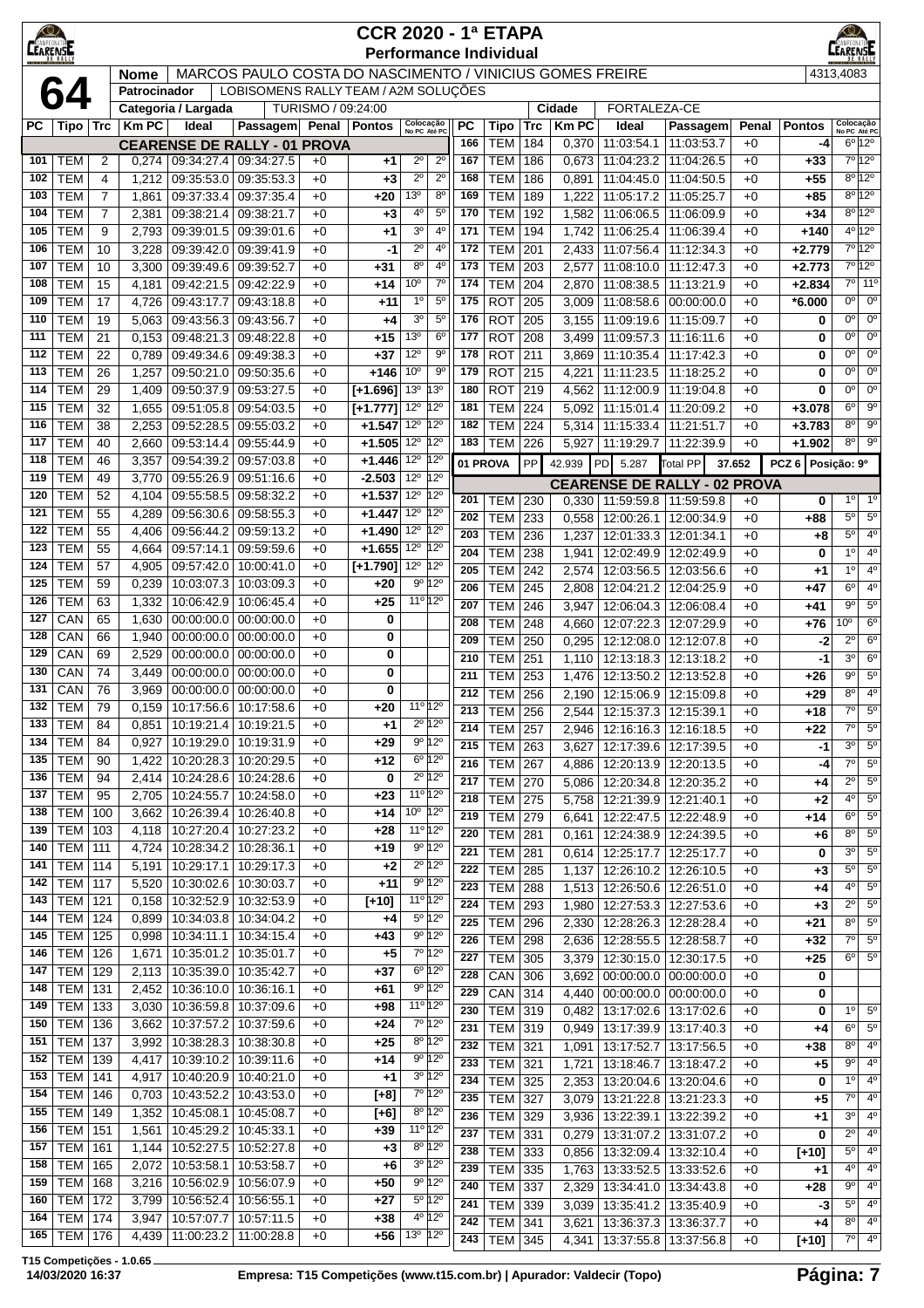| <b>CEARENSE</b> |                           |     |              |    |                                                          |                          |                                      |               | <b>CCR 2020 - 1ª ETAPA</b> |             |                           |                               |    |                               |                    |       |              |       |               |                           |
|-----------------|---------------------------|-----|--------------|----|----------------------------------------------------------|--------------------------|--------------------------------------|---------------|----------------------------|-------------|---------------------------|-------------------------------|----|-------------------------------|--------------------|-------|--------------|-------|---------------|---------------------------|
|                 |                           |     |              |    |                                                          |                          |                                      |               |                            |             |                           |                               |    | <b>Performance Individual</b> |                    |       |              |       |               |                           |
|                 |                           |     | <b>Nome</b>  |    | MARCOS PAULO COSTA DO NASCIMENTO / VINICIUS GOMES FREIRE |                          |                                      |               |                            |             |                           |                               |    |                               |                    |       |              |       |               | 4313,4083                 |
|                 |                           |     | Patrocinador |    |                                                          |                          | LOBISOMENS RALLY TEAM / A2M SOLUÇÕES |               |                            |             |                           |                               |    |                               |                    |       |              |       |               |                           |
|                 |                           |     |              |    | Categoria / Largada                                      |                          | TURISMO / 09:24:00                   |               |                            |             |                           |                               |    |                               | Cidade             |       | FORTALEZA-CE |       |               |                           |
| РC              | ∣ Tipo ∣ Trc              |     | <b>Km PC</b> |    | Ideal                                                    | Passagem                 |                                      |               | Penal   Pontos             |             | Colocação<br>No PC Até PC |                               | PC |                               | Tipo   Trc   Km PC | Ideal | Passagem     | Penal | <b>Pontos</b> | Colocação<br>No PC Até PC |
| 244             | TEM 348                   |     |              |    | 5,149   13:39:10.9   13:39:11.3                          |                          | $+0$                                 |               | +4                         |             | 3º                        | 3 <sup>o</sup>                |    |                               |                    |       |              |       |               |                           |
| 245             | $TEM$ 351                 |     |              |    | 5,924 13:40:26.7                                         | 13:40:26.6               | $+0$                                 |               |                            | -1          | 3 <sup>o</sup>            | 3 <sup>o</sup>                |    |                               |                    |       |              |       |               |                           |
| 246             | TEM 353                   |     |              |    | 6,563   13:41:20.4                                       | 13:41:21.0               | $+0$                                 |               | $+6$                       |             | 80                        | 3 <sup>o</sup>                |    |                               |                    |       |              |       |               |                           |
| 247             | TEM 356                   |     | 0,326        |    | 13:46:02.2                                               | 13:46:02.4               | $+0$                                 |               | $+2$                       |             | $5^{\circ}$               | 3 <sup>o</sup>                |    |                               |                    |       |              |       |               |                           |
| 248             | TEM   362                 |     | 1,309        |    | 13:47:52.4                                               | 13:47:52.3               | $+0$                                 |               |                            | -1          | $6^{\circ}$               | 3 <sup>o</sup>                |    |                               |                    |       |              |       |               |                           |
| 249             | <b>TEM 365</b>            |     | 1,908        |    | 13:48:43.8 13:48:43.9                                    |                          | $+0$                                 |               | +1                         |             | 4º                        | 3 <sup>o</sup>                |    |                               |                    |       |              |       |               |                           |
| 250             | <b>TEM</b>                | 368 | 2,621        |    | 13:50:00.4                                               | 13:50:01.3               | $+0$                                 |               | $[+9]$                     |             | 80                        | 3 <sup>o</sup>                |    |                               |                    |       |              |       |               |                           |
| 251             | <b>TEM 372</b>            |     | 3,221        |    | 13:51:08.7                                               | 13:51:17.1               | $+0$                                 |               | +84                        |             | $8^{\circ}$               | 3 <sup>o</sup>                |    |                               |                    |       |              |       |               |                           |
| 252             | TEM 373                   |     |              |    | $3,473$   13:51:31.0                                     | 13:51:39.6               | $+0$                                 |               | +86                        |             | 80                        | 3 <sup>o</sup>                |    |                               |                    |       |              |       |               |                           |
| 253             | <b>TEM 374</b>            |     |              |    | 3,956   13:52:10.5                                       | 13:52:15.8               | $+0$                                 |               | $+53$                      |             | $8^{\circ}$               | $4^{\circ}$                   |    |                               |                    |       |              |       |               |                           |
| 254             | <b>TEM 377</b>            |     |              |    | 4,518   13:53:01.6   13:53:09.6                          |                          | $+0$                                 |               | +80                        |             | $7^\circ$                 | $5^{\circ}$                   |    |                               |                    |       |              |       |               |                           |
| 255             | <b>TEM 378</b>            |     | 4,935        |    | 13:53:34.4                                               | 13:53:39.7               | $+0$                                 |               | $+53$                      |             | 80                        | $5^{\circ}$                   |    |                               |                    |       |              |       |               |                           |
| 256             | <b>TEM 381</b>            |     |              |    | 5,293   13:54:11.2                                       | 13:54:08.8               | $+0$                                 |               | -24                        |             | $7^\circ$                 | $5^{\circ}$                   |    |                               |                    |       |              |       |               |                           |
| 257             | <b>TEM 384</b>            |     | 0,217        |    | 13:56:09.4                                               | 13:56:08.8               | $+0$                                 |               |                            | -6          | $6^{\circ}$               | $5^{\circ}$                   |    |                               |                    |       |              |       |               |                           |
| 258             | <b>TEM 385</b>            |     |              |    | 0,486   13:56:32.7                                       | 13:56:33.0               | $+0$                                 |               | $+3$                       |             | 5°                        | $5^{\circ}$                   |    |                               |                    |       |              |       |               |                           |
| 259             | <b>TEM</b>                | 386 | 0,762        |    | 13:57:00.3                                               | 13:57:01.7               | $+0$                                 |               | +14                        |             | $6^{\circ}$               | $5^{\circ}$<br>5 <sup>0</sup> |    |                               |                    |       |              |       |               |                           |
| 260             | <b>TEM</b>                | 388 |              |    | 1,501   13:58:12.3                                       | 13:58:12.3               | $+0$                                 |               |                            | 0           | 3 <sup>o</sup><br>40      | $5^{\circ}$                   |    |                               |                    |       |              |       |               |                           |
| 261<br>262      | TEM 390                   |     |              |    | 1,982   13:58:55.0                                       | 13:58:54.9               | $+0$                                 |               |                            | -1          | $1^{\circ}$               | $5^{\circ}$                   |    |                               |                    |       |              |       |               |                           |
| 263             | <b>TEM 394</b><br>TEM 395 |     | 2,729        |    | 14:00:38.5<br>3,456   14:01:51.1                         | 14:00:38.8<br>14:01:50.6 | $+0$<br>$+0$                         |               | $+3$                       | -5          | 4º                        | $5^{\circ}$                   |    |                               |                    |       |              |       |               |                           |
| 264             | TEM 398                   |     |              |    | 4,425   14:03:24.8                                       | 14:03:23.7               | $+0$                                 |               | -11                        |             | 80                        | $5^{\circ}$                   |    |                               |                    |       |              |       |               |                           |
| 265             | <b>TEM 400</b>            |     | 4,857        |    | 14:04:10.2                                               | 14:04:10.3               | $+0$                                 |               | $+1$                       |             | 40                        | $5^{\circ}$                   |    |                               |                    |       |              |       |               |                           |
| 266             | <b>TEM 404</b>            |     |              |    | 0,548   14:08:20.8                                       | 14:08:20.9               | $+0$                                 |               | $+1$                       |             | 3 <sup>o</sup>            | $5^{\circ}$                   |    |                               |                    |       |              |       |               |                           |
| 267             | <b>TEM 407</b>            |     | 0,828        |    | 14:08:50.8                                               | 14:08:52.3               | $+0$                                 |               | $+15$                      |             | 80                        | $5^{\circ}$                   |    |                               |                    |       |              |       |               |                           |
| 268             | TEM                       | 411 | 1,292        |    | 14:09:42.8                                               | 14:09:44.8               | $+0$                                 |               | +20                        |             | $7^\circ$                 | $5^{\circ}$                   |    |                               |                    |       |              |       |               |                           |
| 269             | <b>TEM 413</b>            |     |              |    | 1,744 14:10:28.7                                         | 14:10:32.6               | $+0$                                 |               | $+39$                      |             | $6^{\circ}$               | $5^{\circ}$                   |    |                               |                    |       |              |       |               |                           |
| 270             | <b>TEM 415</b>            |     | 2,102        |    | 14:11:12.6                                               | 14:11:20.2               | $+0$                                 |               | +76                        |             | $6^{\circ}$               | $5^{\circ}$                   |    |                               |                    |       |              |       |               |                           |
| 271             | <b>TEM 417</b>            |     |              |    | 2,626 14:12:03.5                                         | 14:12:03.2               | $+0$                                 |               |                            | -3          | 3 <sup>o</sup>            | $5^{\circ}$                   |    |                               |                    |       |              |       |               |                           |
| 272             | <b>TEM 419</b>            |     |              |    | 2,773 14:12:18.7                                         | 14:12:20.8               | $+0$                                 |               | $+21$                      |             | 5°                        | $5^{\circ}$                   |    |                               |                    |       |              |       |               |                           |
| 273             | TEM 423                   |     |              |    | 3,114 14:12:57.1                                         | 14:13:01.1               | $+0$                                 |               | +40                        |             | $7^\circ$                 | $5^{\circ}$                   |    |                               |                    |       |              |       |               |                           |
| 274             | <b>TEM 428</b>            |     |              |    | 3,638 14:13:56.7                                         | 14:14:01.5               | $+0$                                 |               | +48                        |             | 4º                        | $4^{\circ}$                   |    |                               |                    |       |              |       |               |                           |
| 275             | TEM   432                 |     |              |    | 4,225 14:15:09.2                                         | 14:15:12.4               | $+0$                                 |               | +32                        |             | $6^{\circ}$               | 3 <sup>o</sup>                |    |                               |                    |       |              |       |               |                           |
| 276             | TEM 435                   |     |              |    | 4,730   14:16:13.4                                       | 14:16:18.5               | $+0$                                 |               | $+51$                      |             | $5^{\circ}$               | 3 <sup>o</sup>                |    |                               |                    |       |              |       |               |                           |
| 277             | TEM   437                 |     |              |    | 5,174   14:17:04.2   14:17:08.6                          |                          | $+0$                                 |               | +44                        |             | $5^{\circ}$               | 3 <sup>0</sup>                |    |                               |                    |       |              |       |               |                           |
| 278             | TEM                       | 440 |              |    | 5,516   14:17:41.9                                       | 14:17:49.2               | $+0$                                 |               | $+73$                      |             | $5^{\circ}$               | 3 <sup>o</sup>                |    |                               |                    |       |              |       |               |                           |
| 279             | <b>TEM</b>                | 443 |              |    | 5,890   14:18:22.0                                       | 14:18:30.8               | $+0$                                 |               | +88                        |             | $6^{\circ}$               | 3 <sup>o</sup>                |    |                               |                    |       |              |       |               |                           |
| 280             | <b>TEM 445</b>            |     |              |    | 6,148   14:18:50.7                                       | 14:19:01.5               | $+0$                                 |               | $[+108]$                   |             | $6^{\circ}$               | 3 <sup>o</sup>                |    |                               |                    |       |              |       |               |                           |
| 281             | <b>TEM 446</b>            |     | 6,441        |    | 14:19:22.1                                               | 14:19:34.1               | $+0$                                 |               | $[+120]$                   |             | $6^{\circ}$               | 3 <sup>o</sup>                |    |                               |                    |       |              |       |               |                           |
| 282             | TEM   450                 |     | 6,808        |    | 14:20:00.7                                               | 14:20:10.4               | $+0$                                 |               | +97                        |             | $6^{\circ}$               | 3 <sup>o</sup>                |    |                               |                    |       |              |       |               |                           |
| 283             | $TEM$ 453                 |     | 7,101        |    | 14:20:40.6                                               | 14:20:58.7               | $+0$                                 |               | $[+181]$                   |             | $6^{\circ}$               | 3 <sup>0</sup>                |    |                               |                    |       |              |       |               |                           |
| 284             | <b>TEM 455</b>            |     |              |    | 7,503   14:21:35.8                                       | 14:21:38.0               | $+0$                                 |               | +22                        |             | $6^{\circ}$               | 3 <sup>o</sup>                |    |                               |                    |       |              |       |               |                           |
| 285             | <b>TEM 458</b>            |     |              |    | 7,976   14:22:24.3                                       | 14:22:19.6               | $+0$                                 |               | -47                        |             | $8^{\rm o}$               | 3 <sup>o</sup>                |    |                               |                    |       |              |       |               |                           |
| 286             | <b>TEM</b>                | 461 | 8,746        |    | 14:23:42.5                                               | 14:23:45.8               | $+0$                                 |               | $+33$                      |             | $7^\circ$                 | 3 <sup>o</sup>                |    |                               |                    |       |              |       |               |                           |
| 287             | <b>TEM</b>                | 464 | 0,182        |    | 14:29:23.9                                               | 14:29:24.0               | $+0$                                 |               | +1                         |             | 3 <sup>o</sup>            | 3 <sup>o</sup>                |    |                               |                    |       |              |       |               |                           |
| 288             | <b>TEM</b>                | 468 | 0,877        |    | 14:30:27.2                                               | 14:30:28.0               | $+0$                                 |               | $+8$                       |             | $5^{\circ}$               | 3 <sup>0</sup>                |    |                               |                    |       |              |       |               |                           |
| 289             | <b>TEM 471</b>            |     | 1,891        |    | 14:32:07.4                                               | 14:32:07.2               | $+0$                                 |               |                            | -2          | 4º                        | 3 <sup>o</sup>                |    |                               |                    |       |              |       |               |                           |
| 290             | <b>TEM</b>                | 473 |              |    | 2,798 14:33:33.4                                         | 14:33:33.8               | $+0$                                 |               | $+4$                       |             | $5^{\circ}$               | 3 <sup>o</sup>                |    |                               |                    |       |              |       |               |                           |
| 02 PROVA        |                           | PP  | 2.209        | PD | 438                                                      | Total PP                 | 1.771                                |               | PCZ <sub>7</sub>           | Posição: 3º |                           |                               |    |                               |                    |       |              |       |               |                           |
| <b>TOTAL</b>    |                           | PP  | 45.148       | PD | 5.725                                                    | <b>Total PP</b>          | 39.423                               | <b>PCZ 13</b> |                            |             |                           |                               |    |                               |                    |       |              |       |               |                           |
|                 |                           |     |              |    |                                                          |                          |                                      |               |                            |             |                           |                               |    |                               |                    |       |              |       |               |                           |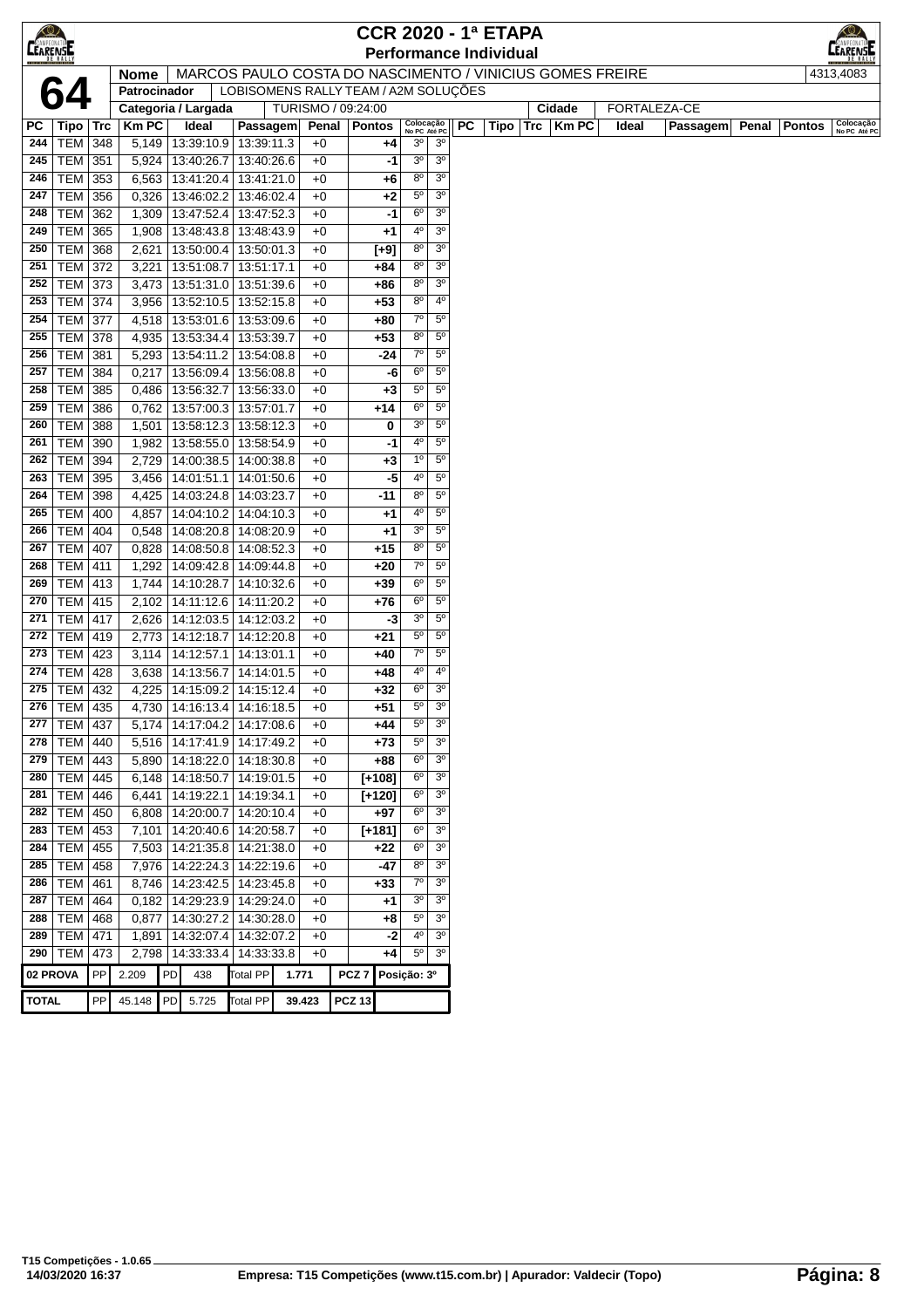| $\bigotimes$     |                          | <b>CCR 2020 - 1ª ETAPA</b><br><b>Performance Individual</b><br>MAYSON RAONNY DA SILVA GOMES / MARCELO GOMES |                             |                          |                                     |                    |                                                      |                                        |                                                     |            |                          |            |                |                                 |                                                | $\circ$      |                      |                                   |                                       |
|------------------|--------------------------|-------------------------------------------------------------------------------------------------------------|-----------------------------|--------------------------|-------------------------------------|--------------------|------------------------------------------------------|----------------------------------------|-----------------------------------------------------|------------|--------------------------|------------|----------------|---------------------------------|------------------------------------------------|--------------|----------------------|-----------------------------------|---------------------------------------|
| <b>CEARENSE</b>  |                          |                                                                                                             |                             |                          |                                     |                    |                                                      |                                        |                                                     |            |                          |            |                |                                 |                                                |              |                      |                                   |                                       |
|                  |                          |                                                                                                             | <b>Nome</b><br>Patrocinador |                          |                                     |                    |                                                      |                                        |                                                     |            |                          |            |                |                                 |                                                |              |                      | 4283,4518                         |                                       |
|                  | 65                       |                                                                                                             |                             | Categoria / Largada      | <b>MS SERVIÇOS</b>                  | TURISMO / 09:25:00 |                                                      |                                        |                                                     |            |                          |            | Cidade         | HORIZONTE-CE                    |                                                |              |                      |                                   |                                       |
| РC               | Tipo ∣                   | Trc                                                                                                         | <b>Km PC</b>                | Ideal                    | Passagem                            |                    | Penal   Pontos                                       | Colocação<br>No PC Até PC              |                                                     | PC         | <b>Tipo</b>              | <b>Trc</b> | <b>KmPC</b>    | Ideal                           | Passagem                                       | Penal        | <b>Pontos</b>        | Colocação<br>No PC Até PC         |                                       |
|                  |                          |                                                                                                             |                             |                          | <b>CEARENSE DE RALLY - 01 PROVA</b> |                    |                                                      |                                        |                                                     | 166        | <b>TEM</b>               | 184        | 0,370          | 11:04:54.1                      | 11:05:00.3                                     | $+0$         | +62                  | $14^{\circ}$ 14 <sup>°</sup>      |                                       |
| 101              | <b>TEM</b>               | 2                                                                                                           | 0,274                       | 09:35:27.4               | 09:35:30.6                          | $+0$               | +32                                                  | 14 <sup>o</sup> 14 <sup>o</sup>        |                                                     | 167        | <b>TEM</b>               | 186        | 0,673          | 11:05:23.2                      | 11:05:33.0                                     | $+0$         | $+98$                | $14^{\circ}$ 14 <sup>°</sup>      |                                       |
| 102              | <b>TEM</b>               | 4                                                                                                           | 1,212                       | 09:36:53.0               | 09:36:53.9                          | $+0$               | $[+9]$                                               |                                        | $9^{\circ} 12^{\circ}$                              | 168        | <b>TEM</b>               | 186        | 0,891          | 11:05:45.0                      | 11:05:56.0                                     | $+0$         | +110                 | $13^{\circ}$ 14 <sup>°</sup>      |                                       |
| 103              | <b>TEM</b>               | $\overline{7}$                                                                                              | 1,861                       | 09:38:33.4               | 09:38:32.3                          | $+0$               | $-11$                                                |                                        | 7º 12º                                              | 169        | <b>TEM</b>               | 189        | 1,222          | 11:06:17.2                      | 11:06:29.3                                     | $+0$         | +121                 | $12^{\circ}$ 14 <sup>°</sup>      |                                       |
| 104              | <b>TEM</b>               | $\overline{7}$                                                                                              | 2,381                       | 09:39:21.4               | 09:39:23.2                          | $+0$               | +18                                                  | 12 <sup>o</sup> 12 <sup>o</sup>        |                                                     | 170        | <b>TEM</b>               | 192        | 1,582          | 11:07:06.5                      | 11:07:13.3                                     | $+0$         | $+68$                | $11^{\circ}$ 14 <sup>°</sup>      |                                       |
| 105              | <b>TEM</b>               | 9                                                                                                           | 2,793                       | 09:40:01.5               | 09:40:01.6                          | $+0$               | +1                                                   |                                        | 5 <sup>o</sup> 11 <sup>o</sup>                      | 171        | <b>TEM</b>               | 194        | 1,742          | 11:07:25.4                      | 11:07:47.6                                     | $+0$         | $+222$               | 7º 14º                            |                                       |
| 106              | <b>TEM</b>               | 10                                                                                                          | 3,228                       | 09:40:42.0               | 09:40:41.8                          | $+0$               | -2                                                   | 3 <sup>o</sup>                         | $11^{\circ}$                                        | 172        | <b>TEM</b>               | 201        | 2,433          | 11:08:56.4                      | 11:20:55.0                                     | $+0$         | $+6.000$             | 11º 14º                           |                                       |
| 107<br>108       | <b>TEM</b><br><b>TEM</b> | 10<br>15                                                                                                    | 3,300                       | 09:40:49.6<br>09:43:21.5 | 09:40:52.0                          | $+0$<br>$+0$       | +24<br>$-14$                                         | $5^{\circ}$<br>11°                     | 11 <sup>0</sup><br>$11^{\circ}$                     | 173<br>174 | <b>TEM</b><br><b>TEM</b> | 203<br>204 | 2,577          | 11:09:10.0<br>11:09:38.5        | 11:21:04.7                                     | $+0$         | $+6.000$             | 11º 14º<br>$11^{\circ}14^{\circ}$ |                                       |
| 109              | <b>TEM</b>               | 17                                                                                                          | 4,181<br>4,726              | 09:44:17.7               | 09:43:20.1<br>09:44:16.3            | $+0$               | -14                                                  | $5^{\circ}$                            | 11 <sup>0</sup>                                     | 175        | <b>ROT</b>               | 205        | 2,870<br>3,009 | 11:09:58.6                      | 11:21:34.9<br>00:00:00.0                       | $+0$<br>$+0$ | $+6.000$<br>*6.000   | $0^{\circ}$                       | $0^{\circ}$                           |
| 110              | <b>TEM</b>               | 19                                                                                                          | 5,063                       | 09:44:56.3               | 09:44:58.5                          | $+0$               | $+22$                                                | $12^{\circ}$                           | 11 <sup>0</sup>                                     | 176        | <b>ROT</b>               | 205        | 3,155          | 11:10:19.6                      | 11:22:50.1                                     | $+0$         | $+6.000$             | $0^{\circ}$                       | $0^{\circ}$                           |
| 111              | <b>TEM</b>               | 21                                                                                                          | 0,153                       | 09:49:21.3               | 09:49:23.2                          | $+0$               | $+19$                                                | 14 <sup>°</sup>                        | 11 <sup>0</sup>                                     | 177        | <b>ROT</b>               | 208        | 3,499          | 11:10:57.3                      | 11:23:55.4                                     | $+0$         | $+6.000$             | 0 <sup>0</sup>                    | $0^{\circ}$                           |
| 112              | <b>TEM</b>               | 22                                                                                                          | 0,789                       | 09:50:34.6               | 09:50:37.9                          | $+0$               | $+33$                                                | 11°                                    | 11 <sup>0</sup>                                     | 178        | <b>ROT</b>               | 211        | 3,869          | 11:11:35.4                      | 00:00:00.0                                     | $+0$         | *6.000               | $0^{\circ}$                       | $0^{\circ}$                           |
| 113              | <b>TEM</b>               | 26                                                                                                          | 1,257                       | 09:51:21.0               | 09:51:35.4                          | $+0$               | +144                                                 |                                        | $9^{\circ} 10^{\circ}$                              | 179        | <b>ROT</b>               | 215        | 4,221          | 11:12:23.5                      | 00:00:00.0                                     | $+0$         | $*6.000$             | $0^{\circ}$                       | $0^{\circ}$                           |
| 114              | <b>TEM</b>               | 29                                                                                                          | 1,409                       | 09:51:37.9               | 00:00:00.0                          | $+0$               | *6.000                                               | $0^{\circ}$                            | $0^{\circ}$                                         | 180        | <b>ROT</b>               | 219        | 4,562          | 11:13:00.9                      | 00:00:00.0                                     | $+0$         | *6.000               | 0°                                | $0^{\circ}$                           |
| 115              | <b>TEM</b>               | 32                                                                                                          | 1,655                       | 09:52:05.8               | 00:00:00.0                          | $+0$               | *6.000                                               | 0°                                     | $0^{\circ}$                                         | 181        | <b>TEM</b>               | 224        | 5,092          | 11:16:01.4                      | 00:00:00.0                                     | $+0$         | *6.000               | $0^{\circ}$                       | $0^{\circ}$                           |
| 116              | <b>TEM</b>               | 38                                                                                                          | 2,253                       | 09:53:28.5               | 00:00:00.0                          | $+0$               | *6.000                                               | $0^{\rm o}$                            | $0^{\circ}$                                         | 182        | <b>TEM</b>               | 224        | 5,314          | 11:16:33.4                      | 00:00:00.0                                     | $+0$         | *6.000               | $0^{\circ}$                       | $0^{\circ}$                           |
| 117              | <b>TEM</b>               | 40                                                                                                          | 2,660                       | 09:54:14.4               | 00:00:00.0                          | $+0$               | $*6.000$                                             | 0°                                     | $0^{\circ}$                                         | 183        | <b>TEM</b>               | 226        | 5,927          | 11:20:29.7                      | 00:00:00.0                                     | $+0$         | *6.000               | 0°                                | $0^{\circ}$                           |
| 118              | <b>TEM</b>               | 46                                                                                                          | 3,357                       | 09:55:39.2               | 00:00:00.0                          | $+0$               | *6.000                                               | 0°                                     | $0^{\circ}$                                         | 01 PROVA   |                          | PP         | 169.174 PD     | 4.952                           | Total PP                                       | 164.222      | PCZ 1   Posicão: 14º |                                   |                                       |
| 119              | <b>TEM</b>               | 49                                                                                                          | 3,770                       | 09:56:26.9               | 00:00:00.0                          | $+0$               | $*6.000$                                             | $0^{\circ}$                            | $0^{\circ}$                                         |            |                          |            |                |                                 | <b>CEARENSE DE RALLY - 02 PROVA</b>            |              |                      |                                   |                                       |
| 120              | <b>TEM</b>               | 52                                                                                                          | 4,104                       | 09:56:58.5               | 00:00:00.0                          | $+0$               | $*6.000$                                             | 0 <sup>o</sup>                         | $0^{\circ}$                                         | 201        | <b>TEM</b>               | 230        | 0,330          |                                 | 12:00:59.8 00:00:00.0                          | $+0$         | $*6.000$             | 0 <sup>o</sup>                    | 0 <sup>o</sup>                        |
| 121              | <b>TEM</b>               | 55                                                                                                          | 4,289                       | 09:57:30.6               | 09:52:11.9                          | $+0$               | $-3.187$                                             | 13 <sup>o</sup>                        | 14 <sup>°</sup><br>$14^{\circ}$                     | 202        | <b>TEM</b>               | 233        | 0,558          | 12:01:26.1                      | 00:00:00.0                                     | $+0$         | *6.000               | $0^{\circ}$                       | $0^{\circ}$                           |
| 122<br>123       | <b>TEM</b><br><b>TEM</b> | 55<br>55                                                                                                    | 4,406<br>4,664              | 09:57:44.2<br>09:58:14.1 | 09:52:33.8<br>09:53:07.3            | $+0$<br>$+0$       | $-3.104$<br>$-3.068$                                 | 13 <sup>o</sup><br>13 <sup>0</sup>     | $14^{\circ}$                                        | 203        | <b>TEM</b>               | 236        | 1,237          |                                 | 12:02:33.3 00:00:00.0                          | $+0$         | *6.000               | 0°                                | $0^{\circ}$                           |
| 124              | <b>TEM</b>               | 57                                                                                                          | 4,905                       | 09:58:42.0               | 09:54:40.3                          | $+0$               | $-2.417$                                             | 13 <sup>o</sup>                        | 14°                                                 | 204        | <b>TEM</b>               | 238        | 1,941          | 12:03:49.9                      | 00:00:00.0                                     | $+0$         | *6.000               | $0^{\circ}$                       | 0 <sup>o</sup>                        |
| 125              | <b>TEM</b>               | 59                                                                                                          | 0,239                       | 10:04:07.3               | 10:04:09.6                          | $+0$               | $+23$                                                | 11º 14º                                |                                                     | 205        | <b>TEM</b>               | 242        | 2,574          | 12:04:56.5                      | 00:00:00.0                                     | $+0$         | *6.000               | 0 <sup>0</sup><br>0 <sup>o</sup>  | $\overline{0^{\circ}}$<br>$0^{\circ}$ |
| 126              | <b>TEM</b>               | 63                                                                                                          | 1,332                       | 10:07:42.9               | 10:07:47.1                          | $+0$               | $+42$                                                | $12^{\circ}$                           | $14^{\circ}$                                        | 206<br>207 | <b>TEM</b><br><b>TEM</b> | 245<br>246 | 2,808<br>3,947 | 12:05:21.2                      | 00:00:00.0<br>12:07:04.3 00:00:00.0            | $+0$<br>$+0$ | $*6.000$<br>*6.000   | 0°                                | $0^{\circ}$                           |
| 127              | CAN                      | 65                                                                                                          | 1,630                       | 00:00:00.0               | 00:00:00.0                          | $+0$               | 0                                                    |                                        |                                                     | 208        | <b>TEM</b>               | 248        | 4,660          | 12:08:22.3                      | 00:00:00.0                                     | $+0$         | *6.000               | $0^{\circ}$                       | $0^{\circ}$                           |
| 128              | CAN                      | 66                                                                                                          | 1,940                       | 00:00:00.0               | 00:00:00.0                          | $+0$               | 0                                                    |                                        |                                                     | 209        | <b>TEM</b>               | 250        | 0,295          | 12:13:08.0                      | 00:00:00.0                                     | $+0$         | *6.000               | 0°                                | $0^{\circ}$                           |
| 129              | CAN                      | 69                                                                                                          | 2,529                       | 00:00:00.0               | 00:00:00.0                          | $+0$               | 0                                                    |                                        |                                                     | 210        | <b>TEM</b>               | 251        | 1,110          |                                 | 12:14:18.3 00:00:00.0                          | $+0$         | *6.000               | $0^{\circ}$                       | $0^{\circ}$                           |
| 130              | CAN                      | 74                                                                                                          | 3,449                       | 00:00:00.0               | 00:00:00.0                          | $+0$               | 0                                                    |                                        |                                                     | 211        | <b>TEM</b>               | 253        | 1,476          | 12:14:50.2 00:00:00.0           |                                                | $+0$         | $*6.000$             | $0^{\circ}$                       | $0^{\circ}$                           |
| 131              | CAN                      | 76                                                                                                          | 3,969                       | 00:00:00.0               | 00:00:00.0                          | $+0$               | 0                                                    |                                        |                                                     | 212        | <b>TEM</b>               | 256        | 2,190          | 12:16:06.9                      | 00:00:00.0                                     | $+0$         | $*6.000$             | 0°                                | $0^{\circ}$                           |
| 132              | <b>TEM</b>               | 79                                                                                                          | 0,159                       | 10:18:56.6               | 10:18:56.7                          | $+0$               | +1                                                   |                                        | $3^{\circ}$ 14 <sup><math>\overline{0}</math></sup> | 213        | <b>TEM</b>               | 256        | 2,544          |                                 | 12:16:37.3 00:00:00.0                          | $+0$         | *6.000               | $0^{\circ}$                       | $0^{\circ}$                           |
| $\overline{133}$ | $ $ TEM                  | 84                                                                                                          | 0,851                       | 10:20:21.4               | 10:20:25.4                          | $+0$               | +40                                                  | 13 <sup>0</sup>                        | $14^{\circ}$                                        | 214        | <b>TEM 257</b>           |            |                | 2,946   12:17:16.3   00:00:00.0 |                                                | +0           | $*6.000$             | 0 <sup>o</sup>                    | $0^{\circ}$                           |
| 134              | TEM                      | 84                                                                                                          | 0,927                       | 10:20:29.0               | 10:20:35.3                          | $+0$               | +63                                                  | 13 <sup>o</sup>                        | $14^{\circ}$                                        | 215        | <b>TEM</b>               | 263        | 3,627          |                                 | 12:18:39.6 00:00:00.0                          | $+0$         | $*6.000$             | 0°                                | $0^{\circ}$                           |
| 135              | TEM                      | 90                                                                                                          | 1,422                       | 10:21:28.3               | 10:21:30.8                          | $+0$               | $+25$                                                | 10 <sup>o</sup>                        | 14 <sup>°</sup>                                     | 216        | <b>TEM</b>               | 267        | 4,886          | 12:21:13.9 00:00:00.0           |                                                | $+0$         | $*6.000$             | 0 <sup>o</sup>                    | $0^{\circ}$                           |
| 136              | TEM                      | 94                                                                                                          | 2,414                       | 10:25:28.6               | 10:25:31.5                          | $+0$               | $+29$                                                | $14^{\circ}$ 14 <sup>°</sup>           |                                                     | 217        | <b>TEM</b>               | 270        | 5,086          |                                 | 12:21:34.8 00:00:00.0                          | $+0$         | $*6.000$             | 0 <sup>o</sup>                    | $0^{\circ}$                           |
| 137<br>138       | <b>TEM</b><br><b>TEM</b> | 95<br>100                                                                                                   | 2,705<br>3,662              | 10:25:55.7<br>10:27:39.4 | 10:26:02.6<br>10:27:39.4            | $+0$               | +69<br>0                                             | 14 <sup>0</sup> 14 <sup>0</sup>        | $1^{\circ}$ 14 $^{\circ}$                           | 218        | <b>TEM</b>               | 275        | 5,758          | 12:22:39.9                      | 00:00:00.0                                     | $+0$         | $*6.000$             | 0 <sup>o</sup>                    | $0^{\circ}$                           |
| 139              | <b>TEM</b>               | 103                                                                                                         | 4,118                       | 10:28:20.4               | 10:28:23.3                          | $+0$<br>$+0$       | $+29$                                                | 12 <sup>0</sup> 14 <sup>0</sup>        |                                                     | 219        | <b>TEM</b>               | 279        | 6,641          |                                 | 12:23:47.5 00:00:00.0                          | $+0$         | $*6.000$             | $0^{\circ}$                       | $0^{\circ}$                           |
| 140              | <b>TEM</b>               | 111                                                                                                         | 4,724                       | 10:29:34.2               | 10:29:37.2                          | $+0$               | $+30$                                                | 13 <sup>o</sup> 14 <sup>o</sup>        |                                                     | 220        | <b>TEM</b>               | 281        | 0,161          |                                 | 12:25:38.9 00:00:00.0                          | $+0$         | $*6.000$             | 0°                                | $0^{\circ}$                           |
| 141              | TEM                      | 114                                                                                                         | 5,191                       | 10:30:17.1               | 10:30:18.1                          | $+0$               | $[+10]$                                              | $10^{\circ}$ 14 <sup>°</sup>           |                                                     | 221        | <b>TEM</b>               | 281        | 0,614          |                                 | 12:26:17.7 00:00:00.0                          | $+0$         | $*6.000$             | $0^{\circ}$                       | $0^{\circ}$                           |
| 142              | <b>TEM</b>               | 117                                                                                                         | 5,520                       | 10:31:02.6               | 10:31:04.3                          | $+0$               | $+17$                                                | 11º 14º                                |                                                     | 222<br>223 | <b>TEM</b><br><b>TEM</b> | 285<br>288 | 1,137<br>1,513 |                                 | 12:27:10.2 00:00:00.0<br>12:27:50.6 00:00:00.0 | $+0$<br>$+0$ | $*6.000$<br>$*6.000$ | 0 <sup>o</sup><br>0 <sup>o</sup>  | $0^{\circ}$<br>$0^{\circ}$            |
| 143              | <b>TEM</b>               | 121                                                                                                         | 0,158                       | 10:33:52.9               | 10:33:52.8                          | $+0$               | -1                                                   |                                        | $2^{\circ}$ 14 <sup>°</sup>                         | 224        | <b>TEM</b>               | 293        | 1,980          |                                 | 12:28:53.3 00:00:00.0                          | $+0$         | $*6.000$             | $0^{\circ}$                       | $0^{\circ}$                           |
| 144              | TEM                      | 124                                                                                                         | 0,899                       | 10:35:03.8               | 10:35:04.2                          | $+0$               | $[+4]$                                               |                                        | 6º 14º                                              | 225        | <b>TEM</b>               | 296        | 2,330          | 12:29:26.3                      | 00:00:00.0                                     | $+0$         | $*6.000$             | 0°                                | $0^{\circ}$                           |
| 145              | <b>TEM 125</b>           |                                                                                                             | 0,998                       | 10:35:11.1               | 10:35:15.0                          | $+0$               | $+39$                                                |                                        | 7º 14º                                              | 226        | <b>TEM</b>               | 298        | 2,636          |                                 | 12:29:55.5 00:00:00.0                          | $+0$         | $*6.000$             | 0°                                | $0^{\circ}$                           |
| 146              | <b>TEM</b>               | 126                                                                                                         | 1,671                       | 10:36:01.2               | 10:36:03.5                          | $+0$               | $+23$                                                | 14 <sup>0</sup> 14 <sup>0</sup>        |                                                     | 227        | <b>TEM</b>               | 305        | 3,379          |                                 | 12:31:15.0 00:00:00.0                          | $+0$         | $*6.000$             | 0°                                | $0^{\circ}$                           |
| 147              | <b>TEM</b>               | 129                                                                                                         | 2,113                       | 10:36:39.0               | 10:36:43.7                          | $+0$               | $+47$                                                |                                        | 8º 14º                                              | 228        | CAN                      | 306        | 3,692          |                                 | 00:00:00.0 00:00:00.0                          | $+0$         | 0                    |                                   |                                       |
| 148              | TEM                      | 131                                                                                                         | 2,452                       | 10:37:10.0               | 10:37:13.7                          | $+0$               | $+37$                                                |                                        | 6º 14º                                              | 229        | CAN                      | 314        | 4,440          |                                 | $00:00:00.0$ 00:00:00.0                        | $+0$         | 0                    |                                   |                                       |
| 149              | <b>TEM</b>               | 133                                                                                                         | 3,030                       | 10:37:59.8               | 10:38:03.1                          | $+0$               | $+33$                                                |                                        | 6º 14º                                              | 230        | <b>TEM</b>               | 319        | 0,482          |                                 | 13:18:02.6 00:00:00.0                          | $+0$         | $*6.000$             | 0 <sup>0</sup>                    | $0^{\circ}$                           |
| 150              | <b>TEM</b>               | 136                                                                                                         | 3,662                       | 10:38:57.2               | 10:39:05.5                          | $+0$               | +83                                                  | 11º 14º                                |                                                     | 231        | <b>TEM</b>               | 319        | 0,949          |                                 | 13:18:39.9 00:00:00.0                          | $+0$         | $*6.000$             | 0°                                | $0^{\circ}$                           |
| 151              | <b>TEM</b>               | 137                                                                                                         | 3,992                       | 10:39:28.3               | 10:50:31.5                          | $+0$               | $+6.000$                                             | 14°<br>14 <sup>0</sup> 14 <sup>0</sup> | $14^{\circ}$                                        | 232        | <b>TEM</b>               | 321        | 1,091          | 13:18:52.7                      | 00:00:00.0                                     | $+0$         | $*6.000$             | 0 <sup>o</sup>                    | $0^{\circ}$                           |
| 152<br>153       | <b>TEM</b><br><b>TEM</b> | 139<br>141                                                                                                  | 4,417<br>4,917              | 10:40:10.2<br>10:41:20.9 | 10:51:11.0<br>10:52:01.3            | $+0$<br>$+0$       | $+6.000$<br>$+6.000$ 14 <sup>°</sup> 14 <sup>°</sup> |                                        |                                                     | 233        | <b>TEM</b>               | 321        | 1,721          | 13:19:46.7                      | 00:00:00.0                                     | $+0$         | $*6.000$             | 0 <sub>0</sub>                    | $0^{\circ}$                           |
| 154              | TEM                      | 146                                                                                                         | 0,703                       | 10:44:52.2               | 10:53:10.1                          | $+0$               | +4.979 14 <sup>°</sup> 14 <sup>°</sup>               |                                        |                                                     | 234        | <b>TEM</b>               | 325        | 2,353          |                                 | 13:21:04.6 00:00:00.0                          | $+0$         | $*6.000$             | $0^{\circ}$                       | $0^{\circ}$                           |
| 155              | <b>TEM</b>               | 149                                                                                                         | 1,352                       | 10:46:08.1               | 10:53:58.3                          | $+0$               | $+4.702$ 14 <sup>o</sup> 14 <sup>o</sup>             |                                        |                                                     | 235<br>236 | <b>TEM</b>               | 327        | 3,079          |                                 | 13:22:22.8 00:00:00.0                          | $+0$         | $*6.000$             | 0°  <br>0°                        | $0^{\circ}$<br>$0^{\circ}$            |
| 156              | TEM                      | 151                                                                                                         | 1,561                       | 10:46:29.2               | 10:54:16.9                          | $+0$               | $+4.677$ 14 <sup>°</sup> 14 <sup>°</sup>             |                                        |                                                     | 237        | <b>TEM</b><br><b>TEM</b> | 329<br>331 | 3,936<br>0,279 | 13:23:39.1<br>13:32:07.2        | 00:00:00.0<br>00:00:00.0                       | $+0$<br>$+0$ | $*6.000$<br>$*6.000$ | 0 <sup>0</sup>                    | $0^{\circ}$                           |
| 157              | TEM                      | 161                                                                                                         | 1,144                       | 10:53:27.5               | 10:56:43.3                          | $+0$               | $+1.958$ 14 <sup>°</sup> 14 <sup>°</sup>             |                                        |                                                     | 238        | <b>TEM</b>               | 333        | 0,856          |                                 | 13:33:09.4 00:00:00.0                          | $+0$         | $*6.000$             | $0^{\circ}$                       | $0^{\circ}$                           |
| 158              | TEM                      | 165                                                                                                         | 2,072                       | 10:54:58.1               | 10:58:02.1                          | $+0$               | +1.840 $14^{\circ}$ 14 <sup>°</sup>                  |                                        |                                                     | 239        | <b>TEM</b>               | 335        | 1,763          |                                 | 13:34:52.5 00:00:00.0                          | $+0$         | $*6.000$             | $0^{\circ}$                       | $0^{\circ}$                           |
| 159              | TEM                      | 168                                                                                                         | 3,216                       | 10:57:02.9               | 10:59:47.0                          | $+0$               | $[+1.641]$                                           | $14^{\circ}$ 14 <sup>°</sup>           |                                                     | 240        | <b>TEM</b>               | 337        | 2,329          |                                 | 13:35:41.0 00:00:00.0                          | +0           | $*6.000$             | 0°                                | $0^{\circ}$                           |
| 160              | <b>TEM</b>               | 172                                                                                                         | 3,799                       | 10:57:52.4               | 11:00:35.6                          | $+0$               | $[+1.632]$                                           | $14^{\circ}$ 14 <sup>°</sup>           |                                                     | 241        | <b>TEM</b>               | 339        | 3,039          |                                 | 13:36:41.2 00:00:00.0                          | $+0$         | $*6.000$             | 0 <sup>o</sup>                    | $0^{\circ}$                           |
| 164              | TEM                      | 174                                                                                                         | 3,947                       | 10:58:07.7               | 11:00:53.3                          | +0                 | $[+1.656]$                                           | 14 <sup>°</sup> 14 <sup>°</sup>        |                                                     | 242        | <b>TEM</b>               | 341        | 3,621          |                                 | 13:37:37.3 00:00:00.0                          | $+0$         | $*6.000$             | 0°                                | $0^{\circ}$                           |
| 165              | TEM                      | 176                                                                                                         | 4,439                       | 11:01:23.2               | 11:02:27.6                          | $+0$               | $+644$                                               | 14 <sup>°</sup> 14 <sup>°</sup>        |                                                     | 243        | <b>TEM 345</b>           |            | 4,341          |                                 | 13:38:55.8 00:00:00.0                          | $+0$         | $*6.000$             | $0^{\circ}$                       | 0 <sup>o</sup>                        |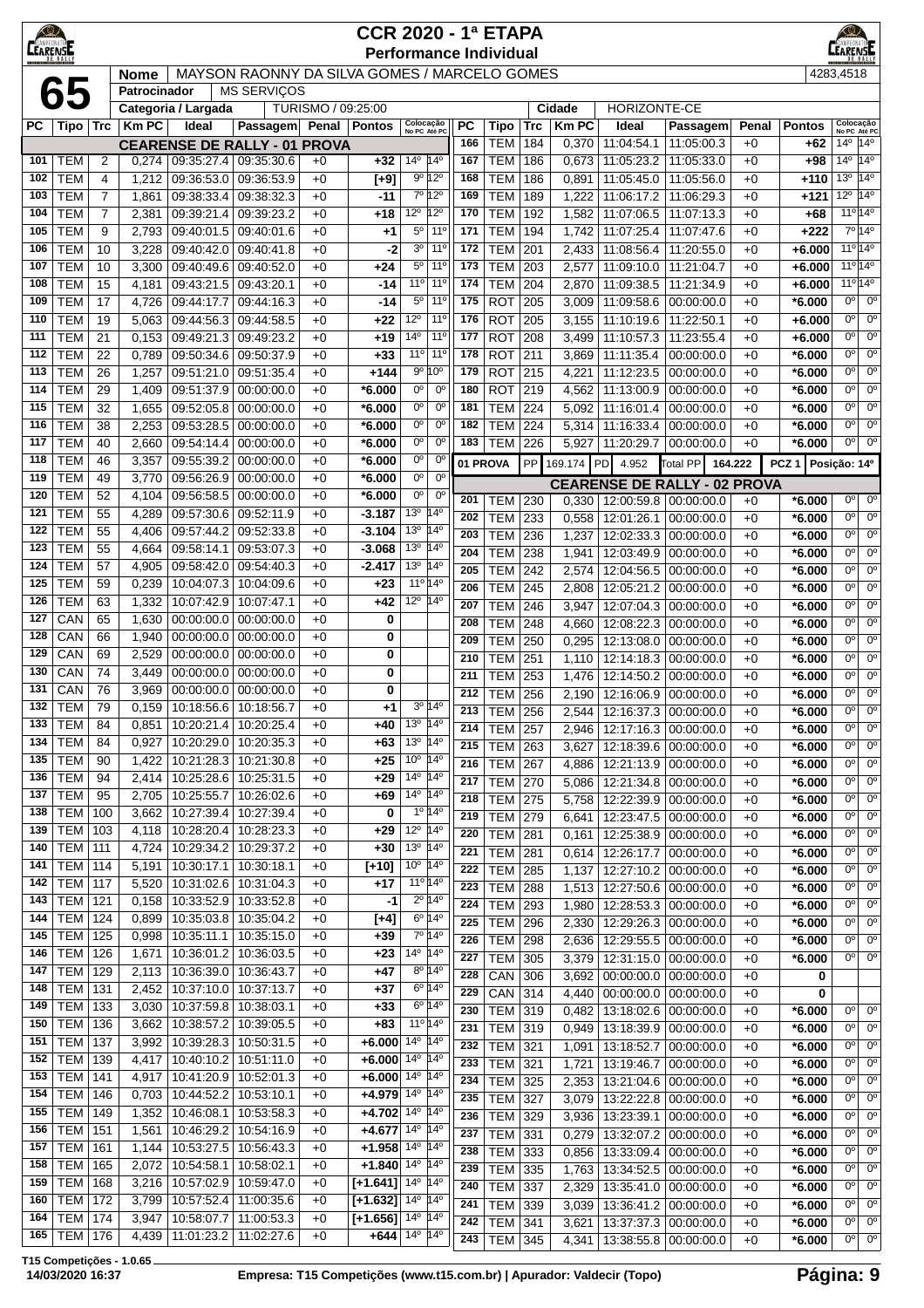|                 |                                  |     |                     |             |   |                                                |                    |                   |                      |                           |                               | <b>CCR 2020 - 1ª ETAPA</b>                   |              |              |          |       |               |                           |
|-----------------|----------------------------------|-----|---------------------|-------------|---|------------------------------------------------|--------------------|-------------------|----------------------|---------------------------|-------------------------------|----------------------------------------------|--------------|--------------|----------|-------|---------------|---------------------------|
| <b>CEARENSE</b> |                                  |     |                     |             |   |                                                |                    |                   |                      |                           |                               | <b>Performance Individual</b>                |              |              |          |       |               | MPEONATOR                 |
|                 |                                  |     | <b>Nome</b>         |             |   |                                                |                    |                   |                      |                           |                               | MAYSON RAONNY DA SILVA GOMES / MARCELO GOMES |              |              |          |       |               | 4283,4518                 |
|                 | 65                               |     | Patrocinador        |             |   | <b>MS SERVIÇOS</b>                             |                    |                   |                      |                           |                               |                                              |              |              |          |       |               |                           |
|                 |                                  |     | Categoria / Largada |             |   |                                                | TURISMO / 09:25:00 |                   |                      |                           |                               |                                              | Cidade       | HORIZONTE-CE |          |       |               |                           |
| РC              | Tipo   Trc                       |     | <b>Km PC</b>        | Ideal       |   | Passagem                                       | Penal              |                   | <b>Pontos</b>        | Colocação<br>No PC Até PC |                               | <b>PC</b><br>Tipo   Trc                      | <b>Km PC</b> | Ideal        | Passagem | Penal | <b>Pontos</b> | Colocação<br>No PC Até PC |
| 244             | TEM 348                          |     | 5,149               |             |   | 13:40:10.9 00:00:00.0                          | $+0$               |                   | *6.000               | $0^{\circ}$               | $0^{\rm o}$                   |                                              |              |              |          |       |               |                           |
| 245             | <b>TEM 351</b>                   |     | 5,924               |             |   | 13:41:26.7 00:00:00.0                          | $+0$               |                   | $*6.000$             | $0^{\circ}$               | $0^{\circ}$                   |                                              |              |              |          |       |               |                           |
| 246             | TEM 353                          |     | 6,563               | 13:42:20.4  |   | 00:00:00.0                                     | $+0$               |                   | $*6.000$             | $0^{\circ}$               | 0 <sup>o</sup>                |                                              |              |              |          |       |               |                           |
| 247             | <b>TEM 356</b>                   |     | 0,326               | 13:47:02.2  |   | 00:00:00.0                                     | $+0$               |                   | $*6.000$             | $0^{\circ}$               | 0 <sup>o</sup>                |                                              |              |              |          |       |               |                           |
| 248             | <b>TEM</b>                       | 362 | 1,309               | 13:48:52.4  |   | 00:00:00.0                                     | $+0$               |                   | *6.000               | $0^{\circ}$               | $0^{\circ}$                   |                                              |              |              |          |       |               |                           |
| 249             | <b>TEM</b>                       | 365 | 1,908               |             |   | 13:49:43.8 00:00:00.0                          | $+0$               |                   | *6.000               | 0°                        | $0^{\circ}$                   |                                              |              |              |          |       |               |                           |
| 250             | <b>TEM</b>                       | 368 | 2,621               | 13:51:00.4  |   | 00:00:00.0                                     | $+0$               |                   | $*6.000$             | 0°                        | $0^{\circ}$                   |                                              |              |              |          |       |               |                           |
| 251             | <b>TEM 372</b>                   |     | 3,221               | 13:52:08.7  |   | 00:00:00.0                                     | $+0$               |                   | $*6.000$             | $0^{\circ}$               | $0^{\circ}$                   |                                              |              |              |          |       |               |                           |
| 252             | TEM 373                          |     | 3,473               |             |   | 13:52:31.0 00:00:00.0                          | $+0$               |                   | $*6.000$             | $0^{\circ}$               | $0^{\circ}$                   |                                              |              |              |          |       |               |                           |
| 253             | <b>TEM 374</b>                   |     | 3,956               |             |   | 13:53:10.5 00:00:00.0                          | $+0$               |                   | $*6.000$             | 0°                        | $0^{\circ}$                   |                                              |              |              |          |       |               |                           |
| 254             | <b>TEM 377</b>                   |     | 4,518               |             |   | 13:54:01.6 00:00:00.0                          | $+0$               |                   | $*6.000$             | $0^{\circ}$               | $0^{\circ}$                   |                                              |              |              |          |       |               |                           |
| 255             | <b>TEM 378</b>                   |     | 4,935               | 13:54:34.4  |   | 00:00:00.0                                     | $+0$               |                   | $*6.000$             | 0°                        | $0^{\circ}$                   |                                              |              |              |          |       |               |                           |
| 256             | <b>TEM 381</b>                   |     | 5,293               | 13:55:11.2  |   | 00:00:00.0                                     | $+0$               |                   | $*6.000$             | $0^{\circ}$               | $0^{\circ}$                   |                                              |              |              |          |       |               |                           |
| 257             | <b>TEM 384</b>                   |     | 0,217               |             |   | 13:57:09.4 00:00:00.0                          | $+0$               |                   | $*6.000$             | $0^{\circ}$               | $0^{\circ}$                   |                                              |              |              |          |       |               |                           |
| 258             | <b>TEM</b>                       | 385 | 0,486               | 13:57:32.7  |   | 00:00:00.0                                     | $+0$               |                   | $*6.000$             | 0°                        | $0^{\circ}$                   |                                              |              |              |          |       |               |                           |
| 259             | <b>TEM</b>                       | 386 | 0,762               |             |   | 13:58:00.3 00:00:00.0                          | $+0$               |                   | *6.000               | $0^{\circ}$               | $0^{\circ}$                   |                                              |              |              |          |       |               |                           |
| 260             | <b>TEM</b>                       | 388 | 1,501               |             |   | 13:59:12.3 00:00:00.0                          | $+0$               |                   | $*6.000$             | $0^{\circ}$               | $0^{\circ}$                   |                                              |              |              |          |       |               |                           |
| 261             | <b>TEM 390</b>                   |     | 1,982               |             |   | 13:59:55.0 00:00:00.0                          | $+0$               |                   | *6.000               | $0^{\circ}$               | $0^{\circ}$                   |                                              |              |              |          |       |               |                           |
| 262             | <b>TEM 394</b>                   |     | 2,729               |             |   | 14:01:38.5 00:00:00.0                          | $+0$               |                   | $*6.000$             | 0°                        | $0^{\circ}$                   |                                              |              |              |          |       |               |                           |
| 263             | TEM 395                          |     | 3,456               | 14:02:51.1  |   | 00:00:00.0                                     | $+0$               |                   | $*6.000$             | $0^{\circ}$               | $0^{\circ}$                   |                                              |              |              |          |       |               |                           |
| 264             | <b>TEM 398</b>                   |     | 4,425               |             |   | 14:04:24.8 00:00:00.0                          | $+0$               |                   | $*6.000$             | $0^{\circ}$               | $0^{\circ}$                   |                                              |              |              |          |       |               |                           |
| 265             | <b>TEM 400</b>                   |     | 4,857               |             |   | 14:05:10.2 00:00:00.0                          | $+0$               |                   | $*6.000$             | $0^{\circ}$               | 0 <sup>o</sup>                |                                              |              |              |          |       |               |                           |
| 266             | <b>TEM</b>                       | 404 | 0,548               |             |   | 14:09:20.8 00:00:00.0                          | $+0$               |                   | $*6.000$             | 0°                        | $0^{\circ}$                   |                                              |              |              |          |       |               |                           |
| 267             | <b>TEM</b>                       | 407 | 0,828               |             |   | 14:09:50.8 00:00:00.0                          | $+0$               |                   | $*6.000$             | 0°                        | $0^{\circ}$                   |                                              |              |              |          |       |               |                           |
| 268             | <b>TEM</b>                       | 411 | 1,292               |             |   | 14:10:42.8 00:00:00.0                          | $+0$               |                   | $*6.000$             | 0°<br>$0^{\circ}$         | $0^{\circ}$<br>0 <sup>o</sup> |                                              |              |              |          |       |               |                           |
| 269             | <b>TEM 413</b>                   |     | 1,744               | 14:11:28.7  |   | 00:00:00.0                                     | $+0$               |                   | $*6.000$             | $0^{\circ}$               | $0^{\circ}$                   |                                              |              |              |          |       |               |                           |
| 270<br>271      | <b>TEM 415</b>                   |     | 2,102               |             |   | 14:12:12.6 00:00:00.0                          | $+0$               |                   | $*6.000$             | $0^{\circ}$               | $0^{\circ}$                   |                                              |              |              |          |       |               |                           |
| 272             | <b>TEM 417</b><br><b>TEM 419</b> |     | 2,626<br>2,773      |             |   | 14:13:03.5 00:00:00.0<br>14:13:18.7 00:00:00.0 | $+0$<br>$+0$       |                   | $*6.000$<br>$*6.000$ | $0^{\circ}$               | $0^{\circ}$                   |                                              |              |              |          |       |               |                           |
| 273             | <b>TEM 423</b>                   |     | 3,114               | 14:13:57.1  |   | 00:00:00.0                                     | $+0$               |                   | $*6.000$             | 0°                        | $0^{\circ}$                   |                                              |              |              |          |       |               |                           |
| 274             | <b>TEM 428</b>                   |     | 3,638               | 14:14:56.7  |   | 00:00:00.0                                     | $+0$               |                   | $*6.000$             | $0^{\circ}$               | $0^{\circ}$                   |                                              |              |              |          |       |               |                           |
| 275             | <b>TEM 432</b>                   |     | 4,225               | 14:16:09.2  |   | 00:00:00.0                                     | $+0$               |                   | $*6.000$             | 0°                        | $0^{\circ}$                   |                                              |              |              |          |       |               |                           |
| 276             | TEM   435                        |     | 4,730               | 14:17:13.4  |   | 00:00:00.0                                     | $+0$               |                   | *6.000               | 0°                        | $0^{\circ}$                   |                                              |              |              |          |       |               |                           |
| 277             | <b>TEM 437</b>                   |     | 5,174               |             |   | $14:18:04.2 \mid 00:00:00.0$                   | $+0$               |                   | *6.000               | $0^{\circ}$               | $0^{\circ}$                   |                                              |              |              |          |       |               |                           |
| 278             | TEM 440                          |     | 5,516               |             |   | 14:18:41.9 00:00:00.0                          | $+0$               |                   | $*6.000$             | 0 <sup>o</sup>            | 0 <sup>o</sup>                |                                              |              |              |          |       |               |                           |
| 279             | $TEM$ 443                        |     | 5,890               |             |   | 14:19:22.0 00:00:00.0                          | $+0$               |                   | $*6.000$             | 0 <sup>o</sup>            | 0 <sup>o</sup>                |                                              |              |              |          |       |               |                           |
| 280             | TEM   445                        |     | 6,148               |             |   | 14:19:50.7 00:00:00.0                          | $+0$               |                   | $*6.000$             | 0°                        | $0^{\circ}$                   |                                              |              |              |          |       |               |                           |
| 281             | TEM   446                        |     | 6,441               |             |   | 14:20:22.1 00:00:00.0                          | $+0$               |                   | $*6.000$             | $0^{\circ}$               | $0^{\circ}$                   |                                              |              |              |          |       |               |                           |
| 282             | <b>TEM 450</b>                   |     | 6,808               |             |   | 14:21:00.7 00:00:00.0                          | $+0$               |                   | $*6.000$             | $0o$                      | $0^{\circ}$                   |                                              |              |              |          |       |               |                           |
| 283             | TEM 453                          |     | 7,101               |             |   | 14:21:40.6 00:00:00.0                          | $+0$               |                   | $*6.000$             | $0^{\circ}$               | $0^{\circ}$                   |                                              |              |              |          |       |               |                           |
| 284             | $TEM$ 455                        |     | 7,503               |             |   | 14:22:35.8 00:00:00.0                          | $+0$               |                   | *6.000               | $0^{\circ}$               | 0 <sup>o</sup>                |                                              |              |              |          |       |               |                           |
| 285             | <b>TEM</b>                       | 458 | 7,976               |             |   | 14:23:24.3 00:00:00.0                          | $+0$               |                   | $*6.000$             | 0°                        | $0^{\circ}$                   |                                              |              |              |          |       |               |                           |
| 286             | <b>TEM</b>                       | 461 | 8,746               |             |   | 14:24:42.5 00:00:00.0                          | $+0$               |                   | $*6.000$             | 0°                        | $0^{\circ}$                   |                                              |              |              |          |       |               |                           |
| 287             | <b>TEM 464</b>                   |     | 0,182               |             |   | 14:30:23.9 00:00:00.0                          | $+0$               |                   | $*6.000$             | $0^{\circ}$               | 0 <sup>o</sup>                |                                              |              |              |          |       |               |                           |
| 288             | TEM 468                          |     | 0,877               |             |   | 14:31:27.2 00:00:00.0                          | $+0$               |                   | $*6.000$             | $0^{\circ}$               | 0 <sup>o</sup>                |                                              |              |              |          |       |               |                           |
| 289             | <b>TEM 471</b>                   |     | 1,891               |             |   | 14:33:07.4 00:00:00.0                          | $+0$               |                   | $*6.000$             | 0°                        | $0^{\circ}$                   |                                              |              |              |          |       |               |                           |
|                 | 290   TEM   473                  |     | 2,798               |             |   | 14:34:33.4 00:00:00.0                          | $+0$               |                   | $*6.000$             | $0^{\circ}$               | $0^{\circ}$                   |                                              |              |              |          |       |               |                           |
|                 | 02 PROVA                         |     | PP 528.000 PD       |             | 0 | Total PP                                       | 528.000            | PCZ 0 Posição: NC |                      |                           |                               |                                              |              |              |          |       |               |                           |
|                 |                                  |     |                     |             |   |                                                |                    |                   |                      |                           |                               |                                              |              |              |          |       |               |                           |
| <b>TOTAL</b>    |                                  |     | PP 697.174          | PD<br>4.952 |   | <b>Total PP</b>                                | 692.222            | PCZ <sub>1</sub>  |                      |                           |                               |                                              |              |              |          |       |               |                           |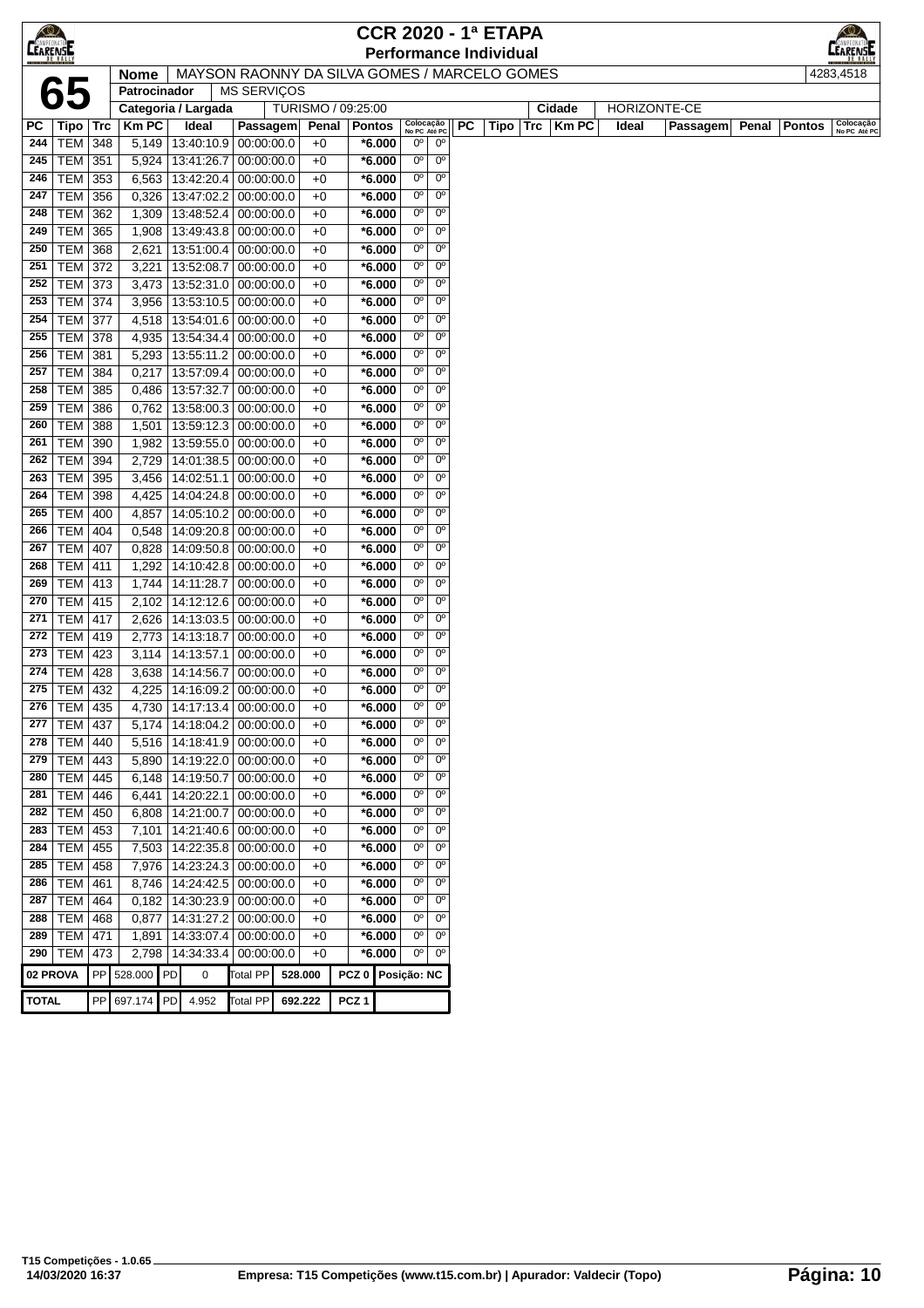| <u>KO)</u><br><b>CEARENSE</b> |                                    |                |                |                               |                                                           |                    | <b>CCR 2020 - 1ª ETAPA</b><br><b>Performance Individual</b> |                                  |                                  |            |                                                     |            |                |                                 |                                                            |              |                  | <b>EARENSE</b>                   |                                     |
|-------------------------------|------------------------------------|----------------|----------------|-------------------------------|-----------------------------------------------------------|--------------------|-------------------------------------------------------------|----------------------------------|----------------------------------|------------|-----------------------------------------------------|------------|----------------|---------------------------------|------------------------------------------------------------|--------------|------------------|----------------------------------|-------------------------------------|
|                               |                                    |                | <b>Nome</b>    |                               | RAMIRO MILFONT / MARCUS VINÍCIUS CHAGAS DA SILVA          |                    |                                                             |                                  |                                  |            |                                                     |            |                |                                 |                                                            |              |                  | 4602,4153                        |                                     |
|                               | 66                                 |                | Patrocinador   | Categoria / Largada           | DESOR RALLY TEAM / LOBISOMENS RALLY TEAM / BALCONY BISTRO | TURISMO / 09:20:00 |                                                             |                                  |                                  |            |                                                     |            | Cidade         | FORTALEZA-CE                    |                                                            |              |                  |                                  |                                     |
| РC                            | Tipo   Trc                         |                | <b>Km PC</b>   | Ideal                         | Passagem                                                  |                    | Penal   Pontos                                              | Colocação<br>No PC Até PC        |                                  | PC         | <b>Tipo</b>                                         | Trc        | <b>Km PC</b>   | Ideal                           | Passagem                                                   | Penal        | <b>Pontos</b>    | Colocação<br>No PC Até PC        |                                     |
|                               |                                    |                |                |                               | <b>CEARENSE DE RALLY - 01 PROVA</b>                       |                    |                                                             |                                  |                                  | 166        | <b>TEM</b>                                          | 184        | 0,370          | 10:59:54.1                      | 10:59:54.2                                                 | $+0$         | $+1$             | $5^\circ$                        | $2^{\circ}$                         |
| 101                           | TEM                                | 2              | 0,274          | 09:30:27.4                    | 09:30:27.2                                                | $+0$               | $-2$                                                        | 4°                               | $4^{\circ}$                      | 167        | <b>TEM</b>                                          | 186        | 0,673          | 11:00:23.2                      | 11:00:24.2                                                 | $+0$         | $[+10]$          | 4 <sup>0</sup>                   | $2^{\circ}$                         |
| 102                           | <b>TEM</b>                         | 4              | 1,212          | 09:31:53.0                    | 09:31:53.8                                                | $+0$               | $[+8]$                                                      | $8^{\circ}$                      | $6^{\circ}$                      | 168        | <b>TEM</b>                                          | 186        | 0,891          | 11:00:45.0                      | 11:00:46.5                                                 | $+0$         | $+15$            | 30                               | $2^{\circ}$                         |
| 103                           | <b>TEM</b>                         | $\overline{7}$ | 1,861          | 09:33:33.4                    | 09:33:34.8                                                | $+0$               | $+14$                                                       | $9^{\circ}$                      | $7^{\circ}$                      | 169        | <b>TEM</b>                                          | 189        | 1,222          | 11:01:17.2                      | 11:01:20.0                                                 | $+0$         | $+28$            | 40                               | $2^{\circ}$                         |
| 104                           | <b>TEM</b>                         | 7              | 2,381          | 09:34:21.4                    | 09:34:21.7                                                | $+0$               | $+3$                                                        | 3 <sup>o</sup><br>$9^{\circ}$    | $4^{\circ}$<br>5 <sup>0</sup>    | 170        | <b>TEM</b>                                          | 192        | 1,582          | 11:02:06.5                      | 11:02:07.9                                                 | $+0$         | $+14$            | $5^{\circ}$<br>$2^{\circ}$       | $2^{\circ}$<br>1 <sup>0</sup>       |
| 105<br>106                    | <b>TEM</b><br><b>TEM</b>           | 9<br>10        | 2,793<br>3,228 | 09:35:01.5<br>09:35:42.0      | 09:35:01.8<br>09:35:42.5                                  | $+0$<br>$+0$       | $+3$<br>+5                                                  | 11 <sup>0</sup>                  | $6^{\circ}$                      | 171<br>172 | <b>TEM</b><br><b>TEM</b>                            | 194<br>201 | 1,742<br>2,433 | 11:02:25.4<br>11:03:56.4        | 11:02:31.7<br>11:03:58.5                                   | $+0$<br>$+0$ | $+63$<br>$+21$   | $2^{\circ}$                      | 1 <sup>0</sup>                      |
| 107                           | <b>TEM</b>                         | 10             | 3,300          | 09:35:49.6                    | 09:35:52.5                                                | $+0$               | $+29$                                                       | $6^{\circ}$                      | $7^{\circ}$                      | 173        | <b>TEM</b>                                          | 203        | 2,577          | 11:04:10.0                      | 11:04:10.8                                                 | $+0$         | [+8]             | $1^{\circ}$                      | 1 <sup>0</sup>                      |
| 108                           | <b>TEM</b>                         | 15             | 4,181          | 09:38:21.5                    | 09:38:22.3                                                | $+0$               | +8                                                          | $6^{\circ}$                      | 6 <sup>o</sup>                   | 174        | <b>TEM</b>                                          | 204        | 2,870          | 11:04:38.5                      | 11:04:45.0                                                 | $+0$         | $+65$            | $2^{\circ}$                      | 1 <sup>0</sup>                      |
| 109                           | <b>TEM</b>                         | 17             | 4,726          | 09:39:17.7                    | 09:39:19.4                                                | $+0$               | $+17$                                                       | $9^{\circ}$                      | 6 <sup>o</sup>                   | 175        | <b>ROT</b>                                          | 205        | 3,009          | 11:04:58.6                      | 00:00:00.0                                                 | $+0$         | $*6.000$         | $0^{\circ}$                      | $0^{\circ}$                         |
| 110                           | <b>TEM</b>                         | 19             | 5,063          | 09:39:56.3                    | 09:39:56.8                                                | $+0$               | +5                                                          | 6 <sup>o</sup>                   | 6 <sup>o</sup>                   | 176        | <b>ROT</b>                                          | 205        | 3,155          | 11:05:19.6                      | 11:07:05.3                                                 | $+0$         | 0                | 0°                               | $0^{\rm o}$                         |
| 111                           | <b>TEM</b>                         | 21             | 0,153          | 09:44:21.3                    | 09:44:21.2                                                | $+0$               | $-1$                                                        | $4^{\circ}$                      | $5^{\circ}$                      | 177        | <b>ROT</b>                                          | 208        | 3,499          | 11:05:57.3                      | 11:07:56.0                                                 | $+0$         | 0                | $0^{\circ}$                      | $0^{\circ}$                         |
| 112<br>113                    | <b>TEM</b><br><b>TEM</b>           | 22<br>26       | 0,789          | 09:45:34.6                    | 09:45:34.8                                                | $+0$<br>$+0$       | +2                                                          | 1 <sup>0</sup><br>3 <sup>o</sup> | 4 <sup>0</sup><br>3 <sup>0</sup> | 178<br>179 | <b>ROT</b><br><b>ROT</b>                            | 211        | 3,869          | 11:06:35.4                      | 11:08:59.5                                                 | $+0$         | $\bf{0}$<br>0    | 0°<br>$0^{\circ}$                | $0^{\circ}$<br>$0^{\circ}$          |
| 114                           | <b>TEM</b>                         | 29             | 1,257<br>1,409 | 09:46:21.0<br>09:46:37.9      | 09:46:24.4<br>09:46:40.1                                  | $+0$               | +34<br>+22                                                  | $4^{\circ}$                      | $2^{\circ}$                      | 180        | <b>ROT</b>                                          | 215<br>219 | 4,221<br>4,562 | 11:07:23.5<br>11:08:00.9        | 11:09:45.2<br>11:10:20.6                                   | $+0$<br>$+0$ | $\bf{0}$         | $0^{\circ}$                      | $0^{\circ}$                         |
| 115                           | <b>TEM</b>                         | 32             | 1,655          | 09:47:05.8                    | 09:47:12.5                                                | $+0$               | +67                                                         | 3 <sup>o</sup>                   | 3 <sup>0</sup>                   | 181        | <b>TEM</b>                                          | 224        | 5,092          | 11:11:01.4                      | 11:11:32.2                                                 | $+0$         | $[+308]$         | $2^{\circ}$                      | $2^{\circ}$                         |
| 116                           | <b>TEM</b>                         | 38             | 2,253          | 09:48:28.5                    | 09:48:30.9                                                | $+0$               | $+24$                                                       | 5 <sup>0</sup>                   | 3 <sup>0</sup>                   | 182        | <b>TEM</b>                                          | 224        |                | 5,314 11:11:33.4                | 11:12:09.4                                                 | $+0$         | $[+360]$         | $2^{\circ}$                      | 2 <sup>0</sup>                      |
| 117                           | <b>TEM</b>                         | 40             | 2,660          | 09:49:14.4                    | 09:49:15.2                                                | $+0$               | +8                                                          | $5^{\circ}$                      | $2^{\circ}$                      | 183        | <b>TEM</b>                                          | 226        | 5,927          | 11:15:29.7                      | 11:15:31.1                                                 | $+0$         | $+14$            | $2^{\circ}$                      | $2^{\circ}$                         |
| 118                           | <b>TEM</b>                         | 46             | 3,357          | 09:50:39.2                    | 09:50:39.8                                                | $+0$               | +6                                                          | 3 <sup>o</sup>                   | $2^{\circ}$                      |            | 01 PROVA                                            | PP         | 8.196          | PD<br>876                       | <b>Total PP</b>                                            | 7.320        | PCZ <sub>6</sub> | Posição: 2º                      |                                     |
| 119                           | <b>TEM</b>                         | 49             | 3,770          | 09:51:26.9                    | 09:51:31.1                                                | $+0$               | $+42$                                                       | $4^{\circ}$                      | $2^{\circ}$                      |            |                                                     |            |                |                                 | <b>CEARENSE DE RALLY - 02 PROVA</b>                        |              |                  |                                  |                                     |
| 120<br>121                    | <b>TEM</b><br><b>TEM</b>           | 52<br>55       | 4,104<br>4,289 | 09:51:58.5<br>09:52:30.6      | 09:52:08.5<br>09:52:35.6                                  | $+0$<br>$+0$       | $+100$<br>$+50$                                             | 3 <sup>o</sup><br>$2^{\circ}$    | $2^{\circ}$<br>$2^{\circ}$       | 201        | TEM                                                 | 230        | 0,330          | 11:55:59.8                      | 11:55:59.3                                                 | $+0$         | $-5$             | $7^\circ$                        | $7^\circ$                           |
| 122                           | <b>TEM</b>                         | 55             | 4,406          | 09:52:44.2                    | 09:52:52.0                                                | $+0$               | $+78$                                                       | 3 <sup>o</sup>                   | $\overline{2^0}$                 | 202        | <b>TEM</b>                                          | 233        | 0,558          | 11:56:26.1                      | 11:56:42.5                                                 | $+0$         | $[+164]$         | $7^\circ$                        | $7^\circ$                           |
| 123                           | <b>TEM</b>                         | 55             | 4,664          | 09:53:14.1                    | 09:53:28.5                                                | $+0$               | +144                                                        | $2^{\circ}$                      | 3 <sup>0</sup>                   | 203<br>204 | <b>TEM</b><br><b>TEM</b>                            | 236<br>238 | 1,237          | 11:57:33.3                      | 11:57:36.1                                                 | $+0$         | $+28$            | $6^{\circ}$<br>10 <sup>o</sup>   | $7^\circ$<br>$\overline{7}^{\circ}$ |
| 124                           | <b>TEM</b>                         | 57             | 4,905          | 09:53:42.0                    | 09:54:00.2                                                | $+0$               | $[+182]$                                                    | $4^{\rm o}$                      | 3 <sup>o</sup>                   | 205        | <b>TEM</b>                                          | 242        | 1,941<br>2,574 | 11:58:49.9<br>11:59:56.5        | 11:58:50.8<br>11:59:57.2                                   | $+0$<br>$+0$ | $+9$<br>$+7$     | 3 <sup>0</sup>                   | $\overline{7}^{\circ}$              |
| 125                           | <b>TEM</b>                         | 59             | 0,239          | 09:59:07.3                    | 09:59:07.9                                                | $+0$               | +6                                                          | $5^{\circ}$                      | $2^{\circ}$                      | 206        | <b>TEM</b>                                          | 245        | 2,808          | 12:00:21.2                      | 12:00:24.0                                                 | $+0$         | $+28$            | 3 <sup>0</sup>                   | 7 <sup>o</sup>                      |
| 126                           | <b>TEM</b>                         | 63             | 1,332          | 10:02:42.9                    | 10:02:42.3                                                | $+0$               | -6                                                          | 4°                               | $2^{\circ}$                      | 207        | <b>TEM</b>                                          | 246        | 3,947          | 12:02:04.3                      | 12:02:06.8                                                 | $+0$         | $+25$            | $5^{\circ}$                      | $7^\circ$                           |
| 127                           | CAN                                | 65             | 1,630          | 00:00:00.0                    | 00:00:00.0                                                | $+0$               | 0                                                           |                                  |                                  | 208        | <b>TEM</b>                                          | 248        | 4,660          | 12:03:22.3                      | 12:03:24.9                                                 | $+0$         | $+26$            | $5^{\circ}$                      | $7^\circ$                           |
| 128                           | CAN                                | 66             | 1,940          | 00:00:00.0                    | 00:00:00.0                                                | $+0$               | 0                                                           |                                  |                                  | 209        | <b>TEM</b>                                          | 250        | 0,295          | 12:08:08.0                      | 12:08:07.5                                                 | $+0$         | -5               | 80                               | $7^\circ$                           |
| 129<br>130                    | CAN<br>CAN                         | 69<br>74       | 2,529<br>3,449 | 00:00:00.0<br>00:00:00.0      | 00:00:00.0<br>00:00:00.0                                  | $+0$<br>$+0$       | 0<br>0                                                      |                                  |                                  | 210        | <b>TEM</b>                                          | 251        | 1,110          | 12:09:18.3                      | 12:09:18.2                                                 | $+0$         | $-1$             | $6^{\circ}$                      | 7 <sup>o</sup>                      |
| 131                           | CAN                                | 76             | 3,969          |                               | $00:00:00.0$ 00:00:00.0                                   | $+0$               | 0                                                           |                                  |                                  | 211        | <b>TEM</b>                                          | 253        | 1,476          | 12:09:50.2                      | 12:09:51.1                                                 | $+0$         | $[+9]$           | 1 <sup>0</sup><br>3 <sup>0</sup> | 7 <sup>o</sup><br>$5^{\circ}$       |
| 132                           | <b>TEM</b>                         | 79             |                | $0,159$ 10:13:56.6 10:13:56.1 |                                                           | $+0$               | -5                                                          | $8^{\circ}$                      | $2^{\circ}$                      | 212        | <b>TEM</b><br>$\overline{213}$ TEM $\overline{256}$ | 256        |                | 2,190   12:11:06.9   12:11:08.8 | 2,544 12:11:37.3 12:11:38.1                                | $+0$<br>$+0$ | $+19$<br>$+8$    |                                  | $\overline{2^0}$ $\overline{4^0}$   |
| 133                           | <b>TEM</b>                         | 84             | 0,851          | 10:15:21.4                    | 10:15:21.2                                                | $+0$               | $-2$                                                        | $4^{\circ}$                      | $2^{\circ}$                      | 214        | <b>TEM</b>                                          | 257        |                | 2,946   12:12:16.3              | 12:12:17.2                                                 | $+0$         | $+9$             | $2^{\circ}$                      | $4^{\circ}$                         |
| 134                           | <b>TEM</b>                         | 84             | 0,927          | 10:15:29.0                    | 10:15:31.1                                                | $+0$               | +21                                                         | 6 <sup>o</sup>                   | $2^{\circ}$                      | 215        | <b>TEM</b>                                          | 263        | 3,627          | 12:13:39.6                      | 12:13:39.0                                                 | $+0$         | -6               | $8^{\circ}$                      | $4^{\circ}$                         |
| 135                           | <b>TEM</b>                         | 90             | 1,422          | 10:16:28.3                    | 10:16:30.4                                                | $+0$               | $+21$                                                       | $8^{\circ}$                      | $2^{\circ}$                      | 216        | <b>TEM</b>                                          | 267        |                | 4,886   12:16:13.9   12:16:14.0 |                                                            | $+0$         | $+1$             | 1 <sup>0</sup>                   | $4^{\circ}$                         |
| 136                           | <b>TEM</b><br><b>TEM</b>           | 94             | 2,414          | 10:20:28.6                    | 10:20:28.5<br>10:20:56.9                                  | $+0$               | -1                                                          | $5^{\rm o}$<br>5 <sup>0</sup>    | $2^{\circ}$<br>$2^{\circ}$       | 217        | <b>TEM</b>                                          | 270        | 5,086          | 12:16:34.8                      | 12:16:34.8                                                 | $+0$         | 0                | $1^{\circ}$                      | $4^{\circ}$                         |
| 137<br>138                    | <b>TEM 100</b>                     | 95             | 2,705<br>3,662 | 10:20:55.7<br>10:22:39.4      | 10:22:39.7                                                | $+0$<br>$+0$       | $+12$<br>+3                                                 | $4^{\circ}$                      | $2^{\circ}$                      | 218        | <b>TEM</b>                                          | 275        | 5,758          | 12:17:39.9                      | 12:17:40.1                                                 | +0           | $+2$             | 3 <sup>0</sup>                   | $4^{\circ}$                         |
| 139                           | <b>TEM 103</b>                     |                | 4,118          | 10:23:20.4                    | 10:23:21.7                                                | $+0$               | $+13$                                                       | $4^{\circ}$                      | $2^{\circ}$                      | 219<br>220 | TEM 279<br><b>TEM 281</b>                           |            | 6,641          |                                 | 12:18:47.5 12:18:48.2<br>$0,161$   12:20:38.9   12:20:38.5 | $+0$<br>$+0$ | $+7$<br>-4       | $2^{\circ}$<br>$5^{\circ}$       | $4^{\circ}$<br>$4^{\circ}$          |
| 140                           | <b>TEM 111</b>                     |                | 4,724          | 10:24:34.2                    | 10:24:34.6                                                | $+0$               | +4                                                          | $2^{\circ}$                      | $2^{\circ}$                      | 221        | <b>TEM</b>                                          | 281        |                |                                 | 0,614 12:21:17.7 12:21:17.5                                | $+0$         | $-2$             | $8^{\circ}$                      | $4^{\circ}$                         |
| 141                           | <b>TEM 114</b>                     |                | 5,191          | 10:25:17.1                    | 10:25:17.3                                                | $+0$               | +2                                                          | $4^{\circ}$                      | $2^{\circ}$                      | 222        | <b>TEM</b>                                          | 285        | 1,137          | 12:22:10.2                      | 12:22:10.2                                                 | $+0$         | 0                | $2^{\circ}$                      | 4 <sup>0</sup>                      |
| 142                           | <b>TEM 117</b>                     |                | 5,520          | 10:26:02.6                    | 10:26:02.8                                                | $+0$               | +2                                                          | $3o$                             | $2^{\circ}$                      | 223        | <b>TEM</b>                                          | 288        |                | 1,513   12:22:50.6   12:22:50.7 |                                                            | $+0$         | $+1$             | $1^{\circ}$                      | $4^{\circ}$                         |
| 143                           | <b>TEM   121</b>                   |                | 0,158          | 10:28:52.9                    | 10:28:53.6                                                | $+0$               | +7                                                          | $9^{\circ}$                      | $2^{\circ}$                      | 224        | <b>TEM</b>                                          | 293        | 1,980          |                                 | 12:23:53.3   12:23:53.9                                    | $+0$         | +6               | 3 <sup>0</sup>                   | 3 <sup>o</sup>                      |
| 144<br>145                    | <b>TEM 124</b><br><b>TEM 125</b>   |                | 0,899<br>0,998 | 10:30:03.8<br>10:30:11.1      | 10:30:04.1<br>10:30:14.0                                  | $+0$<br>$+0$       | +3<br>$+29$                                                 | $2^{\circ}$<br>3 <sup>o</sup>    | $2^{\circ}$<br>$2^{\circ}$       | 225        | <b>TEM</b>                                          | 296        | 2,330          |                                 | 12:24:26.3   12:24:26.8                                    | $+0$         | $+5$             | $3^{\circ}$                      | 3 <sup>o</sup>                      |
| 146                           | <b>TEM 126</b>                     |                | 1,671          | 10:31:01.2                    | 10:31:01.8                                                | $+0$               | +6                                                          | 8 <sup>o</sup>                   | $2^{\circ}$                      | 226<br>227 | <b>TEM</b>                                          | 298        | 2,636          |                                 | 12:24:55.5   12:24:56.2                                    | $+0$         | $+7$             | $2^{\circ}$<br>3 <sup>0</sup>    | 3 <sup>o</sup><br>$2^{\circ}$       |
| 147                           | <b>TEM 129</b>                     |                | 2,113          | 10:31:39.0                    | 10:31:42.5                                                | $+0$               | $+35$                                                       | $5^{\rm o}$                      | $2^{\circ}$                      | 228        | <b>TEM</b><br>CAN                                   | 305<br>306 | 3,379<br>3,692 | 12:26:15.0                      | 12:26:15.7<br>$00:00:00.0$   $00:00:00.0$                  | $+0$<br>$+0$ | $+7$<br>0        |                                  |                                     |
| 148                           | <b>TEM 131</b>                     |                | 2,452          | 10:32:10.0                    | 10:32:13.6                                                | $+0$               | +36                                                         | $5^{\rm o}$                      | $2^{\circ}$                      | 229        | CAN                                                 | 314        | 4,440          |                                 | $00:00:00.0$ 00:00:00.0                                    | $+0$         | 0                |                                  |                                     |
| 149                           | <b>TEM</b> 133                     |                | 3,030          | 10:32:59.8                    | 10:33:05.1                                                | $+0$               | $+53$                                                       | $8^{\circ}$                      | $2^{\circ}$                      | 230        | <b>TEM</b>                                          | 319        | 0,482          |                                 | 13:13:02.6   13:13:02.8                                    | $+0$         | $+2$             | $4^{\circ}$                      | $2^{\circ}$                         |
| 150                           | <b>TEM 136</b>                     |                | 3,662          | 10:33:57.2                    | 10:33:58.9                                                | $+0$               | +17                                                         | $5^{\circ}$                      | $2^{\circ}$                      | 231        | <b>TEM</b>                                          | 319        | 0,949          |                                 | 13:13:39.9   13:13:39.5                                    | $+0$         | -4               | $5^{\circ}$                      | $2^{\circ}$                         |
| 151                           | <b>TEM   137</b>                   |                | 3,992          | 10:34:28.3                    | 10:34:29.9                                                | $+0$               | +16                                                         | 7 <sup>o</sup>                   | $2^{\circ}$                      | 232        | <b>TEM</b>                                          | 321        | 1,091          | 13:13:52.7                      | 13:13:54.0                                                 | $+0$         | $+13$            | $1^{\circ}$                      | $2^{\circ}$                         |
| 152<br>153                    | TEM   139<br><b>TEM   141</b>      |                | 4,417<br>4,917 | 10:35:10.2<br>10:36:20.9      | 10:35:11.5<br>10:36:21.3                                  | $+0$<br>$+0$       | $+13$<br>+4                                                 | $8^{\circ}$<br>$7^\circ$         | $2^{\circ}$<br>$2^{\circ}$       | 233        | TEM                                                 | 321        | 1,721          | 13:14:46.7                      | 13:14:46.4                                                 | $+0$         | $-3$             | $7^\circ$                        | $2^{\circ}$                         |
| 154                           | <b>TEM 146</b>                     |                | 0,703          | 10:39:52.2                    | 10:39:52.1                                                | $+0$               | -1                                                          | $2^{\circ}$                      | $2^{\circ}$                      | 234        | <b>TEM</b>                                          | 325        | 2,353          |                                 | 13:16:04.6 13:16:04.4                                      | $+0$         | $-2$             | $6^{\circ}$                      | $2^{\circ}$                         |
| 155                           | <b>TEM 149</b>                     |                | 1,352          | 10:41:08.1                    | 10:41:08.2                                                | $+0$               | +1                                                          | $4^{\circ}$                      | $2^{\circ}$                      | 235<br>236 | <b>TEM</b><br><b>TEM</b>                            | 327<br>329 | 3,079<br>3,936 |                                 | 13:17:22.8   13:17:23.1<br>13:18:39.1   13:18:39.2         | $+0$<br>+0   | $+3$<br>+1       | $3^{\circ}$<br>$2^{\circ}$       | $2^{\circ}$<br>$2^{\circ}$          |
| 156                           | <b>TEM 151</b>                     |                | 1,561          | 10:41:29.2                    | 10:41:31.0                                                | $+0$               | $+18$                                                       | 1 <sup>0</sup>                   | $2^{\circ}$                      | 237        | <b>TEM</b>                                          | 331        | 0,279          | 13:27:07.2                      | 13:27:06.6                                                 | $+0$         | -6               | $8^{\circ}$                      | $\overline{2^0}$                    |
| 157                           | <b>TEM   161</b>                   |                | 1,144          | 10:48:27.5                    | 10:48:27.5                                                | $+0$               | 0                                                           | 1 <sup>0</sup>                   | $2^{\circ}$                      | 238        | TEM 333                                             |            | 0,856          |                                 | 13:28:09.4   13:28:09.3                                    | $+0$         | $-1$             | $1^{\circ}$                      | $2^{\circ}$                         |
| 158                           | <b>TEM 165</b>                     |                | 2,072          | 10:49:58.1                    | 10:49:59.9                                                | $+0$               | $+18$                                                       | 6 <sup>o</sup>                   | $2^{\circ}$                      | 239        | TEM 335                                             |            |                |                                 | 1,763   13:29:52.5   13:29:52.3                            | $+0$         | $-2$             | $5^{\circ}$                      | $2^{\circ}$                         |
| 159                           | TEM                                | 168            | 3,216          | 10:52:02.9                    | 10:52:05.0                                                | $+0$               | +21                                                         | $5^{\circ}$                      | $2^{\circ}$                      | 240        | <b>TEM</b>                                          | 337        | 2,329          |                                 | 13:30:41.0   13:30:41.0                                    | $+0$         | 0                | $1^{\circ}$                      | $2^{\circ}$                         |
| 160                           | <b>TEM 172</b>                     |                | 3,799          | 10:52:52.4                    | 10:52:54.6<br>10:53:11.3                                  | $+0$               | +22                                                         | 3 <sup>o</sup><br>3 <sup>o</sup> | $2^{\circ}$<br>$2^{\circ}$       | 241        | <b>TEM</b>                                          | 339        | 3,039          | 13:31:41.2                      | 13:31:40.8                                                 | $+0$         | -4               | $7^\circ$                        | $2^{\circ}$                         |
| 164<br>165                    | <b>TEM   174</b><br><b>TEM 176</b> |                | 3,947<br>4,439 | 10:53:07.7<br>10:56:23.2      | 10:56:23.1                                                | $+0$<br>$+0$       | $+36$<br>-1                                                 | $2^{\circ}$                      | $2^{\circ}$                      | 242        | TEM                                                 | 341        | 3,621          | 13:32:37.3                      | 13:32:37.3                                                 | $+0$         | 0                | $1^{\circ}$                      | $\overline{2^0}$                    |
|                               |                                    |                |                |                               |                                                           |                    |                                                             |                                  |                                  | 243        | <b>TEM 345</b>                                      |            | 4,341          |                                 | 13:33:55.8   13:33:55.7                                    | $+0$         | -1               | $1^{\circ}$                      | $2^{\circ}$                         |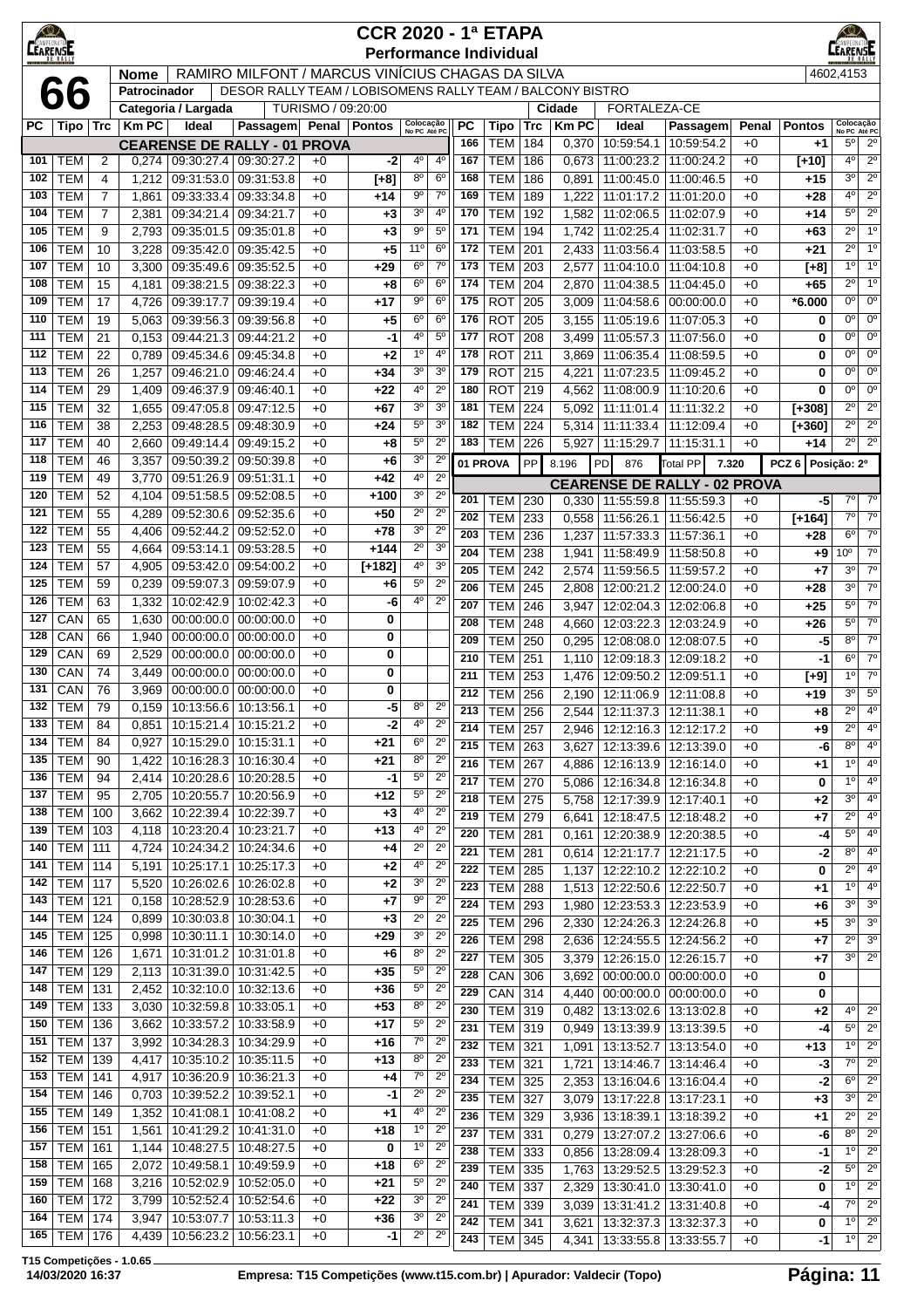| $\bigcirc$   |                 |            |              |     |                                 |                 |                                                           |                |          |                           |                |    | <b>CCR 2020 - 1ª ETAPA</b>    |                      |       |              |       |               |                           |
|--------------|-----------------|------------|--------------|-----|---------------------------------|-----------------|-----------------------------------------------------------|----------------|----------|---------------------------|----------------|----|-------------------------------|----------------------|-------|--------------|-------|---------------|---------------------------|
| CEARENSE     |                 |            |              |     |                                 |                 |                                                           |                |          |                           |                |    | <b>Performance Individual</b> |                      |       |              |       |               | EARENSI                   |
|              |                 |            | <b>Nome</b>  |     |                                 |                 | RAMIRO MILFONT / MARCUS VINÍCIUS CHAGAS DA SILVA          |                |          |                           |                |    |                               |                      |       |              |       |               | 4602,4153                 |
|              |                 |            | Patrocinador |     |                                 |                 | DESOR RALLY TEAM / LOBISOMENS RALLY TEAM / BALCONY BISTRO |                |          |                           |                |    |                               |                      |       |              |       |               |                           |
|              |                 |            |              |     | Categoria / Largada             |                 | TURISMO / 09:20:00                                        |                |          |                           |                |    |                               | Cidade               |       | FORTALEZA-CE |       |               |                           |
| PC           | Tipo   Trc      |            | <b>KmPC</b>  |     | Ideal                           | Passagem        |                                                           | Penal   Pontos |          | Colocação<br>No PC Até PC |                | PC |                               | $Tipo$   Trc   Km PC | Ideal | Passagem     | Penal | <b>Pontos</b> | Colocação<br>No PC Até PC |
| 244          | TEM             | 348        | 5,149        |     | 13:35:10.9   13:35:37.8         |                 | $+0$                                                      |                | $[+269]$ | 10 <sup>o</sup>           | $4^{\circ}$    |    |                               |                      |       |              |       |               |                           |
| 245          | TEM             | 351        | 5,924        |     | 13:36:26.7                      | 13:36:35.3      | +0                                                        |                | $[+86]$  | $9^{\rm o}$               | 5 <sup>0</sup> |    |                               |                      |       |              |       |               |                           |
| 246          | <b>TEM</b>      | 353        | 6,563        |     | 13:37:20.4                      | 13:37:20.4      | $+0$                                                      |                | 0        | 1 <sup>0</sup>            | $5^{\circ}$    |    |                               |                      |       |              |       |               |                           |
| 247          | TEM             | 356        | 0,326        |     | 13:42:02.2                      | 13:42:01.6      | $+0$                                                      |                | -6       | 7 <sup>o</sup>            | 5 <sup>0</sup> |    |                               |                      |       |              |       |               |                           |
| 248          | <b>TEM</b>      | 362        | 1,309        |     | 13:43:52.4                      | 13:43:55.4      | $+0$                                                      |                | +30      | 10 <sup>o</sup>           | $5^{\circ}$    |    |                               |                      |       |              |       |               |                           |
| 249          | TEM             | 365        | 1,908        |     | 13:44:43.8                      | 13:44:43.5      | $+0$                                                      |                | -3       | $8^{\circ}$               | $5^{\circ}$    |    |                               |                      |       |              |       |               |                           |
| 250          | TEM             | 368        | 2,621        |     | 13:46:00.4                      | 13:46:00.6      | $+0$                                                      |                | $+2$     | 3 <sup>o</sup>            | $5^{\circ}$    |    |                               |                      |       |              |       |               |                           |
| 251          | TEM             | 372        | 3,221        |     | 13:47:08.7                      | 13:47:10.3      | $+0$                                                      |                | $+16$    | $5^{\circ}$               | $5^{\circ}$    |    |                               |                      |       |              |       |               |                           |
| 252          | TEM             | 373        | 3,473        |     | 13:47:31.0                      | 13:47:31.1      | $+0$                                                      |                | $+1$     | $2^{\circ}$               | $5^{\circ}$    |    |                               |                      |       |              |       |               |                           |
| 253          | TEM             | 374        | 3,956        |     | 13:48:10.5                      | 13:48:10.5      | $+0$                                                      |                | 0        | $1^{\circ}$               | 5 <sup>o</sup> |    |                               |                      |       |              |       |               |                           |
| 254          | <b>TEM</b>      | 377        | 4,518        |     | 13:49:01.6                      | 13:49:03.0      | +0                                                        |                | $+14$    | $1^{\circ}$               | 4 <sup>0</sup> |    |                               |                      |       |              |       |               |                           |
| 255          | <b>TEM</b>      | 378        | 4,935        |     | 13:49:34.4                      | 13:49:34.3      | $+0$                                                      |                | -1       | 3 <sup>o</sup>            | 4 <sup>0</sup> |    |                               |                      |       |              |       |               |                           |
| 256          | TEM             | 381        | 5,293        |     | 13:50:11.2                      | 13:50:11.8      | $+0$                                                      |                | +6       | 3 <sup>o</sup>            | 4 <sup>0</sup> |    |                               |                      |       |              |       |               |                           |
| 257          | TEM             | 384        | 0,217        |     | 13:52:09.4                      | 13:52:09.9      | $+0$                                                      |                | +5       | $5^{\circ}$               | $4^{\circ}$    |    |                               |                      |       |              |       |               |                           |
| 258          | TEM             | 385        | 0,486        |     | 13:52:32.7                      | 13:52:33.6      | $+0$                                                      |                | +9       | $8^{\circ}$               | $4^{\circ}$    |    |                               |                      |       |              |       |               |                           |
| 259          | <b>TEM</b>      | 386        | 0,762        |     | 13:53:00.3                      | 13:53:02.1      | $+0$                                                      |                | $+18$    | $8^{\circ}$               | 4 <sup>0</sup> |    |                               |                      |       |              |       |               |                           |
| 260          | <b>TEM</b>      | 388        | 1,501        |     | 13:54:12.3                      | 13:54:12.3      | $+0$                                                      |                | 0        | $1^{\circ}$               | 4 <sup>0</sup> |    |                               |                      |       |              |       |               |                           |
| 261          | TEM             | 390        | 1,982        |     | 13:54:55.0                      | 13:54:55.8      | $+0$                                                      |                | +8       | $8^{\circ}$               | $4^{\circ}$    |    |                               |                      |       |              |       |               |                           |
| 262          | <b>TEM</b>      | 394        | 2,729        |     | 13:56:38.5                      | 13:56:39.5      | $+0$                                                      |                | $[+10]$  | $8^{\circ}$               | 4 <sup>0</sup> |    |                               |                      |       |              |       |               |                           |
| 263          | TEM             | 395        | 3,456        |     | 13:57:51.1                      | 13:57:51.9      | +0                                                        |                | +8       | $6^{\rm o}$               | $4^{\circ}$    |    |                               |                      |       |              |       |               |                           |
| 264          | TEM             | 398        | 4,425        |     | 13:59:24.8                      | 13:59:24.8      | $+0$                                                      |                | 0        | $1^{\circ}$               | 4 <sup>0</sup> |    |                               |                      |       |              |       |               |                           |
| 265          | TEM             | 400        | 4,857        |     | 14:00:10.2                      | 14:00:10.4      | $+0$                                                      |                | $+2$     | $5^{\circ}$               | 4 <sup>0</sup> |    |                               |                      |       |              |       |               |                           |
| 266          | TEM             | 404        | 0,548        |     | 14:04:20.8   14:04:19.2         |                 | $+0$                                                      |                | $-16$    | 10 <sup>o</sup>           | $4^{\circ}$    |    |                               |                      |       |              |       |               |                           |
| 267          | TEM             | 407        | 0,828        |     | 14:04:50.8                      | 14:04:50.8      | $+0$                                                      |                | 0        | $2^{\circ}$               | $4^{\circ}$    |    |                               |                      |       |              |       |               |                           |
| 268          | TEM             | 411        | 1,292        |     | 14:05:42.8                      | 14:05:43.7      | $+0$                                                      |                | $+9$     | 4º                        | $4^{\circ}$    |    |                               |                      |       |              |       |               |                           |
| 269          | TEM   413       |            | 1,744        |     | 14:06:28.7                      | 14:06:30.5      | $+0$                                                      |                | $+18$    | $4^{\circ}$               | 4 <sup>0</sup> |    |                               |                      |       |              |       |               |                           |
| 270          | TEM             | 415        | 2,102        |     | 14:07:12.6                      | 14:07:13.6      | $+0$                                                      |                | $[+10]$  | $2^{\circ}$               | 3 <sup>o</sup> |    |                               |                      |       |              |       |               |                           |
| 271          | <b>TEM</b>      | 417        | 2,626        |     | 14:08:03.5                      | 14:08:03.8      | $+0$                                                      |                | $+3$     | 2º                        | 3 <sup>o</sup> |    |                               |                      |       |              |       |               |                           |
| 272          | <b>TEM</b>      | 419        | 2,773        |     | 14:08:18.7                      | 14:08:20.0      | +0                                                        |                | $+13$    | $1^{\circ}$               | 3 <sup>o</sup> |    |                               |                      |       |              |       |               |                           |
| 273          | <b>TEM</b>      | 423        | 3,114        |     | 14:08:57.1                      | 14:08:58.4      | $+0$                                                      |                | $+13$    | 3 <sup>o</sup>            | 3 <sup>o</sup> |    |                               |                      |       |              |       |               |                           |
| 274          | TEM             | 428        | 3,638        |     | 14:09:56.7                      | 14:09:58.0      | $+0$                                                      |                | $+13$    | $2^{\circ}$               | $1^{\circ}$    |    |                               |                      |       |              |       |               |                           |
| 275          | TEM             | 432        | 4,225        |     | 14:11:09.2                      | 14:11:09.5      | $+0$                                                      |                | $+3$     | $1^{\circ}$               | 1 <sup>0</sup> |    |                               |                      |       |              |       |               |                           |
| 276          | TEM   435       |            | 4,730        |     | 14:12:13.4                      | 14:12:18.0      | $+0$                                                      |                | +46      | 30                        | $1^{\circ}$    |    |                               |                      |       |              |       |               |                           |
|              | 277   TEM   437 |            |              |     | 5,174   14:13:04.2   14:13:05.5 |                 | +0                                                        |                | $+13$    | 4º                        | 1 <sup>0</sup> |    |                               |                      |       |              |       |               |                           |
| 278          | TEM             | 440        | 5,516        |     | 14:13:41.9                      | 14:13:46.0      | $+0$                                                      |                | $+41$    | 3 <sup>o</sup>            | 1 <sup>0</sup> |    |                               |                      |       |              |       |               |                           |
|              | 279   TEM $ $   | 443        | 5,890        |     | 14:14:22.0                      | 14:14:25.7      | $+0$                                                      |                | $+37$    | 3 <sup>o</sup>            | $1^{\circ}$    |    |                               |                      |       |              |       |               |                           |
| 280          | <b>TEM</b>      | 445        | 6,148        |     | 14:14:50.7                      | 14:14:54.5      | $+0$                                                      |                | +38      | 3 <sup>o</sup>            | $1^{\circ}$    |    |                               |                      |       |              |       |               |                           |
| 281          | <b>TEM</b>      | 446        | 6,441        |     | 14:15:22.1                      | 14:15:24.3      | +0                                                        |                | $+22$    | 30                        | $1^{\circ}$    |    |                               |                      |       |              |       |               |                           |
| 282          | <b>TEM</b>      | 450        | 6,808        |     | 14:16:00.7                      | 14:16:03.6      | +0                                                        |                | $+29$    | 3 <sup>o</sup>            | 1 <sup>0</sup> |    |                               |                      |       |              |       |               |                           |
|              | 283   TEM $ $   | 453        |              |     | 7,101   14:16:40.6   14:16:46.3 |                 | $+0$                                                      |                | $+57$    | $2^{\circ}$               | 1 <sup>0</sup> |    |                               |                      |       |              |       |               |                           |
|              | 284   TEM   455 |            |              |     | 7,503   14:17:35.8   14:17:36.0 |                 | $+0$                                                      |                | $+2$     | $2^{\circ}$               | $1^{\circ}$    |    |                               |                      |       |              |       |               |                           |
| 285          | TEM 458         |            |              |     | 7,976   14:18:24.3   14:18:23.7 |                 | $+0$                                                      |                | -6       | $5^{\circ}$               | $1^{\circ}$    |    |                               |                      |       |              |       |               |                           |
| 286          | TEM             | 461        | 8,746        |     | 14:19:42.5                      | 14:19:44.9      | $+0$                                                      |                | $+24$    | $5^{\circ}$               | 1 <sup>0</sup> |    |                               |                      |       |              |       |               |                           |
| 287          | TEM             | 464        |              |     | $0,182$   14:25:23.9            | 14:25:23.7      | $+0$                                                      |                | -2       | $6^{\rm o}$               | 1 <sup>0</sup> |    |                               |                      |       |              |       |               |                           |
| 288          | <b>TEM</b>      | 468        | 0,877        |     | 14:26:27.2                      | 14:26:27.1      | $+0$                                                      |                | -1       | $1^{\circ}$               | $1^{\circ}$    |    |                               |                      |       |              |       |               |                           |
| 289          | <b>TEM</b>      | 471        | 1,891        |     | 14:28:07.4                      | 14:28:07.4      | $+0$                                                      |                | 0        | $2^{\circ}$               | $1^{\circ}$    |    |                               |                      |       |              |       |               |                           |
| 290          | <b>TEM</b>      | 473        | 2,798        |     | 14:29:33.4                      | 14:29:33.4      | $+0$                                                      |                | 0        | $1^{\circ}$               | $1^{\circ}$    |    |                               |                      |       |              |       |               |                           |
| 02 PROVA     |                 | ${\sf PP}$ | 1.343        | PD  | 548                             | <b>Total PP</b> | 795                                                       | <b>PCZ 11</b>  |          | Posição: 1º               |                |    |                               |                      |       |              |       |               |                           |
| <b>TOTAL</b> |                 | PP         | 9.539        | PD. | 1.424                           | Total PP        | 8.115                                                     | <b>PCZ 17</b>  |          |                           |                |    |                               |                      |       |              |       |               |                           |
|              |                 |            |              |     |                                 |                 |                                                           |                |          |                           |                |    |                               |                      |       |              |       |               |                           |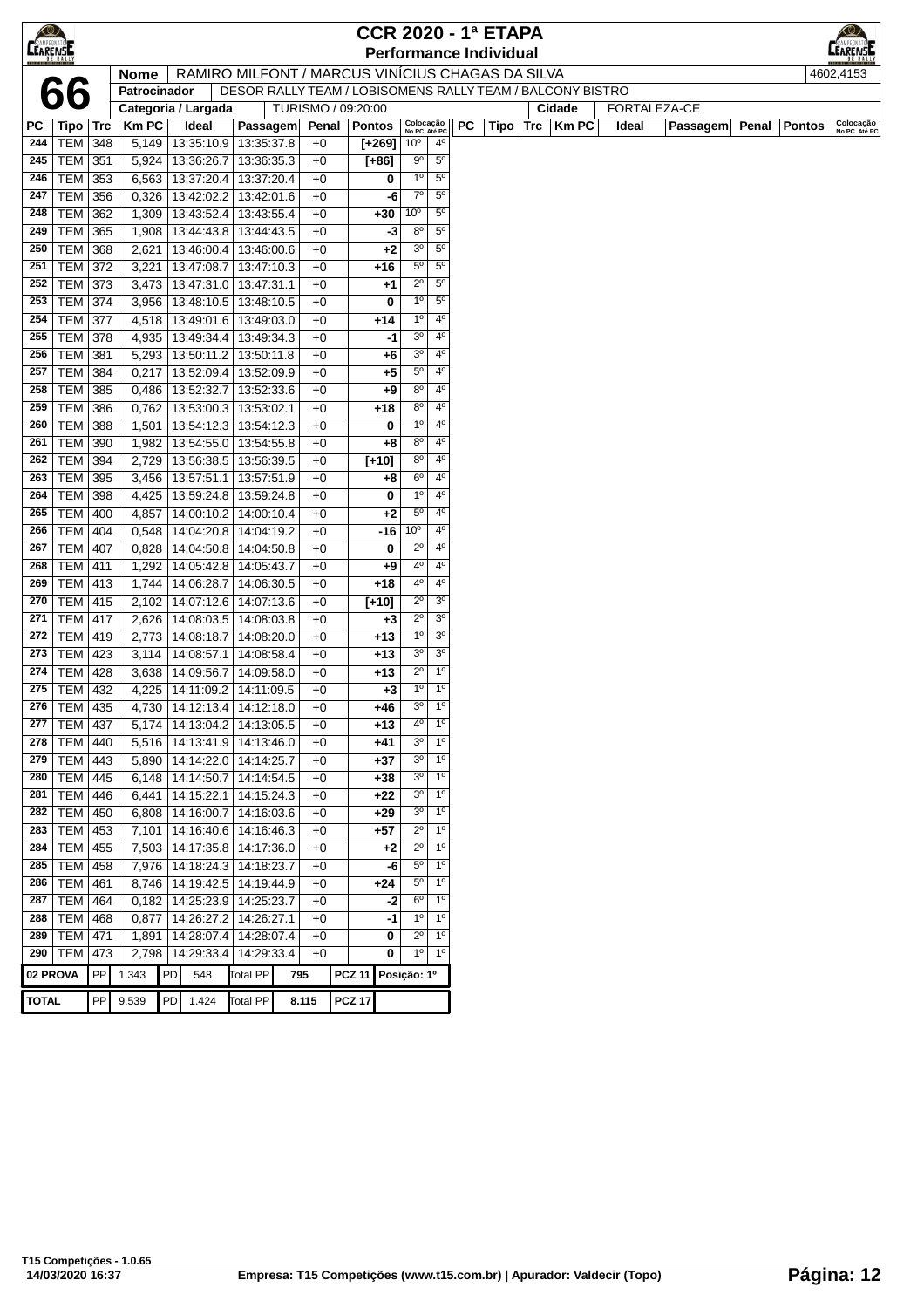| $\bigotimes$<br><b>CEARENSE</b> |                          |                |                |                          |                                                   |                    |                    | <b>CCR 2020 - 1ª ETAPA</b>                                                       |            |                          |                         |                |                                                    |                          |              |                      | $\bigcirc$<br><b>EARENSE</b>        |                                                 |
|---------------------------------|--------------------------|----------------|----------------|--------------------------|---------------------------------------------------|--------------------|--------------------|----------------------------------------------------------------------------------|------------|--------------------------|-------------------------|----------------|----------------------------------------------------|--------------------------|--------------|----------------------|-------------------------------------|-------------------------------------------------|
|                                 |                          |                | <b>Nome</b>    |                          | ELIAS SEGUNDO NETO / FÁBIO OLIVEIRA GUIMARÃES     |                    |                    | <b>Performance Individual</b>                                                    |            |                          |                         |                |                                                    |                          |              |                      | 4009,4387                           |                                                 |
|                                 | 67                       |                | Patrocinador   |                          |                                                   |                    |                    |                                                                                  |            |                          |                         |                |                                                    |                          |              |                      |                                     |                                                 |
|                                 |                          |                |                | Categoria / Largada      |                                                   | TURISMO / 09:26:00 |                    |                                                                                  |            |                          |                         | Cidade         | <b>ARACATI-CE</b>                                  |                          |              |                      |                                     |                                                 |
| РC                              | Tipo                     | <b>Trc</b>     | <b>KmPC</b>    | Ideal                    | <b>Passagem</b>                                   | Penal              | <b>Pontos</b>      | Colocação<br>No PC Até PC                                                        | <b>PC</b>  | <b>Tipo</b>              | Trc                     | <b>KmPC</b>    | Ideal                                              | Passagem                 | Penal        | <b>Pontos</b>        | Colocação<br>No PC Até PC           |                                                 |
| 101                             | <b>TEM</b>               | 2              | 0,274          | 09:36:27.4               | <b>CEARENSE DE RALLY - 01 PROVA</b><br>09:36:27.6 | $+0$               | $+2$               | $5^{\circ}$<br>$5^{\circ}$                                                       | 166<br>167 | <b>TEM</b><br><b>TEM</b> | 184<br>186              | 0,370<br>0,673 | 11:05:54.1<br>11:06:23.2                           | 11:05:53.5<br>11:06:26.8 | $+0$<br>$+0$ | -6<br>+36            |                                     | $8^{\circ}10^{\circ}$<br>$8^{\circ} 10^{\circ}$ |
| 102                             | <b>TEM</b>               | 4              | 1,212          | 09:37:53.0               | 09:37:53.6                                        | $+0$               | $+6$               | 4 <sup>0</sup><br>$4^{\circ}$                                                    | 168        | <b>TEM</b>               | 186                     | 0,891          | 11:06:45.0                                         | 11:06:49.5               | $+0$         | +45                  |                                     | 7º 10º                                          |
| 103                             | <b>TEM</b>               | $\overline{7}$ | 1,861          | 09:39:33.4               | 09:39:34.4                                        | $+0$               | $[+10]$            | $5^{\circ}$<br>$6^{\circ}$                                                       | 169        | <b>TEM</b>               | 189                     | 1,222          | 11:07:17.2                                         | 11:07:22.4               | $+0$         | $+52$                |                                     | 7°10°                                           |
| 104                             | <b>TEM</b>               | $\overline{7}$ | 2,381          | 09:40:21.4               | 09:40:23.4                                        | $+0$               | +20                | 13 <sup>0</sup><br>$9^{\circ}$                                                   | 170        | <b>TEM</b>               | 192                     | 1,582          | 11:08:06.5                                         | 11:08:06.8               | $+0$         | $+3$                 |                                     | $3^{\circ}10^{\circ}$                           |
| 105                             | <b>TEM</b>               | 9              | 2,793          |                          | 09:41:01.5 09:41:01.5                             | $+0$               | 0                  | 9 <sup>o</sup><br>1 <sup>0</sup>                                                 | 171        | <b>TEM</b>               | 194                     | 1,742          | 11:08:25.4 11:17:28.6                              |                          | $+0$         | $+5.432$             | $14^{\circ}$   11 <sup>°</sup>      |                                                 |
| 106                             | <b>TEM</b>               | 10             | 3,228          |                          | 09:41:42.0 09:41:42.1                             | $+0$               | $+1$               | $8^{\circ}$<br>1 <sup>0</sup>                                                    | 172        | <b>TEM</b>               | 201                     | 2,433          | 11:09:56.4   11:28:58.5                            |                          | $+0$         | $+6.000$             | $14^{\circ}$                        | 11 <sup>0</sup>                                 |
| 107<br>108                      | <b>TEM</b><br><b>TEM</b> | 10<br>15       | 3,300<br>4,181 | 09:44:21.5               | 09:41:49.6   09:41:52.6<br>09:44:23.0             | $+0$<br>$+0$       | +30<br>+15         | $7^\circ$<br>$9^{\circ}$<br>$12^{\circ}$<br>$9^{\circ}$                          | 173<br>174 | <b>TEM</b><br><b>TEM</b> | 203<br>204              | 2,577<br>2,870 | 11:10:10.0   11:29:10.3<br>11:10:38.5              | 11:29:42.2               | $+0$<br>$+0$ | $+6.000$<br>$+6.000$ | 14 <sup>°</sup><br>$14^{\circ}$ 12° | 11 <sup>0</sup>                                 |
| 109                             | <b>TEM</b>               | 17             | 4,726          | 09:45:17.7               | 09:45:19.3                                        | $+0$               | +16                | $8^{\circ}$<br>$8^{\circ}$                                                       | 175        | <b>ROT</b>               | 205                     | 3,009          | 11:10:58.6                                         | 00:00:00.0               | $+0$         | $*6.000$             | 0 <sup>o</sup>                      | $0^{\circ}$                                     |
| 110                             | <b>TEM</b>               | 19             | 5,063          | 09:45:56.3               | 09:45:56.5                                        | $+0$               | $+2$               | $7^{\circ}$<br>$2^{\circ}$                                                       | 176        | <b>ROT</b>               | 205                     | 3,155          | 11:11:19.6                                         | 00:00:00.0               | $+0$         | $*6.000$             | $0^{\circ}$                         | $0^{\circ}$                                     |
| 111                             | <b>TEM</b>               | 21             | 0,153          | 09:50:21.3               | 09:50:21.6                                        | $+0$               | $+3$               | $7^{\circ}$<br>$7^{\circ}$                                                       | 177        | <b>ROT</b>               | 208                     | 3,499          | 11:11:57.3                                         | 00:00:00.0               | $+0$         | *6.000               | $0^{\circ}$                         | $0^{\circ}$                                     |
| 112                             | <b>TEM</b>               | 22             | 0,789          | 09:51:34.6               | 09:51:36.5                                        | $+0$               | +19                | $8^{\circ}$<br>80                                                                | 178        | <b>ROT</b>               | 211                     | 3,869          | 11:12:35.4                                         | 00:00:00.0               | $+0$         | $*6.000$             | $0^{\circ}$                         | $0^{\circ}$                                     |
| 113                             | <b>TEM</b>               | 26             | 1,257          | 09:52:21.0               | 09:52:46.1                                        | $+0$               | $+251$             | 13 <sup>o</sup><br>$12^{\circ}$                                                  | 179        | <b>ROT</b>               | 215                     | 4,221          | 11:13:23.5                                         | 00:00:00.0               | $+0$         | *6.000               | $0^{\circ}$                         | $0^{\circ}$                                     |
| 114                             | <b>TEM</b>               | 29             | 1,409          | 09:52:37.9 09:53:11.1    |                                                   | $+0$               | $+332$             | 11º 10º                                                                          | 180        | <b>ROT</b>               | 219                     | 4,562          | 11:14:00.9                                         | 00:00:00.0               | $+0$         | *6.000               | 0 <sup>o</sup>                      | $0^{\circ}$                                     |
| 115<br>116                      | <b>TEM</b><br><b>TEM</b> | 32<br>38       | 1,655          | 09:53:05.8               | 09:53:51.1<br>09:55:00.4                          | $+0$<br>$+0$       | $[+453]$<br>$+319$ | 10 <sup>o</sup><br>10 <sup>o</sup><br>10 <sup>o</sup><br>10 <sup>o</sup>         | 181<br>182 | <b>TEM</b><br><b>TEM</b> | 224<br>224              | 5,092          | 11:17:01.4                                         | 00:00:00.0<br>00:00:00.0 | $+0$         | $*6.000$             | $0^{\circ}$<br>$0^{\circ}$          | $0^{\circ}$<br>$0^{\circ}$                      |
| 117                             | <b>TEM</b>               | 40             | 2,253<br>2,660 | 09:54:28.5<br>09:55:14.4 | 09:55:42.7                                        | $+0$               | $+283$             | 10 <sup>o</sup><br>10 <sup>o</sup>                                               | 183        | <b>TEM</b>               | 226                     | 5,314<br>5,927 | 11:17:33.4<br>11:21:29.7                           | 11:39:53.2               | $+0$<br>$+0$ | *6.000<br>$+6.000$   |                                     | 11 <sup>o</sup> 11 <sup>o</sup>                 |
| 118                             | <b>TEM</b>               | 46             | 3,357          | 09:56:39.2               | 09:56:56.8                                        | $+0$               | $+176$             | 10 <sup>o</sup><br>10 <sup>o</sup>                                               | 01 PROVA   |                          | PP                      | 83.274         | $I$ PD<br>1.595                                    | <b>Total PP</b>          | 81.679       | PCZ <sub>1</sub>     | Posicão: 12º                        |                                                 |
| 119                             | <b>TEM</b>               | 49             | 3,770          | 09:57:26.9               | 09:57:42.1                                        | $+0$               | $+152$             | 10 <sup>o</sup><br>10 <sup>o</sup>                                               |            |                          |                         |                | <b>CEARENSE DE RALLY - 02 PROVA</b>                |                          |              |                      |                                     |                                                 |
| 120                             | <b>TEM</b>               | 52             | 4,104          | 09:57:58.5               | 09:58:18.8                                        | $+0$               | $+203$             | 8º 10°                                                                           | 201        | <b>TEM</b>               | 230                     | 0,330          | 12:01:59.8 12:02:01.3                              |                          | $+0$         | $+15$                |                                     | $11^{\circ}$ 11 <sup>°</sup>                    |
| 121                             | <b>TEM</b>               | 55             | 4,289          | 09:58:30.6               | 09:58:48.5                                        | $+0$               | $+179$             | 9º 10°                                                                           | 202        | <b>TEM</b>               | 233                     | 0,558          | 12:02:26.1   12:02:53.1                            |                          | $+0$         | $+270$               | $9^{\circ}$                         | $9^{\circ}$                                     |
| 122                             | <b>TEM</b>               | 55             | 4,406          | 09:58:44.2               | 09:59:07.6                                        | $+0$               | $+234$             | 9º 10º                                                                           | 203        | <b>TEM</b>               | 236                     | 1,237          | 12:03:33.3 12:03:44.3                              |                          | $+0$         | +110                 | $9^{\circ}$                         | $9^{\circ}$                                     |
| 123                             | <b>TEM</b>               | 55             | 4,664          | 09:59:14.1               | 09:59:57.1                                        | $+0$               | $+430$             | 8º 10°                                                                           | 204        | <b>TEM</b>               | 238                     | 1,941          | 12:04:49.9 12:04:50.0                              |                          | $+0$         | $+1$                 | 3 <sup>0</sup>                      | $9^{\circ}$                                     |
| 124<br>125                      | <b>TEM</b><br><b>TEM</b> | 57<br>59       | 4,905<br>0,239 | 09:59:42.0<br>10:05:07.3 | 10:00:48.3<br>10:05:08.6                          | $+0$<br>$+0$       | $[+663]$<br>+13    | 9°10°<br>7º 10°                                                                  | 205        | <b>TEM</b>               | 242                     | 2,574          | 12:05:56.5   12:05:57.6                            |                          | $+0$         | $+11$                | 5 <sup>o</sup>                      | $9^{\circ}$                                     |
| 126                             | <b>TEM</b>               | 63             | 1,332          | 10:08:42.9               | 10:08:44.6                                        | $+0$               | $+17$              | $9^{\circ} 10^{\circ}$                                                           | 206        | <b>TEM</b>               | 245                     | 2,808          | 12:06:21.2                                         | 12:06:23.4               | $+0$         | +22                  | $1^{\circ}$                         | $9^{\circ}$                                     |
| 127                             | CAN                      | 65             | 1,630          | 00:00:00.0               | 00:00:00.0                                        | $+0$               | 0                  |                                                                                  | 207<br>208 | <b>TEM</b>               | 246                     | 3,947          | 12:08:04.3   12:08:08.4                            |                          | $+0$         | +41                  | $8^{\circ}$                         | $9^{\circ}$<br>$8^{\circ}10^{\circ}$            |
| 128                             | CAN                      | 66             | 1,940          | 00:00:00.0               | 00:00:00.0                                        | $+0$               | 0                  |                                                                                  | 209        | <b>TEM</b><br><b>TEM</b> | 248<br>$\overline{250}$ | 4,660<br>0,295 | 12:09:22.3<br>12:14:08.0   12:14:06.5              | 12:09:27.5               | $+0$<br>$+0$ | $+52$<br>$-15$       |                                     | $11^{\circ}10^{\circ}$                          |
| 129                             | CAN                      | 69             | 2,529          | 00:00:00.0               | 00:00:00.0                                        | $+0$               | 0                  |                                                                                  | 210        | <b>TEM</b>               | 251                     | 1,110          | 12:15:18.3   12:15:18.3                            |                          | $+0$         | 0                    |                                     | $2^{\circ}$ 10 $^{\circ}$                       |
| 130                             | CAN                      | 74             | 3,449          | 00:00:00.0               | 00:00:00.0                                        | $+0$               | 0                  |                                                                                  | 211        | <b>TEM</b>               | 253                     | 1,476          | 12:15:50.2   12:15:52.0                            |                          | $+0$         | +18                  |                                     | $8^{\circ}$ 10 <sup>°</sup>                     |
| 131                             | CAN                      | 76             | 3,969          | 00:00:00.0               | 00:00:00.0                                        | $+0$               | 0                  |                                                                                  | 212        | <b>TEM</b>               | 256                     | 2,190          | 12:17:06.9   12:17:09.2                            |                          | $+0$         | $+23$                | $5^{\circ}$                         | $9^{\circ}$                                     |
| 132                             | <b>TEM</b>               | 79             | 0,159          |                          | 10:19:56.6   10:19:56.8                           | $+0$               | $+2$               | 5º 10°                                                                           | 213        | <b>TEM</b>               | 256                     | 2,544          | 12:17:37.3 12:17:38.8                              |                          | $+0$         | $+15$                | $6^{\circ}$                         | $\overline{9^{\circ}}$                          |
| 133                             | <b>TEM</b>               | 84             |                |                          | 0,851 10:21:21.4 10:21:20.8                       | $+0$               | $-6$               | 8º 10°<br>$2^{\circ} 10^{\circ}$                                                 | 214        | TEM 257                  |                         |                | 2,946   12:18:16.3   12:18:18.9                    |                          | $+0$         | +26                  | $9^{\circ}$                         | $9^{\circ}$                                     |
| 134<br>135                      | <b>TEM</b><br><b>TEM</b> | 84<br>90       | 0,927<br>1,422 |                          | 10:21:29.0   10:21:29.9<br>10:22:28.3 10:22:25.4  | $+0$<br>$+0$       | $+9$<br>$-29$      | $11^{\circ} 10^{\circ}$                                                          | 215        | <b>TEM 263</b>           |                         | 3,627          | 12:19:39.6   12:19:39.7                            |                          | $+0$         | +1                   | $5^{\circ}$                         | $9^{\circ}$                                     |
| 136                             | <b>TEM</b>               | 94             | 2,414          |                          | 10:26:28.6   10:26:28.7                           | $+0$               | $+1$               | $6^{\circ} 10^{\circ}$                                                           | 216<br>217 | <b>TEM</b><br><b>TEM</b> | 267<br>270              | 4,886          | 12:22:13.9   12:22:13.7                            |                          | $+0$         | $-2$<br>$+280$       | $4^{\circ}$<br>$10^{\circ}$         | $9^{\circ}$<br>90                               |
| 137                             | <b>TEM</b>               | 95             | 2,705          | 10:26:55.7               | 10:26:56.7                                        | $+0$               | $[+10]$            | 4º 10°                                                                           | 218        | <b>TEM 275</b>           |                         | 5,086<br>5,758 | 12:22:34.8   12:23:02.8<br>12:23:39.9 12:23:57.6   |                          | $+0$<br>$+0$ | $+177$               | $10^{\circ}$                        | $9^{\circ}$                                     |
| 138                             | TEM                      | 100            | 3,662          | 10:28:39.4               | 10:28:44.3                                        | $+0$               | +49                | 14 <sup>o</sup> 10 <sup>o</sup>                                                  | 219        | <b>TEM 279</b>           |                         | 6,641          | 12:24:47.5   12:24:52.2                            |                          | $+0$         | $+47$                | $9^{\circ}$                         | $9^{\circ}$                                     |
| 139                             | TEM                      | 103            | 4,118          | 10:29:20.4               | 10:29:26.7                                        | $+0$               | +63                | 14 <sup>o</sup> 10 <sup>o</sup>                                                  | 220        | <b>TEM 281</b>           |                         | 0,161          | 12:26:38.9   12:26:39.0                            |                          | $+0$         | +1                   | 3 <sup>o</sup>                      | $9^{\circ}$                                     |
| 140                             | TEM                      | 111            | 4,724          | 10:30:34.2               | 10:30:40.5                                        | $+0$               | +63                | $14^{\circ}$<br>$10^{\circ}$                                                     | 221        | <b>TEM</b>               | 281                     | 0,614          | 12:27:17.7   12:27:17.9                            |                          | $+0$         | $+2$                 | $7^\circ$                           | $9^{\circ}$                                     |
| 141                             | TEM                      | 114            | 5,191          | 10:31:17.1               | 10:31:19.8                                        | $+0$               | $+27$              | 13 <sup>0</sup> 10 <sup>0</sup>                                                  | 222        | <b>TEM</b>               | 285                     | 1,137          | 12:28:10.2   12:28:09.0                            |                          | $+0$         | -12                  | $10^{\circ}$                        | $9^{\circ}$                                     |
| 142<br>143                      | TEM<br><b>TEM 121</b>    | 117            | 5,520<br>0,158 | 10:32:02.6<br>10:34:52.9 | 10:32:02.9<br>10:34:53.4                          | $+0$<br>$+0$       | $+3$<br>$+5$       | 4º 10º<br>7º 10°                                                                 | 223        | <b>TEM</b>               | 288                     | 1,513          | 12:28:50.6   12:28:53.0                            |                          | $+0$         | +24                  | $10^{\circ}$                        | $9^{\circ}$                                     |
| 144                             | <b>TEM 124</b>           |                | 0,899          |                          | 10:36:03.8   10:36:04.6                           | $+0$               | +8                 | $8^{\circ} 10^{\circ}$                                                           | 224<br>225 | TEM 293                  |                         | 1,980          | 12:29:53.3   12:29:54.9                            |                          | $+0$         | +16                  | 10 <sup>o</sup><br>$6^{\circ}$      | $9^{\circ}$<br>$9^{\circ}$                      |
| 145                             | TEM                      | 125            | 0,998          | 10:36:11.1               | 10:36:14.2                                        | $+0$               | +31                | 4 <sup>o</sup> 10 <sup>o</sup>                                                   | 226        | <b>TEM</b><br><b>TEM</b> | 296<br>298              | 2,330<br>2,636 | 12:30:26.3   12:30:28.2<br>12:30:55.5   12:31:00.8 |                          | $+0$<br>$+0$ | +19<br>$+53$         | $8^{\circ}$                         | $9^{\circ}$                                     |
| 146                             | TEM                      | 126            | 1,671          | 10:37:01.2               | 10:37:02.2                                        | $+0$               | $[+10]$            | 11º 10º                                                                          | 227        | <b>TEM 305</b>           |                         | 3,379          | 12:32:15.0   12:32:20.8                            |                          | $+0$         | +58                  |                                     | $8^{\circ}$ $8^{\circ}$                         |
| 147                             | TEM                      | 129            | 2,113          | 10:37:39.0               | 10:37:41.2                                        | $+0$               | $+22$              | $3^{\circ} 10^{\circ}$                                                           | 228        | CAN 306                  |                         | 3,692          | $00:00:00.0$   $00:00:00.0$                        |                          | $+0$         | 0                    |                                     |                                                 |
| 148                             | TEM                      | 131            | 2,452          |                          | 10:38:10.0   10:38:11.5                           | $+0$               | $+15$              | 3º 10°                                                                           | 229        | $CAN$ 314                |                         | 4,440          | $00:00:00.0$   $00:00:00.0$                        |                          | $+0$         | 0                    |                                     |                                                 |
| 149                             | TEM                      | 133            | 3,030          |                          | 10:38:59.8   10:38:59.7                           | $+0$               | -1                 | 2º 10º                                                                           | 230        | TEM 319                  |                         | 0,482          | 13:19:02.6   13:19:03.5                            |                          | $+0$         | $[+9]$               | $8^{\circ}$                         | $8^{\circ}$                                     |
| 150                             | <b>TEM</b>               | 136            | 3,662          | 10:39:57.2               | 10:39:57.8                                        | $+0$               | +6                 | $2^{\circ} 10^{\circ}$                                                           | 231        | <b>TEM</b>               | 319                     | 0,949          | 13:19:39.9 13:19:41.0                              |                          | $+0$         | $+11$                | $9^{\circ}$                         | $8^{\circ}$                                     |
| 151<br>152                      | TEM<br>TEM               | 137<br>139     | 3,992<br>4,417 |                          | 10:40:28.3 10:40:28.8<br>10:41:10.2   10:41:09.3  | $+0$<br>$+0$       | $+5$<br>-9         | 3º 10º<br>6º 10°                                                                 | 232        | <b>TEM</b>               | 321                     | 1,091          | 13:19:52.7   13:19:57.3                            |                          | $+0$         | +46                  | $9^{\circ}$                         | $8^{\circ}$                                     |
| 153                             | TEM                      | 141            | 4,917          |                          | 10:42:20.9 10:42:20.4                             | $+0$               | $-5$               | $8^{\circ} 10^{\circ}$                                                           | 233        | <b>TEM 321</b>           |                         | 1,721          | 13:20:46.7   13:20:46.9                            |                          | $+0$         | $+2$                 | $5^{\circ}$<br>$8^{\circ}$          | $8^{\circ}$<br>$8^{\circ}$                      |
| 154                             | TEM                      | 146            | 0,703          | 10:45:52.2               | 10:46:04.3                                        | $+0$               | $+121$             | 12 <sup>o</sup> 10 <sup>o</sup>                                                  | 234<br>235 | TEM<br><b>TEM</b>        | 325<br>327              | 2,353<br>3,079 | 13:22:04.6   13:22:03.4<br>13:23:22.8   13:23:23.1 |                          | $+0$<br>$+0$ | -12<br>+3            | $4^{\circ}$                         | $8^{\circ}$                                     |
| 155                             | TEM                      | 149            | 1,352          | 10:47:08.1               | 10:47:09.5                                        | $+0$               | $+14$              | 13 <sup>0</sup> 10 <sup>0</sup>                                                  | 236        | <b>TEM 329</b>           |                         | 3,936          | 13:24:39.1   13:24:39.7                            |                          | $+0$         | +6                   | $7^{\circ}$                         | $8^{\circ}$                                     |
| 156                             | <b>TEM 151</b>           |                | 1,561          | 10:47:29.2               | 10:47:31.8                                        | $+0$               | +26                | 4º 10º                                                                           | 237        | TEM 331                  |                         | 0,279          | 13:33:07.2   13:33:07.0                            |                          | $+0$         | $-2$                 | $5^{\circ}$                         | $8^{\circ}$                                     |
| 157                             | TEM                      | 161            | 1,144          | 10:54:27.5               | 10:54:28.3                                        | $+0$               | $+8$               | 10 <sup>°</sup> 10 <sup>°</sup>                                                  | 238        | TEM 333                  |                         | 0,856          | 13:34:09.4   13:34:10.9                            |                          | $+0$         | +15                  | $7^\circ$                           | $8^{\circ}$                                     |
| 158                             | <b>TEM</b>               | 165            | 2,072          | 10:55:58.1               | 10:55:58.2                                        | $+0$               | +1                 | $1^{\circ} 10^{\circ}$                                                           | 239        | <b>TEM</b>               | 335                     | 1,763          | 13:35:52.5   13:35:48.9                            |                          | $+0$         | -36                  | $10^{\circ}$                        | $8^{\circ}$                                     |
| 159                             | <b>TEM</b>               | 168            | 3,216          | 10:58:02.9               | 10:58:47.8                                        | $+0$               |                    | $[+449]$ 13 <sup>°</sup> 10 <sup>°</sup>                                         | 240        | <b>TEM</b>               | 337                     | 2,329          | 13:36:41.0   13:36:43.7                            |                          | $+0$         | +27                  | $8^{\circ}$                         | $8^{\circ}$                                     |
| 160<br>164                      | TEM<br>TEM               | 172<br>174     | 3,799<br>3,947 | 10:58:52.4<br>10:59:07.7 | 10:59:33.8<br>10:59:50.9                          | $+0$<br>$+0$       |                    | $+414$ 13 <sup>°</sup> 10 <sup>°</sup><br>$+432$ 13 <sup>0</sup> 10 <sup>0</sup> | 241        | <b>TEM</b>               | 339                     | 3,039          | 13:37:41.2   13:37:40.4                            |                          | $+0$         |                      | $-8$ 10 <sup>o</sup>                | $8^{\circ}$                                     |
| 165                             | <b>TEM 176</b>           |                | 4,439          | 11:02:23.2               | 11:02:25.9                                        | $+0$               | $+27$              | 11º 10º                                                                          | 242        | <b>TEM 341</b>           |                         | 3,621          | 13:38:37.3   13:38:37.1                            |                          | $+0$         | $-2$                 | $6^{\circ}$                         | $8^{\circ}$                                     |
|                                 |                          |                |                |                          |                                                   |                    |                    |                                                                                  | 243        | <b>TEM 345</b>           |                         | 4,341          |                                                    | 13:39:55.8   13:39:56.4  | $+0$         | +6                   | $5^{\circ}$                         | $8^{\rm o}$                                     |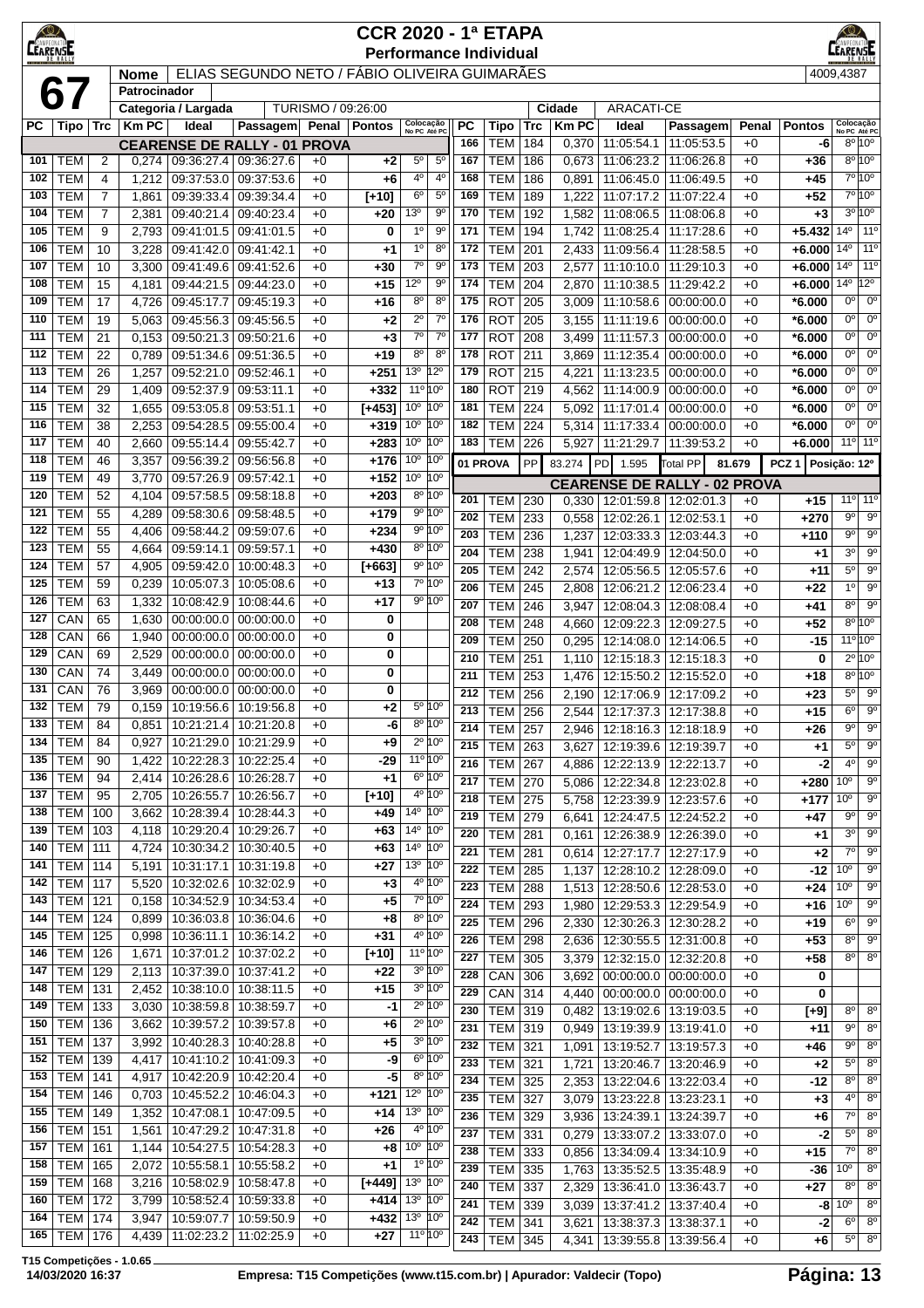| $\bigcirc$<br><b>CEARENSE</b> |                          |            |                |                                               |                          |                             | <b>CCR 2020 - 1ª ETAPA</b>             |                               |                                                  |    | <b>Performance Individual</b> |     |                        |                            |          |       |               | LEARENSE                  |
|-------------------------------|--------------------------|------------|----------------|-----------------------------------------------|--------------------------|-----------------------------|----------------------------------------|-------------------------------|--------------------------------------------------|----|-------------------------------|-----|------------------------|----------------------------|----------|-------|---------------|---------------------------|
|                               |                          |            | <b>Nome</b>    | ELIAS SEGUNDO NETO / FÁBIO OLIVEIRA GUIMARÃES |                          |                             |                                        |                               |                                                  |    |                               |     |                        |                            |          |       |               | 4009,4387                 |
|                               |                          |            | Patrocinador   | Categoria / Largada                           |                          |                             |                                        |                               |                                                  |    |                               |     |                        |                            |          |       |               |                           |
| РC                            | Tipo   Trc               |            | <b>Km PC</b>   | Ideal                                         | Passagem                 | TURISMO / 09:26:00<br>Penal | <b>Pontos</b>                          | Colocação<br>No PC Até PC     |                                                  | PC | Tipo                          | Trc | Cidade<br><b>Km PC</b> | <b>ARACATI-CE</b><br>Ideal | Passagem | Penal | <b>Pontos</b> | Colocação<br>No PC Até PC |
| 244                           | TEM                      | 348        | 5,149          | 13:41:10.9                                    | 13:41:10.3               | $+0$                        | -6                                     | $5^{\circ}$                   | $8^{\circ}$                                      |    |                               |     |                        |                            |          |       |               |                           |
| 245                           | <b>TEM 351</b>           |            | $\sqrt{5,924}$ | 13:42:26.7                                    | 13:42:38.4               | $+0$                        | $+117$                                 | 10 <sup>o</sup>               | $8^{\circ}$                                      |    |                               |     |                        |                            |          |       |               |                           |
| 246                           | TEM                      | 353        | 6,563          | 13:43:20.4                                    | 13:43:45.1               | $+0$                        | $+247$                                 | 10 <sup>o</sup>               | $8^{\circ}$                                      |    |                               |     |                        |                            |          |       |               |                           |
| 247                           | <b>TEM</b>               | 356        | 0,326          | 13:48:02.2                                    | 13:48:01.5               | $+0$                        | -7                                     | $8^{\circ}$                   | $8^{\circ}$                                      |    |                               |     |                        |                            |          |       |               |                           |
| 248                           | <b>TEM</b>               | 362        | 1,309          | 13:49:52.4                                    | 13:49:52.5               | $+0$                        | +1                                     | $5^{\circ}$                   | $8^{\circ}$                                      |    |                               |     |                        |                            |          |       |               |                           |
| 249                           | <b>TEM</b>               | 365        | 1,908          | 13:50:43.8                                    | 13:50:44.0               | $+0$                        | $+2$                                   | 6 <sup>o</sup>                | 8 <sup>o</sup>                                   |    |                               |     |                        |                            |          |       |               |                           |
| 250                           | TEM                      | 368        | 2,621          | 13:52:00.4                                    | 13:52:00.7               | $+0$                        | $+3$                                   | $4^{\circ}$                   | $8^{\circ}$                                      |    |                               |     |                        |                            |          |       |               |                           |
| 251                           | TEM                      | 372        | 3,221          | 13:53:08.7                                    | 13:53:20.5               | $+0$                        | $+118$                                 | $9^{\circ}$                   | $8^{\circ}$                                      |    |                               |     |                        |                            |          |       |               |                           |
| 252                           | TEM 373                  |            | 3,473          | 13:53:31.0   13:53:43.8                       |                          | $+0$                        | $+128$                                 | 90                            | $8^{\circ}$                                      |    |                               |     |                        |                            |          |       |               |                           |
| 253                           | <b>TEM 374</b>           |            | 3,956          | 13:54:10.5                                    | 13:54:20.0               | $+0$                        | +95                                    | $9^{\circ}$                   | $8^{\circ}$                                      |    |                               |     |                        |                            |          |       |               |                           |
| 254                           | <b>TEM 377</b>           |            | 4,518          | 13:55:01.6                                    | 13:55:10.4               | $+0$                        | +88                                    | 8 <sup>0</sup>                | $8^{\circ}$                                      |    |                               |     |                        |                            |          |       |               |                           |
| 255                           | <b>TEM 378</b>           |            | 4,935          | 13:55:34.4                                    | 13:55:38.0               | $+0$                        | +36                                    | $7^\circ$                     | 8 <sup>o</sup>                                   |    |                               |     |                        |                            |          |       |               |                           |
| 256                           | <b>TEM</b>               | 381        | 5,293          | 13:56:11.2                                    | 13:56:10.3               | $+0$                        | $[-9]$                                 | $4^{\circ}$                   | $8^{\circ}$                                      |    |                               |     |                        |                            |          |       |               |                           |
| 257                           | <b>TEM</b>               | 384        | 0,217          | 13:58:09.4                                    | 13:58:08.5               | $+0$                        | $[-9]$                                 | $7^\circ$                     | 8 <sup>o</sup>                                   |    |                               |     |                        |                            |          |       |               |                           |
| 258                           | <b>TEM</b>               | 385        | 0,486          | 13:58:32.7                                    | 13:58:32.5               | $+0$                        | -2                                     | 3 <sup>o</sup>                | $8^{\circ}$                                      |    |                               |     |                        |                            |          |       |               |                           |
| 259                           | <b>TEM</b>               | 386        | 0,762          | 13:59:00.3                                    | 13:59:00.8               | $+0$                        | +5                                     | 1 <sup>o</sup>                | $8^{\circ}$                                      |    |                               |     |                        |                            |          |       |               |                           |
| 260                           | <b>TEM</b>               | 388        | 1,501          | 14:00:12.3                                    | 14:00:11.8               | $+0$                        | -5                                     | $7^{\circ}$                   | $8^{\circ}$                                      |    |                               |     |                        |                            |          |       |               |                           |
| 261                           | <b>TEM</b>               | 390        | 1,982          | 14:00:55.0                                    | 14:00:55.8               | $+0$                        | +8                                     | 90                            | 80                                               |    |                               |     |                        |                            |          |       |               |                           |
| 262                           | <b>TEM</b>               | 394        | 2,729          | 14:02:38.5                                    | 14:02:39.0               | $+0$                        | +5                                     | 3 <sup>o</sup>                | $8^{\circ}$                                      |    |                               |     |                        |                            |          |       |               |                           |
| 263                           | <b>TEM</b>               | 395        | 3,456          | 14:03:51.1                                    | 14:03:52.6               | $+0$                        | $+15$                                  | $7^\circ$                     | $8^{\circ}$                                      |    |                               |     |                        |                            |          |       |               |                           |
| 264<br>265                    | TEM                      | 398        | 4,425          | 14:05:24.8                                    | 14:05:25.1               | $+0$                        | +3                                     | 6 <sup>o</sup><br>$8^{\circ}$ | $8^{\circ}$<br>$8^{\circ}$                       |    |                               |     |                        |                            |          |       |               |                           |
| 266                           | <b>TEM</b><br><b>TEM</b> | 400<br>404 | 4,857          | 14:06:10.2<br>14:10:20.8                      | 14:06:11.0<br>14:10:20.9 | $+0$<br>$+0$                | +8                                     | $7^\circ$                     | $8^{\circ}$                                      |    |                               |     |                        |                            |          |       |               |                           |
| 267                           | <b>TEM</b>               | 407        | 0,548<br>0,828 | 14:10:50.8                                    | 14:10:52.0               | $+0$                        | +1<br>+12                              | $7^\circ$                     | $8^{\circ}$                                      |    |                               |     |                        |                            |          |       |               |                           |
| 268                           | <b>TEM</b>               | 411        | 1,292          | 14:11:42.8                                    | 14:11:43.5               | $+0$                        | +7                                     | $2^{\circ}$                   | $8^{\circ}$                                      |    |                               |     |                        |                            |          |       |               |                           |
| 269                           | <b>TEM 413</b>           |            | 1,744          | 14:12:28.7                                    | 14:12:36.0               | $+0$                        | $+73$                                  | $9^{\circ}$                   | $8^{\circ}$                                      |    |                               |     |                        |                            |          |       |               |                           |
| 270                           | <b>TEM 415</b>           |            | 2,102          | 14:13:12.6                                    | 14:13:21.4               | $+0$                        | $+88$                                  | $7^\circ$                     | $8^{\circ}$                                      |    |                               |     |                        |                            |          |       |               |                           |
| 271                           | <b>TEM 417</b>           |            | 2,626          | 14:14:03.5                                    | 14:14:04.0               | $+0$                        | +5                                     | $5^{\circ}$                   | $8^{\circ}$                                      |    |                               |     |                        |                            |          |       |               |                           |
| 272                           | <b>TEM 419</b>           |            | 2,773          | 14:14:18.7                                    | 14:14:20.7               | $+0$                        | $+20$                                  | 3 <sup>0</sup>                | $8^{\circ}$                                      |    |                               |     |                        |                            |          |       |               |                           |
| 273                           | <b>TEM 423</b>           |            | 3,114          | 14:14:57.1                                    | 14:15:06.3               | $+0$                        | +92                                    | 8 <sup>0</sup>                | $8^{\circ}$                                      |    |                               |     |                        |                            |          |       |               |                           |
| 274                           | TEM                      | 428        | 3,638          | 14:15:56.7                                    | 14:17:31.8               | $+0$                        | $[+951]$ 10°                           |                               | $9^{\circ}$                                      |    |                               |     |                        |                            |          |       |               |                           |
| 275                           | <b>TEM</b>               | 432        | 4,225          | 14:17:09.2                                    | 14:18:26.5               | $+0$                        | $[+773]$                               | 10 <sup>o</sup>               | $9^{\circ}$                                      |    |                               |     |                        |                            |          |       |               |                           |
| 276                           | TEM 435                  |            |                | 4,730   14:18:13.4   14:19:20.4               |                          | $+0$                        | $[+670]$ 10°                           |                               | $9^{\circ}$                                      |    |                               |     |                        |                            |          |       |               |                           |
| 277                           | <b>TEM 437</b>           |            |                | 5,174   14:19:04.2   14:20:00.2               |                          | $+0$                        | $+560$ 10°                             |                               | 9 <sup>o</sup>                                   |    |                               |     |                        |                            |          |       |               |                           |
| 278                           | <b>TEM 440</b>           |            |                | 5,516   14:19:41.9   14:20:40.1               |                          | $+0$                        | $+582   10^{\circ}   10^{\circ}$       |                               |                                                  |    |                               |     |                        |                            |          |       |               |                           |
|                               | 279   TEM   443          |            |                | 5,890   14:20:22.0   14:21:23.6               |                          | $+0$                        | $+616$ 10 <sup>°</sup> 10 <sup>°</sup> |                               |                                                  |    |                               |     |                        |                            |          |       |               |                           |
|                               | 280   TEM   445          |            |                | 6,148   14:20:50.7   14:21:53.1               |                          | $+0$                        | $+624$ 10 <sup>°</sup> 10 <sup>°</sup> |                               |                                                  |    |                               |     |                        |                            |          |       |               |                           |
| 281                           | TEM                      | 446        | 6,441          | 14:21:22.1                                    | 14:22:22.1               | $+0$                        | $+600$ 10° 10°                         |                               |                                                  |    |                               |     |                        |                            |          |       |               |                           |
| 282                           | TEM                      | 450        | 6,808          | 14:22:00.7                                    | 14:22:53.9               | $+0$                        | $+532   10^{\circ}   10^{\circ}$       |                               |                                                  |    |                               |     |                        |                            |          |       |               |                           |
| 283                           | $TEM$ 453                |            | 7,101          | 14:22:40.6   14:23:38.4                       |                          | $+0$                        | $+578$ 10 $^{\circ}$ 10 $^{\circ}$     |                               |                                                  |    |                               |     |                        |                            |          |       |               |                           |
| 284                           | <b>TEM</b>               | 455        | 7,503          | 14:23:35.8   14:24:12.3                       |                          | $+0$                        | $+365$                                 |                               | $9^{\circ} 10^{\circ}$                           |    |                               |     |                        |                            |          |       |               |                           |
| 285<br>286                    | <b>TEM</b><br><b>TEM</b> | 458<br>461 | 7,976<br>8,746 | 14:24:24.3<br>14:25:42.5                      | 14:24:45.0<br>14:25:45.5 | $+0$<br>$+0$                | $+207$<br>$+30$                        |                               | $9^{\circ} 10^{\circ}$<br>$6^{\circ} 10^{\circ}$ |    |                               |     |                        |                            |          |       |               |                           |
| 287                           | TEM                      | 464        |                | 0,182   14:31:23.9   14:31:24.1               |                          | $+0$                        | +2                                     |                               | 5º 10°                                           |    |                               |     |                        |                            |          |       |               |                           |
| 288                           | TEM   468                |            | 0,877          | 14:32:27.2 14:32:27.9                         |                          | $+0$                        | $+7$                                   |                               | 4 <sup>o</sup> 10 <sup>o</sup>                   |    |                               |     |                        |                            |          |       |               |                           |
|                               | 289   TEM   471          |            | 1,891          | $\overline{14:34:07.4}$                       | 14:34:06.0               | $+0$                        | -14                                    |                               | $9^{\circ} 10^{\circ}$                           |    |                               |     |                        |                            |          |       |               |                           |
|                               | $290$ TEM                | 473        | 2,798          | 14:35:33.4                                    | 14:35:34.1               | $+0$                        | $+7$                                   |                               | $6^{\circ} 10^{\circ}$                           |    |                               |     |                        |                            |          |       |               |                           |
| 02 PROVA                      |                          | PP         | 9.829          | PD 2.421                                      | <b>Total PP</b>          | 7.408                       | PCZ <sub>1</sub>                       | Posição: 10°                  |                                                  |    |                               |     |                        |                            |          |       |               |                           |
|                               |                          |            |                |                                               |                          |                             |                                        |                               |                                                  |    |                               |     |                        |                            |          |       |               |                           |
| <b>TOTAL</b>                  |                          | PP         | 93.103         | <b>PD</b><br>4.016                            | <b>Total PP</b>          | 89.087                      | PCZ <sub>2</sub>                       |                               |                                                  |    |                               |     |                        |                            |          |       |               |                           |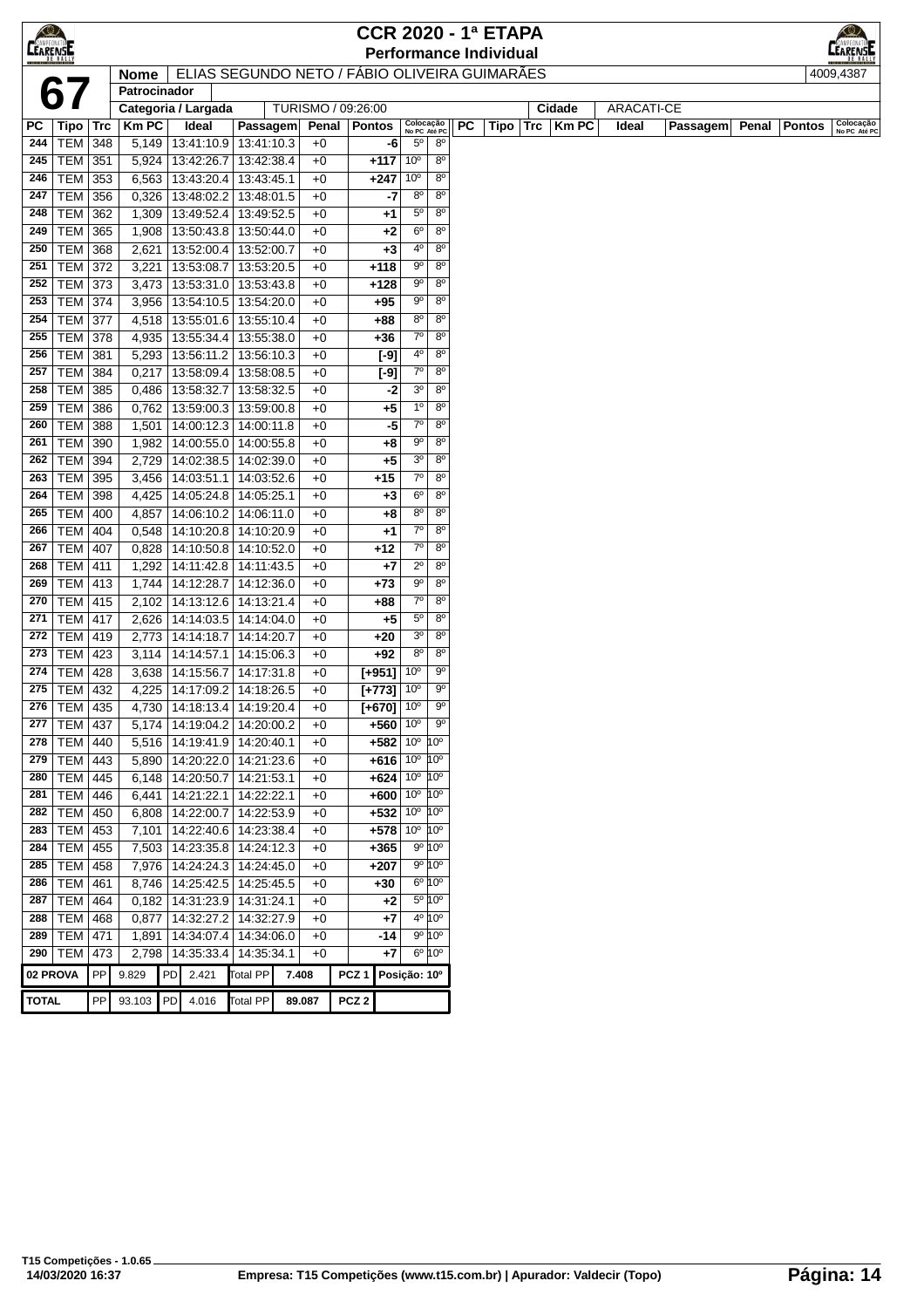| LEARENE    |                          |                |                |                          |                                                     |                    | <b>CCR 2020 - 1ª ETAPA</b><br><b>Performance Individual</b> |                                |                                  |            |                                  |                   |                      |                                                    |                          |               |                    | <b>ARENSE</b>                            |                                                |
|------------|--------------------------|----------------|----------------|--------------------------|-----------------------------------------------------|--------------------|-------------------------------------------------------------|--------------------------------|----------------------------------|------------|----------------------------------|-------------------|----------------------|----------------------------------------------------|--------------------------|---------------|--------------------|------------------------------------------|------------------------------------------------|
|            |                          |                | <b>Nome</b>    |                          | MARCIO ASSUNCAO DE SOUSA / DAVI PINHEIRO CAVALCANTE |                    |                                                             |                                |                                  |            |                                  |                   |                      |                                                    |                          |               |                    | 4312,4390                                |                                                |
|            | 68                       |                | Patrocinador   |                          | <b>INFRATRON</b>                                    |                    |                                                             |                                |                                  |            |                                  |                   |                      |                                                    |                          |               |                    |                                          |                                                |
|            |                          |                |                | Categoria / Largada      |                                                     | TURISMO / 09:21:00 |                                                             |                                |                                  |            |                                  |                   | Cidade               | FORTALEZA-CE                                       |                          |               |                    |                                          |                                                |
| РC         | Tipo   Trc               |                | <b>KmPC</b>    | Ideal                    | Passagem<br><b>CEARENSE DE RALLY - 01 PROVA</b>     |                    | Penal   Pontos                                              | Colocação<br>No PC Até PC      |                                  | PC<br>166  | Tipo<br><b>TEM</b>               | <b>Trc</b><br>184 | <b>KmPC</b><br>0,370 | Ideal<br>11:00:54.1                                | Passagem<br>11:00:54.1   | Penal<br>$+0$ | <b>Pontos</b><br>0 | Colocação<br>No PC Até PC<br>$2^{\circ}$ | 3 <sup>o</sup>                                 |
| 101        | <b>TEM</b>               | 2              | 0,274          | 09:31:27.4 09:31:26.6    |                                                     | $+0$               | -8                                                          | 11°                            | $11^{\circ}$                     | 167        | <b>TEM</b>                       | 186               | 0,673                | 11:01:23.2                                         | 11:01:24.2               | $+0$          | $[+10]$            | $5^{\circ}$                              | 3 <sup>o</sup>                                 |
| 102        | <b>TEM</b>               | 4              | 1,212          | 09:32:53.0               | 09:32:54.0                                          | $+0$               | $[+10]$                                                     | 11º 10º                        |                                  | 168        | <b>TEM</b>                       | 186               | 0,891                | 11:01:45.0                                         | 11:01:46.5               | $+0$          | +15                | $5^{\circ}$                              | 3 <sup>0</sup>                                 |
| 103        | <b>TEM</b>               | $\overline{7}$ | 1,861          | 09:34:33.4               | 09:34:35.1                                          | $+0$               | $+17$                                                       | $11^{\circ} 10^{\circ}$        |                                  | 169        | <b>TEM</b>                       | 189               | 1,222                | 11:02:17.2                                         | 11:02:19.5               | $+0$          | $+23$              | $2^{\circ}$                              | 3 <sup>0</sup>                                 |
| 104        | <b>TEM</b>               | $\overline{7}$ | 2,381          | 09:35:21.4               | 09:35:21.8                                          | $+0$               | +4                                                          |                                | $5^{\circ} 10^{\circ}$           | 170        | <b>TEM</b>                       | 192               | 1,582                | 11:03:06.5                                         | 11:03:12.1               | $+0$          | +56                | $10^{\circ}$                             | 3 <sup>o</sup>                                 |
| 105<br>106 | <b>TEM</b><br><b>TEM</b> | 9<br>10        | 2,793<br>3,228 | 09:36:01.5<br>09:36:42.0 | 09:36:01.7<br>09:36:42.5                            | $+0$<br>$+0$       | +2<br>+5                                                    | 10 <sup>o</sup>                | 6º 10°<br>$10^{\circ}$           | 171<br>172 | <b>TEM</b><br><b>TEM</b>         | 194<br>201        | 1,742<br>2,433       | 11:03:25.4<br>11:04:56.4                           | 11:03:39.8<br>11:05:02.5 | $+0$<br>$+0$  | $+144$<br>+61      | 5°<br>30                                 | $2^{\circ}$<br>$2^{\circ}$                     |
| 107        | <b>TEM</b>               | 10             | 3,300          | 09:36:49.6               | 09:36:53.5                                          | $+0$               | $+39$                                                       | $12^{\circ}$                   | $10^{\circ}$                     | 173        | <b>TEM</b>                       | 203               | 2,577                | 11:05:10.0                                         | 11:05:12.4               | $+0$          | $+24$              | 3 <sup>0</sup>                           | $2^{\circ}$                                    |
| 108        | <b>TEM</b>               | 15             | 4,181          | 09:39:21.5               | 09:39:21.8                                          | $+0$               | +3                                                          | 3 <sup>o</sup>                 | $10^{\circ}$                     | 174        | <b>TEM</b>                       | 204               | 2,870                | 11:05:38.5                                         | 11:05:52.9               | $+0$          | $+144$             | 4 <sup>0</sup>                           | 3 <sup>o</sup>                                 |
| 109        | <b>TEM</b>               | 17             | 4,726          | 09:40:17.7               | 09:40:19.2                                          | $+0$               | $+15$                                                       | $7^\circ$                      | 90                               | 175        | <b>ROT</b>                       | 205               | 3,009                | 11:05:58.6                                         | 00:00:00.0               | $+0$          | *6.000             | $0^{\circ}$                              | $0^{\circ}$                                    |
| 110        | <b>TEM</b>               | 19             | 5,063          | 09:40:56.3               | 09:40:56.8                                          | $+0$               | +5                                                          | $5^{\circ}$                    | 90                               | 176        | <b>ROT</b>                       | 205               | 3,155                | 11:06:19.6                                         | 11:07:17.8               | $+0$          | 0                  | 0°                                       | $0^{\circ}$                                    |
| 111        | <b>TEM</b>               | 21             | 0,153          | 09:45:21.3               | 09:45:21.8                                          | $+0$               | $+5$                                                        | 10 <sup>o</sup>                | 90                               | 177        | <b>ROT</b>                       | 208               | 3,499                | 11:06:57.3                                         | 11:08:08.7               | $+0$          | 0                  | 0°                                       | $0^{\circ}$                                    |
| 112<br>113 | <b>TEM</b><br><b>TEM</b> | 22<br>26       | 0,789<br>1,257 | 09:46:34.6<br>09:47:21.0 | 09:46:35.6<br>09:47:23.7                            | $+0$<br>$+0$       | $+10$<br>$+27$                                              | $5^{\circ}$<br>$2^{\circ}$     | 6 <sup>o</sup><br>$5^{\circ}$    | 178<br>179 | <b>ROT</b><br><b>ROT</b>         | 211<br>215        | 3,869<br>4,221       | 11:07:35.4<br>11:08:23.5                           | 11:09:07.8<br>11:09:47.1 | $+0$<br>$+0$  | 0<br>0             | $0^{\circ}$<br>$0^{\circ}$               | $0^{\circ}$<br>$0^{\circ}$                     |
| 114        | <b>TEM</b>               | 29             | 1,409          | 09:47:37.9               | 09:47:38.7                                          | $+0$               | $+8$                                                        | 1 <sup>0</sup>                 | 3 <sup>o</sup>                   | 180        | <b>ROT</b>                       | 219               | 4,562                | 11:09:00.9                                         | 11:10:23.7               | $+0$          | 0                  | $0^{\circ}$                              | $0^{\circ}$                                    |
| 115        | <b>TEM</b>               | 32             | 1,655          | 09:48:05.8               | 09:48:09.1                                          | $+0$               | $+33$                                                       | 1 <sup>0</sup>                 | $2^{\circ}$                      | 181        | <b>TEM</b>                       | 224               | 5,092                | 11:12:01.4                                         | 11:12:14.9               | $+0$          | $+135$             | 1 <sup>0</sup>                           | 3 <sup>o</sup>                                 |
| 116        | <b>TEM</b>               | 38             | 2,253          | 09:49:28.5               | 09:49:30.4                                          | $+0$               | $+19$                                                       | 3 <sup>o</sup>                 | $1^{\circ}$                      | 182        | <b>TEM</b>                       | 224               | 5,314                | 11:12:33.4                                         | 11:12:51.6               | $+0$          | $[+182]$           | $1^{\circ}$                              | 3 <sup>o</sup>                                 |
| 117        | <b>TEM</b>               | 40             | 2,660          | 09:50:14.4               | 09:50:14.5                                          | $+0$               | $^{+1}$                                                     | 1 <sup>0</sup>                 | 1 <sup>0</sup>                   | 183        | <b>TEM</b>                       | 226               | 5,927                | 11:16:29.7 11:16:30.7                              |                          | $+0$          | $[+10]$            | $1^{\circ}$                              | 3 <sup>o</sup>                                 |
| 118        | <b>TEM</b>               | 46             | 3,357          | 09:51:39.2               | 09:51:40.0                                          | $+0$               | +8                                                          | $5^{\circ}$                    | 1 <sup>0</sup>                   | 01 PROVA   |                                  | PP                | 8.254                | PD<br>534                                          | <b>Total PP</b>          | 7.720         | PCZ <sub>7</sub>   | Posição: 3º                              |                                                |
| 119<br>120 | <b>TEM</b><br><b>TEM</b> | 49<br>52       | 3,770<br>4,104 | 09:52:26.9<br>09:52:58.5 | 09:52:32.1<br>09:53:09.5                            | $+0$<br>$+0$       | $+52$<br>+110                                               | $5^{\circ}$<br>$5^{\circ}$     | 1 <sup>0</sup><br>$1^{\circ}$    |            |                                  |                   |                      | <b>CEARENSE DE RALLY - 02 PROVA</b>                |                          |               |                    |                                          |                                                |
| 121        | <b>TEM</b>               | 55             | 4,289          | 09:53:30.6               | 09:53:36.5                                          | $+0$               | $+59$                                                       | 4°                             | 1 <sup>0</sup>                   | 201        | TEM                              | 230               | 0,330                | 11:56:59.8   11:56:59.3                            |                          | $+0$          | -5                 | $8^{\circ}$                              | $8^{\circ}$                                    |
| 122        | <b>TEM</b>               | 55             | 4,406          | 09:53:44.2               | 09:53:52.3                                          | $+0$               | $+81$                                                       | 4 <sup>0</sup>                 | 1 <sup>0</sup>                   | 202<br>203 | <b>TEM</b><br><b>TEM</b>         | 233<br>236        | 0,558<br>1,237       | 11:57:26.1<br>11:58:33.3                           | 11:57:32.5<br>11:58:33.5 | $+0$<br>$+0$  | $[+64]$<br>$+2$    | $3^{\circ}$<br>$2^{\circ}$               | 3 <sup>o</sup><br>3 <sup>o</sup>               |
| 123        | <b>TEM</b>               | 55             | 4,664          | 09:54:14.1               | 09:54:28.7                                          | $+0$               | $[+146]$                                                    | 3 <sup>o</sup>                 | $2^{\circ}$                      | 204        | <b>TEM</b>                       | 238               | 1,941                | 11:59:49.9                                         | 11:59:50.8               | $+0$          | $[+9]$             | $9^{\circ}$                              | 3 <sup>o</sup>                                 |
| 124        | <b>TEM</b>               | 57             | 4,905          | 09:54:42.0               | 09:54:59.6                                          | $+0$               | $[+176]$                                                    | 3 <sup>o</sup>                 | $2^{\circ}$                      | 205        | <b>TEM</b>                       | 242               | 2,574                | 12:00:56.5                                         | 12:00:57.8               | $+0$          | $+13$              | 8 <sup>o</sup>                           | $3^{\circ}$                                    |
| 125        | <b>TEM</b>               | 59             | 0,239          | 10:00:07.3               | 10:00:09.5                                          | $+0$               | $+22$                                                       | 10 <sup>o</sup>                | 3 <sup>o</sup>                   | 206        | <b>TEM</b>                       | 245               | 2,808                | 12:01:21.2                                         | 12:01:26.0               | $+0$          | $[+48]$            | $7^\circ$                                | 3 <sup>0</sup>                                 |
| 126        | <b>TEM</b>               | 63             | 1,332          | 10:03:42.9               | 10:03:44.6                                          | $+0$               | $+17$                                                       | $8^{\circ}$                    | 3 <sup>o</sup>                   | 207        | <b>TEM</b>                       | 246               | 3,947                | 12:03:04.3                                         | 12:03:07.3               | $+0$          | $+30$              | $7^\circ$                                | $4^{\circ}$                                    |
| 127<br>128 | CAN<br>CAN               | 65<br>66       | 1,630<br>1,940 | 00:00:00.0<br>00:00:00.0 | 00:00:00.0<br>00:00:00.0                            | $+0$<br>$+0$       | 0<br>0                                                      |                                |                                  | 208        | <b>TEM</b>                       | 248               | 4,660                | 12:04:22.3                                         | 12:04:24.6               | $+0$          | $+23$              | 3 <sup>0</sup>                           | 4 <sup>o</sup>                                 |
| 129        | CAN                      | 69             | 2,529          | 00:00:00.0               | 00:00:00.0                                          | $+0$               | 0                                                           |                                |                                  | 209<br>210 | <b>TEM</b><br><b>TEM</b>         | 250<br>251        | 0,295<br>1,110       | 12:09:08.0<br>12:10:18.3                           | 12:09:08.0<br>12:10:18.5 | $+0$<br>$+0$  | 0                  | $1^{\circ}$<br>$7^\circ$                 | 4 <sup>0</sup><br>$4^{\circ}$                  |
| 130        | CAN                      | 74             | 3,449          | 00:00:00.0               | 00:00:00.0                                          | $+0$               | 0                                                           |                                |                                  | 211        | <b>TEM</b>                       | 253               | 1,476                | 12:10:50.2                                         | 12:10:51.3               | $+0$          | +2<br>$+11$        | $3^{\circ}$                              | $4^{\circ}$                                    |
| 131        | CAN                      | 76             | 3,969          | 00:00:00.0               | 00:00:00.0                                          | $+0$               | 0                                                           |                                |                                  | 212        | <b>TEM</b>                       | 256               | 2,190                | 12:12:06.9   12:12:09.8                            |                          | $+0$          | +29                | $7^\circ$                                | 3 <sup>o</sup>                                 |
| 132        | <b>TEM</b>               | 79             | 0,159          | 10:14:56.6               | 10:14:56.7                                          | $+0$               | +1                                                          | $2^{\circ}$                    | 3 <sup>0</sup>                   | 213        | <b>TEM</b>                       | 256               | 2,544                | 12:12:37.3 12:12:38.5                              |                          | $+0$          | $+12$              | $4^{\circ}$                              | 3 <sup>o</sup>                                 |
| 133        | TEM                      | 84             | 0,851          |                          | 10:16:21.4   10:16:22.8                             | $+0$               | +14                                                         | $11^{\circ}$                   | 3 <sup>c</sup>                   | 214        | <b>TEM 257</b>                   |                   |                      | 2,946   12:13:16.3   12:13:18.5                    |                          | $+0$          | +22                | 80                                       | 3 <sup>o</sup>                                 |
| 134<br>135 | <b>TEM</b><br><b>TEM</b> | 84<br>90       | 0,927<br>1,422 | 10:16:29.0<br>10:17:28.3 | 10:16:31.8<br>10:17:30.3                            | $+0$<br>$+0$       | +28<br>$+20$                                                | $8^{\circ}$<br>$7^{\circ}$     | 3 <sup>o</sup><br>3 <sup>0</sup> | 215        | $TEM$ 263                        |                   | 3,627                | 12:14:39.6   12:14:40.0                            |                          | $+0$          | $+4$               | $7^\circ$                                | 3 <sup>o</sup>                                 |
| 136        | <b>TEM</b>               | 94             | 2,414          |                          | 10:21:28.6   10:21:28.1                             | $+0$               | $-5$                                                        | 10 <sup>o</sup>                | 3 <sup>o</sup>                   | 216<br>217 | <b>TEM 267</b>                   |                   | 4,886                | 12:17:13.9   12:17:14.9                            |                          | $+0$          | $[+10]$            | $10^{\circ}$<br>$4^{\circ}$              | 3 <sup>o</sup><br>$\overline{2^0}$             |
| 137        | <b>TEM</b>               | 95             | 2,705          | 10:21:55.7               | 10:21:57.1                                          | $+0$               | $+14$                                                       | 70                             | 3 <sup>o</sup>                   | 218        | <b>TEM 270</b><br><b>TEM 275</b> |                   | 5,086<br>5,758       | 12:17:34.8   12:17:36.5<br>12:18:39.9 12:18:40.2   |                          | $+0$<br>$+0$  | $+17$<br>$+3$      | $6^{\circ}$                              | $2^{\circ}$                                    |
| 138        | TEM                      | 100            | 3,662          | 10:23:39.4               | 10:23:40.2                                          | $+0$               | +8                                                          | $8^{\circ}$                    | 3 <sup>0</sup>                   | 219        | <b>TEM</b>                       | 279               | 6,641                | 12:19:47.5   12:19:49.0                            |                          | $+0$          | +15                | $7^\circ$                                | $2^{\circ}$                                    |
| 139        | TEM                      | 103            | 4,118          | 10:24:20.4               | 10:24:21.8                                          | $+0$               | $+14$                                                       | $6^{\circ}$                    | 3 <sup>0</sup>                   | 220        | <b>TEM 281</b>                   |                   | 0,161                | 12:21:38.9   12:21:39.0                            |                          | $+0$          | +1                 | $4^{\circ}$                              | $2^{\circ}$                                    |
| 140        | <b>TEM 111</b>           |                | 4,724          | 10:25:34.2               | 10:25:34.9                                          | $+0$               | $+7$                                                        | $3^{\rm o}$                    | 3 <sup>o</sup>                   | 221        | <b>TEM 281</b>                   |                   | 0,614                | 12:22:17.7   12:22:17.7                            |                          | $+0$          | 0                  | $\overline{2^{\circ}}$                   | $\overline{2^{\circ}}$                         |
| 141<br>142 | TEM                      | 114            | 5,191          | 10:26:17.1<br>10:27:02.6 | 10:26:18.0                                          | $+0$               | +9                                                          | $9^{\circ}$<br>10 <sup>o</sup> | 3 <sup>o</sup><br>3 <sup>o</sup> | 222        | <b>TEM 285</b>                   |                   | 1,137                | 12:23:10.2 12:23:11.1                              |                          | $+0$          | +9                 | $9^{\circ}$                              | $2^{\circ}$                                    |
| 143        | <b>TEM</b><br><b>TEM</b> | 117<br>121     | 5,520<br>0.158 | 10:29:52.9               | 10:27:04.1<br>10:29:53.5                            | $+0$<br>$+0$       | +15<br>+6                                                   | $8^{\circ}$                    | 3 <sup>o</sup>                   | 223        | TEM                              | 288               | 1,513                | 12:23:50.6   12:23:51.7                            |                          | $+0$          | +11                | $9^{\circ}$                              | $2^{\circ}$                                    |
| 144        | TEM                      | 124            | 0,899          | 10:31:03.8               | 10:31:04.7                                          | $+0$               | $+9$                                                        | 10 <sup>o</sup>                | 3 <sup>o</sup>                   | 224<br>225 | TEM 293<br><b>TEM</b>            | 296               | 1,980<br>2,330       | 12:24:53.3   12:24:54.0<br>12:25:26.3   12:25:26.5 |                          | $+0$<br>$+0$  | $+7$<br>$+2$       | $4^{\circ}$<br>$1^{\circ}$               | $2^{\circ}$<br>$\overline{2^0}$                |
| 145        | TEM                      | 125            | 0,998          | 10:31:11.1               | 10:31:14.8                                          | $+0$               | +37                                                         | $5^{\circ}$                    | 3 <sup>o</sup>                   | 226        | TEM                              | 298               | 2,636                | 12:25:55.5                                         | 12:25:55.9               | $+0$          | +4                 | $1^{\circ}$                              | $2^{\circ}$                                    |
| 146        | TEM                      | 126            | 1,671          |                          | 10:32:01.2 10:32:01.7                               | $+0$               | $+5$                                                        | $5^{\circ}$                    | 3 <sup>o</sup>                   | 227        | TEM                              | 305               | 3,379                | 12:27:15.0   12:31:07.6                            |                          | $+0$          | $+2.326$           | $10^{\circ}$ $10^{\circ}$                |                                                |
| 147        | <b>TEM 129</b>           |                | 2,113          | 10:32:39.0               | 10:32:42.8                                          | $+0$               | $+38$                                                       | $7^\circ$                      | 3 <sup>o</sup>                   | 228        | CAN                              | 306               | 3,692                | 00:00:00.0                                         | 00:00:00.0               | $+0$          | 0                  |                                          |                                                |
| 148        | <b>TEM 131</b>           |                | 2,452          | 10:33:10.0               | 10:33:14.0                                          | $+0$               | +40                                                         | $7^\circ$                      | 3 <sup>0</sup>                   | 229        | CAN                              | 314               | 4,440                | $00:00:00.0$   $00:00:00.0$                        |                          | $+0$          | 0                  |                                          |                                                |
| 149<br>150 | <b>TEM</b><br>TEM        | 133            | 3,030          | 10:33:59.8               | 10:34:05.2                                          | $+0$               | $+54$                                                       | $9^{\circ}$<br>$9^{\circ}$     | 3 <sup>o</sup><br>3 <sup>o</sup> | 230        | <b>TEM 319</b>                   |                   | 0,482                | 13:14:02.6   13:14:04.0                            |                          | $+0$          | +14                | 9°10°                                    |                                                |
| 151        | <b>TEM</b>               | 136<br>137     | 3,662<br>3,992 | 10:34:57.2<br>10:35:28.3 | 10:35:01.2<br>10:35:29.6                            | $+0$<br>$+0$       | +40<br>$+13$                                                | $5^{\circ}$                    | 3 <sup>o</sup>                   | 231        | TEM 319                          |                   | 0,949                | 13:14:39.9   13:14:39.9                            |                          | $+0$          | 0                  |                                          | $1^{\circ} 10^{\circ}$                         |
| 152        | <b>TEM</b>               | 139            | 4,417          | 10:36:10.2               | 10:36:09.7                                          | $+0$               | -5                                                          | 4°                             | 3 <sup>o</sup>                   | 232<br>233 | <b>TEM 321</b><br><b>TEM</b>     |                   | 1,091                | 13:14:52.7   13:14:54.9                            |                          | $+0$          | $+22$              |                                          | $2^{\circ}10^{\circ}$<br>$8^{\circ}10^{\circ}$ |
| 153        | <b>TEM</b>               | 141            | 4,917          | 10:37:20.9               | 10:37:20.7                                          | $+0$               | $-2$                                                        | $5^{\circ}$                    | 3 <sup>o</sup>                   | 234        | TEM 325                          | 321               | 1,721<br>2,353       | 13:15:46.7<br>13:17:04.6   13:17:04.6              | 13:15:47.1               | $+0$<br>$+0$  | +4<br>0            |                                          | $2^{\circ}10^{\circ}$                          |
| 154        | <b>TEM</b>               | 146            | 0,703          | 10:40:52.2               | 10:40:52.9                                          | $+0$               | $+7$                                                        | $5^{\circ}$                    | 3 <sup>o</sup>                   | 235        | <b>TEM 327</b>                   |                   | 3,079                | 13:18:22.8   13:18:23.2                            |                          | $+0$          | +4                 | $5^{\circ}10^{\circ}$                    |                                                |
| 155        | TEM                      | 149            | 1,352          | 10:42:08.1               | 10:42:09.2                                          | $+0$               | +11                                                         | 10 <sup>o</sup>                | 3 <sup>o</sup>                   | 236        | TEM 329                          |                   | 3,936                | 13:19:39.1   13:19:39.2                            |                          | $+0$          | +1                 |                                          | 4º 10º                                         |
| 156        | TEM                      | 151            | 1,561          | 10:42:29.2               | 10:42:32.9                                          | $+0$               | +37                                                         | 10 <sup>o</sup>                | 3 <sup>0</sup>                   | 237        | TEM                              | 331               | 0,279                | 13:28:07.2                                         | 13:28:06.8               | $+0$          | -4                 |                                          | 7°10°                                          |
| 157        | <b>TEM</b>               | 161            | 1,144          | 10:49:27.5               | 10:49:27.7                                          | $+0$               | +2                                                          | $7^\circ$                      | 3 <sup>o</sup>                   | 238        | TEM                              | 333               | 0,856                | 13:29:09.4   13:29:10.8                            |                          | $+0$          | +14                |                                          | $6^{\circ}10^{\circ}$                          |
| 158<br>159 | <b>TEM</b><br>TEM        | 165<br>168     | 2,072<br>3,216 | 10:50:58.1<br>10:53:02.9 | 10:50:59.9<br>10:53:05.8                            | $+0$<br>$+0$       | $+18$<br>+29                                                | $7^\circ$<br>$6^{\circ}$       | 3 <sup>o</sup><br>3 <sup>o</sup> | 239        | <b>TEM</b>                       | 335               | 1,763                | 13:30:52.5   13:30:52.8                            |                          | $+0$          | $+3$               |                                          | 7º 10º                                         |
| 160        | <b>TEM</b>               | 172            | 3,799          | 10:53:52.4               | 10:53:55.7                                          | $+0$               | $+33$                                                       | $7^\circ$                      | 3 <sup>o</sup>                   | 240<br>241 | <b>TEM 337</b>                   |                   | 2,329                | 13:31:41.0   13:31:42.3                            |                          | $+0$          | $+13$              | $5^{\circ}$ 10°                          | $8^{\circ}10^{\circ}$                          |
| 164        | <b>TEM</b>               | 174            | 3,947          | 10:54:07.7               | 10:54:12.4                                          | $+0$               | +47                                                         | $6^{\circ}$                    | 3 <sup>o</sup>                   | 242        | TEM 339<br>TEM 341               |                   | 3,039<br>3,621       | 13:32:41.2   13:32:40.6<br>13:33:37.3   13:33:37.4 |                          | $+0$<br>$+0$  | -6<br>+1           |                                          | $4^{\circ}10^{\circ}$                          |
| 165        | <b>TEM 176</b>           |                | 4,439          | 10:57:23.2               | 10:57:23.2                                          | $+0$               | 0                                                           | $1^{\circ}$                    | 3 <sup>o</sup>                   | 243        | <b>TEM 345</b>                   |                   | 4,341                | 13:34:55.8 13:34:56.6                              |                          | $+0$          | $+8$               |                                          | $6^{\circ} 10^{\circ}$                         |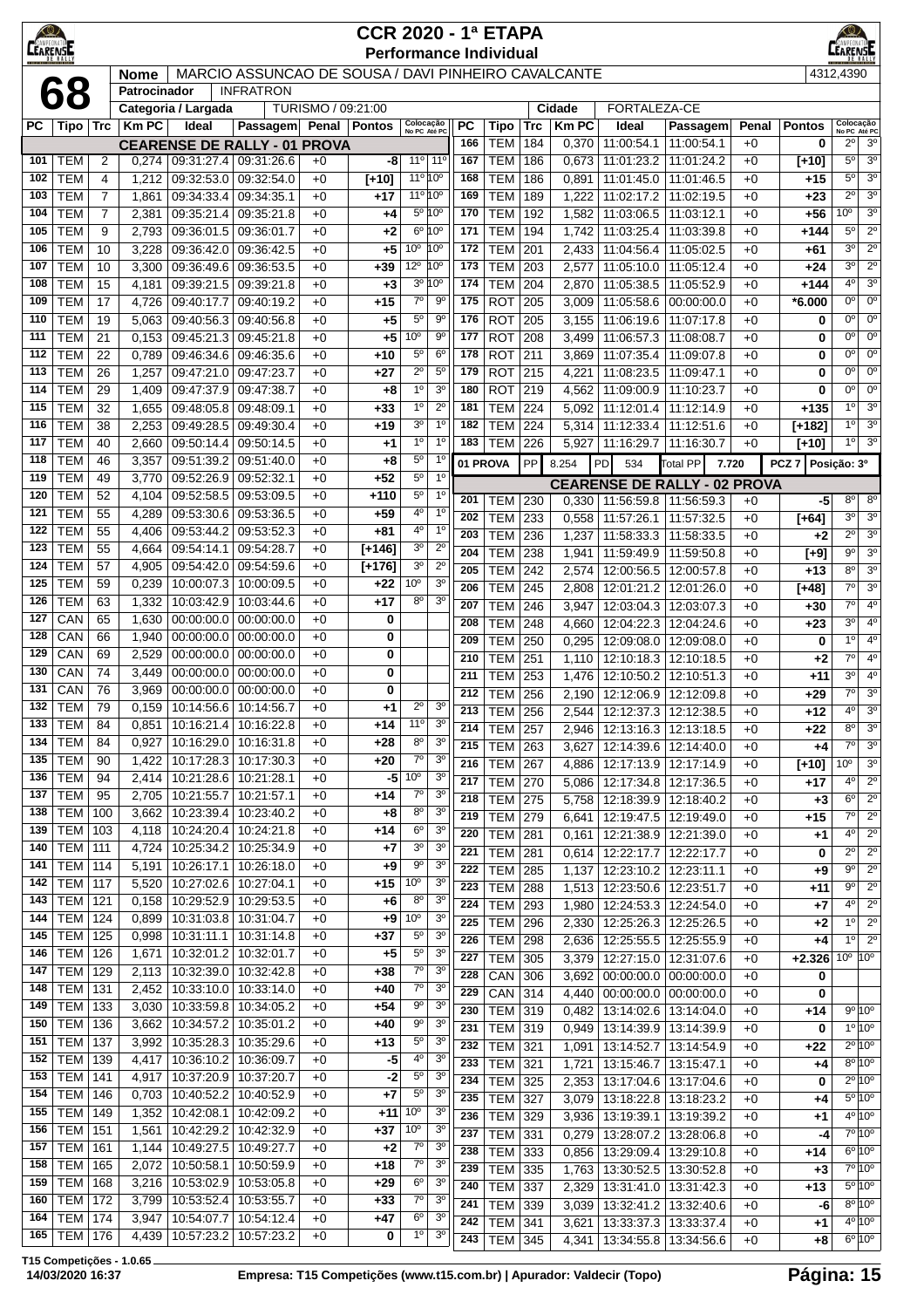| $\bigotimes$<br><b>CEARENSE</b> |                             |     |              |    |                                                     |                  |                    |       |                  |         |                           |                        |           | <b>CCR 2020 - 1ª ETAPA</b><br><b>Performance Individual</b> |          |              |       |              |       |               | <b>LEARENSE</b>           |
|---------------------------------|-----------------------------|-----|--------------|----|-----------------------------------------------------|------------------|--------------------|-------|------------------|---------|---------------------------|------------------------|-----------|-------------------------------------------------------------|----------|--------------|-------|--------------|-------|---------------|---------------------------|
|                                 |                             |     | <b>Nome</b>  |    | MARCIO ASSUNCAO DE SOUSA / DAVI PINHEIRO CAVALCANTE |                  |                    |       |                  |         |                           |                        |           |                                                             |          |              |       |              |       |               | 4312,4390                 |
|                                 | 68                          |     | Patrocinador |    |                                                     | <b>INFRATRON</b> |                    |       |                  |         |                           |                        |           |                                                             |          |              |       |              |       |               |                           |
|                                 |                             |     |              |    | Categoria / Largada                                 |                  | TURISMO / 09:21:00 |       |                  |         |                           |                        |           |                                                             |          | Cidade       |       | FORTALEZA-CE |       |               |                           |
| РC                              | Tipo   Trc                  |     | <b>KmPC</b>  |    | Ideal                                               | Passagem         |                    | Penal | <b>Pontos</b>    |         | Colocação<br>No PC Até PC |                        | <b>PC</b> |                                                             | Tipo Trc | <b>Km PC</b> | Ideal | Passagem     | Penal | <b>Pontos</b> | Colocação<br>No PC Até PC |
| 244                             | <b>TEM 348</b>              |     |              |    | 5,149   13:36:10.9                                  | 13:36:12.3       | $+0$               |       |                  | +14     |                           | 6º 10°                 |           |                                                             |          |              |       |              |       |               |                           |
| 245                             | <b>TEM 351</b>              |     |              |    | 5,924   13:37:26.7                                  | 13:37:26.9       | $+0$               |       |                  | $+2$    |                           | 5º 10°                 |           |                                                             |          |              |       |              |       |               |                           |
| 246                             | TEM 353                     |     |              |    | 6,563   13:38:20.4                                  | 13:38:20.7       | $+0$               |       |                  | $+3$    |                           | 4º 10°                 |           |                                                             |          |              |       |              |       |               |                           |
| 247                             | TEM 356                     |     | 0,326        |    | 13:43:02.2                                          | 13:43:02.4       | $+0$               |       |                  | $+2$    |                           | 4º 10°                 |           |                                                             |          |              |       |              |       |               |                           |
| 248                             | <b>TEM</b>                  | 362 | 1,309        |    | 13:44:52.4                                          | 13:44:52.8       |                    | $+0$  |                  | $+4$    |                           | 9º 10°                 |           |                                                             |          |              |       |              |       |               |                           |
| 249                             | <b>TEM</b>                  | 365 | 1,908        |    | 13:45:43.8                                          | 13:45:43.9       | $+0$               |       |                  | $+1$    |                           | 3º 10°                 |           |                                                             |          |              |       |              |       |               |                           |
| 250                             | TEM                         | 368 | 2,621        |    | 13:47:00.4                                          | 13:47:00.6       |                    | $+0$  |                  | $+2$    |                           | $2^{\circ} 10^{\circ}$ |           |                                                             |          |              |       |              |       |               |                           |
| 251                             | TEM 372                     |     | 3,221        |    | 13:48:08.7                                          | 13:48:10.0       | $+0$               |       |                  | $+13$   | 3 <sup>o</sup>            | $9^{\circ}$            |           |                                                             |          |              |       |              |       |               |                           |
| 252                             | <b>TEM 373</b>              |     | 3,473        |    | 13:48:31.0   13:48:30.7                             |                  | $+0$               |       |                  | -3      | 40                        | $9^{\circ}$            |           |                                                             |          |              |       |              |       |               |                           |
| 253                             | <b>TEM 374</b>              |     | 3,956        |    | 13:49:10.5                                          | 13:49:10.3       | $+0$               |       |                  | -2      | 3 <sup>o</sup>            | $9^{\circ}$            |           |                                                             |          |              |       |              |       |               |                           |
| 254                             | <b>TEM 377</b>              |     | 4,518        |    | 13:50:01.6                                          | 13:50:03.5       | $+0$               |       |                  | $+19$   | 3 <sup>o</sup>            | 90                     |           |                                                             |          |              |       |              |       |               |                           |
| 255                             | <b>TEM 378</b>              |     | 4,935        |    | 13:50:34.4                                          | 13:50:34.3       | $+0$               |       |                  | -1      | $1^{\circ}$               | $9^{\circ}$            |           |                                                             |          |              |       |              |       |               |                           |
| 256                             | <b>TEM 381</b>              |     | 5,293        |    | 13:51:11.2                                          | 13:51:10.7       | $+0$               |       |                  | -5      | $2^{\circ}$               | 90                     |           |                                                             |          |              |       |              |       |               |                           |
| 257                             | <b>TEM</b>                  | 384 | 0,217        |    | 13:53:09.4                                          | 13:53:09.7       | $+0$               |       |                  | $+3$    | $2^{\circ}$               | $9^{\circ}$            |           |                                                             |          |              |       |              |       |               |                           |
| 258                             | <b>TEM</b>                  | 385 | 0,486        |    | 13:53:32.7                                          | 13:53:33.3       | $+0$               |       |                  | $+6$    | $7^{\circ}$               | 90                     |           |                                                             |          |              |       |              |       |               |                           |
| 259                             | TEM                         | 386 | 0,762        |    | 13:54:00.3                                          | 13:54:01.7       |                    | $+0$  |                  | $+14$   | $5^{\circ}$               | $9^{\circ}$            |           |                                                             |          |              |       |              |       |               |                           |
| 260                             | <b>TEM 388</b>              |     | 1,501        |    | 13:55:12.3                                          | 13:55:11.9       | $+0$               |       |                  | -4      | $6^{\circ}$               | 90                     |           |                                                             |          |              |       |              |       |               |                           |
| 261                             | <b>TEM 390</b>              |     | 1,982        |    | 13:55:55.0                                          | 13:55:54.9       | $+0$               |       |                  | -1      | $5^{\circ}$               | 90                     |           |                                                             |          |              |       |              |       |               |                           |
| 262                             | <b>TEM</b>                  | 394 | 2,729        |    | 13:57:38.5                                          | 13:57:39.2       | $+0$               |       |                  | $+7$    | $5^{\circ}$               | $9^{\circ}$            |           |                                                             |          |              |       |              |       |               |                           |
| 263                             | TEM 395                     |     | 3,456        |    | 13:58:51.1                                          | 13:58:51.2       | $+0$               |       |                  | $+1$    | $2^{\circ}$               | 90                     |           |                                                             |          |              |       |              |       |               |                           |
| 264                             | <b>TEM 398</b>              |     | 4,425        |    | 14:00:24.8                                          | 14:00:25.0       | $+0$               |       |                  | $+2$    | 4°                        | $9^{\circ}$            |           |                                                             |          |              |       |              |       |               |                           |
| 265                             | <b>TEM 400</b>              |     | 4,857        |    | 14:01:10.2                                          | 14:01:10.3       | $+0$               |       |                  | $+1$    | 3 <sup>o</sup>            | $9^{\circ}$            |           |                                                             |          |              |       |              |       |               |                           |
| 266                             | <b>TEM</b>                  | 404 | 0,548        |    | 14:05:20.8                                          | 14:05:20.9       | $+0$               |       |                  | $+1$    | $6^{\circ}$               | $9^{\circ}$            |           |                                                             |          |              |       |              |       |               |                           |
| 267                             | <b>TEM</b>                  | 407 | 0,828        |    | 14:05:50.8                                          | 14:05:50.9       | $+0$               |       |                  | $+1$    | 4º                        | $9^{\circ}$            |           |                                                             |          |              |       |              |       |               |                           |
| 268                             | <b>TEM 411</b>              |     | 1,292        |    | 14:06:42.8                                          | 14:06:43.7       |                    | $+0$  |                  | $+9$    | $5^{\circ}$               | $9^{\circ}$            |           |                                                             |          |              |       |              |       |               |                           |
| 269                             | <b>TEM 413</b>              |     |              |    | 1,744 14:07:28.7                                    | 14:07:30.5       | $+0$               |       |                  | $+18$   | $5^{\circ}$               | 9 <sup>o</sup>         |           |                                                             |          |              |       |              |       |               |                           |
| 270                             | <b>TEM 415</b>              |     |              |    | 2,102   14:08:12.6                                  | 14:08:12.6       | $+0$               |       |                  | 0       | $1^{\circ}$               | $9^{\circ}$            |           |                                                             |          |              |       |              |       |               |                           |
| 271                             | <b>TEM 417</b>              |     |              |    | 2,626 14:09:03.5                                    | 14:09:04.2       | $+0$               |       |                  | $+7$    | 6°                        | $9^{\circ}$            |           |                                                             |          |              |       |              |       |               |                           |
| 272                             | <b>TEM 419</b>              |     | 2,773        |    | 14:09:18.7                                          | 14:09:20.9       | $+0$               |       |                  | $+22$   | $6^{\circ}$               | $9^{\circ}$            |           |                                                             |          |              |       |              |       |               |                           |
| 273                             | <b>TEM 423</b>              |     | 3,114        |    | 14:09:57.1                                          | 14:09:57.1       | $+0$               |       |                  | 0       | 1 <sup>0</sup>            | 9 <sup>o</sup>         |           |                                                             |          |              |       |              |       |               |                           |
| 274                             | <b>TEM</b>                  | 428 |              |    | 3,638 14:10:56.7                                    | 14:10:57.5       | $+0$               |       |                  | +8      | $1^{\circ}$               | $8^{\circ}$            |           |                                                             |          |              |       |              |       |               |                           |
| 275                             | <b>TEM</b>                  | 432 | 4,225        |    | 14:12:09.2 14:12:09.7                               |                  | $+0$               |       |                  | $+5$    | $2^{\circ}$               | $7^{\circ}$            |           |                                                             |          |              |       |              |       |               |                           |
| 276                             | $\overline{\text{TEM}}$ 435 |     |              |    | 4,730   14:13:13.4   14:13:17.6                     |                  | $+0$               |       |                  | $[+42]$ | $2^{\circ}$               | $7^\circ$              |           |                                                             |          |              |       |              |       |               |                           |
| 277                             | <b>TEM 437</b>              |     |              |    | 5,174   14:14:04.2   14:14:05.1                     |                  |                    | $+0$  |                  | $+9$    | $2^{\circ}$               | 7 <sup>0</sup>         |           |                                                             |          |              |       |              |       |               |                           |
| 278                             | TEM 440                     |     |              |    | 5,516   14:14:41.9   14:14:42.7                     |                  |                    | $+0$  |                  | +8      | $\overline{1^{\circ}}$    | 6 <sup>o</sup>         |           |                                                             |          |              |       |              |       |               |                           |
|                                 | 279   TEM   443             |     |              |    | 5,890   14:15:22.0   14:15:21.4                     |                  | $+0$               |       |                  | -6      | 1 <sup>0</sup>            | 6 <sup>o</sup>         |           |                                                             |          |              |       |              |       |               |                           |
| 280                             | TEM 445                     |     |              |    | 6,148   14:15:50.7                                  | 14:15:51.3       | $+0$               |       |                  | $+6$    | $1^{\circ}$               | $5^{\circ}$            |           |                                                             |          |              |       |              |       |               |                           |
| 281                             | TEM 446                     |     |              |    | 6,441   14:16:22.1                                  | 14:16:22.8       | $+0$               |       |                  | $+7$    | $1^{\circ}$               | $5^{\circ}$            |           |                                                             |          |              |       |              |       |               |                           |
| 282                             | <b>TEM</b>                  | 450 |              |    | 6,808 14:17:00.7                                    | 14:17:02.6       | $+0$               |       |                  | $+19$   | 1 <sup>0</sup>            | $5^{\circ}$            |           |                                                             |          |              |       |              |       |               |                           |
| 283                             | $TEM$ 453                   |     |              |    | 7,101   14:17:40.6                                  | 14:17:44.1       | $+0$               |       |                  | +35     | 1 <sup>0</sup>            | $5^{\circ}$            |           |                                                             |          |              |       |              |       |               |                           |
| 284                             | <b>TEM</b>                  | 455 |              |    | 7,503   14:18:35.8   14:18:35.8                     |                  | $+0$               |       |                  | 0       | $1^{\circ}$               | $5^{\circ}$            |           |                                                             |          |              |       |              |       |               |                           |
| 285                             | <b>TEM</b>                  | 458 |              |    | 7,976   14:19:24.3                                  | 14:19:24.4       |                    | $+0$  |                  | +1      | $2^{\circ}$               | $5^{\circ}$            |           |                                                             |          |              |       |              |       |               |                           |
| 286                             | <b>TEM</b>                  | 461 |              |    | 8,746   14:20:42.5                                  | 14:20:44.3       |                    | $+0$  |                  | $+18$   | 3 <sup>o</sup>            | $5^{\circ}$            |           |                                                             |          |              |       |              |       |               |                           |
| 287                             | TEM                         | 464 |              |    | 0,182   14:26:23.9   14:26:24.9                     |                  | $+0$               |       |                  | $[+10]$ | $9^{\circ}$               | $5^{\circ}$            |           |                                                             |          |              |       |              |       |               |                           |
| 288                             | TEM 468                     |     |              |    | 0,877   14:27:27.2   14:27:29.9                     |                  | $+0$               |       |                  | $+27$   | 90                        | $5^{\circ}$            |           |                                                             |          |              |       |              |       |               |                           |
| 289                             | <b>TEM 471</b>              |     | 1,891        |    | 14:29:07.4                                          | 14:29:07.8       | $+0$               |       |                  | +4      | $5^{\circ}$               | $5^{\circ}$            |           |                                                             |          |              |       |              |       |               |                           |
| 290                             | <b>TEM</b>                  | 473 |              |    | 2,798 14:30:33.4                                    | 14:30:34.2       | $+0$               |       |                  | $+8$    | $7^\circ$                 | $5^{\circ}$            |           |                                                             |          |              |       |              |       |               |                           |
|                                 | 02 PROVA                    | PP  | 3.154        | PD | 183                                                 | <b>Total PP</b>  | 2.971              |       | PCZ <sub>7</sub> |         | Posição: 6º               |                        |           |                                                             |          |              |       |              |       |               |                           |
| <b>TOTAL</b>                    |                             | PP  | 11.408       | PD | 717                                                 | <b>Total PP</b>  | 10.691             |       | <b>PCZ 14</b>    |         |                           |                        |           |                                                             |          |              |       |              |       |               |                           |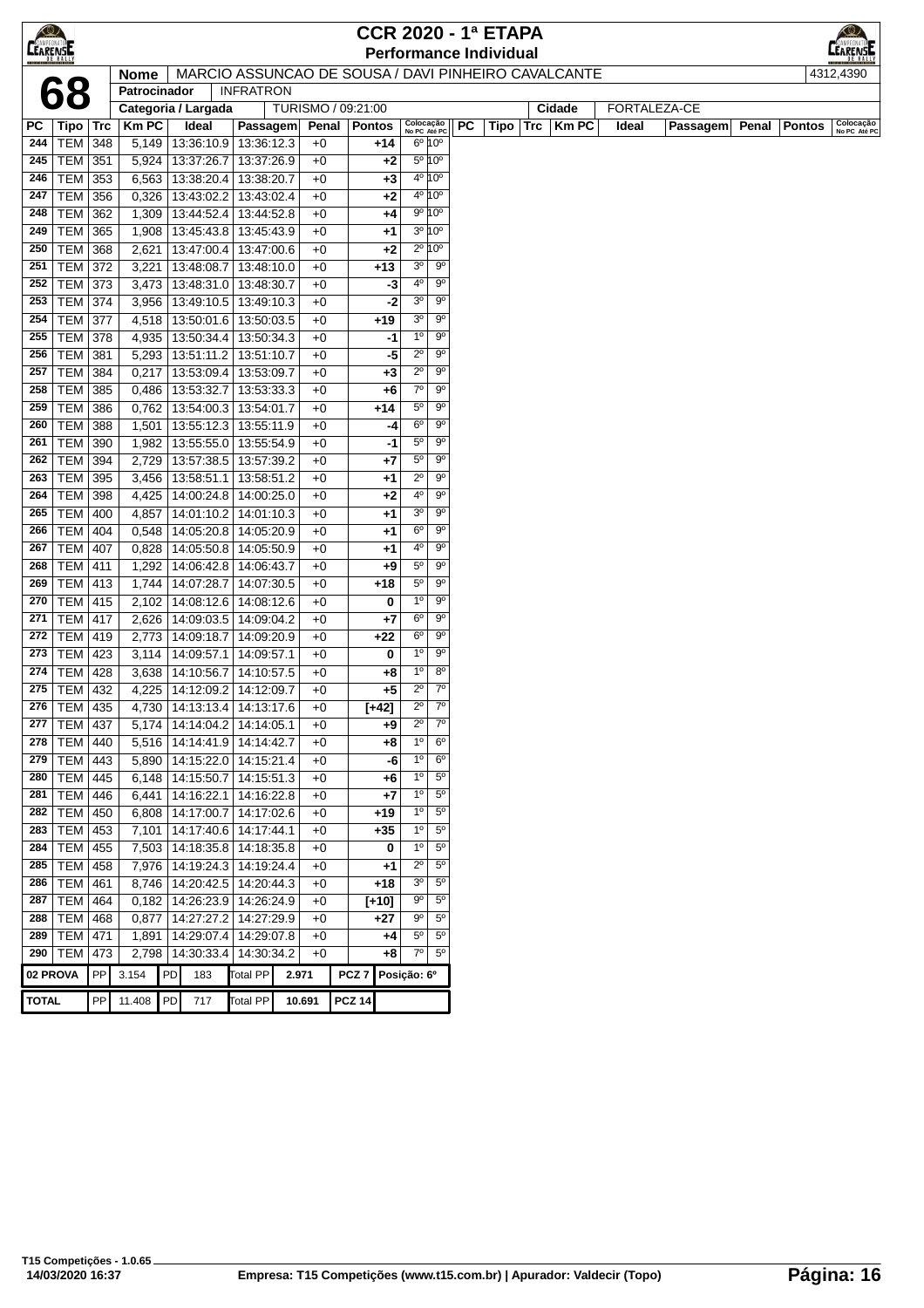| <b>CEARENSE</b> |                          |                |                             |                          |                                                                 |                    | <b>CCR 2020 - 1ª ETAPA</b>    |                               |                                  |            |                          |            |                |                                                   |                                       |              |                                                      |                                 |                                  |
|-----------------|--------------------------|----------------|-----------------------------|--------------------------|-----------------------------------------------------------------|--------------------|-------------------------------|-------------------------------|----------------------------------|------------|--------------------------|------------|----------------|---------------------------------------------------|---------------------------------------|--------------|------------------------------------------------------|---------------------------------|----------------------------------|
|                 |                          |                |                             |                          | LUIZ ARTHUR LOURENÇO PENAFORTE / RAUL VICTOR LOURENÇO PENAFORTE |                    | <b>Performance Individual</b> |                               |                                  |            |                          |            |                |                                                   |                                       |              |                                                      | 4024,4266                       |                                  |
|                 | 69                       |                | <b>Nome</b><br>Patrocinador |                          |                                                                 |                    |                               |                               |                                  |            |                          |            |                |                                                   |                                       |              |                                                      |                                 |                                  |
|                 |                          |                |                             | Categoria / Largada      |                                                                 | TURISMO / 09:27:00 |                               |                               |                                  |            |                          |            | <b>Cidade</b>  | FORTALEZA-CE                                      |                                       |              |                                                      |                                 |                                  |
| PC              | <b>Tipo</b>              | <b>Trc</b>     | <b>KmPC</b>                 | Ideal                    | Passagem                                                        |                    | Penal   Pontos                | Colocação<br>No PC Até PC     |                                  | <b>PC</b>  | <b>Tipo</b>              | <b>Trc</b> | <b>Km PC</b>   | Ideal                                             | Passagem                              | Penal        | <b>Pontos</b>                                        | Colocação<br>No PC Até PC       |                                  |
| 101             | <b>TEM</b>               | $\overline{2}$ | 0,274                       | 09:37:27.4               | <b>CEARENSE DE RALLY - 01 PROVA</b><br>09:37:27.2               | $+0$               | -2                            | $6^{\circ}$                   | 6 <sup>o</sup>                   | 166<br>167 | <b>TEM</b><br><b>TEM</b> | 184<br>186 | 0,370<br>0,673 | 11:06:54.1<br>11:07:23.2                          | 11:06:53.6<br>11:07:24.7              | $+0$<br>$+0$ | -5<br>$+15$                                          | 7° <br>$6^{\circ}$              | $1^{\circ}$<br>1 <sup>0</sup>    |
| 102             | <b>TEM</b>               | 4              | 1,212                       | 09:38:53.0               | 09:38:53.8                                                      | $+0$               | $[+8]$                        | $7^\circ$                     | $5^{\circ}$                      | 168        | <b>TEM</b>               | 186        | 0,891          | 11:07:45.0                                        | 11:07:47.5                            | $+0$         | +25                                                  | $6^{\circ}$                     | 1 <sup>0</sup>                   |
| 103             | <b>TEM</b>               | $\overline{7}$ | 1,861                       | 09:40:33.4               | 09:40:33.8                                                      | $+0$               | +4                            | 3 <sup>o</sup>                | $2^{\circ}$                      | 169        | <b>TEM</b>               | 189        | 1,222          | 11:08:17.2                                        | 11:08:21.9                            | $+0$         | +47                                                  | $6^{\circ}$                     | 1 <sup>0</sup>                   |
| 104             | <b>TEM</b>               | 7              | 2,381                       | 09:41:21.4               | 09:41:21.3                                                      | $+0$               | -1                            | $1^{\circ}$                   | $2^{\circ}$                      | 170        | <b>TEM</b>               | 192        | 1,582          | 11:09:06.5                                        | 11:09:11.6                            | $+0$         | $+51$                                                | 90                              | 1 <sup>0</sup>                   |
| 105             | <b>TEM</b>               | 9              | 2,793                       | 09:42:01.5               | 09:42:01.4                                                      | $+0$               | -1                            | 4º                            | $2^{\circ}$                      | 171        | <b>TEM</b>               | 194        | 1,742          | 11:09:25.4                                        | 11:18:07.4                            | $+0$         | $+5.220$                                             | $13^{\circ}$                    | $7^\circ$                        |
| 106             | <b>TEM</b>               | 10             | 3,228                       | 09:42:42.0               | 09:42:41.6                                                      | $+0$               | -4                            | $7^\circ$                     | 1 <sup>0</sup>                   | 172        | <b>TEM</b>               | 201        | 2,433          | 11:10:56.4                                        | 11:29:06.5                            | $+0$         | +6.000                                               | 13 <sup>°</sup>                 | 10 <sup>o</sup>                  |
| 107<br>108      | <b>TEM</b><br><b>TEM</b> | 10<br>15       | 3,300<br>4,181              | 09:42:49.6<br>09:45:21.5 | 09:42:51.7<br>09:45:21.6                                        | $+0$<br>$+0$       | $+21$<br>$^{+1}$              | $2^{\circ}$<br>1 <sup>0</sup> | $2^{\circ}$<br>$2^{\circ}$       | 173<br>174 | <b>TEM</b><br><b>TEM</b> | 203<br>204 | 2,577<br>2,870 | 11:11:10.0<br>11:11:38.5                          | 11:29:17.2<br>11:29:48.1              | $+0$<br>$+0$ | $+6.000$ 13 <sup>°</sup> 10 <sup>°</sup><br>$+6.000$ | 13 <sup>o</sup> 10 <sup>o</sup> |                                  |
| 109             | <b>TEM</b>               | 17             | 4,726                       | 09:46:17.7               | 09:46:19.2                                                      | $+0$               | $+15$                         | $6^{\circ}$                   | 1 <sup>0</sup>                   | 175        | <b>ROT</b>               | 205        | 3,009          | 11:11:58.6                                        | 00:00:00.0                            | $+0$         | *6.000                                               | 0 <sup>0</sup>                  | $0^{\circ}$                      |
| 110             | <b>TEM</b>               | 19             | 5,063                       |                          | 09:46:56.3 09:46:56.7                                           | $+0$               | +4                            | 4º                            | $1^{\circ}$                      | 176        | <b>ROT</b>               | 205        | 3,155          | 11:12:19.6                                        | 00:00:00.0                            | $+0$         | *6.000                                               | 0°                              | $0^{\circ}$                      |
| 111             | <b>TEM</b>               | 21             | 0,153                       | 09:51:21.3               | 09:51:21.7                                                      | $+0$               | +4                            | $9^{\circ}$                   | 1 <sup>0</sup>                   | 177        | <b>ROT</b>               | 208        | 3,499          | 11:12:57.3                                        | 00:00:00.0                            | $+0$         | *6.000                                               | $0^{\circ}$                     | $0^{\circ}$                      |
| 112             | <b>TEM</b>               | 22             | 0,789                       | 09:52:34.6               | 09:52:34.9                                                      | $+0$               | $+3$                          | 3 <sup>o</sup>                | $1^{\circ}$                      | 178        | <b>ROT</b>               | 211        | 3,869          | 11:13:35.4                                        | 00:00:00.0                            | $+0$         | $*6.000$                                             | $0^{\circ}$                     | $0^{\circ}$                      |
| 113             | <b>TEM</b>               | 26             | 1,257                       | 09:53:21.0               | 09:53:26.1                                                      | $+0$               | $+51$                         | 6 <sup>o</sup>                | $2^{\circ}$                      | 179        | <b>ROT</b>               | 215        | 4,221          | 11:14:23.5                                        | 00:00:00.0                            | $+0$         | $*6.000$                                             | $0^{\circ}$                     | $0^{\circ}$                      |
| 114             | <b>TEM</b>               | 29             | 1,409                       | 09:53:37.9               | 09:53:46.5                                                      | $+0$               | +86                           | $7^\circ$                     | 6 <sup>o</sup>                   | 180        | <b>ROT</b>               | 219        | 4,562          | 11:15:00.9                                        | 00:00:00.0                            | $+0$         | $*6.000$                                             | $0^{\circ}$                     | $0^{\circ}$                      |
| 115             | <b>TEM</b>               | 32             | 1,655                       | 09:54:05.8               | 09:54:21.6                                                      | $+0$               | $[t + 158]$                   | $8^{\circ}$                   | $7^{\circ}$                      | 181        | <b>TEM</b>               | 224        | 5,092          | 11:18:01.4                                        | 11:37:52.4                            | $+0$         | $+6.000$                                             | $10^{\circ}$ 10°                |                                  |
| 116<br>117      | <b>TEM</b>               | 38<br>40       | 2,253                       | 09:55:28.5               | 09:55:29.9                                                      | $+0$               | +14                           | $2^{\circ}$<br>4°             | 6 <sup>o</sup><br>$7^{\circ}$    | 182<br>183 | <b>TEM</b>               | 224<br>226 | 5,314          | 11:18:33.4                                        | 00:00:00.0                            | $+0$         | $*6.000$<br>$+6.000$ 10 <sup>°</sup> 10 <sup>°</sup> | $0^{\circ}$                     | $0^{\circ}$                      |
| 118             | <b>TEM</b><br><b>TEM</b> | 46             | 2,660<br>3,357              | 09:56:14.4<br>09:57:39.2 | 09:56:15.0<br>09:57:40.0                                        | $+0$<br>$+0$       | $+6$<br>$[+8]$                | 4°                            | $5^{\circ}$                      |            | TEM                      |            | 5,927          | 11:22:29.7                                        | 11:39:34.2                            | $+0$         |                                                      |                                 |                                  |
| 119             | <b>TEM</b>               | 49             | 3,770                       | 09:58:26.9               | 09:58:29.9                                                      | $+0$               | $+30$                         | $1^{\circ}$                   | $4^{\circ}$                      |            | 01 PROVA                 | PP         | 78.353         | PD<br>386                                         | Total PP                              | 77.967       | PCZ 5 Posição: 11º                                   |                                 |                                  |
| 120             | <b>TEM</b>               | 52             | 4,104                       | 09:58:58.5               | 09:59:04.9                                                      | $+0$               | $+64$                         | $1^{\circ}$                   | 3 <sup>o</sup>                   | 201        | TEM                      | 230        | 0,330          | <b>CEARENSE DE RALLY - 02 PROVA</b><br>12:02:59.8 | 12:02:59.8                            | $+0$         | 0                                                    | 3 <sup>o</sup>                  | 3 <sup>o</sup>                   |
| 121             | <b>TEM</b>               | 55             | 4,289                       | 09:59:30.6               | 09:59:32.4                                                      | $+0$               | $+18$                         | $1^{\circ}$                   | 3 <sup>o</sup>                   | 202        | <b>TEM</b>               | 233        | 0,558          | 12:03:26.1                                        | 12:03:36.0                            | $+0$         | $+99$                                                | $6^{\circ}$                     | $6^{\circ}$                      |
| 122             | <b>TEM</b>               | 55             | 4,406                       | 09:59:44.2               | 09:59:48.4                                                      | $+0$               | $+42$                         | $1^{\circ}$                   | 3 <sup>o</sup>                   | 203        | <b>TEM</b>               | 236        | 1,237          | 12:04:33.3                                        | 12:04:33.9                            | $+0$         | $+6$                                                 | $4^{\circ}$                     | 6 <sup>o</sup>                   |
| 123             | <b>TEM</b>               | 55             | 4,664                       | 10:00:14.1               | 10:00:24.1                                                      | $+0$               | $[+100]$                      | $1^{\circ}$                   | 1 <sup>o</sup>                   | 204        | <b>TEM</b>               | 238        | 1,941          | 12:05:49.9                                        | 12:05:49.5                            | $+0$         | -4                                                   | $6^{\circ}$                     | $6^{\circ}$                      |
| 124             | <b>TEM</b>               | 57             | 4,905                       | 10:00:42.0               | 10:00:52.2                                                      | $+0$               | $[+102]$                      | $1^{\circ}$                   | 1 <sup>0</sup>                   | 205        | <b>TEM</b>               | 242        | 2,574          | 12:06:56.5                                        | 12:06:56.8                            | $+0$         | $+3$                                                 | $2^{\circ}$                     | $5^{\circ}$                      |
| 125             | <b>TEM</b>               | 59             | 0,239                       | 10:06:07.3               | 10:06:07.3                                                      | $+0$               | 0                             | $1^{\circ}$                   | 1 <sup>o</sup><br>1 <sup>0</sup> | 206        | <b>TEM</b>               | 245        | 2,808          | 12:07:21.2                                        | 12:07:24.6                            | $+0$         | $+34$                                                | $4^{\circ}$                     | $5^{\rm o}$                      |
| 126<br>127      | <b>TEM</b><br>CAN        | 63<br>65       | 1,332<br>1,630              | 10:09:42.9<br>00:00:00.0 | 10:09:42.6<br>00:00:00.0                                        | $+0$<br>$+0$       | -3<br>0                       | $2^{\circ}$                   |                                  | 207        | <b>TEM</b>               | 246        | 3,947          | 12:09:04.3                                        | 12:09:06.0                            | $+0$         | +17                                                  | $4^{\circ}$                     | 3 <sup>o</sup>                   |
| 128             | CAN                      | 66             | 1,940                       | 00:00:00.0               | 00:00:00.0                                                      | $+0$               | 0                             |                               |                                  | 208        | <b>TEM</b>               | 248        | 4,660          | 12:10:22.3                                        | 12:10:23.7                            | $+0$         | +14                                                  | $1^{\circ}$<br>$6^{\circ}$      | 3 <sup>o</sup><br>3 <sup>o</sup> |
| 129             | CAN                      | 69             | 2,529                       | 00:00:00.0               | 00:00:00.0                                                      | $+0$               | 0                             |                               |                                  | 209<br>210 | <b>TEM</b><br><b>TEM</b> | 250<br>251 | 0,295<br>1,110 | 12:15:08.0<br>12:16:18.3                          | 12:15:08.2<br>$\overline{12:}16:18.9$ | $+0$<br>$+0$ | $+2$<br>$+6$                                         | 0°                              | 3 <sup>0</sup>                   |
| 130             | CAN                      | 74             | 3,449                       | 00:00:00.0               | 00:00:00.0                                                      | $+0$               | 0                             |                               |                                  | 211        | <b>TEM</b>               | 253        | 1,476          | 12:16:50.2                                        | 12:16:51.5                            | $+0$         | +13                                                  | $5^{\circ}$                     | 3 <sup>o</sup>                   |
| 131             | CAN                      | 76             | 3,969                       | 00:00:00.0               | 00:00:00.0                                                      | $+0$               | 0                             |                               |                                  | 212        | TEM                      | 256        | 2,190          | 12:18:06.9                                        | $\overline{12}$ :18:08.6              | $+0$         | +17                                                  | $\overline{2^{\circ}}$          | $\overline{2^0}$                 |
| 132             | <b>TEM</b>               | 79             | 0,159                       | 10:20:56.6               | 10:20:56.4                                                      | $+0$               | -2                            | 4°                            | 1 <sup>0</sup>                   | 213        | <b>TEM</b>               | 256        | 2,544          | 12:18:37.3                                        | 12:18:37.6                            | $+0$         | $+3$                                                 | 10                              | $\overline{1^0}$                 |
| 133             | TEM                      | 84             | 0,851                       |                          | 10:22:21.4   10:22:21.2                                         | $+0$               | -2                            | $5^{\circ}$                   | $1^{\circ}$                      | 214        | <b>TEM   257</b>         |            |                | 2,946   12:19:16.3   12:19:16.8                   |                                       | $+0$         | +5                                                   | $1^{\circ}$                     | $1^{\circ}$                      |
| 134             | <b>TEM</b>               | 84             | 0,927                       | 10:22:29.0               | 10:22:29.7                                                      | $+0$               | +7                            | $1^{\circ}$                   | 1 <sup>0</sup>                   | 215        | <b>TEM</b>               | 263        | 3.627          | 12:20:39.6                                        | 12:20:39.6                            | $+0$         | 0                                                    | $1^{\circ}$                     | 1 <sup>0</sup>                   |
| 135<br>136      | <b>TEM</b><br><b>TEM</b> | 90<br>94       | 1,422<br>2,414              | 10:23:28.3               | 10:23:28.3<br>10:27:28.6   10:27:28.6                           | $+0$<br>$+0$       | 0<br>0                        | $1^{\circ}$<br>$1^{\circ}$    | 1 <sup>0</sup><br>1 <sup>0</sup> | 216        | <b>TEM</b>               | 267        | 4,886          | 12:23:13.9                                        | 12:23:14.1                            | $+0$         | $+2$                                                 | $3^{\circ}$                     | 1 <sup>0</sup>                   |
| 137             | <b>TEM</b>               | 95             | 2,705                       | 10:27:55.7               | 10:27:56.3                                                      | $+0$               | +6                            | 3 <sup>o</sup>                | $1^{\circ}$                      | 217        | <b>TEM</b>               | 270        | 5,086          | 12:23:34.8                                        | 12:23:36.8                            | $+0$         | +20                                                  | $5^{\circ}$                     | 1 <sup>o</sup><br>1 <sup>0</sup> |
| 138             | <b>TEM</b>               | 100            | 3,662                       | 10:29:39.4               | 10:29:39.1                                                      | $+0$               | -3                            | $6^{\circ}$                   | 1 <sup>0</sup>                   | 218<br>219 | <b>TEM</b><br><b>TEM</b> | 275<br>279 | 5,758<br>6,641 | 12:24:39.9<br>12:25:47.5                          | 12:24:39.5<br>12:25:47.9              | $+0$<br>$+0$ | -4                                                   | $7^\circ$<br>$1^{\circ}$        | 1 <sup>0</sup>                   |
| 139             | TEM                      | 103            | 4.118                       | 10:30:20.4               | 10:30:21.1                                                      | $+0$               | $+7$                          | $1^{\circ}$                   | $1^{\circ}$                      | 220        | <b>TEM</b>               | 281        | 0,161          | 12:27:38.9                                        | 12:27:38.5                            | $+0$         | +4<br>-4                                             | $6^{\circ}$                     | 1 <sup>o</sup>                   |
| 140             | <b>TEM 111</b>           |                | 4,724                       | 10:31:34.2               | 10:31:34.1                                                      | $+0$               | -1                            | $1^{\circ}$                   | $1^{\circ}$                      | 221        | <b>TEM</b>               | 281        | 0,614          | 12:28:17.7   12:28:17.6                           |                                       | $+0$         | -1                                                   | $5^{\circ}$                     | $1^{\circ}$                      |
| 141             | <b>TEM 114</b>           |                | 5,191                       | 10:32:17.1               | 10:32:16.8                                                      | $+0$               | -3                            | $5^{\rm o}$                   | 1 <sup>0</sup>                   | 222        | <b>TEM</b>               | 285        | 1,137          | 12:29:10.2 12:29:10.2                             |                                       | $+0$         | 0                                                    | $1^{\circ}$                     | 1 <sup>0</sup>                   |
| 142             | TEM                      | 117            | 5,520                       | 10:33:02.6               | 10:33:02.0                                                      | $+0$               | -6                            | $7^\circ$                     | 1 <sup>o</sup>                   | 223        | <b>TEM</b>               | 288        | 1,513          | 12:29:50.6                                        | 12:29:51.1                            | $+0$         | $+5$                                                 | $5^{\circ}$                     | 1 <sup>0</sup>                   |
| 143             | <b>TEM</b>               | 121            | 0,158                       | 10:35:52.9               | 10:35:52.7                                                      | $+0$               | -2                            | $3o$                          | 1 <sup>o</sup>                   | 224        | <b>TEM</b>               | 293        | 1,980          | 12:30:53.3                                        | 12:30:54.2                            | $+0$         | $[+9]$                                               | 7º                              | 1 <sup>0</sup>                   |
| 144<br>145      | TEM<br>TEM               | 124<br>125     | 0,899                       | 10:37:03.8               | 10:37:03.7                                                      | $+0$<br>$+0$       | $-1$<br>$+26$                 | 1 <sup>0</sup><br>$2^{\circ}$ | 1 <sup>0</sup><br>1 <sup>0</sup> | 225        | <b>TEM</b>               | 296        | 2,330          | 12:31:26.3                                        | 12:31:26.8                            | $+0$         | $+5$                                                 | $2^{\circ}$                     | 1 <sup>o</sup>                   |
| 146             | <b>TEM 126</b>           |                | 0,998<br>1,671              | 10:37:11.1               | 10:37:13.7<br>10:38:01.2   10:38:00.8                           | $+0$               | -4                            | 4º                            | $1^{\circ}$                      | 226        | TEM                      | 298        | 2,636          | 12:31:55.5                                        | 12:31:56.8                            | $+0$         | +13                                                  | $3^{\circ}$                     | 1 <sup>o</sup>                   |
| 147             | TEM                      | 129            | 2,113                       | 10:38:39.0               | 10:38:39.0                                                      | $+0$               | 0                             | $1^{\circ}$                   | 1 <sup>0</sup>                   | 227<br>228 | <b>TEM</b><br>CAN        | 305<br>306 | 3,379          | 12:33:15.0                                        | 12:33:15.4                            | $+0$         | $+4$                                                 | $2^{\circ}$                     | $1^{\circ}$                      |
| 148             | TEM                      | 131            | 2,452                       | 10:39:10.0               | 10:39:11.1                                                      | $+0$               | $+11$                         | $2^{\circ}$                   | 1 <sup>0</sup>                   | 229        | CAN                      | 314        | 3,692<br>4,440 | $00:00:00.0$ 00:00:00.0<br> 00:00:00.0 00:00:00.0 |                                       | $+0$<br>$+0$ | 0<br>0                                               |                                 |                                  |
| 149             | <b>TEM 133</b>           |                | 3,030                       | 10:39:59.8               | 10:40:01.1                                                      | $+0$               | +13                           | 40                            | 1 <sup>0</sup>                   | 230        | TEM                      | 319        | 0,482          | 13:20:02.6                                        | 13:20:03.2                            | $+0$         | +6                                                   | $7^{\circ}$                     | 1 <sup>o</sup>                   |
| 150             | <b>TEM 136</b>           |                | 3,662                       | 10:40:57.2               | 10:40:59.0                                                      | $+0$               | $+18$                         | $6^{\circ}$                   | 1 <sup>0</sup>                   | 231        | <b>TEM 319</b>           |            |                | $0,949$   13:20:39.9   13:20:40.3                 |                                       | $+0$         | $+4$                                                 | $4^{\circ}$                     | 1 <sup>o</sup>                   |
| 151             | TEM                      | 137            | 3,992                       | 10:41:28.3               | 10:41:28.0                                                      | $+0$               | -3                            | $1^{\circ}$                   | 1 <sup>0</sup>                   | 232        | <b>TEM</b>               | 321        | 1,091          | 13:20:52.7   13:20:55.6                           |                                       | $+0$         | $+29$                                                | $6^{\circ}$                     | 1 <sup>o</sup>                   |
| 152             | TEM                      | 139            | 4,417                       | 10:42:10.2               | 10:42:10.1                                                      | $+0$               | -1                            | $1^{\circ}$                   | $1^{\circ}$                      | 233        | <b>TEM</b>               | 321        | 1,721          | 13:21:46.7                                        | 13:21:46.9                            | $+0$         | $+2$                                                 | $4^{\circ}$                     | 1 <sup>0</sup>                   |
| 153             | <b>TEM</b>               | 141            | 4,917                       | 10:43:20.9               | 10:43:21.0                                                      | $+0$               | $+1$                          | 1 <sup>0</sup>                | 1 <sup>0</sup>                   | 234        | <b>TEM</b>               | 325        | 2,353          | 13:23:04.6                                        | 13:23:04.4                            | $+0$         | $-2$                                                 | $5^{\circ}$                     | 1 <sup>0</sup>                   |
| 154<br>155      | TEM<br><b>TEM 149</b>    | 146            | 0,703                       | 10:46:52.2<br>10:48:08.1 | 10:46:53.2                                                      | $+0$<br>$+0$       | $[+10]$<br>0                  | 80<br>3 <sup>o</sup>          | 1 <sup>0</sup><br>$1^{\circ}$    | 235        | <b>TEM</b>               | 327        | 3,079          | 13:24:22.8                                        | 13:24:22.8                            | $+0$         | 0                                                    | $1^{\circ}$                     | 1 <sup>0</sup>                   |
| 156             | TEM                      | 151            | 1,352<br>1,561              | 10:48:29.2               | 10:48:08.1<br>10:48:32.8                                        | $+0$               | +36                           | 90                            | 1 <sup>0</sup>                   | 236        | <b>TEM</b>               | 329        | 3,936          | 13:25:39.1                                        | 13:25:39.0                            | $+0$         | -1                                                   | $1^{\circ}$                     | 1 <sup>0</sup>                   |
| 157             | TEM                      | 161            | 1,144                       | 10:55:27.5               | 10:55:28.3                                                      | $+0$               | +8                            | 90                            | $1^{\circ}$                      | 237<br>238 | <b>TEM</b><br><b>TEM</b> | 331<br>333 | 0,279<br>0,856 | 13:34:07.2                                        | 13:34:07.3<br>13:35:09.8              | $+0$<br>$+0$ | $+1$                                                 | $4^{\circ}$<br>$3^{\circ}$      | 1 <sup>o</sup><br>1 <sup>0</sup> |
| 158             | TEM                      | 165            | 2,072                       | 10:56:58.1               | 10:56:59.4                                                      | $+0$               | $+13$                         | 4º                            | 1 <sup>0</sup>                   | 239        | <b>TEM</b>               | 335        | 1,763          | 13:35:09.4<br>13:36:52.5   13:36:52.4             |                                       | $+0$         | +4<br>-1                                             | $2^{\circ}$                     | 1 <sup>o</sup>                   |
| 159             | TEM                      | 168            | 3,216                       | 10:59:02.9               | 10:59:04.2                                                      | $+0$               | +13                           | $1^{\circ}$                   | $1^{\circ}$                      | 240        | <b>TEM</b>               | 337        | 2,329          | 13:37:41.0   13:37:41.4                           |                                       | $+0$         | $+4$                                                 | $2^{\circ}$                     | 1 <sup>0</sup>                   |
| 160             | <b>TEM</b>               | 172            | 3,799                       | 10:59:52.4               | 10:59:54.2                                                      | $+0$               | +18                           | $1^{\circ}$                   | 1 <sup>0</sup>                   | 241        | <b>TEM</b>               | 339        | 3,039          | 13:38:41.2   13:38:41.0                           |                                       | $+0$         | -2                                                   | $3^{\circ}$                     | 1 <sup>o</sup>                   |
| 164             | <b>TEM</b>               | 174            | 3,947                       | 11:00:07.7               | 11:00:09.6                                                      | $+0$               | +19                           | $1^{\circ}$                   | 1 <sup>0</sup>                   | 242        | TEM                      | 341        | 3,621          | 13:39:37.3   13:39:37.6                           |                                       | $+0$         | $+3$                                                 | $7^{\circ}$                     | $1^{\circ}$                      |
| 165             | TEM                      | 176            | 4,439                       | 11:03:23.2               | 11:03:23.8                                                      | $+0$               | +6                            | 80                            | 1 <sup>0</sup>                   |            | 243   TEM   345          |            | 4,341          | 13:40:55.8   13:40:56.1                           |                                       | $+0$         | $+3$                                                 | $3^{\circ}$                     | $\overline{1^{\circ}}$           |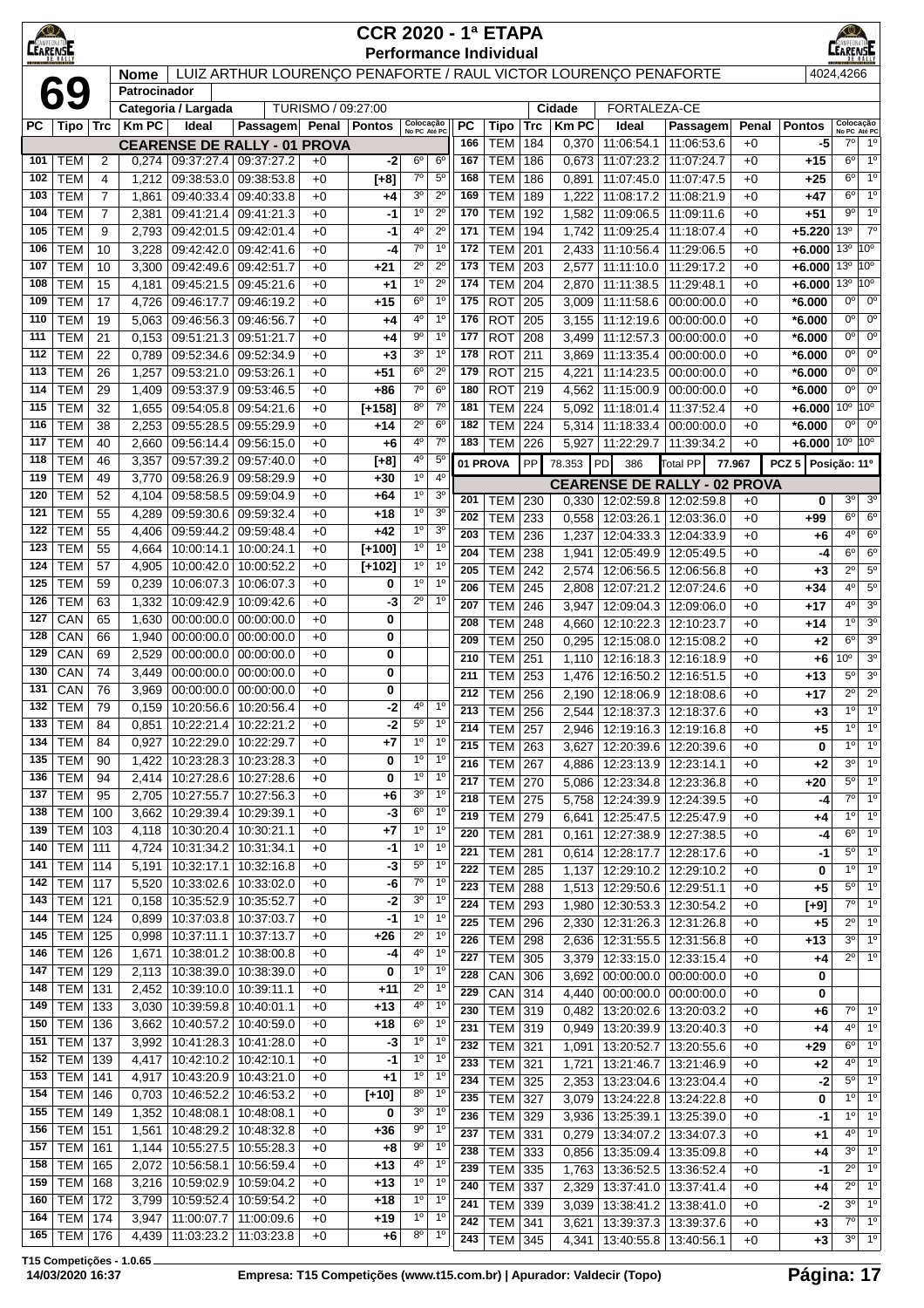|                 |                           |            |                |                                       |                          |              | <b>CCR 2020 - 1ª ETAPA</b> |                            |                                  |    |                               |                                                                 |              |          |       | K©∕                                        |
|-----------------|---------------------------|------------|----------------|---------------------------------------|--------------------------|--------------|----------------------------|----------------------------|----------------------------------|----|-------------------------------|-----------------------------------------------------------------|--------------|----------|-------|--------------------------------------------|
| <b>CEARENSE</b> |                           |            |                |                                       |                          |              |                            |                            |                                  |    | <b>Performance Individual</b> |                                                                 |              |          |       | <b>LEARENATOL</b>                          |
|                 |                           |            | <b>Nome</b>    |                                       |                          |              |                            |                            |                                  |    |                               | LUIZ ARTHUR LOURENÇO PENAFORTE / RAUL VICTOR LOURENÇO PENAFORTE |              |          |       | 4024,4266                                  |
|                 | 69                        |            | Patrocinador   |                                       |                          |              |                            |                            |                                  |    |                               |                                                                 |              |          |       |                                            |
|                 |                           |            |                | Categoria / Largada                   |                          |              | TURISMO / 09:27:00         |                            |                                  |    |                               | Cidade                                                          | FORTALEZA-CE |          |       |                                            |
| РC              | $ Tipo $ Trc              |            | <b>KmPC</b>    | Ideal                                 | Passagem                 |              | Penal   Pontos             | Colocação<br>No PC Até PC  |                                  | PC | Tipo                          | Trc<br><b>Km PC</b>                                             | Ideal        | Passagem | Penal | Colocação<br>No PC Até PC<br><b>Pontos</b> |
| 244             | <b>TEM 348</b>            |            | 5,149          | 13:42:10.9 13:42:11.1                 |                          | $+0$         | +2                         | $2^{\circ}$                | 1 <sup>0</sup>                   |    |                               |                                                                 |              |          |       |                                            |
| 245             | TEM 351                   |            | 5,924          | 13:43:26.7                            | 13:43:26.8               | $+0$         | +1                         | $2^{\circ}$                | $1^{\circ}$                      |    |                               |                                                                 |              |          |       |                                            |
| 246             | TEM 353                   |            | 6,563          | 13:44:20.4   13:44:20.3               |                          | $+0$         | -1                         | 3 <sup>o</sup>             | 1 <sup>0</sup>                   |    |                               |                                                                 |              |          |       |                                            |
| 247             | TEM 356                   |            | 0,326          | 13:49:02.2                            | 13:49:02.3               | $+0$         | +1                         | 1 <sup>0</sup>             | 1 <sup>0</sup>                   |    |                               |                                                                 |              |          |       |                                            |
| 248             | <b>TEM</b>                | 362        | 1,309          | 13:50:52.4                            | 13:50:52.3               | $+0$         | -1                         | $2^{\circ}$                | 1 <sup>0</sup>                   |    |                               |                                                                 |              |          |       |                                            |
| 249             | <b>TEM</b>                | 365        | 1,908          | 13:51:43.8   13:51:43.7               |                          | $+0$         | -1                         | 1 <sup>0</sup>             | 1 <sup>0</sup>                   |    |                               |                                                                 |              |          |       |                                            |
| 250             | <b>TEM 368</b>            |            | 2,621          | 13:53:00.4   13:53:01.2               |                          | $+0$         | +8                         | $7^{\circ}$                | 1 <sup>0</sup>                   |    |                               |                                                                 |              |          |       |                                            |
| 251             | <b>TEM 372</b>            |            | 3,221          | 13:54:08.7                            | 13:54:09.8               | $+0$         | +11                        | 1 <sup>0</sup>             | 1 <sup>0</sup>                   |    |                               |                                                                 |              |          |       |                                            |
| 252             | TEM 373                   |            | 3,473          | 13:54:31.0 13:54:30.8                 |                          | $+0$         | -2                         | 3 <sup>o</sup>             | 1 <sup>0</sup>                   |    |                               |                                                                 |              |          |       |                                            |
| 253             | <b>TEM 374</b>            |            | 3,956          | 13:55:10.5   13:55:10.1               |                          | $+0$         | -4                         | $5^{\circ}$                | 1 <sup>0</sup>                   |    |                               |                                                                 |              |          |       |                                            |
| 254             | <b>TEM 377</b>            |            | 4,518          | 13:56:01.6   13:56:03.3               |                          | $+0$         | $+17$                      | $2^{\circ}$                | 1 <sup>0</sup>                   |    |                               |                                                                 |              |          |       |                                            |
| 255             | TEM 378<br><b>TEM 381</b> |            |                | 4,935   13:56:34.4   13:56:33.2       |                          | $+0$         | -12                        | $5^{\circ}$<br>$8^{\circ}$ | 1 <sup>0</sup><br>1 <sup>0</sup> |    |                               |                                                                 |              |          |       |                                            |
| 256<br>257      | <b>TEM</b>                |            | 5,293          | 13:57:11.2 13:57:08.6                 |                          | $+0$<br>$+0$ | $-26$                      | 3 <sup>o</sup>             | 1 <sup>0</sup>                   |    |                               |                                                                 |              |          |       |                                            |
| 258             | <b>TEM</b>                | 384<br>385 | 0,217<br>0,486 | 13:59:09.4   13:59:09.7<br>13:59:32.7 | 13:59:32.9               | $+0$         | +3<br>$+2$                 | $4^{\circ}$                | 1 <sup>0</sup>                   |    |                               |                                                                 |              |          |       |                                            |
| 259             | <b>TEM 386</b>            |            | 0,762          | $14:00:00.3$   14:00:01.5             |                          | $+0$         | $+12$                      | 3 <sup>0</sup>             | 1 <sup>0</sup>                   |    |                               |                                                                 |              |          |       |                                            |
| 260             | <b>TEM 388</b>            |            |                | 1,501   14:01:12.3   14:01:35.3       |                          | $+0$         | $+230 10^{\circ}$          |                            | $2^{\circ}$                      |    |                               |                                                                 |              |          |       |                                            |
| 261             | TEM 390                   |            | 1,982          | 14:01:55.0   14:02:06.3               |                          | $+0$         | $+113$                     | 10 <sup>o</sup>            | $2^{\circ}$                      |    |                               |                                                                 |              |          |       |                                            |
| 262             | TEM 394                   |            | 2,729          | 14:03:38.5   14:03:39.2               |                          | $+0$         | +7                         | $6^{\circ}$                | $2^{\circ}$                      |    |                               |                                                                 |              |          |       |                                            |
| 263             | TEM 395                   |            | 3,456          | 14:04:51.1                            | 14:04:51.4               | $+0$         | $+3$                       | 3 <sup>o</sup>             | $2^{\circ}$                      |    |                               |                                                                 |              |          |       |                                            |
| 264             | TEM 398                   |            | 4,425          | 14:06:24.8 14:06:25.2                 |                          | $+0$         | +4                         | $7^\circ$                  | $2^{\circ}$                      |    |                               |                                                                 |              |          |       |                                            |
| 265             | <b>TEM 400</b>            |            | 4,857          | 14:07:10.2 14:07:10.2                 |                          | $+0$         | 0                          | $2^{\circ}$                | $2^{\circ}$                      |    |                               |                                                                 |              |          |       |                                            |
| 266             | <b>TEM</b>                | 404        | 0,548          | 14:11:20.8                            | 14:11:20.9               | $+0$         | +1                         | $4^{\circ}$                | $2^{\circ}$                      |    |                               |                                                                 |              |          |       |                                            |
| 267             | <b>TEM</b>                | 407        | 0,828          | 14:11:50.8                            | 14:11:50.7               | $+0$         | -1                         | 3 <sup>o</sup>             | $2^{\circ}$                      |    |                               |                                                                 |              |          |       |                                            |
| 268             | <b>TEM 411</b>            |            | 1,292          | 14:12:42.8 14:12:43.6                 |                          | $+0$         | +8                         | 3 <sup>o</sup>             | $2^{\circ}$                      |    |                               |                                                                 |              |          |       |                                            |
| 269             | TEM   413                 |            |                | 1,744 14:13:28.7                      | 14:13:29.6               | $+0$         | [+9]                       | $2^{\circ}$                | $2^{\circ}$                      |    |                               |                                                                 |              |          |       |                                            |
| 270             | $TEM$ 415                 |            |                | 2,102   14:14:12.6   14:14:14.5       |                          | $+0$         | +19                        | $4^{\circ}$                | $2^{\circ}$                      |    |                               |                                                                 |              |          |       |                                            |
| 271             | <b>TEM 417</b>            |            |                | 2,626   14:15:03.5                    | 14:15:04.4               | $+0$         | $[+9]$                     | 80                         | $2^{\circ}$                      |    |                               |                                                                 |              |          |       |                                            |
| 272             | <b>TEM 419</b>            |            |                | 2,773   14:15:18.7                    | 14:15:20.7               | $+0$         | $+20$                      | $4^{\circ}$                | $2^{\circ}$                      |    |                               |                                                                 |              |          |       |                                            |
| 273             | TEM 423                   |            |                | $3,114$   14:15:57.1                  | 14:15:58.8               | $+0$         | $+17$                      | $4^{\circ}$                | $2^{\circ}$                      |    |                               |                                                                 |              |          |       |                                            |
| 274             | TEM   428                 |            |                | 3,638 14:16:56.7                      | 14:18:05.9               | $+0$         | $[+692]$                   | $9^{\circ}$                | $5^{\circ}$                      |    |                               |                                                                 |              |          |       |                                            |
| 275             | <b>TEM</b>                | 432        |                | 4,225 14:18:09.2                      | 14:19:00.0               | $+0$         | $[+508]$                   | 90                         | $5^{\circ}$                      |    |                               |                                                                 |              |          |       |                                            |
| 276             | TEM 435                   |            |                | 4,730   14:19:13.4   14:19:54.1       |                          | $+0$         | $[+407]$                   | $9^{\circ}$                | $6^{\circ}$                      |    |                               |                                                                 |              |          |       |                                            |
|                 | 277 TEM 437               |            |                | 5,174 14:20:04.2 14:20:31.7           |                          | $+0$         | $+275$                     | 9 <sup>o</sup>             | 6 <sup>o</sup>                   |    |                               |                                                                 |              |          |       |                                            |
| 278             | TEM 440                   |            |                | 5,516   14:20:41.9   14:21:09.8       |                          | $+0$         | $+279$                     | $7^\circ$                  | $7^{\circ}$                      |    |                               |                                                                 |              |          |       |                                            |
|                 | 279   TEM   443           |            |                | 5,890   14:21:22.0   14:21:47.8       |                          | $+0$         | $+258$                     | $7^\circ$                  | $7^\circ$                        |    |                               |                                                                 |              |          |       |                                            |
| 280<br>281      | TEM 445                   |            | 6,148          | 14:21:50.7   14:22:15.8               |                          | $+0$         | $+251$                     | $7^\circ$<br>$7^{\circ}$   | $7^\circ$<br>$7^{\circ}$         |    |                               |                                                                 |              |          |       |                                            |
| 282             | <b>TEM 446</b><br>TEM 450 |            | 6,441          | 14:22:22.1                            | 14:22:45.7<br>14:23:18.0 | $+0$         | $+236$<br>$+173$           | $7^\circ$                  | $7^\circ$                        |    |                               |                                                                 |              |          |       |                                            |
| 283             | $TEM$ 453                 |            | 6,808<br>7,101 | 14:23:00.7<br>14:23:40.6   14:24:02.3 |                          | $+0$<br>$+0$ | $+217$                     | $7^\circ$                  | $7^\circ$                        |    |                               |                                                                 |              |          |       |                                            |
| 284             | <b>TEM</b>                | 455        | 7,503          | 14:24:35.8                            | 14:24:39.4               | $+0$         | +36                        | $7^\circ$                  | $6^{\circ}$                      |    |                               |                                                                 |              |          |       |                                            |
| 285             | <b>TEM</b>                | 458        | 7,976          | 14:25:24.3 14:25:23.9                 |                          | $+0$         | $-4$                       | 3 <sup>o</sup>             | $6^{\circ}$                      |    |                               |                                                                 |              |          |       |                                            |
| 286             | <b>TEM 461</b>            |            | 8,746          | 14:26:42.5                            | 14:26:43.8               | $+0$         | $+13$                      | 1 <sup>o</sup>             | 6 <sup>o</sup>                   |    |                               |                                                                 |              |          |       |                                            |
| 287             | $TEM$ 464                 |            |                | 0,182   14:32:23.9   14:32:23.8       |                          | $+0$         | -1                         | $4^{\circ}$                | $6^{\circ}$                      |    |                               |                                                                 |              |          |       |                                            |
|                 | 288   TEM   468           |            |                | 0,877   14:33:27.2   14:33:28.5       |                          | $+0$         | $+13$                      | $7^\circ$                  | $6^{\circ}$                      |    |                               |                                                                 |              |          |       |                                            |
|                 | 289   TEM   471           |            | 1,891          | 14:35:07.4                            | 14:35:07.3               | $+0$         | -1                         | 3 <sup>o</sup>             | $6^{\circ}$                      |    |                               |                                                                 |              |          |       |                                            |
|                 | 290 TEM 473               |            | 2,798          | 14:36:33.4                            | 14:36:33.2               | $+0$         | $-2$                       | $2^{\circ}$                | $6^{\circ}$                      |    |                               |                                                                 |              |          |       |                                            |
|                 | 02 PROVA                  | PP         | 4.267          | 1.634<br>PD                           | <b>Total PP</b>          | 2.633        | PCZ <sub>5</sub>           | Posição: 5º                |                                  |    |                               |                                                                 |              |          |       |                                            |
|                 |                           |            |                |                                       |                          |              |                            |                            |                                  |    |                               |                                                                 |              |          |       |                                            |
| <b>TOTAL</b>    |                           | PP         | 82.620         | PD<br>2.020                           | <b>Total PP</b>          | 80.600       | <b>PCZ 10</b>              |                            |                                  |    |                               |                                                                 |              |          |       |                                            |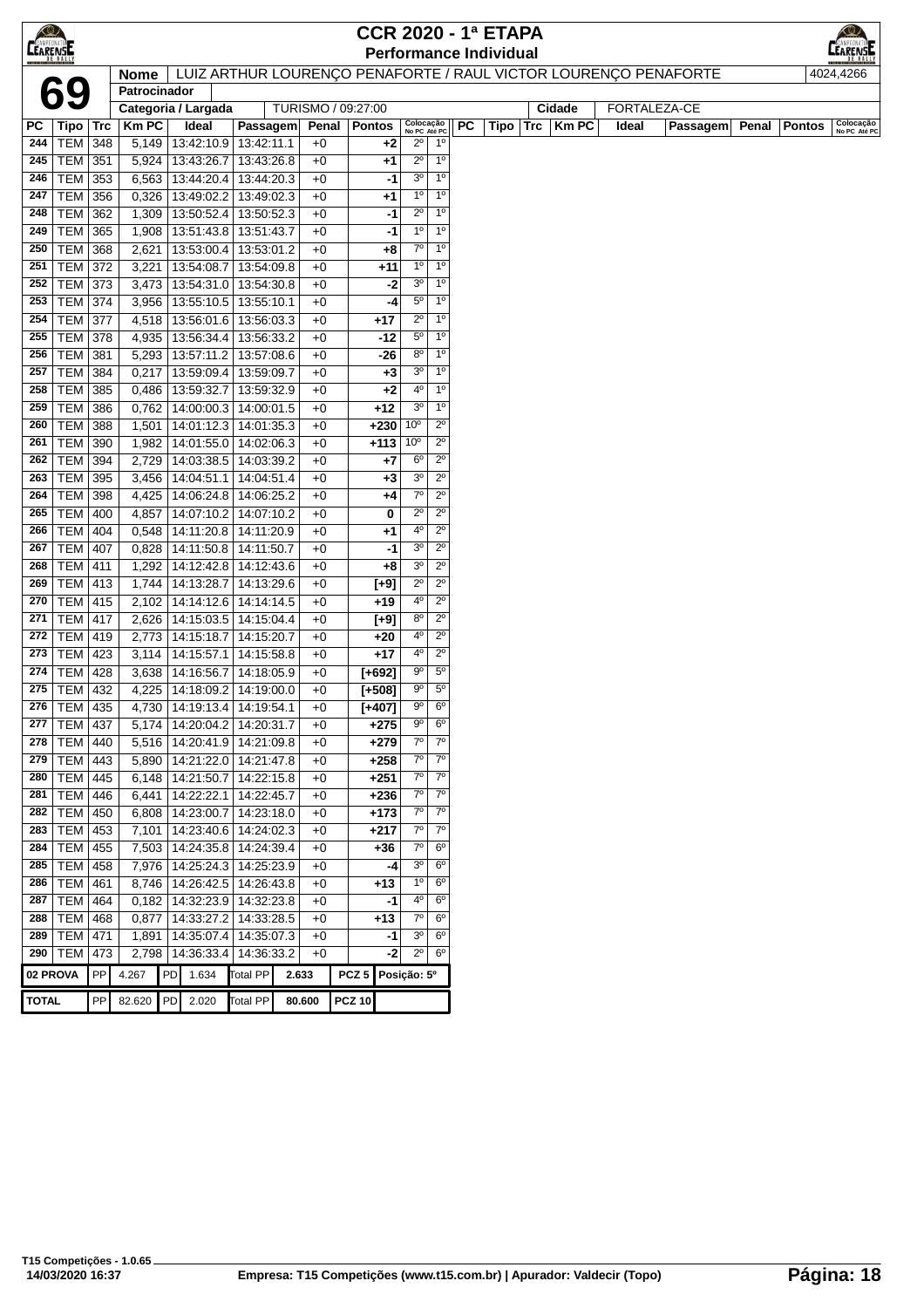| $\bigcirc$<br><b>CEARENSE</b> |                                  |                |                |                          |                                                              |                    | <b>CCR 2020 - 1ª ETAPA</b><br><b>Performance Individual</b> |                               |                                  |            |                                  |            |                |                                     |                                                  |              |                      |                                    |                                       |
|-------------------------------|----------------------------------|----------------|----------------|--------------------------|--------------------------------------------------------------|--------------------|-------------------------------------------------------------|-------------------------------|----------------------------------|------------|----------------------------------|------------|----------------|-------------------------------------|--------------------------------------------------|--------------|----------------------|------------------------------------|---------------------------------------|
|                               |                                  |                | <b>Nome</b>    |                          | PERBOYRE GOMES CASTELO JUNIOR / EUGENIO PACCELLI ALVES FILHO |                    |                                                             |                               |                                  |            |                                  |            |                |                                     |                                                  |              |                      | 4359,4640                          |                                       |
|                               |                                  |                | Patrocinador   |                          |                                                              |                    |                                                             |                               |                                  |            |                                  |            |                |                                     |                                                  |              |                      |                                    |                                       |
|                               |                                  |                |                | Categoria / Largada      |                                                              | TURISMO / 09:28:00 |                                                             |                               |                                  |            |                                  |            | Cidade         | FORTALEZA-CE                        |                                                  |              |                      |                                    |                                       |
| <b>PC</b>                     | Tipo                             | ∣Trc           | <b>KmPC</b>    | Ideal                    | <b>Passagem</b>                                              | Penal   Pontos     |                                                             | Colocação<br>No PC Até PC     |                                  | РC         | Tipo                             | Trc        | <b>Km PC</b>   | Ideal                               | <b>Passagem</b>                                  | Penal        | <b>Pontos</b>        | Colocação<br>No PC Até PC          |                                       |
| 101                           | <b>TEM</b>                       | 2              | 0,274          |                          | <b>CEARENSE DE RALLY - 01 PROVA</b><br>09:38:27.4 09:38:26.7 | $+0$               | -7                                                          | 90                            | $9^{\circ}$                      | 166<br>167 | <b>TEM</b><br><b>TEM</b>         | 184<br>186 | 0,370<br>0,673 | 11:07:54.1<br>11:08:23.2            | 11:07:54.1<br>11:08:23.2                         | $+0$<br>$+0$ | 0<br>0               | 4°<br>$1^{\circ}$                  | $6^{\circ}$<br>6 <sup>o</sup>         |
| 102                           | <b>TEM</b>                       | 4              | 1,212          | 09:39:53.0               | 09:39:53.4                                                   | $+0$               | +4                                                          | 3 <sup>0</sup>                | $7^{\circ}$                      | 168        | <b>TEM</b>                       | 186        | 0,891          | 11:08:45.0                          | 11:08:46.5                                       | $+0$         | $+15$                | 4º                                 | $6^{\circ}$                           |
| 103                           | <b>TEM</b>                       | $\overline{7}$ | 1,861          | 09:41:33.4               | 09:41:34.9                                                   | $+0$               | $+15$                                                       | 10 <sup>o</sup>               | $9^{\circ}$                      | 169        | <b>TEM</b>                       | 189        | 1,222          | 11:09:17.2                          | 11:09:20.1                                       | $+0$         | $+29$                | 5°                                 | $6^{\circ}$                           |
| 104                           | <b>TEM</b>                       | $\overline{7}$ | 2,381          | 09:42:21.4               | 09:42:22.0                                                   | $+0$               | $+6$                                                        | $6^{\circ}$                   | $7^{\circ}$                      | 170        | <b>TEM</b>                       | 192        | 1,582          | 11:10:06.5                          | 11:10:06.7                                       | $+0$         | $+2$                 | $2^{\circ}$                        | $6^{\circ}$                           |
| 105                           | <b>TEM</b>                       | 9              | 2,793          | 09:43:01.5               | 09:43:01.1                                                   | $+0$               | -4                                                          | 10 <sup>o</sup>               | $8^{\circ}$                      | 171        | <b>TEM</b>                       | 194        | 1,742          | 11:10:25.4                          | 11:17:31.3                                       | $+0$         | $+4.259$             | $12^{\circ}$                       | 8 <sup>o</sup>                        |
| 106                           | <b>TEM</b>                       | 10             | 3,228          | 09:43:42.0               | 09:43:41.6                                                   | $+0$               | -4                                                          | $6^{\circ}$                   | $9^{\circ}$                      | 172        | <b>TEM</b>                       | 201        | 2,433          | 11:11:56.4                          | 11:19:05.4                                       | $+0$         | $+4.290$             | $10^{\circ}$                       | $9^{\circ}$                           |
| 107<br>108                    | <b>TEM</b><br>TEM                | 10<br>15       | 3,300<br>4,181 | 09:43:49.6<br>09:46:21.5 | 09:43:51.7<br>09:46:22.0                                     | $+0$<br>$+0$       | $+21$<br>$+5$                                               | 3 <sup>o</sup><br>$5^{\circ}$ | $5^{\circ}$<br>$4^{\circ}$       | 173<br>174 | <b>TEM</b><br><b>TEM</b>         | 203<br>204 | 2,577<br>2,870 | 11:12:10.0<br>11:12:38.5            | 11:19:16.5<br>11:19:47.8                         | $+0$<br>$+0$ | $+4.265$<br>$+4.293$ | 10 <sup>o</sup><br>10 <sup>o</sup> | $9^{\circ}$<br>9 <sup>0</sup>         |
| 109                           | <b>TEM</b>                       | 17             | 4,726          | 09:47:17.7               | 09:47:18.9                                                   | $+0$               | $+12$                                                       | 3 <sup>o</sup>                | 3 <sup>o</sup>                   | 175        | <b>ROT</b>                       | 205        | 3,009          | 11:12:58.6                          | 00:00:00.0                                       | $+0$         | *6.000               | $0^{\circ}$                        | $0^{\circ}$                           |
| 110                           | <b>TEM</b>                       | 19             | 5,063          | 09:47:56.3               | 09:47:56.9                                                   | $+0$               | $+6$                                                        | $7^{\circ}$                   | 3 <sup>o</sup>                   | 176        | <b>ROT</b>                       | 205        | 3,155          | 11:13:19.6                          | 11:20:36.1                                       | $+0$         | 0                    | $0^{\circ}$                        | $0^{\rm o}$                           |
| 111                           | TEM                              | 21             | 0,153          | 09:52:21.3               | 09:52:21.8                                                   | $+0$               | $+5$                                                        | 11 <sup>0</sup>               | 3 <sup>o</sup>                   | 177        | <b>ROT</b>                       | 208        | 3,499          | 11:13:57.3                          | 11:21:11.4                                       | $+0$         | 0                    | 0°                                 | $0^{\circ}$                           |
| 112                           | <b>TEM</b>                       | 22             | 0,789          | 09:53:34.6               | 09:53:36.2                                                   | $+0$               | $+16$                                                       | $7^{\circ}$                   | $5^{\circ}$                      | 178        | <b>ROT</b>                       | 211        | 3,869          | 11:14:35.4                          | 11:22:22.0                                       | $+0$         | 0                    | $0^{\circ}$                        | $0^{\circ}$                           |
| 113                           | <b>TEM</b>                       | 26             | 1,257          | 09:54:21.0               | 09:54:36.8                                                   | $+0$               | $+158$                                                      | 11 <sup>0</sup>               | 8 <sup>o</sup>                   | 179        | <b>ROT</b>                       | 215        | 4,221          | 11:15:23.5                          | 11:23:00.5                                       | $+0$         | 0                    | $0^{\circ}$                        | $0^{\circ}$                           |
| 114<br>115                    | <b>TEM</b><br><b>TEM</b>         | 29<br>32       | 1,409<br>1,655 | 09:54:37.9<br>09:55:05.8 | 09:54:56.3<br>09:55:31.9                                     | $+0$<br>$+0$       | $+184$<br>$+261$                                            | $9^{\circ}$<br>$9^{\circ}$    | $8^{\circ}$<br>90                | 180<br>181 | <b>ROT</b><br><b>TEM</b>         | 219<br>224 | 4,562<br>5,092 | 11:16:00.9<br>11:19:01.4            | 11:23:37.3<br>11:24:36.9                         | $+0$<br>$+0$ | 0<br>$+3.355$        | $0^{\circ}$<br>$7^\circ$           | $0^{\circ}$<br>$8^{\circ}$            |
| 116                           | <b>TEM</b>                       | 38             | 2,253          | 09:56:28.5               | 09:56:40.6                                                   | $+0$               | $+121$                                                      | $9^{\circ}$                   | $9^{\circ}$                      | 182        | <b>TEM</b>                       | 224        | 5,314          | 11:19:33.4                          | 11:25:16.0                                       | $+0$         | $+3.426$             | $6^{\circ}$                        | $7^\circ$                             |
| 117                           | <b>TEM</b>                       | 40             | 2,660          | 09:57:14.4               | 09:57:21.9                                                   | $+0$               | $+75$                                                       | 8 <sup>o</sup>                | $9^{\circ}$                      | 183        | <b>TEM 226</b>                   |            | 5,927          | 11:23:29.7                          | 11:26:02.8                                       | $+0$         | $[+1.531]$           | $6^{\circ}$                        | 7 <sup>o</sup>                        |
| 118                           | <b>TEM</b>                       | 46             | 3,357          | 09:58:39.2               | 09:58:40.3                                                   | $+0$               | $+11$                                                       | 6 <sup>o</sup>                | $9^{\circ}$                      | 01 PROVA   |                                  | PP         | 34.321         | PD<br>2.866                         | <b>Total PP</b>                                  | 31.455       | PCZ 9 Posicão: 7º    |                                    |                                       |
| 119                           | <b>TEM</b>                       | 49             | 3,770          | 09:59:26.9               | 09:59:30.2                                                   | $+0$               | $+33$                                                       | $2^{\circ}$                   | $9^{\circ}$                      |            |                                  |            |                | <b>CEARENSE DE RALLY - 02 PROVA</b> |                                                  |              |                      |                                    |                                       |
| 120                           | <b>TEM</b>                       | 52             | 4,104          | 09:59:58.5               | 10:00:09.4                                                   | $+0$               | +109                                                        | $4^{\circ}$                   | $8^{\circ}$                      | 201        | TEM                              | 230        | 0,330          | 12:03:59.8                          | 12:03:59.8                                       | $+0$         | 0                    | $2^{\circ}$                        | $2^{\circ}$                           |
| 121<br>122                    | <b>TEM</b><br><b>TEM</b>         | 55<br>55       | 4,289<br>4,406 | 10:00:30.6<br>10:00:44.2 | 10:00:35.8<br>10:00:51.4                                     | $+0$<br>$+0$       | $+52$<br>$+72$                                              | 3 <sup>o</sup><br>$2^{\circ}$ | 8 <sup>o</sup><br>8 <sup>o</sup> | 202        | <b>TEM</b>                       | 233        | 0,558          | 12:04:26.1                          | 12:04:32.0                                       | $+0$         | $+59$                | $2^{\circ}$                        | $2^{\circ}$                           |
| 123                           | <b>TEM</b>                       | 55             | 4,664          | 10:01:14.1               | 10:02:17.5                                                   | $+0$               | $[+634]$                                                    | 10 <sup>o</sup>               | $8^{\circ}$                      | 203        | <b>TEM</b>                       | 236        | 1,237          | 12:05:33.3                          | 12:05:33.2                                       | $+0$         | -1                   | $1^{\circ}$<br>$5^{\circ}$         | $2^{\circ}$<br>$\overline{2^{\circ}}$ |
| 124                           | <b>TEM</b>                       | 57             | 4,905          | 10:01:42.0               | 10:02:49.2                                                   | $+0$               | $[+672]$                                                    | 10 <sup>o</sup>               | 8 <sup>o</sup>                   | 204<br>205 | <b>TEM</b><br><b>TEM</b>         | 238<br>242 | 1,941<br>2,574 | 12:06:49.9<br>12:07:56.5            | 12:06:50.2<br>12:07:57.6                         | $+0$<br>$+0$ | $+3$<br>$+11$        | $7^\circ$                          | $2^{\circ}$                           |
| 125                           | <b>TEM</b>                       | 59             | 0,239          | 10:07:07.3               | 10:07:07.4                                                   | $+0$               | +1                                                          | 3 <sup>o</sup>                | $8^{\circ}$                      | 206        | <b>TEM</b>                       | 245        | 2,808          | 12:08:21.2                          | 12:08:25.0                                       | $+0$         | $+38$                | 5°                                 | 1 <sup>0</sup>                        |
| 126                           | <b>TEM</b>                       | 63             | 1,332          | 10:10:42.9               | 10:10:44.0                                                   | $+0$               | +11                                                         | 6 <sup>o</sup>                | $8^{\circ}$                      | 207        | <b>TEM</b>                       | 246        | 3,947          | 12:10:04.3                          | 12:10:05.4                                       | $+0$         | $+11$                | $2^{\circ}$                        | $\overline{2^0}$                      |
| 127                           | CAN                              | 65             | 1,630          | 00:00:00.0               | 00:00:00.0                                                   | $+0$               | 0                                                           |                               |                                  | 208        | <b>TEM</b>                       | 248        | 4,660          | 12:11:22.3                          | 12:11:27.1                                       | $+0$         | +48                  | $7^\circ$                          | $\overline{2^{\circ}}$                |
| 128                           | CAN                              | 66             | 1,940          | 00:00:00.0               | 00:00:00.0                                                   | $+0$               | 0                                                           |                               |                                  | 209        | <b>TEM</b>                       | 250        | 0,295          | 12:16:08.0                          | 12:16:08.3                                       | $+0$         | $+3$                 | $7^\circ$                          | $2^{\circ}$                           |
| 129                           | CAN                              | 69             | 2,529          | 00:00:00.0               | 00:00:00.0<br>00:00:00.0                                     | $+0$               | 0                                                           |                               |                                  | 210        | <b>TEM</b>                       | 251        | 1,110          | 12:17:18.3                          | 12:17:18.4                                       | $+0$         | +1                   | 4º                                 | $2^{\circ}$                           |
| 130<br>131                    | CAN<br>CAN                       | 74<br>76       | 3,449<br>3,969 | 00:00:00.0<br>00:00:00.0 | 00:00:00.0                                                   | $+0$<br>$+0$       | 0<br>0                                                      |                               |                                  | 211        | <b>TEM</b>                       | 253        | 1,476          | 12:17:50.2                          | 12:17:51.2                                       | $+0$         | $[+10]$              | $\overline{2^{\circ}}$             | $2^{\circ}$                           |
| 132                           | <b>TEM</b>                       | 79             | 0,159          |                          | 10:21:56.6   10:21:56.5                                      | $+0$               | $-1$                                                        | $1^{\circ}$                   | $8^{\circ}$                      | 212<br>213 | <b>TEM</b>                       | 256<br>256 | 2,190<br>2.544 | 12:19:06.9                          | 12:19:09.0                                       | $+0$<br>$+0$ | +21<br>$+15$         | 4 <sup>0</sup><br>$5^{\circ}$      | $\overline{1^{\circ}}$<br>$2^{\circ}$ |
|                               | 133   TEM                        | 84             |                |                          | 0,851   10:23:21.4   10:23:21.4                              | $+0$               | 0                                                           | $1^{\circ}$                   | $8^{\circ}$                      | 214        | TEM<br><b>TEM 257</b>            |            |                | 2,946   12:20:16.3   12:20:17.2     | 12:19:37.3 12:19:38.8                            | $+0$         | +9                   | 3 <sup>o</sup>                     | $2^{\circ}$                           |
| 134                           | <b>TEM</b>                       | 84             | 0,927          | 10:23:29.0               | 10:23:31.0                                                   | $+0$               | +20                                                         | $5^{\circ}$                   | $8^{\circ}$                      | 215        | <b>TEM 263</b>                   |            | 3,627          | 12:21:39.6                          | 12:21:39.6                                       | $+0$         | 0                    | $2^{\circ}$                        | $2^{\circ}$                           |
| 135                           | <b>TEM</b>                       | 90             | 1,422          |                          | 10:24:28.3 10:24:29.2                                        | $+0$               | $[+9]$                                                      | $5^{\rm o}$                   | $8^{\circ}$                      | 216        | <b>TEM 267</b>                   |            | 4,886          | 12:24:13.9                          | 12:24:13.5                                       | $+0$         | -4                   | $6^{\circ}$                        | 2 <sup>0</sup>                        |
| 136                           | <b>TEM</b>                       | 94             |                |                          | 2,414   10:28:28.6   10:28:28.1                              | $+0$               | -5                                                          | 9 <sup>o</sup>                | 8 <sup>o</sup>                   | 217        | <b>TEM 270</b>                   |            | 5,086          | 12:24:34.8                          | 12:24:45.2                                       | $+0$         | $+104$               | $8^{\circ}$                        | 3 <sup>o</sup>                        |
| 137                           | <b>TEM</b>                       | 95             | 2,705          |                          | 10:28:55.7   10:28:57.3                                      | $+0$               | $+16$                                                       | 8 <sup>o</sup>                | $8^{\circ}$                      | 218        | <b>TEM 275</b>                   |            | 5,758          |                                     | 12:25:39.9   12:25:40.0                          | $+0$         | +1                   | 2º                                 | 3 <sup>o</sup>                        |
| 138<br>139                    | <b>TEM</b><br><b>TEM</b>         | 100            | 3,662          | 10:30:39.4               | 10:30:40.1<br>10:31:22.5                                     | $+0$               | $+7$<br>$+21$                                               | $7^\circ$<br>$9^{\circ}$      | $8^{\circ}$<br>$8^{\circ}$       | 219        | <b>TEM</b>                       | 279        | 6,641          | 12:26:47.5                          | 12:26:48.3                                       | $+0$         | +8                   | 3 <sup>o</sup>                     | 3 <sup>0</sup>                        |
| 140                           | <b>TEM</b>                       | 103<br>  111   | 4,118<br>4,724 | 10:31:20.4               | 10:32:34.2   10:32:36.2                                      | $+0$<br>$+0$       | $+20$                                                       | 10 <sup>o</sup>               | $8^{\circ}$                      | 220<br>221 | <b>TEM</b>                       | 281        | 0,161          | 12:28:38.9                          | 12:28:38.8                                       | $+0$         | $-1$                 | $2^{\circ}$<br>$4^{\circ}$         | 3 <sup>0</sup><br>3 <sup>o</sup>      |
| 141                           | <b>TEM 114</b>                   |                | 5,191          | 10:33:17.1               | 10:33:17.7                                                   | $+0$               | +6                                                          | $7^{\circ}$                   | 8 <sup>o</sup>                   | 222        | <b>TEM 281</b><br><b>TEM 285</b> |            | 0,614<br>1,137 |                                     | 12:29:17.7   12:29:17.6<br>12:30:10.2 12:30:09.4 | $+0$<br>$+0$ | -1<br>-8             | $8^{\circ}$                        | 3 <sup>o</sup>                        |
| 142                           | <b>TEM 117</b>                   |                | 5,520          |                          | 10:34:02.6   10:34:03.1                                      | $+0$               | $+5$                                                        | $5^{\circ}$                   | 8 <sup>o</sup>                   | 223        | <b>TEM 288</b>                   |            |                | 1,513   12:30:50.6   12:30:50.9     |                                                  | $+0$         | $+3$                 | $3^{\circ}$                        | 3 <sup>o</sup>                        |
| 143                           | <b>TEM</b>                       | 121            | 0.158          | 10:36:52.9               | 10:36:53.2                                                   | $+0$               | +3                                                          | $5^{\rm o}$                   | $8^{\circ}$                      | 224        | TEM                              | 293        | 1,980          | 12:31:53.3                          | 12:31:54.9                                       | $+0$         | $+16$                | 90                                 | $4^{\circ}$                           |
| 144                           | <b>TEM</b>                       | 124            | 0,899          |                          | 10:38:03.8   10:38:04.1                                      | $+0$               | $+3$                                                        | 3 <sup>o</sup>                | $8^{\circ}$                      | 225        | <b>TEM</b>                       | 296        | 2,330          | 12:32:26.3                          | 12:32:27.1                                       | $+0$         | $+8$                 | $4^{\circ}$                        | 4 <sup>0</sup>                        |
| 145                           | <b>TEM 125</b>                   |                | 0,998          |                          | 10:38:11.1   10:38:15.0                                      | $+0$               | $+39$                                                       | 6 <sup>o</sup>                | 8 <sup>o</sup>                   | 226        | <b>TEM</b>                       | 298        | 2,636          | 12:32:55.5                          | 12:32:58.0                                       | $+0$         | +25                  | $5^{\circ}$                        | $4^{\circ}$                           |
| 146<br>147                    | $TEM$ 126<br><b>TEM 129</b>      |                | 1,671          |                          | 10:39:01.2 10:39:01.4<br>10:39:39.0   10:39:41.4             | $+0$<br>$+0$       | $+2$<br>$+24$                                               | 1 <sup>0</sup><br>4°          | 8 <sup>o</sup><br>$8^{\circ}$    | 227        | TEM                              | 305        | 3,379          |                                     | 12:34:15.0   12:34:15.2                          | $+0$         | $+2$                 | $1^{\circ}$                        | 3 <sup>o</sup>                        |
| 148                           | <b>TEM 131</b>                   |                | 2,113<br>2,452 |                          | 10:40:10.0   10:40:11.0                                      | $+0$               | $[+10]$                                                     | $1^{\rm o}$                   | $8^{\circ}$                      | 228        | CAN                              | 306        | 3,692          |                                     | $00:00:00.0$   $00:00:00.0$                      | $+0$         | 0                    |                                    |                                       |
| 149                           | <b>TEM 133</b>                   |                | 3,030          |                          | 10:40:59.8   10:40:59.9                                      | $+0$               | +1                                                          | 1 <sup>0</sup>                | 8 <sup>o</sup>                   | 229<br>230 | CAN<br><b>TEM 319</b>            | 314        | 4,440<br>0,482 | 00:00:00.0                          | 00:00:00.0                                       | $+0$<br>$+0$ | 0                    | $3^{\circ}$                        | 3 <sup>o</sup>                        |
| 150                           | <b>TEM 136</b>                   |                | 3,662          |                          | 10:41:57.2 10:41:58.2                                        | $+0$               | $[+10]$                                                     | 3 <sup>o</sup>                | $7^\circ$                        | 231        | TEM 319                          |            | 0,949          | 13:21:39.9   13:21:40.5             | 13:21:02.6   13:21:02.7                          | $+0$         | +1<br>+6             | $7^{\circ}$                        | 3 <sup>o</sup>                        |
| 151                           | <b>TEM 137</b>                   |                | 3,992          |                          | 10:42:28.3 10:42:29.7                                        | $+0$               | +14                                                         | 6 <sup>o</sup>                | 6 <sup>o</sup>                   | 232        | <b>TEM 321</b>                   |            | 1,091          |                                     | 13:21:52.7   13:21:55.4                          | $+0$         | $+27$                | $4^{\circ}$                        | 3 <sup>o</sup>                        |
| 152                           | <b>TEM</b>                       | 139            | 4,417          |                          | 10:43:10.2 10:43:10.7                                        | $+0$               | +5                                                          | 3 <sup>o</sup>                | 6 <sup>o</sup>                   | 233        | <b>TEM</b>                       | 321        | 1,721          | 13:22:46.7                          | 13:22:46.7                                       | $+0$         | 0                    | $1^{\circ}$                        | 3 <sup>o</sup>                        |
| 153                           | <b>TEM</b>                       | 141            | 4,917          |                          | 10:44:20.9 10:44:20.8                                        | $+0$               | -1                                                          | 4 <sup>0</sup>                | 6 <sup>o</sup>                   | 234        | <b>TEM</b>                       | 325        | 2,353          | 13:24:04.6                          | 13:24:06.0                                       | $+0$         | +14                  | $9^{\circ}$                        | 3 <sup>o</sup>                        |
| 154                           | <b>TEM 146</b>                   |                | 0,703          |                          | 10:47:52.2 10:47:52.5                                        | $+0$               | +3                                                          | 4 <sup>0</sup>                | 6 <sup>o</sup>                   | 235        | <b>TEM</b>                       | 327        | 3,079          | 13:25:22.8                          | 13:25:23.3                                       | $+0$         | +5                   | $8^{\circ}$                        | 3 <sup>0</sup>                        |
| 155<br>156                    | <b>TEM 149</b><br><b>TEM 151</b> |                | 1,352<br>1,561 | 10:49:08.1               | 10:49:08.1<br>10:49:29.2 10:49:31.1                          | $+0$<br>$+0$       | 0<br>$+19$                                                  | 1 <sup>0</sup><br>$2^{\circ}$ | 6 <sup>o</sup><br>6 <sup>o</sup> | 236        | TEM 329                          |            | 3,936          |                                     | 13:26:39.1   13:26:38.9                          | $+0$         | $-2$                 | $5^{\circ}$                        | 3 <sup>0</sup>                        |
| 157                           | <b>TEM</b>                       | 161            | 1,144          |                          | 10:56:27.5   10:56:27.7                                      | $+0$               | $+2$                                                        | 6 <sup>o</sup>                | 6 <sup>o</sup>                   | 237        | TEM                              | 331        | 0,279          | 13:35:07.2                          | 13:35:07.2                                       | $+0$         | 0                    | $1^{\circ}$                        | 3 <sup>o</sup>                        |
| 158                           | TEM                              | 165            | 2,072          | 10:57:58.1               | 10:58:00.0                                                   | $+0$               | $+19$                                                       | 8 <sup>o</sup>                | 6 <sup>o</sup>                   | 238<br>239 | <b>TEM</b><br>TEM 335            | 333        | 0,856<br>1,763 | 13:36:09.4                          | 13:36:10.0<br>13:37:52.5   13:37:52.7            | $+0$<br>$+0$ | +6<br>+2             | 4º<br>$6^{\circ}$                  | 3 <sup>o</sup><br>3 <sup>o</sup>      |
| 159                           | <b>TEM 168</b>                   |                | 3,216          | 11:00:02.9               | 11:00:04.5                                                   | $+0$               | +16                                                         | $3^{\rm o}$                   | 6 <sup>o</sup>                   | 240        | <b>TEM 337</b>                   |            | 2,329          |                                     | 13:38:41.0   13:38:42.5                          | $+0$         | $+15$                | 7º                                 | 3 <sup>o</sup>                        |
| 160                           | <b>TEM 172</b>                   |                | 3,799          | 11:00:52.4               | 11:00:55.3                                                   | $+0$               | $+29$                                                       | 6 <sup>o</sup>                | 6 <sup>o</sup>                   | 241        | TEM 339                          |            | 3,039          |                                     | 13:39:41.2   13:39:41.3                          | $+0$         | +1                   | $1^{\circ}$                        | 3 <sup>o</sup>                        |
| 164                           | TEM                              | 174            | 3,947          | 11:01:07.7               | 11:01:12.1                                                   | $+0$               | +44                                                         | $5^{\circ}$                   | 6 <sup>o</sup>                   | 242        | TEM                              | 341        | 3,621          | 13:40:37.3                          | 13:40:37.2                                       | $+0$         | -1                   | $2^{\circ}$                        | 3 <sup>o</sup>                        |
| 165                           | <b>TEM 176</b>                   |                | 4,439          | 11:04:23.2               | 11:04:23.5                                                   | $+0$               | $+3$                                                        | $5^{\circ}$                   | 6 <sup>o</sup>                   | 243        | <b>TEM</b>                       | 345        | 4,341          | 13:41:55.8                          | 13:41:56.2                                       | $+0$         | +4                   | $4^{\circ}$                        | 3 <sup>o</sup>                        |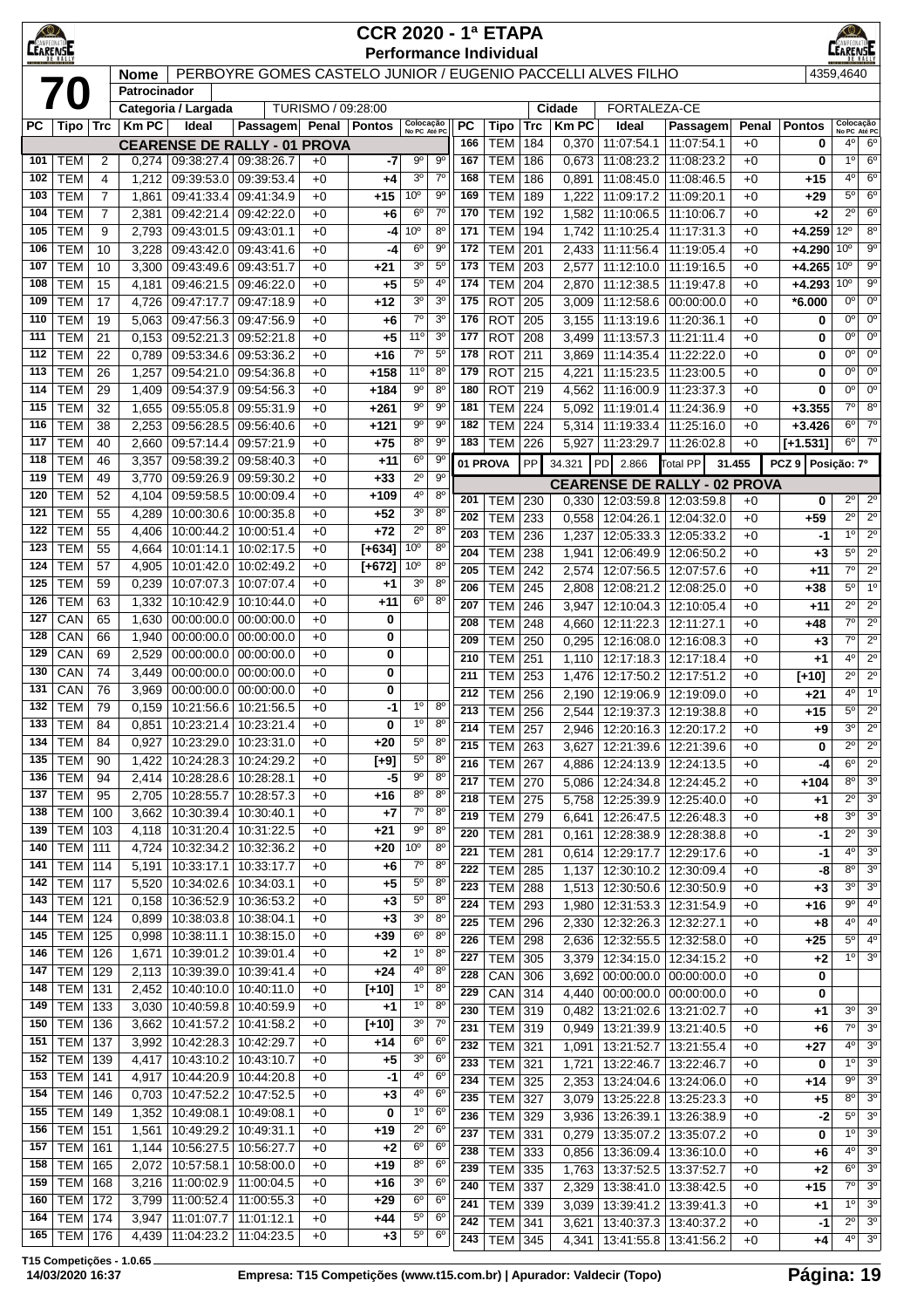|                 |                              |            |                |                                 |                          |              |                                                              |                            |                            | <b>CCR 2020 - 1ª ETAPA</b>    |            |           |              |                |               |                           |
|-----------------|------------------------------|------------|----------------|---------------------------------|--------------------------|--------------|--------------------------------------------------------------|----------------------------|----------------------------|-------------------------------|------------|-----------|--------------|----------------|---------------|---------------------------|
| <b>LEARENSE</b> |                              |            |                |                                 |                          |              |                                                              |                            |                            | <b>Performance Individual</b> |            |           |              |                |               |                           |
|                 |                              |            | <b>Nome</b>    |                                 |                          |              | PERBOYRE GOMES CASTELO JUNIOR / EUGENIO PACCELLI ALVES FILHO |                            |                            |                               |            |           |              |                |               | 4359,4640                 |
|                 |                              |            | Patrocinador   |                                 |                          |              |                                                              |                            |                            |                               |            |           |              |                |               |                           |
|                 |                              |            |                | Categoria / Largada             |                          |              | TURISMO / 09:28:00                                           |                            |                            |                               |            | Cidade    | FORTALEZA-CE |                |               |                           |
| РC              | $ $ Tipo $ $ Trc             |            | Km PC          | Ideal                           | Passagem                 |              | Penal   Pontos                                               | Colocação<br>No PC Até PC  |                            | <b>PC</b><br>Tipo             | <b>Trc</b> | $ $ Km PC | Ideal        | Passagem Penal | <b>Pontos</b> | Colocação<br>No PC Até PC |
| 244             | <b>TEM 348</b>               |            | 5,149          | 13:43:10.9 13:43:11.0           |                          | $+0$         | +1                                                           | $1^{\circ}$                | $2^{\circ}$                |                               |            |           |              |                |               |                           |
| 245             | <b>TEM 351</b>               |            |                | 5,924 13:44:26.7                | 13:44:26.6               | $+0$         | -1                                                           | 1 <sup>0</sup>             | $2^{\circ}$                |                               |            |           |              |                |               |                           |
| 246             | TEM 353                      |            | 6,563          | 13:45:20.4   13:45:20.3         |                          | $+0$         | -1                                                           | $2^{\circ}$                | $2^{\circ}$                |                               |            |           |              |                |               |                           |
| 247             | <b>TEM</b>                   | 356        | 0,326          | 13:50:02.2                      | 13:50:02.0               | $+0$         | $-2$                                                         | 3 <sup>o</sup>             | $2^{\circ}$                |                               |            |           |              |                |               |                           |
| 248             | <b>TEM</b>                   | 362        | 1,309          | 13:51:52.4                      | 13:51:52.1               | $+0$         | -3                                                           | $8^{\circ}$<br>$9^{\circ}$ | $2^{\circ}$<br>$2^{\circ}$ |                               |            |           |              |                |               |                           |
| 249<br>250      | <b>TEM</b>                   | 365        | 1,908          | 13:52:43.8 13:52:42.7           |                          | $+0$         | -11                                                          | 10 <sup>o</sup>            | $2^{\circ}$                |                               |            |           |              |                |               |                           |
| 251             | <b>TEM</b><br><b>TEM 372</b> | 368        | 2,621          | 13:54:00.4<br>13:55:08.7        | 13:53:57.7<br>13:55:10.5 | $+0$<br>$+0$ | -27                                                          | $6^{\circ}$                | $2^{\circ}$                |                               |            |           |              |                |               |                           |
| 252             | TEM 373                      |            | 3,221          | 13:55:31.0 13:55:28.7           |                          | $+0$         | +18<br>$-23$                                                 | $6^{\circ}$                | $2^{\circ}$                |                               |            |           |              |                |               |                           |
| 253             | <b>TEM 374</b>               |            | 3,473<br>3,956 | 13:56:10.5   13:56:09.1         |                          | $+0$         | -14                                                          | $6^{\circ}$                | $2^{\circ}$                |                               |            |           |              |                |               |                           |
| 254             | <b>TEM 377</b>               |            | 4,518          | 13:57:01.6   13:57:03.6         |                          | $+0$         | +20                                                          | $4^{\circ}$                | $2^{\circ}$                |                               |            |           |              |                |               |                           |
| 255             | <b>TEM 378</b>               |            | 4,935          | 13:57:34.4                      | 13:57:34.7               | $+0$         | $+3$                                                         | 4°                         | $2^{\circ}$                |                               |            |           |              |                |               |                           |
| 256             | <b>TEM</b>                   | 381        | 5,293          | 13:58:11.2                      | 13:58:08.9               | $+0$         | $-23$                                                        | $6^{\circ}$                | $2^{\circ}$                |                               |            |           |              |                |               |                           |
| 257             | <b>TEM</b>                   | 384        | 0,217          | 14:00:09.4                      | 14:00:09.3               | $+0$         | -1                                                           | $1^{\circ}$                | $2^{\circ}$                |                               |            |           |              |                |               |                           |
| 258             | <b>TEM</b>                   | 385        | 0,486          | 14:00:32.7                      | 14:00:32.8               | $+0$         | +1                                                           | $1^{\circ}$                | $2^{\circ}$                |                               |            |           |              |                |               |                           |
| 259             | <b>TEM</b>                   | 386        | 0,762          | 14:01:00.3 14:01:01.4           |                          | $+0$         | +11                                                          | $2^{\circ}$                | $2^{\circ}$                |                               |            |           |              |                |               |                           |
| 260             | <b>TEM 388</b>               |            | 1,501          | 14:02:12.3 14:02:12.5           |                          | $+0$         | +2                                                           | $5^{\circ}$                | 1 <sup>0</sup>             |                               |            |           |              |                |               |                           |
| 261             | TEM 390                      |            | 1,982          | 14:02:55.0 14:02:54.9           |                          | $+0$         | -1                                                           | 3 <sup>o</sup>             | $1^{\circ}$                |                               |            |           |              |                |               |                           |
| 262             | <b>TEM 394</b>               |            | 2,729          | 14:04:38.5 14:04:39.7           |                          | $+0$         | $+12$                                                        | $9^{\circ}$                | $1^{\circ}$                |                               |            |           |              |                |               |                           |
| 263             | <b>TEM</b>                   | 395        | 3,456          | 14:05:51.1                      | 14:05:50.4               | $+0$         | $-7$                                                         | $5^{\circ}$                | 1 <sup>0</sup>             |                               |            |           |              |                |               |                           |
| 264             | TEM 398                      |            | 4,425          | 14:07:24.8 14:07:24.6           |                          | $+0$         | $-2$                                                         | 3 <sup>o</sup>             | 1 <sup>0</sup>             |                               |            |           |              |                |               |                           |
| 265             | TEM   400                    |            | 4,857          | 14:08:10.2                      | 14:08:10.2               | $+0$         | 0                                                            | $1^{\circ}$                | 1 <sup>0</sup>             |                               |            |           |              |                |               |                           |
| 266             | <b>TEM 404</b>               |            | 0,548          | 14:12:20.8 14:12:20.8           |                          | $+0$         | 0                                                            | $2^{\circ}$                | $1^{\circ}$                |                               |            |           |              |                |               |                           |
| 267             | <b>TEM</b>                   | 407        | 0,828          | 14:12:50.8                      | 14:12:51.0               | $+0$         | +2                                                           | $5^{\circ}$                | 1 <sup>0</sup>             |                               |            |           |              |                |               |                           |
| 268             | <b>TEM</b>                   | 411        | 1,292          | 14:13:42.8                      | 14:13:43.4               | $+0$         | +6                                                           | $1^{\circ}$                | 1 <sup>0</sup>             |                               |            |           |              |                |               |                           |
| 269             | <b>TEM 413</b>               |            | 1,744          | 14:14:28.7                      | 14:14:29.2               | $+0$         | +5                                                           | 1 <sup>0</sup>             | 1 <sup>0</sup>             |                               |            |           |              |                |               |                           |
| 270             | <b>TEM 415</b>               |            | 2,102          | 14:15:12.6 14:15:13.7           |                          | $+0$         | +11                                                          | 3 <sup>o</sup>             | 1 <sup>0</sup>             |                               |            |           |              |                |               |                           |
| 271             | <b>TEM 417</b>               |            | 2,626          |                                 | 14:16:03.5   14:16:03.6  | $+0$         | +1                                                           | $1^{\circ}$                | $1^{\circ}$                |                               |            |           |              |                |               |                           |
| 272             | <b>TEM 419</b>               |            | 2,773          | 14:16:18.7                      | 14:16:20.1               | +0           | $+14$                                                        | $2^{\circ}$                | 1 <sup>0</sup>             |                               |            |           |              |                |               |                           |
| 273             | TEM 423                      |            | 3,114          | 14:16:57.1                      | 14:16:57.0               | $+0$         | -1                                                           | $2^{\circ}$                | 1 <sup>0</sup>             |                               |            |           |              |                |               |                           |
| 274             | $TEM$ 428                    |            | 3,638          | 14:17:56.7                      | 14:18:47.5               | +0           | $[+508]$                                                     | $8^{\circ}$                | 3 <sup>o</sup>             |                               |            |           |              |                |               |                           |
| 275             | TEM 432                      |            | 4,225          | 14:19:09.2 14:19:45.8           |                          | $+0$         | $+366$                                                       | $8^{\circ}$                | 4°                         |                               |            |           |              |                |               |                           |
| 276             | TEM   435                    |            | 4,730          | 14:20:13.4   14:20:50.9         |                          | $+0$         | +375                                                         | $8^{\circ}$                | $4^{\circ}$                |                               |            |           |              |                |               |                           |
|                 | 277 TEM 437                  |            |                | 5,174 14:21:04.2 14:21:26.1     |                          | $+0$         | $+219$                                                       |                            | 4°                         |                               |            |           |              |                |               |                           |
| 278             | <b>TEM 440</b>               |            |                | 5,516   14:21:41.9   14:22:11.1 |                          | +0           | $+292$                                                       | $8^{\circ}$                | $4^{\rm o}$                |                               |            |           |              |                |               |                           |
| 279             | $TEM$ 443                    |            |                | 5,890   14:22:22.0   14:22:50.1 |                          | $+0$         | $+281$                                                       | 8 <sup>o</sup>             | $5^{\circ}$                |                               |            |           |              |                |               |                           |
|                 | 280   TEM   445              |            |                | 6,148   14:22:50.7   14:23:17.8 |                          | $+0$         | $+271$                                                       | $8^{\circ}$                | 6 <sup>o</sup>             |                               |            |           |              |                |               |                           |
| 281             | <b>TEM 446</b>               |            | 6,441          | 14:23:22.1 14:24:03.4           |                          | $+0$         | [+413]                                                       | $8^{\circ}$                | $6^{\circ}$                |                               |            |           |              |                |               |                           |
| 282             | TEM 450                      |            | 6,808          | 14:24:00.7 14:24:35.5           |                          | $+0$         | $+348$                                                       | $8^{\rm o}$                | 6 <sup>o</sup>             |                               |            |           |              |                |               |                           |
| 283             | TEM 453                      |            | 7,101          | 14:24:40.6 14:25:20.8           |                          | $+0$         | $[+402]$                                                     | $8^{\circ}$                | $6^{\circ}$                |                               |            |           |              |                |               |                           |
| 284             | TEM 455                      |            |                | 7,503   14:25:35.8   14:25:54.2 |                          | $+0$         | $+184$                                                       | $8^{\circ}$                | $7^\circ$                  |                               |            |           |              |                |               |                           |
| 285             | <b>TEM</b>                   | 458        |                | 7,976   14:26:24.3   14:26:26.2 |                          | $+0$         | +19                                                          | $7^\circ$                  | $7^\circ$                  |                               |            |           |              |                |               |                           |
| 286             | <b>TEM</b>                   | 461        | 8,746          | 14:27:42.5 14:27:43.8           |                          | $+0$         | $+13$                                                        | $2^{\circ}$                | $7^\circ$                  |                               |            |           |              |                |               |                           |
| 287             | <b>TEM</b>                   | 464        |                | 0,182   14:33:23.9   14:33:23.9 |                          | $+0$         | 0                                                            | $2^{\circ}$                | $7^\circ$                  |                               |            |           |              |                |               |                           |
|                 | 288   TEM   468              |            |                | 0,877   14:34:27.2   14:34:27.7 |                          | $+0$         | $+5$                                                         | 3 <sup>o</sup>             | $7^{\circ}$                |                               |            |           |              |                |               |                           |
| 289             | TEM 471                      |            | 1,891          |                                 | 14:36:07.4   14:36:06.4  | $+0$         | $[-10]$                                                      | $7^\circ$                  | $7^\circ$                  |                               |            |           |              |                |               |                           |
|                 | 290   TEM                    | 473        | 2,798          |                                 | 14:37:33.4   14:37:32.4  | $+0$         | [-10]                                                        | $8^{\circ}$                | $7^\circ$                  |                               |            |           |              |                |               |                           |
| 02 PROVA        |                              | ${\sf PP}$ | 4.435          | 1.353<br><b>PD</b>              | <b>Total PP</b>          | 3.082        | PCZ 7 Posição: 7º                                            |                            |                            |                               |            |           |              |                |               |                           |
| <b>TOTAL</b>    |                              | PP         | 38.756         | 4.219<br>PD                     | <b>Total PP</b>          | 34.537       | <b>PCZ 16</b>                                                |                            |                            |                               |            |           |              |                |               |                           |
|                 |                              |            |                |                                 |                          |              |                                                              |                            |                            |                               |            |           |              |                |               |                           |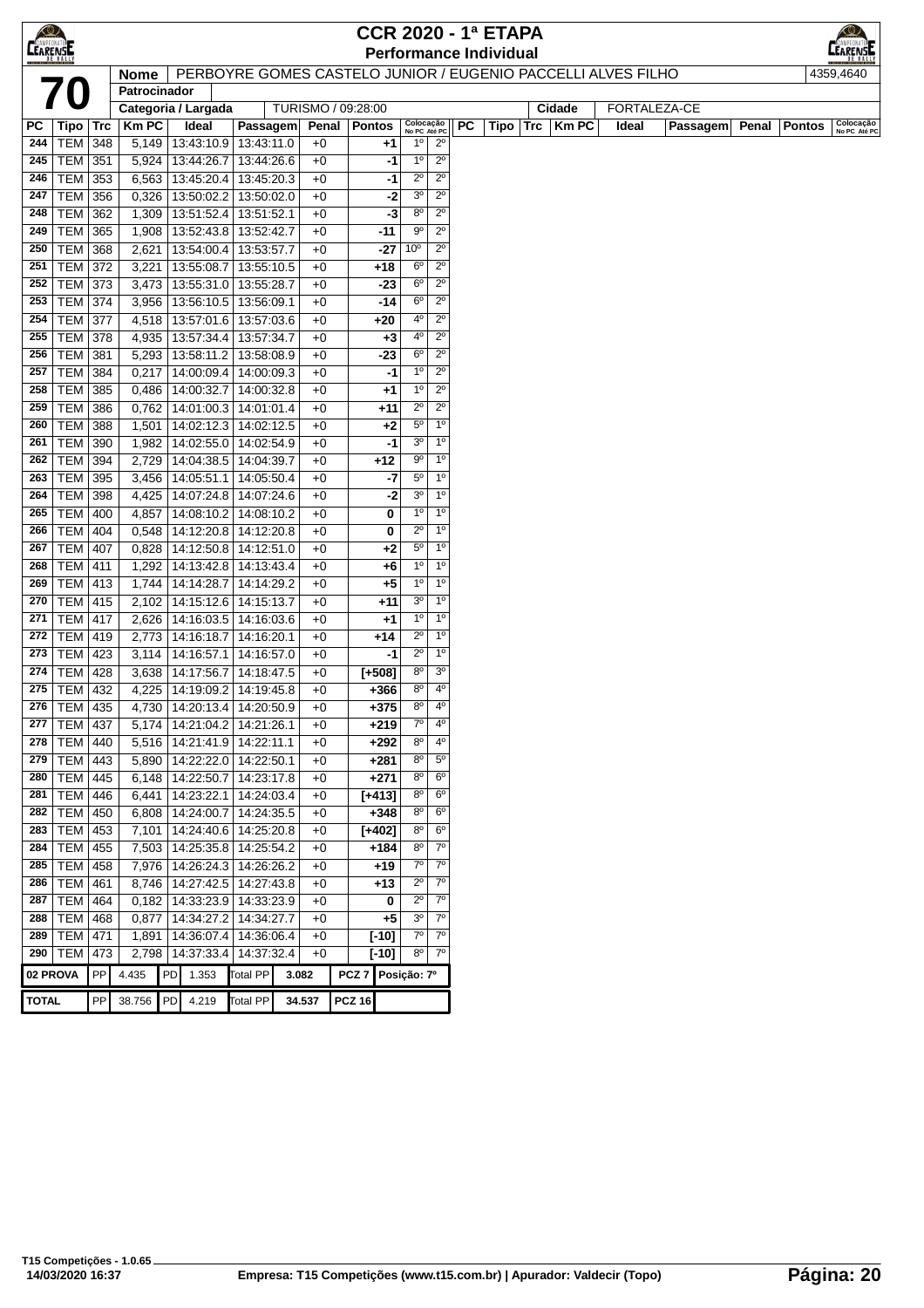| <u>KO)</u><br><b>CEARENS!</b> |                                  |                |                |                          |                                             |                    | <b>CCR 2020 - 1ª ETAPA</b>    |                                                 |                                            |            |                          |            |                |                          |                                                        |              |                      | <b>EXAMPEONATOR</b>                                               |
|-------------------------------|----------------------------------|----------------|----------------|--------------------------|---------------------------------------------|--------------------|-------------------------------|-------------------------------------------------|--------------------------------------------|------------|--------------------------|------------|----------------|--------------------------|--------------------------------------------------------|--------------|----------------------|-------------------------------------------------------------------|
|                               |                                  |                | Nome           |                          | CLAUDIO HENRIQUE LANDIM / LEONCIO LOUZADA   |                    | <b>Performance Individual</b> |                                                 |                                            |            |                          |            |                |                          |                                                        |              |                      | 4048,4130                                                         |
|                               |                                  |                | Patrocinador   |                          | NORDESTE 4X4 / CENTRO UNIVERSITÁRIO ESTÁCIO |                    |                               |                                                 |                                            |            |                          |            |                |                          |                                                        |              |                      |                                                                   |
|                               |                                  |                |                | Categoria / Largada      |                                             | TURISMO / 09:29:00 |                               |                                                 |                                            |            |                          |            | Cidade         | FORTALEZA-CE             |                                                        |              |                      |                                                                   |
| РC                            | Tipo   Trc                       |                | <b>Km PC</b>   | Ideal                    | <b>Passagem</b>                             |                    | Penal   Pontos                | Colocação<br>No PC Até PC                       |                                            | РC<br>166  | Tipo                     | Trc        | <b>Km PC</b>   | Ideal                    | Passagem                                               | Penal        | <b>Pontos</b>        | Colocação<br>No PC Até PC<br>$12^{\circ}$ 13 $^{\circ}$           |
| 101                           | <b>TEM</b>                       | 2              | 0,274          | 09:39:27.4 09:39:30.5    | <b>CEARENSE DE RALLY - 01 PROVA</b>         | $+0$               | $+31$                         | 13 <sup>o</sup>                                 | 13 <sup>o</sup>                            | 167        | <b>TEM</b><br><b>TEM</b> | 184<br>186 | 0,370<br>0,673 | 11:08:54.1<br>11:09:23.2 | 11:08:52.3<br>11:09:23.1                               | $+0$<br>$+0$ | -18<br>$-1$          | $2^{\circ}$ 13°                                                   |
| 102                           | <b>TEM</b>                       | 4              | 1,212          | 09:40:53.0               | 09:41:10.3                                  | $+0$               | $+173$                        | 14 <sup>°</sup>                                 | 14 <sup>°</sup>                            | 168        | <b>TEM</b>               | 186        | 0,891          | 11:09:45.0               | 11:09:45.6                                             | $+0$         | +6                   | $2^{\circ}$ 13°                                                   |
| 103                           | <b>TEM</b>                       | $\overline{7}$ | 1,861          | 09:42:33.4               | 09:42:47.8                                  | $+0$               | $+144$                        | $14^{\circ}$                                    | 14 <sup>°</sup>                            | 169        | <b>TEM</b>               | 189        | 1,222          | 11:10:17.2               | 11:10:18.4                                             | $+0$         | +12                  | $1^{\circ}$ 13°                                                   |
| 104                           | <b>TEM</b>                       | 7              | 2,381          | 09:43:21.4               | 09:43:43.1                                  | $+0$               | $+217$                        | $14^{\circ}$                                    | $14^{\circ}$                               | 170        | <b>TEM</b>               | 192        | 1,582          | 11:11:06.5               | 11:11:08.0                                             | $+0$         | +15                  | $6^{\circ}$ 13°                                                   |
| 105                           | <b>TEM</b>                       | 9              | 2,793          | 09:44:01.5               | 09:44:21.1                                  | $+0$               | $+196$                        | $14^{\circ}$                                    | 14°                                        | 171        | <b>TEM</b>               | 194        | 1,742          | 11:11:25.4               | 11:18:15.3                                             | $+0$         | $+4.099$             | $11^{\circ}$ 13°                                                  |
| 106<br>107                    | <b>TEM</b><br><b>TEM</b>         | 10<br>10       | 3,228<br>3,300 | 09:44:42.0<br>09:44:49.6 | 09:45:06.1<br>09:45:18.5                    | $+0$<br>$+0$       | +241<br>$[+289]$              | 14 <sup>°</sup><br>14 <sup>0</sup>              | 14°<br>14°                                 | 172<br>173 | <b>TEM</b><br><b>TEM</b> | 201<br>203 | 2,433<br>2,577 | 11:12:56.4<br>11:13:10.0 | 11:29:10.6<br>11:29:20.0                               | $+0$<br>$+0$ | $+6.000$<br>$+6.000$ | $12^{\circ}$ 13°<br>13°<br>$12^{\circ}$                           |
| 108                           | <b>TEM</b>                       | 15             | 4,181          | 09:47:21.5               | 09:47:27.3                                  | $+0$               | +58                           | 14 <sup>0</sup> 14 <sup>0</sup>                 |                                            | 174        | <b>TEM</b>               | 204        | 2,870          | 11:13:38.5               | 11:29:51.9                                             | $+0$         | $+6.000$             | $12^{\circ}$ 13 $^{\circ}$                                        |
| 109                           | <b>TEM</b>                       | 17             | 4,726          | 09:48:17.7               | 09:48:18.9                                  | $+0$               | $+12$                         |                                                 | $2^{\circ}$ 14 $^{\circ}$                  | 175        | <b>ROT</b>               | 205        | 3,009          | 11:13:58.6               | 00:00:00.0                                             | $+0$         | $*6.000$             | 0 <sup>o</sup><br>$0^{\circ}$                                     |
| 110                           | <b>TEM</b>                       | 19             | 5,063          | 09:48:56.3               | 09:48:57.5                                  | $+0$               | $+12$                         | 10º                                             | 14 <sup>°</sup>                            | 176        | <b>ROT</b>               | 205        | 3,155          | 11:14:19.6               | 11:32:30.2                                             | $+0$         | $+6.000$             | $0^{\circ}$<br>$0^{\circ}$                                        |
| 111                           | <b>TEM</b>                       | 21             | 0,153          | 09:53:21.3               | 09:53:21.5                                  | $+0$               | $+2$                          |                                                 | 5º 14º                                     | 177        | <b>ROT</b>               | 208        | 3,499          | 11:14:57.3               | 11:34:00.9                                             | $+0$         | $+6.000$             | $0^{\circ}$<br>$0^{\circ}$                                        |
| 112<br>113                    | <b>TEM</b><br><b>TEM</b>         | 22<br>26       | 0,789<br>1,257 | 09:54:34.6<br>09:55:21.0 | 09:54:39.1<br>09:55:45.8                    | $+0$<br>$+0$       | $+45$<br>$[+248]$             | $14^{\circ}$<br>12º                             | $14^{\circ}$<br>14 <sup>°</sup>            | 178<br>179 | <b>ROT</b><br><b>ROT</b> | 211<br>215 | 3,869<br>4,221 | 11:15:35.4<br>11:16:23.5 | 00:00:00.0<br>00:00:00.0                               | $+0$<br>$+0$ | $*6.000$<br>$*6.000$ | $0^{\circ}$<br>$0^{\circ}$<br>$0^{\circ}$<br>$0^{\circ}$          |
| 114                           | <b>TEM</b>                       | 29             | 1,409          | 09:55:37.9               | 09:56:00.2                                  | $+0$               | $+223$                        | 10 <sup>o</sup>                                 | $12^{\circ}$                               | 180        | <b>ROT</b>               | 219        | 4,562          | 11:17:00.9               | 00:00:00.0                                             | $+0$         | $*6.000$             | $0^{\circ}$<br>$0^{\circ}$                                        |
| 115                           | <b>TEM</b>                       | 32             | 1,655          | 09:56:05.8               | 10:02:09.7                                  | $+0$               | $+3.639$                      | 13 <sup>0</sup>                                 | 13°                                        | 181        | <b>TEM</b>               | 224        | 5,092          | 11:20:01.4               | 00:00:00.0                                             | $+0$         | $*6.000$             | $0^{\circ}$<br>$0^{\circ}$                                        |
| 116                           | <b>TEM</b>                       | 38             | 2,253          | 09:57:28.5               | 10:03:07.7                                  | $+0$               | $+3.392$                      | 13 <sup>0</sup>                                 | $13^{\circ}$                               | 182        | <b>TEM</b>               | 224        | 5,314          | 11:20:33.4               | 00:00:00.0                                             | $+0$         | $*6.000$             | $0^{\circ}$<br>$0^{\circ}$                                        |
| 117                           | <b>TEM</b>                       | 40             | 2,660          | 09:58:14.4               | 10:03:48.8                                  | $+0$               | $+3.344$                      | 13 <sup>o</sup>                                 | 13°                                        | 183        | <b>TEM</b>               | 226        | 5,927          | 11:24:29.7               | 00:00:00.0                                             | $+0$         | $*6.000$             | $0^{\circ}$<br>$0^{\circ}$                                        |
| 118                           | <b>TEM</b>                       | 46             | 3,357          | 09:59:39.2               | 10:04:57.3                                  | $+0$               | $+3.181$                      | 13 <sup>0</sup>                                 | $13^{\circ}$                               |            | 01 PROVA                 | PP         | 121.046 PD     | 1.522                    | Total PP                                               | 119.524      | PCZ 0 Posição: 13º   |                                                                   |
| 119<br>120                    | <b>TEM</b><br><b>TEM</b>         | 49<br>52       | 3,770<br>4,104 | 10:00:26.9<br>10:00:58.5 | 10:05:49.4<br>10:08:08.9                    | $+0$<br>$+0$       | $+3.225$<br>$+4.304$          | 13 <sup>o</sup><br>13 <sup>o</sup>              | 13 <sup>o</sup><br>13 <sup>o</sup>         |            |                          |            |                |                          | <b>CEARENSE DE RALLY - 02 PROVA</b>                    |              |                      |                                                                   |
| 121                           | <b>TEM</b>                       | 55             | 4,289          | 10:01:30.6               | 10:08:50.9                                  | $+0$               | $+4.403$                      | $14^{\circ}$                                    | $13^{\circ}$                               | 201<br>202 | <b>TEM</b><br><b>TEM</b> | 230<br>233 | 0,330<br>0,558 | 12:05:26.1               | 12:04:59.8 00:00:00.0<br>00:00:00.0                    | $+0$<br>$+0$ | $*6.000$<br>$*6.000$ | 0 <sup>o</sup><br>$0^{\circ}$<br>$0^{\circ}$<br>$0^{\circ}$       |
| 122                           | <b>TEM</b>                       | 55             | 4,406          | 10:01:44.2               | 10:09:07.6                                  | $+0$               | $+4.434$                      | 14°                                             | 13 <sup>o</sup>                            | 203        | <b>TEM</b>               | 236        | 1,237          | 12:06:33.3               | 00:00:00.0                                             | $+0$         | $*6.000$             | $0^{\circ}$<br>$0^{\circ}$                                        |
| 123                           | <b>TEM</b>                       | 55             | 4,664          | 10:02:14.1               | 10:09:44.7                                  | $+0$               | $+4.506$                      | $14^{0}$                                        | $13^{\circ}$                               | 204        | <b>TEM</b>               | 238        | 1,941          | 12:07:49.9               | 00:00:00.0                                             | $+0$         | $*6.000$             | 0°<br>$0^{\circ}$                                                 |
| 124                           | <b>TEM</b>                       | 57             | 4,905          | 10:02:42.0               | 10:10:50.7                                  | $+0$               | $+4.887$                      | 14 <sup>°</sup>                                 | $13^{\circ}$                               | 205        | <b>TEM</b>               | 242        | 2,574          | 12:08:56.5               | 00:00:00.0                                             | $+0$         | $*6.000$             | $0^{\circ}$<br>$0^{\circ}$                                        |
| 125                           | <b>TEM</b>                       | 59             | 0,239          | 10:08:07.3               | 10:11:22.5                                  | $+0$               | $+1.952$                      | $14^{o}$                                        | $13^{\circ}$                               | 206        | <b>TEM</b>               | 245        | 2,808          | 12:09:21.2               | 00:00:00.0                                             | $+0$         | $*6.000$             | $0^{\circ}$<br>$0^{\circ}$                                        |
| 126<br>127                    | <b>TEM</b><br>CAN                | 63<br>65       | 1,332<br>1,630 | 10:11:42.9<br>00:00:00.0 | 10:13:18.4<br>00:00:00.0                    | $+0$<br>$+0$       | $[+955]$<br>0                 | 14 <sup>°</sup>                                 | 13°                                        | 207        | <b>TEM</b>               | 246        | 3,947          | 12:11:04.3               | 00:00:00.0                                             | $+0$         | $*6.000$             | $0^{\circ}$<br>$0^{\circ}$                                        |
| 128                           | CAN                              | 66             | 1,940          | 00:00:00.0               | 00:00:00.0                                  | $+0$               | 0                             |                                                 |                                            | 208<br>209 | <b>TEM</b><br><b>TEM</b> | 248<br>250 | 4,660<br>0,295 | 12:12:22.3<br>12:17:08.0 | 00:00:00.0<br>00:00:00.0                               | $+0$<br>$+0$ | $*6.000$<br>$*6.000$ | 0 <sup>o</sup><br>$0^{\circ}$<br>0 <sup>o</sup><br>0 <sup>o</sup> |
| 129                           | CAN                              | 69             | 2,529          | 00:00:00.0               | 00:00:00.0                                  | $+0$               | 0                             |                                                 |                                            | 210        | <b>TEM</b>               | 251        | 1,110          | 12:18:18.3               | 00:00:00.0                                             | $+0$         | $*6.000$             | $0^{\circ}$<br>$0^{\circ}$                                        |
| 130                           | CAN                              | 74             | 3,449          | 00:00:00.0               | 00:00:00.0                                  | $+0$               | 0                             |                                                 |                                            | 211        | <b>TEM</b>               | 253        | 1,476          | 12:18:50.2               | 00:00:00.0                                             | $+0$         | $*6.000$             | $0^{\circ}$<br>$0^{\circ}$                                        |
| 131                           | CAN                              | 76             | 3,969          | 00:00:00.0               | 00:00:00.0                                  | $+0$               | 0                             |                                                 |                                            | 212        | <b>TEM</b>               | 256        | 2,190          | 12:20:06.9               | 00:00:00.0                                             | $+0$         | $*6.000$             | $0^{\circ}$<br>0 <sup>o</sup>                                     |
| 132<br>$\overline{133}$       | <b>TEM</b><br><b>TEM</b>         | 79<br>84       | 0,159          | 10:22:56.6               | 10:22:59.1<br>0,851 10:24:21.4 10:24:20.9   | $+0$<br>$+0$       | +25<br>$-5$                   | $12^{\circ}$<br>$\frac{1}{70}$ 13 <sup>o</sup>  | 13°                                        | 213        | <b>TEM</b>               | 256        | 2,544          | 12:20:37.3               | 00:00:00.0                                             | $+0$         | $*6.000$             | 0°<br>$0^{\circ}$                                                 |
| 134                           | <b>TEM</b>                       | 84             | 0,927          | 10:24:29.0               | 10:24:30.5                                  | $+0$               | +15                           |                                                 | $3^0$ 13 <sup>0</sup>                      | 214<br>215 | <b>TEM   257</b>         |            |                |                          | 2,946   12:21:16.3   00:00:00.0                        | $+0$         | $*6.000$             | $\overline{0^{\circ}}$<br>0° <br>0°<br>$0^{\circ}$                |
| 135                           | <b>TEM</b>                       | 90             | 1,422          | 10:25:28.3               | 10:25:28.2                                  | $+0$               | -1                            |                                                 | 2º 13º                                     | 216        | <b>TEM</b><br><b>TEM</b> | 263<br>267 | 3,627<br>4,886 |                          | 12:22:39.6 00:00:00.0<br>12:25:13.9 00:00:00.0         | $+0$<br>$+0$ | $*6.000$<br>$*6.000$ | $0^{\circ}$<br>0°                                                 |
| 136                           | <b>TEM</b>                       | 94             | 2,414          | 10:29:28.6               | 10:29:27.2                                  | $+0$               | $-14$                         | $13^{\circ}$ $13^{\circ}$                       |                                            | 217        | <b>TEM</b>               | 270        | 5,086          | 12:25:34.8               | 00:00:00.0                                             | $+0$         | $*6.000$             | 0 <sup>o</sup><br>$0^{\circ}$                                     |
| 137                           | <b>TEM</b>                       | 95             | 2,705          | 10:29:55.7               | 10:29:57.4                                  | $+0$               | $+17$                         |                                                 | 9º 13º                                     | 218        | <b>TEM</b>               | 275        | 5,758          | 12:26:39.9               | 00:00:00.0                                             | $+0$         | $*6.000$             | $0^{\circ}$<br>$0^{\circ}$                                        |
| 138                           | <b>TEM</b>                       | 100            | 3,662          | 10:31:39.4               | 10:31:40.6                                  | $+0$               | $+12$                         |                                                 | 9º 13º                                     | 219        | <b>TEM</b>               | 279        | 6,641          |                          | 12:27:47.5 00:00:00.0                                  | $+0$         | $*6.000$             | $0^{\circ}$<br>$0^{\circ}$                                        |
| 139<br>140                    | <b>TEM 103</b><br><b>TEM 111</b> |                | 4,118<br>4,724 | 10:32:20.4<br>10:33:34.2 | 10:32:21.8<br>10:33:35.4                    | $+0$<br>$+0$       | $+14$<br>$+12$                |                                                 | 7º 13º<br>4º 13º                           | 220        | <b>TEM</b>               | 281        | 0,161          |                          | 12:29:38.9 00:00:00.0                                  | $+0$         | $*6.000$             | $0^{\circ}$<br>$0^{\circ}$                                        |
| 141                           | <b>TEM 114</b>                   |                | 5,191          | 10:34:17.1               | 10:34:16.9                                  | $+0$               | $-2$                          |                                                 | 3º 13º                                     | 221<br>222 | <b>TEM</b><br><b>TEM</b> | 281<br>285 | 0,614          |                          | 12:30:17.7 00:00:00.0<br>00:00:00.0                    | $+0$         | $*6.000$<br>$*6.000$ | 0 <sup>o</sup><br>$0^{\circ}$<br>0 <sup>o</sup><br>$0^{\circ}$    |
| 142                           | <b>TEM</b> 117                   |                | 5,520          | 10:35:02.6               | 10:35:05.1                                  | $+0$               | $+25$                         | 13 <sup>0</sup> 13 <sup>0</sup>                 |                                            | 223        | <b>TEM</b>               | 288        | 1,137<br>1,513 | 12:31:10.2<br>12:31:50.6 | 00:00:00.0                                             | $+0$<br>$+0$ | $*6.000$             | $0^{\circ}$<br>$0^{\circ}$                                        |
| 143                           | $TEM$ 121                        |                | 0,158          | 10:37:52.9               | 10:37:53.9                                  | $+0$               | $[+10]$                       | 10 <sup>o</sup>                                 | $13^{\circ}$                               | 224        | <b>TEM</b>               | 293        | 1,980          | 12:32:53.3               | 00:00:00.0                                             | $+0$         | $*6.000$             | $0^{\circ}$<br>$0^{\circ}$                                        |
| 144                           | <b>TEM 124</b>                   |                | 0,899          | 10:39:03.8               | 10:39:05.8                                  | $+0$               | $+20$                         | $14^{\circ}$                                    | $13^{\circ}$                               | 225        | <b>TEM</b>               | 296        | 2,330          |                          | 12:33:26.3 00:00:00.0                                  | $+0$         | $*6.000$             | 0 <sup>o</sup><br>0 <sup>o</sup>                                  |
| 145<br>146                    | <b>TEM 125</b><br><b>TEM</b> 126 |                | 0,998<br>1,671 | 10:39:11.1               | 10:39:16.3<br>10:40:02.3                    | $+0$<br>$+0$       | $+52$<br>$+11$                | $12^{\circ}$<br>12 <sup>0</sup> 13 <sup>0</sup> | 13 <sup>o</sup>                            | 226        | <b>TEM</b>               | 298        | 2,636          | 12:33:55.5               | 00:00:00.0                                             | $+0$         | $*6.000$             | $0^{\circ}$<br>$0^{\circ}$                                        |
| 147                           | TEM                              | 129            | 2,113          | 10:40:01.2<br>10:40:39.0 | 10:40:43.8                                  | $+0$               | $+48$                         |                                                 | 9º 13º                                     | 227        | <b>TEM</b>               | 305        | 3,379          |                          | 12:35:15.0 00:00:00.0                                  | $+0$         | $*6.000$             | $0^{\circ}$<br>$0^{\circ}$                                        |
| 148                           | <b>TEM 131</b>                   |                | 2,452          | 10:41:10.0               | 10:41:15.5                                  | $+0$               | $+55$                         |                                                 | 8º 13º                                     | 228<br>229 | CAN<br>CAN               | 306<br>314 | 3,692<br>4,440 |                          | $00:00:00.0$ 00:00:00.0<br>$00:00:00.0$   $00:00:00.0$ | $+0$<br>$+0$ | 0<br>0               |                                                                   |
| 149                           | TEM   133                        |                | 3,030          | 10:41:59.8               | 10:42:02.1                                  | $+0$               | $+23$                         |                                                 | 5º 13º                                     | 230        | <b>TEM</b>               | 319        | 0,482          |                          | 13:22:02.6 00:00:00.0                                  | $+0$         | $*6.000$             | $0^{\circ}$<br>$0^{\circ}$                                        |
| 150                           | <b>TEM 136</b>                   |                | 3,662          | 10:42:57.2               | 10:43:03.5                                  | $+0$               | $+63$                         | 10 <sup>°</sup> 13 <sup>°</sup>                 |                                            | 231        | <b>TEM</b>               | 319        | 0,949          | 13:22:39.9               | 00:00:00.0                                             | $+0$         | $*6.000$             | $0^{\circ}$<br>$0^{\circ}$                                        |
| 151                           | <b>TEM 137</b>                   |                | 3,992          | 10:43:28.3               | 10:43:35.9                                  | $+0$               | $+76$                         | 10 <sup>°</sup> 13 <sup>°</sup>                 |                                            | 232        | <b>TEM</b>               | 321        | 1,091          | 13:22:52.7               | 00:00:00.0                                             | $+0$         | $*6.000$             | 0 <sup>0</sup><br>0 <sup>o</sup>                                  |
| 152                           | TEM   139                        |                | 4,417          | 10:44:10.2               | 10:44:11.4                                  | $+0$               | $+12$                         | 7º 13º                                          |                                            | 233        | <b>TEM</b>               | 321        | 1,721          | 13:23:46.7               | 00:00:00.0                                             | $+0$         | $*6.000$             | $0^{\circ}$<br>0 <sup>o</sup>                                     |
| 153<br>154                    | <b>TEM 141</b><br><b>TEM 146</b> |                | 4,917<br>0,703 | 10:45:20.9<br>10:48:52.2 | 10:45:19.9<br>10:48:53.2                    | $+0$<br>$+0$       | $[-10]$<br>+10                | 10 <sup>°</sup> 13 <sup>°</sup>                 | $9°\sqrt{13°}$                             | 234        | <b>TEM</b>               | 325        | 2,353          |                          | 13:25:04.6 00:00:00.0                                  | $+0$         | $*6.000$             | $0^{\circ}$<br>$0^{\circ}$                                        |
| 155                           | $TEM$ 149                        |                | 1,352          | 10:50:08.1               | 10:50:09.1                                  | $+0$               | $[+10]$                       |                                                 | 9º 13º                                     | 235<br>236 | <b>TEM</b><br><b>TEM</b> | 327<br>329 | 3,079<br>3,936 | 13:26:22.8<br>13:27:39.1 | 00:00:00.0<br>00:00:00.0                               | $+0$<br>$+0$ | $*6.000$<br>$*6.000$ | 0°<br>$0^{\circ}$<br>0 <sup>o</sup><br>$0^{\circ}$                |
| 156                           | $TEM$ 151                        |                | 1,561          | 10:50:29.2               | 10:50:32.3                                  | $+0$               | $+31$                         |                                                 | $\frac{1}{6}$ <sup>0</sup> 13 <sup>0</sup> | 237        | <b>TEM</b>               | 331        | 0,279          |                          | 13:36:07.2 00:00:00.0                                  | $+0$         | $*6.000$             | 0 <sup>0</sup><br>0 <sup>o</sup>                                  |
| 157                           | <b>TEM   161</b>                 |                | 1,144          | 10:57:27.5               | 10:57:27.4                                  | $+0$               | -1                            |                                                 | 4º 13º                                     | 238        | <b>TEM</b>               | 333        | 0,856          |                          | 13:37:09.4 00:00:00.0                                  | $+0$         | $*6.000$             | $0^{\circ}$<br>$0^{\circ}$                                        |
| 158                           | <b>TEM 165</b>                   |                | 2,072          | 10:58:58.1               | 10:59:01.4                                  | $+0$               | +33                           | $10^{\circ}$ 13°                                |                                            | 239        | <b>TEM</b>               | 335        | 1,763          |                          | 13:38:52.5 00:00:00.0                                  | $+0$         | $*6.000$             | $0^{\circ}$<br>$0^{\circ}$                                        |
| 159<br>160                    | <b>TEM 168</b><br><b>TEM 172</b> |                | 3,216<br>3,799 | 11:01:02.9<br>11:01:52.4 | 11:01:09.4<br>11:01:56.2                    | $+0$               | +65<br>$+38$                  | 10 <sup>°</sup> 13 <sup>°</sup>                 | 8º 13º                                     | 240        | <b>TEM</b>               | 337        | 2,329          | 13:39:41.0               | 00:00:00.0                                             | $+0$         | $*6.000$             | 0°<br>$0^{\circ}$                                                 |
| 164                           | <b>TEM 174</b>                   |                | 3,947          | 11:02:07.7               | 11:02:13.6                                  | $+0$<br>$+0$       | $+59$                         |                                                 | 7º 13º                                     | 241        | <b>TEM</b>               | 339        | 3,039          | 13:40:41.2               | 00:00:00.0                                             | $+0$         | $*6.000$             | 0 <sup>0</sup><br>0 <sup>o</sup><br>$0^{\circ}$<br>$0^{\circ}$    |
| 165                           | <b>TEM 176</b>                   |                | 4,439          | 11:05:23.2               | 11:05:24.5                                  | $+0$               | $+13$                         | 10 <sup>°</sup> 13 <sup>°</sup>                 |                                            | 242<br>243 | <b>TEM</b><br><b>TEM</b> | 341<br>345 | 3,621<br>4,341 |                          | 13:41:37.3 00:00:00.0<br>13:42:55.8 00:00:00.0         | $+0$<br>$+0$ | $*6.000$<br>$*6.000$ | 0 <sup>o</sup><br>$0^{\circ}$                                     |
|                               |                                  |                |                |                          |                                             |                    |                               |                                                 |                                            |            |                          |            |                |                          |                                                        |              |                      |                                                                   |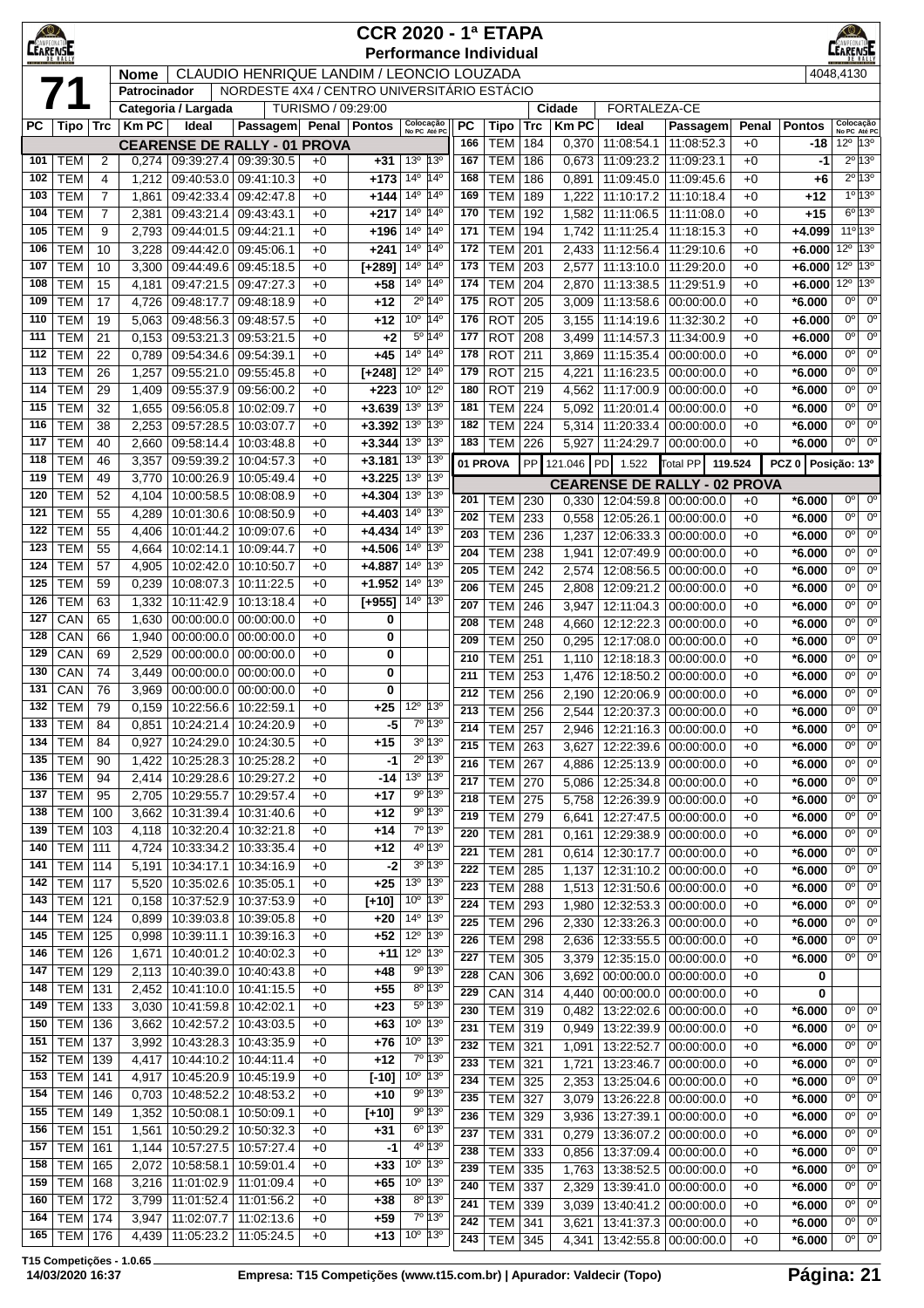| $\bigcirc$      |                              |            |                |                                    |                                             |                    |                     |                      |                            |                            |    | <b>CCR 2020 - 1ª ETAPA</b>    |     |        |       |              |       |               |                           |
|-----------------|------------------------------|------------|----------------|------------------------------------|---------------------------------------------|--------------------|---------------------|----------------------|----------------------------|----------------------------|----|-------------------------------|-----|--------|-------|--------------|-------|---------------|---------------------------|
| <b>CEARENSE</b> |                              |            |                |                                    |                                             |                    |                     |                      |                            |                            |    | <b>Performance Individual</b> |     |        |       |              |       |               | <b>RENSI</b>              |
|                 |                              |            | <b>Nome</b>    |                                    | CLAUDIO HENRIQUE LANDIM / LEONCIO LOUZADA   |                    |                     |                      |                            |                            |    |                               |     |        |       |              |       |               | 4048,4130                 |
|                 |                              |            | Patrocinador   |                                    | NORDESTE 4X4 / CENTRO UNIVERSITÁRIO ESTÁCIO |                    |                     |                      |                            |                            |    |                               |     |        |       |              |       |               |                           |
|                 |                              |            |                | Categoria / Largada                |                                             | TURISMO / 09:29:00 |                     |                      |                            |                            |    |                               |     | Cidade |       | FORTALEZA-CE |       |               |                           |
| РC              | Tipo                         | <b>Trc</b> | <b>Km PC</b>   | Ideal                              | Passagem                                    | Penal              | <b>Pontos</b>       |                      | Colocação<br>No PC Até PC  |                            | PC | Tipo                          | Trc | Km PC  | Ideal | Passagem     | Penal | <b>Pontos</b> | Colocação<br>No PC Até PC |
| 244             | TEM                          | 348        | 5,149          |                                    | 13:44:10.9 00:00:00.0                       | $+0$               |                     | *6.000               | $0^{\circ}$                | $0^{\rm o}$                |    |                               |     |        |       |              |       |               |                           |
| 245             | TEM                          | 351        | 5,924          | 13:45:26.7                         | 00:00:00.0                                  | $+0$               |                     | $*6.000$             | 0°                         | $0^{\circ}$                |    |                               |     |        |       |              |       |               |                           |
| 246             | TEM                          | 353        | 6,563          | 13:46:20.4                         | 00:00:00.0                                  | $+0$               |                     | *6.000               | $0^{\circ}$                | $0^{\circ}$                |    |                               |     |        |       |              |       |               |                           |
| 247             | <b>TEM</b>                   | 356        | 0,326          | 13:51:02.2                         | 00:00:00.0                                  | $+0$               |                     | *6.000               | 0°                         | $0^{\circ}$                |    |                               |     |        |       |              |       |               |                           |
| 248             | <b>TEM</b>                   | 362        | 1,309          | 13:52:52.4                         | 00:00:00.0                                  | $+0$               |                     | $*6.000$             | 0°                         | $0^{\circ}$                |    |                               |     |        |       |              |       |               |                           |
| 249             | <b>TEM</b>                   | 365        | 1,908          | 13:53:43.8                         | 00:00:00.0                                  | $+0$               |                     | *6.000               | $0^{\circ}$                | $0^{\circ}$                |    |                               |     |        |       |              |       |               |                           |
| 250             | <b>TEM</b>                   | 368        | 2,621          | 13:55:00.4                         | 00:00:00.0                                  | $+0$               |                     | *6.000               | 0°                         | $0^{\circ}$                |    |                               |     |        |       |              |       |               |                           |
| 251             | <b>TEM</b>                   | 372        | 3,221          | 13:56:08.7                         | 00:00:00.0                                  | $+0$               |                     | *6.000               | 0°                         | $0^{\circ}$                |    |                               |     |        |       |              |       |               |                           |
| 252             | <b>TEM</b>                   | 373        | 3,473          | 13:56:31.0                         | 00:00:00.0                                  | +0                 |                     | *6.000               | $0^{\circ}$                | $0^{\circ}$                |    |                               |     |        |       |              |       |               |                           |
| 253             | TEM                          | 374        | 3,956          | 13:57:10.5                         | 00:00:00.0                                  | $+0$               |                     | $*6.000$             | $0^{\circ}$                | $0^{\circ}$                |    |                               |     |        |       |              |       |               |                           |
| 254             | TEM                          | 377        | 4,518          | 13:58:01.6                         | 00:00:00.0                                  | $+0$               |                     | *6.000               | 0°                         | $0^{\circ}$                |    |                               |     |        |       |              |       |               |                           |
| 255             | TEM                          | 378        | 4,935          | 13:58:34.4                         | 00:00:00.0                                  | $+0$               |                     | $*6.000$             | $0^{\circ}$                | $0^{\circ}$                |    |                               |     |        |       |              |       |               |                           |
| 256             | TEM                          | 381        | 5,293          | 13:59:11.2                         | 00:00:00.0                                  | $+0$               |                     | *6.000               | $0^{\circ}$                | $0^{\circ}$                |    |                               |     |        |       |              |       |               |                           |
| 257             | TEM                          | 384        | 0,217          | 14:01:09.4                         | 00:00:00.0                                  | $+0$               |                     | $*6.000$             | $0^{\circ}$                | $0^{\circ}$                |    |                               |     |        |       |              |       |               |                           |
| 258             | <b>TEM</b>                   | 385        | 0,486          | 14:01:32.7                         | 00:00:00.0                                  | $+0$               |                     | *6.000               | $0^{\circ}$                | $0^{\circ}$                |    |                               |     |        |       |              |       |               |                           |
| 259             | <b>TEM</b>                   | 386        | 0,762          | 14:02:00.3                         | 00:00:00.0                                  | $+0$               |                     | *6.000               | $0^{\circ}$                | $0^{\circ}$                |    |                               |     |        |       |              |       |               |                           |
| 260             | <b>TEM</b>                   | 388        | 1,501          | 14:03:12.3                         | 00:00:00.0                                  | $+0$               |                     | *6.000               | $0^{\circ}$                | $0^{\circ}$                |    |                               |     |        |       |              |       |               |                           |
| 261             | TEM                          | 390        | 1,982          | 14:03:55.0                         | 00:00:00.0                                  | $+0$               |                     | *6.000               | $0^{\circ}$                | $0^{\circ}$                |    |                               |     |        |       |              |       |               |                           |
| 262             | TEM                          | 394        | 2,729          | 14:05:38.5                         | 00:00:00.0                                  | $+0$               |                     | $*6.000$             | 0°                         | $0^{\circ}$                |    |                               |     |        |       |              |       |               |                           |
| 263             | TEM                          | 395        | 3,456          | 14:06:51.1                         | 00:00:00.0                                  | $+0$               |                     | $*6.000$             | 0°                         | $0^{\circ}$                |    |                               |     |        |       |              |       |               |                           |
| 264             | <b>TEM</b>                   | 398        | 4,425          | 14:08:24.8                         | 00:00:00.0                                  | $+0$               |                     | *6.000               | $0^{\circ}$                | $0^{\circ}$                |    |                               |     |        |       |              |       |               |                           |
| 265             | <b>TEM</b>                   | 400        | 4,857          | 14:09:10.2                         | 00:00:00.0                                  | $+0$               |                     | $*6.000$             | $0^{\circ}$                | $0^{\circ}$                |    |                               |     |        |       |              |       |               |                           |
| 266             | <b>TEM</b>                   | 404        | 0,548          | 14:13:20.8                         | 00:00:00.0                                  | $+0$               |                     | $*6.000$             | $0^{\circ}$                | $0^{\circ}$                |    |                               |     |        |       |              |       |               |                           |
| 267             | <b>TEM</b>                   | 407        | 0,828          | 14:13:50.8                         | 00:00:00.0                                  | $+0$               |                     | $*6.000$             | 0°                         | $0^{\circ}$                |    |                               |     |        |       |              |       |               |                           |
| 268             | <b>TEM</b>                   | 411        | 1,292          | 14:14:42.8                         | 00:00:00.0                                  | $+0$               |                     | $*6.000$             | 0°                         | $0^{\circ}$                |    |                               |     |        |       |              |       |               |                           |
| 269             | <b>TEM</b>                   | 413        | 1,744          | 14:15:28.7                         | 00:00:00.0                                  | $+0$               |                     | *6.000               | 0°                         | $0^{\circ}$                |    |                               |     |        |       |              |       |               |                           |
| 270             | <b>TEM</b>                   | 415        | 2,102          | 14:16:12.6                         | 00:00:00.0                                  | +0                 |                     | $*6.000$             | $0^{\circ}$                | $0^{\circ}$                |    |                               |     |        |       |              |       |               |                           |
| 271             | <b>TEM</b>                   | 417        | 2,626          | 14:17:03.5                         | 00:00:00.0                                  | $+0$               |                     | $*6.000$             | 0°                         | $0^{\circ}$                |    |                               |     |        |       |              |       |               |                           |
| 272             | TEM                          | 419        | 2,773          | 14:17:18.7                         | 00:00:00.0                                  | $+0$               |                     | $*6.000$             | $0^{\circ}$                | $0^{\circ}$                |    |                               |     |        |       |              |       |               |                           |
| 273             | TEM                          | 423        | 3,114          | 14:17:57.1                         | 00:00:00.0                                  | $+0$               |                     | $*6.000$             | $0^{\circ}$                | $0^{\circ}$                |    |                               |     |        |       |              |       |               |                           |
| 274             | TEM                          | 428        | 3,638          | 14:18:56.7                         | 00:00:00.0                                  | $+0$               |                     | $*6.000$             | 0°                         | $0^{\circ}$                |    |                               |     |        |       |              |       |               |                           |
| 275             | <b>TEM</b>                   | 432        | 4,225          | 14:20:09.2                         | 00:00:00.0                                  | $+0$               |                     | $*6.000$             | $0^{\circ}$<br>$0^{\circ}$ | $0^{\circ}$<br>$0^{\circ}$ |    |                               |     |        |       |              |       |               |                           |
| 276<br>277      | TEM   435                    |            | 4,730          | 14:21:13.4                         | 00:00:00.0<br>00:00:00.0                    | $+0$               |                     | $*6.000$<br>$*6.000$ | 0 <sup>o</sup>             | $0^{\circ}$                |    |                               |     |        |       |              |       |               |                           |
| 278             | <b>TEM 437</b><br><b>TEM</b> |            |                | 5,174   14:22:04.2  <br>14:22:41.9 |                                             | $+0$               |                     | $*6.000$             | $0^{\circ}$                | $0^{\circ}$                |    |                               |     |        |       |              |       |               |                           |
| 279             | TEM                          | 440        | 5,516          |                                    | 00:00:00.0<br>00:00:00.0                    | +0                 |                     | $*6.000$             | $0^{\circ}$                | $0^{\circ}$                |    |                               |     |        |       |              |       |               |                           |
| 280             | TEM                          | 443<br>445 | 5,890<br>6,148 | 14:23:22.0<br>14:23:50.7           | 00:00:00.0                                  | +0<br>$+0$         |                     | $*6.000$             | $0^{\circ}$                | $0^{\circ}$                |    |                               |     |        |       |              |       |               |                           |
| 281             | TEM                          | 446        | 6,441          | 14:24:22.1                         | 00:00:00.0                                  | $+0$               |                     | $*6.000$             | $0^{\circ}$                | $0^{\circ}$                |    |                               |     |        |       |              |       |               |                           |
| 282             | TEM                          | 450        | 6,808          | 14:25:00.7                         | 00:00:00.0                                  | $+0$               |                     | $*6.000$             | $0^{\circ}$                | $0^{\circ}$                |    |                               |     |        |       |              |       |               |                           |
| 283             | TEM                          | 453        | 7,101          | 14:25:40.6                         | 00:00:00.0                                  | $+0$               |                     | *6.000               | $0^{\circ}$                | $0^{\circ}$                |    |                               |     |        |       |              |       |               |                           |
| 284             | <b>TEM</b>                   | 455        | 7,503          | 14:26:35.8                         | 00:00:00.0                                  | $+0$               |                     | $*6.000$             | $0^{\rm o}$                | $0^{\circ}$                |    |                               |     |        |       |              |       |               |                           |
| 285             | TEM                          | 458        | 7,976          | 14:27:24.3                         | 00:00:00.0                                  | $+0$               |                     | $*6.000$             | $0^{\circ}$                | $0^{\circ}$                |    |                               |     |        |       |              |       |               |                           |
| 286             | TEM                          | 461        | 8,746          | 14:28:42.5                         | 00:00:00.0                                  | $+0$               |                     | *6.000               | $0^{\circ}$                | $0^{\circ}$                |    |                               |     |        |       |              |       |               |                           |
| 287             | <b>TEM</b>                   | 464        | 0,182          | 14:34:23.9                         | 00:00:00.0                                  | +0                 |                     | $*6.000$             | $0^{\circ}$                | $0^{\circ}$                |    |                               |     |        |       |              |       |               |                           |
| 288             | <b>TEM</b>                   | 468        | 0,877          | 14:35:27.2                         | 00:00:00.0                                  | +0                 |                     | *6.000               | $0^{\rm o}$                | $0^{\circ}$                |    |                               |     |        |       |              |       |               |                           |
| 289             | TEM                          | 471        | 1,891          | 14:37:07.4                         | 00:00:00.0                                  | $+0$               |                     | $*6.000$             | $0^{\circ}$                | $0^{\circ}$                |    |                               |     |        |       |              |       |               |                           |
| 290             | TEM                          | 473        | 2,798          | 14:38:33.4                         | 00:00:00.0                                  | $+0$               |                     | $*6.000$             | $0^{\circ}$                | $0^{\circ}$                |    |                               |     |        |       |              |       |               |                           |
|                 | 02 PROVA                     | PP         | 528.000 PD     | 0                                  | Total PP                                    | 528.000            | PCZ 0   Posição: NC |                      |                            |                            |    |                               |     |        |       |              |       |               |                           |
|                 |                              |            |                |                                    |                                             |                    |                     |                      |                            |                            |    |                               |     |        |       |              |       |               |                           |
| <b>TOTAL</b>    |                              | PP         | 649.046        | PD<br>1.522                        | <b>Total PP</b>                             | 647.524            | PCZ <sub>0</sub>    |                      |                            |                            |    |                               |     |        |       |              |       |               |                           |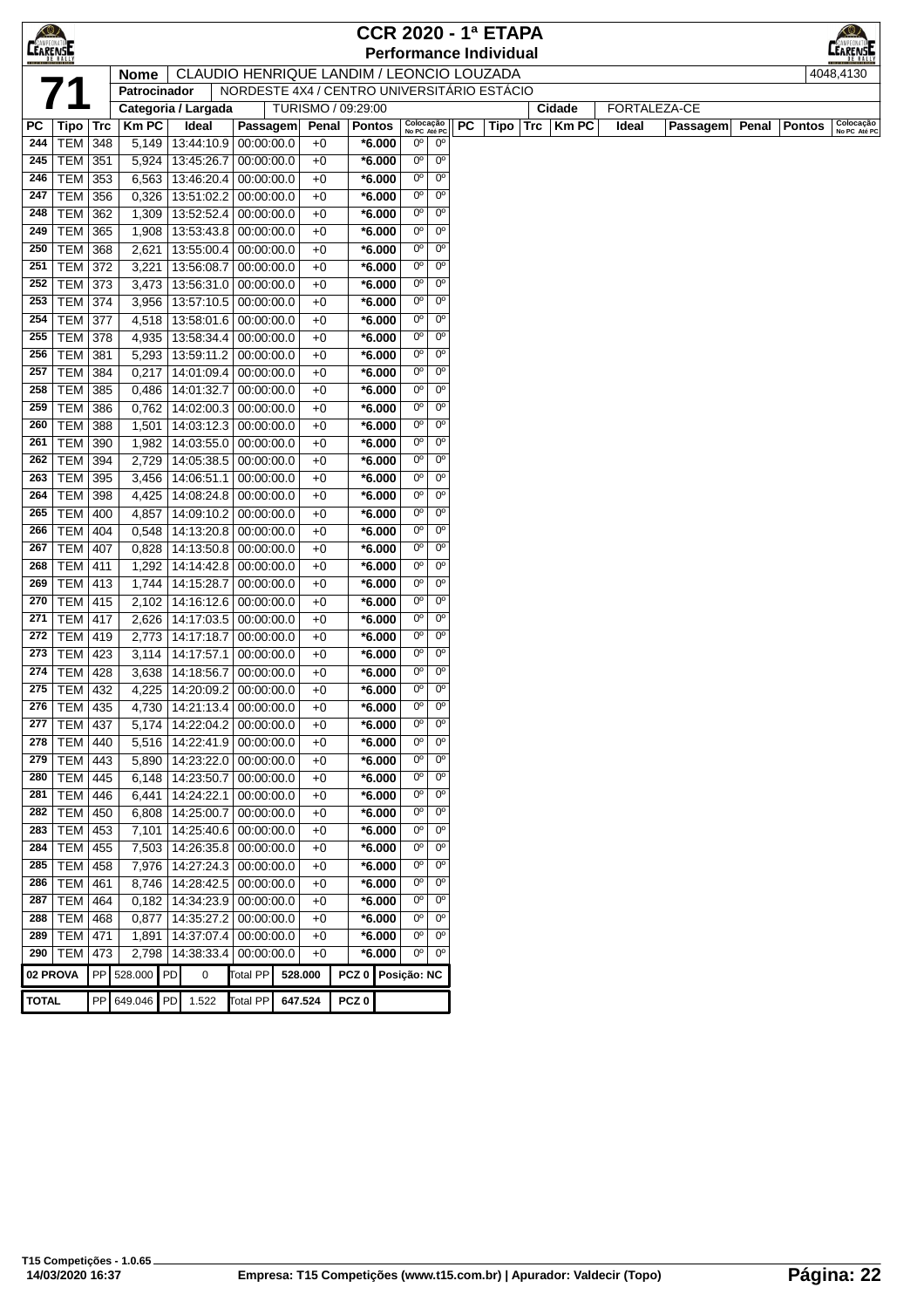| <b>CEARENSE</b> |                                    |                     |                |                          |                                                    |                    | <b>CCR 2020 - 1ª ETAPA</b> |                               |                                  |                  | <b>Performance Individual</b> |            |                |                                       |                          |              |               | $_{\odot}$<br><b>ARENSE</b>       |                            |
|-----------------|------------------------------------|---------------------|----------------|--------------------------|----------------------------------------------------|--------------------|----------------------------|-------------------------------|----------------------------------|------------------|-------------------------------|------------|----------------|---------------------------------------|--------------------------|--------------|---------------|-----------------------------------|----------------------------|
|                 |                                    |                     | Nome           |                          | RÔMULO FORTUNA / ITALO BISPO RODRIGUES             |                    |                            |                               |                                  |                  |                               |            |                |                                       |                          |              |               | 4550,4121                         |                            |
|                 | 72                                 |                     | Patrocinador   |                          | USIR - USINA DE RECICLAGEM DE RESÍDUOS E ECONATIVE |                    |                            |                               |                                  |                  |                               |            |                |                                       |                          |              |               |                                   |                            |
|                 |                                    |                     |                | Categoria / Largada      |                                                    | TURISMO / 09:22:00 |                            |                               |                                  |                  |                               |            | Cidade         | <b>FORTALEZA-CE</b>                   |                          |              |               |                                   |                            |
| РC              | Tipo   Trc                         |                     | <b>KmPC</b>    | Ideal                    | Passagem Penal Pontos                              |                    |                            | Colocação<br>No PC Até PC     |                                  | PC               | Tipo                          | Trc        | <b>KmPC</b>    | Ideal                                 | Passagem                 | Penal        | <b>Pontos</b> |                                   | Colocação<br>No PC Até PC  |
|                 |                                    |                     |                |                          | <b>CEARENSE DE RALLY - 01 PROVA</b>                |                    |                            |                               |                                  | 166              | <b>TEM</b>                    | 184        | 0,370          | 11:01:54.1                            | 11:01:57.5               | $+0$         | +34           | 13 <sup>o</sup>                   | $7^\circ$                  |
| 101<br>102      | <b>TEM</b><br><b>TEM</b>           | 2                   | 0,274          |                          | $09:32:27.4$ 09:32:27.4                            | $+0$               | 0                          | 1 <sup>0</sup><br>$5^{\rm o}$ | 1 <sup>0</sup><br>3 <sup>o</sup> | 167<br>168       | <b>TEM</b><br><b>TEM</b>      | 186<br>186 | 0,673          | 11:02:23.2<br>11:02:45.0              | 11:02:28.9<br>11:02:52.1 | $+0$<br>$+0$ | +57           | $12^{\circ}$<br>11°               | $7^\circ$<br>$7^\circ$     |
| 103             | <b>TEM</b>                         | 4<br>$\overline{7}$ | 1,212<br>1,861 | 09:33:53.0<br>09:35:33.4 | 09:33:53.7<br>09:35:34.3                           | $+0$<br>$+0$       | $+7$<br>$[+9]$             | $5^{\circ}$                   | 3 <sup>o</sup>                   | 169              | <b>TEM</b>                    | 189        | 0,891<br>1,222 | 11:03:17.2                            | 11:03:26.4               | $+0$         | $+71$<br>+92  | 10 <sup>o</sup>                   | $7^{\circ}$                |
| 104             | <b>TEM</b>                         | $\overline{7}$      | 2,381          | 09:36:21.4               | 09:36:22.5                                         | $+0$               | $+11$                      | $10^{\circ}$                  | 6 <sup>o</sup>                   | 170              | <b>TEM</b>                    | 192        | 1,582          | 11:04:06.5                            | 11:04:09.0               | $+0$         | $+25$         | $7^\circ$                         | $7^{\circ}$                |
| 105             | <b>TEM</b>                         | 9                   | 2,793          | 09:37:01.5               | 09:37:02.2                                         | $+0$               | $+7$                       | $11^{\circ}$                  | $7^\circ$                        | 171              | <b>TEM</b>                    | 194        | 1,742          | 11:04:25.4                            | 11:04:36.1               | $+0$         | $+107$        | 3 <sup>o</sup>                    | 4 <sup>0</sup>             |
| 106             | <b>TEM</b>                         | 10                  | 3,228          | 09:37:42.0               | 09:37:41.6                                         | $+0$               | -4                         | 8 <sup>o</sup>                | $7^\circ$                        | 172              | <b>TEM</b>                    | 201        | 2,433          | 11:05:56.4                            | 11:06:03.4               | $+0$         | +70           | 40                                | 4 <sup>0</sup>             |
| 107             | <b>TEM</b>                         | 10                  | 3,300          | 09:37:49.6               | 09:37:52.0                                         | $+0$               | $+24$                      | 4°                            | $6^{\circ}$                      | 173              | <b>TEM</b>                    | 203        | 2,577          | 11:06:10.0                            | 11:06:14.7               | $+0$         | +47           | $4^{\circ}$                       | $4^{\circ}$                |
| 108             | <b>TEM</b>                         | 15                  | 4,181          | 09:40:21.5               | 09:40:21.9                                         | $+0$               | +4                         | $4^{\circ}$                   | 3 <sup>o</sup>                   | 174              | <b>TEM</b>                    | 204        | 2,870          | 11:06:38.5                            | 11:06:52.2               | $+0$         | $+137$        | 3 <sup>0</sup>                    | $4^{\circ}$                |
| 109             | <b>TEM</b>                         | 17                  | 4,726          | 09:41:17.7               | 09:41:20.1                                         | $+0$               | +24                        | $12^{\circ}$                  | $7^{\circ}$                      | 175              | <b>ROT</b>                    | 205        | 3,009          | 11:06:58.6                            | 00:00:00.0               | $+0$         | $*6.000$      | $0^{\circ}$                       | $0^{\circ}$                |
| 110             | <b>TEM</b>                         | 19                  | 5,063          | 09:41:56.3               | 09:41:57.7                                         | $+0$               | $+14$                      | $11^{\circ}$                  | $8^{\circ}$                      | 176              | <b>ROT</b>                    | 205        | 3,155          | 11:07:19.6                            | 11:08:03.0               | $+0$         | 0             | $0^{\circ}$                       | $0^{\circ}$                |
| 111             | <b>TEM</b>                         | 21                  | 0,153          | 09:46:21.3               | 09:46:22.4                                         | $+0$               | $+11$                      | 12°                           | 10°                              | 177              | <b>ROT</b>                    | 208        | 3,499          | 11:07:57.3                            | 11:09:04.3               | $+0$         | 0             | 0°                                | 0°                         |
| 112             | <b>TEM</b>                         | 22                  | 0,789          | 09:47:34.6               | 09:47:37.3                                         | $+0$               | $+27$                      | 10 <sup>o</sup>               | 10°<br>$7^{\circ}$               | 178<br>179       | <b>ROT</b>                    | 211        | 3,869          | 11:08:35.4                            | 11:14:02.2               | $+0$         | 0             | 0°<br>0 <sup>o</sup>              | 0°<br>$0^{\circ}$          |
| 113<br>114      | <b>TEM</b><br><b>TEM</b>           | 26<br>29            | 1,257<br>1,409 | 09:48:21.0<br>09:48:37.9 | 09:48:24.5<br>09:48:39.4                           | $+0$<br>$+0$       | $+35$<br>$+15$             | $4^{\circ}$<br>$2^{\circ}$    | 4 <sup>0</sup>                   | 180              | <b>ROT</b><br><b>ROT</b>      | 215<br>219 | 4,221<br>4,562 | 11:09:23.5<br>11:10:00.9              | 11:14:49.2<br>11:15:30.3 | $+0$<br>$+0$ | 0<br>0        | $0^{\circ}$                       | 0°                         |
| 115             | <b>TEM</b>                         | 32                  | 1,655          | 09:49:05.8               | 09:49:14.8                                         | $+0$               | +90                        | $5^{\rm o}$                   | $5^{\circ}$                      | 181              | <b>TEM</b>                    | 224        | 5,092          | 11:13:01.4                            | 11:16:32.8               | $+0$         | $+2.114$      | $4^{\circ}$                       | $4^{\circ}$                |
| 116             | <b>TEM</b>                         | 38                  | 2,253          | 09:50:28.5               | 09:50:31.7                                         | $+0$               | $+32$                      | $6^{\circ}$                   | $5^{\circ}$                      | 182              | <b>TEM</b>                    | 224        | 5,314          | 11:13:33.4                            | 11:17:16.5               | $+0$         | $+2.231$      | $4^{\circ}$                       | $4^{\circ}$                |
| 117             | <b>TEM</b>                         | 40                  | 2,660          | 09:51:14.4               | 09:51:18.0                                         | $+0$               | +36                        | $6^{\circ}$                   | $5^{\circ}$                      | 183              | <b>TEM</b>                    | 226        | 5,927          | 11:17:29.7                            | 11:18:18.4               | $+0$         | $[+487]$      | 4 <sup>0</sup>                    | $4^{\circ}$                |
| 118             | <b>TEM</b>                         | 46                  | 3,357          | 09:52:39.2               | 09:52:48.1                                         | $+0$               | $+89$                      | $9^{\circ}$                   | $7^\circ$                        |                  | 01 PROVA                      | PP         | 14.827         | PD<br>1.150                           | Total PP                 | 13.677       | PCZ 6         | Posição: 4º                       |                            |
| 119             | <b>TEM</b>                         | 49                  | 3,770          | 09:53:26.9               | 09:53:38.5                                         | $+0$               | $+116$                     | $9^{\circ}$                   | $7^\circ$                        |                  |                               |            |                | <b>CEARENSE DE RALLY - 02 PROVA</b>   |                          |              |               |                                   |                            |
| 120             | <b>TEM</b>                         | 52                  | 4,104          | 09:53:58.5               | 09:54:22.3                                         | $+0$               | +238                       | 10°                           | $7^\circ$                        | 201              | <b>TEM</b>                    | 230        | 0,330          | 11:57:59.8                            | 11:58:00.3               | $+0$         | $+5$          | $6^{\circ}$                       | $6^{\circ}$                |
| 121             | <b>TEM</b>                         | 55                  | 4,289          | 09:54:30.6               | 09:54:45.9                                         | $+0$               | $+153$                     | $8^{\circ}$                   | $7^{\circ}$                      | 202              | <b>TEM</b>                    | 233        | 0,558          | 11:58:26.1                            | 11:58:32.6               | $+0$         | +65           | $4^{\circ}$                       | $4^{\circ}$                |
| 122             | <b>TEM</b>                         | 55                  | 4,406          | 09:54:44.2               | 09:55:03.9                                         | $+0$               | $+197$                     | $8^{\circ}$                   | $7^\circ$                        | 203              | <b>TEM</b>                    | 236        | 1,237          | 11:59:33.3                            | 11:59:36.3               | $+0$         | +30           | $7^\circ$                         | $5^{\circ}$                |
| 123             | <b>TEM</b>                         | 55                  | 4,664          | 09:55:14.1               | 09:55:43.2                                         | $+0$               | $[t+291]$                  | $7^\circ$                     | $7^\circ$                        | 204              | <b>TEM</b>                    | 238        | 1,941          | 12:00:49.9                            | 12:00:50.7               | $+0$         | +8            | $8^{\circ}$                       | 5 <sup>o</sup>             |
| 124             | <b>TEM</b>                         | 57                  | 4,905          | 09:55:42.0               | 09:56:16.6                                         | $+0$               | $[+346]$                   | $7^\circ$                     | $7^\circ$                        | 205              | <b>TEM</b>                    | 242        | 2,574          | 12:01:56.5                            | 12:01:57.8               | $+0$         | +13           | $9^{\circ}$                       | $6^{\circ}$                |
| 125             | <b>TEM</b>                         | 59                  | 0,239          | 10:01:07.3               | 10:01:08.8                                         | $+0$               | $+15$                      | $8^{\circ}$                   | $7^\circ$<br>$7^\circ$           | 206              | <b>TEM</b>                    | 245        | 2,808          | 12:02:21.2                            | 12:02:27.9               | $+0$         | $[+67]$       | $9^{\circ}$                       | $6^{\circ}$                |
| 126<br>127      | <b>TEM</b><br>CAN                  | 63<br>65            | 1,332<br>1,630 | 10:04:42.9<br>00:00:00.0 | 10:04:44.3<br>00:00:00.0                           | $+0$<br>$+0$       | $+14$<br>0                 | 70                            |                                  | 207              | <b>TEM</b>                    | 246        | 3,947          | 12:04:04.3                            | 12:04:08.8               | $+0$         | $+45$         | $10^{\circ}$                      | 6 <sup>o</sup>             |
| 128             | CAN                                | 66                  | 1,940          | 00:00:00.0               | 00:00:00.0                                         | $+0$               | 0                          |                               |                                  | 208              | <b>TEM</b>                    | 248        | 4,660          | 12:05:22.3                            | 12:05:24.9               | $+0$         | $+26$         | $4^{\circ}$                       | $5^{\circ}$                |
| 129             | CAN                                | 69                  | 2,529          | 00:00:00.0               | 00:00:00.0                                         | $+0$               | 0                          |                               |                                  | 209<br>210       | <b>TEM</b><br><b>TEM</b>      | 250<br>251 | 0,295          | 12:10:08.0                            | 12:10:08.2               | $+0$         | +2            | 3 <sup>0</sup><br>$5^{\circ}$     | $5^{\circ}$<br>$5^{\circ}$ |
| 130             | CAN                                | 74                  | 3,449          | 00:00:00.0               | 00:00:00.0                                         | $+0$               | 0                          |                               |                                  | 211              | <b>TEM</b>                    | 253        | 1,110<br>1,476 | 12:11:18.3<br>12:11:50.2              | 12:11:18.4<br>12:11:54.6 | $+0$<br>$+0$ | $+1$<br>+44   | 11°                               | $6^{\circ}$                |
| 131             | CAN                                | 76                  | 3,969          | 00:00:00.0               | 00:00:00.0                                         | $+0$               | 0                          |                               |                                  | 212              | <b>TEM</b>                    | 256        | 2,190          | 12:13:06.9                            | 12:13:10.0               | $+0$         | +31           | $9^{\circ}$                       | $6^{\circ}$                |
| 132             | <b>TEM</b>                         | 79                  | 0,159          | 10:15:56.6               | 10:15:57.2                                         | $+0$               | +6                         | 10 <sup>o</sup>               | $7^{\circ}$                      | 213              | <b>TEM 256</b>                |            | 2.544          | 12:13:37.3 12:13:39.5                 |                          | $+0$         | $+22$         | $8^{\circ}$                       | $6^{\circ}$                |
|                 | 133   TEM                          | 84                  | 0,851          |                          | 10:17:21.4   10:17:25.2                            | $+0$               | +38                        | $12^{\circ}$                  | $7^\circ$                        | 214              | <b>TEM 257</b>                |            | 2,946          | 12:14:16.3 12:14:17.5                 |                          | $+0$         | +12           | $5^{\circ}$                       | $6^{\circ}$                |
| 134             | <b>TEM</b>                         | 84                  | 0,927          | 10:17:29.0               | 10:17:35.0                                         | $+0$               | +60                        | $12^{\circ}$                  | $6^{\circ}$                      | 215              | <b>TEM 263</b>                |            | 3,627          | 12:15:39.6   12:15:39.5               |                          | $+0$         | -1            | $6^{\circ}$                       | 6 <sup>o</sup>             |
| 135             | <b>TEM</b>                         | 90                  | 1,422          | 10:18:28.3               | 10:18:28.8                                         | $+0$               | $+5$                       | 4°                            | $6^{\circ}$                      | 216              | <b>TEM</b>                    | 267        | 4,886          | 12:18:13.9                            | 12:18:14.3               | $+0$         | +4            | $8^{\circ}$                       | $6^{\circ}$                |
| 136             | <b>TEM</b>                         | 94                  | 2,414          | 10:22:28.6               | 10:22:28.3                                         | $+0$               | $-3$                       | $7^\circ$                     | 6 <sup>o</sup>                   | 217              | <b>TEM</b>                    | 270        | 5,086          | 12:18:34.8                            | 12:18:36.5               | $+0$         | $+17$         | $3^{\circ}$                       | 6 <sup>o</sup>             |
| 137             | <b>TEM</b>                         | 95                  | 2,705          | 10:22:55.7               | 10:22:57.4                                         | $+0$               | +17                        | 10 <sup>o</sup>               | 6 <sup>o</sup><br>6 <sup>o</sup> | 218              | <b>TEM</b>                    | 275        | 5,758          | 12:19:39.9                            | 12:19:39.9               | $+0$         | 0             | $1^{\circ}$                       | $6^{\circ}$                |
| 138<br>139      | <b>TEM 100</b><br><b>TEM 103</b>   |                     | 3,662<br>4,118 | 10:24:39.4<br>10:25:20.4 | 10:24:39.6<br>10:25:21.6                           | $+0$<br>$+0$       | $+2$<br>$+12$              | $2^{\circ}$<br>$2^{\circ}$    | 6 <sup>o</sup>                   | 219              | <b>TEM</b>                    | 279        | 6,641          | 12:20:47.5                            | 12:20:48.4               | $+0$         | +9            | $4^{\circ}$                       | $6^{\circ}$                |
| 140             | <b>TEM 111</b>                     |                     | 4,724          | 10:26:34.2               | 10:26:35.9                                         | $+0$               | $+17$                      | $6^{\circ}$                   | $6^{\circ}$                      | 220              | <b>TEM</b>                    | 281        | 0,161          | 12:22:38.9                            | 12:22:39.0               | $+0$         | +1            | $1^{\circ}$                       | $6^{\circ}$                |
| 141             | <b>TEM 114</b>                     |                     | 5,191          | 10:27:17.1               | 10:27:17.9                                         | $+0$               | $[+8]$                     | $8^{\circ}$                   | $6^{\circ}$                      | 221<br>222       | <b>TEM</b><br><b>TEM</b>      | 281<br>285 | 0,614<br>1,137 | 12:23:17.7<br>12:24:10.2              | 12:23:17.7<br>12:24:10.3 | $+0$<br>$+0$ | 0             | $1^{\circ}$<br>$4^{\circ}$        | $6^{\circ}$<br>$6^{\circ}$ |
| 142             | <b>TEM</b> 117                     |                     | 5,520          | 10:28:02.6               | 10:28:02.7                                         | $+0$               | $+1$                       | 1 <sup>0</sup>                | 6 <sup>o</sup>                   | 223              | <b>TEM</b>                    | 288        | 1,513          | 12:24:50.6   12:24:51.3               |                          | $+0$         | +1<br>$+7$    | $6^{\circ}$                       | $6^{\circ}$                |
| 143             | <b>TEM 121</b>                     |                     | 0,158          | 10:30:52.9               | 10:30:57.3                                         | $+0$               | +44                        | 14°                           | $6^{\circ}$                      | 224              | <b>TEM</b>                    | 293        | 1,980          | 12:25:53.3 12:25:54.0                 |                          | $+0$         | $+7$          | $5^{\circ}$                       | $6^{\circ}$                |
| 144             | <b>TEM 124</b>                     |                     | 0,899          | 10:32:03.8               | 10:32:04.2                                         | $+0$               | $+4$                       | 4°                            | $6^{\circ}$                      | 225              | <b>TEM</b>                    | 296        | 2,330          | 12:26:26.3                            | 12:26:27.7               | $+0$         | +14           | $5^\circ$                         | 6 <sup>o</sup>             |
| 145             | <b>TEM 125</b>                     |                     | 0,998          | 10:32:11.1               | 10:32:15.3                                         | $+0$               | $+42$                      | 8 <sup>o</sup>                | 6 <sup>o</sup>                   | 226              | <b>TEM</b>                    | 298        | 2,636          | 12:26:55.5                            | 12:26:57.9               | $+0$         | +24           | 4 <sup>0</sup>                    | $6^{\circ}$                |
| 146             | <b>TEM 126</b>                     |                     | 1,671          | 10:33:01.2               | 10:33:01.4                                         | $+0$               | $+2$                       | $2^{\circ}$                   | 6 <sup>o</sup>                   | $\overline{227}$ | <b>TEM</b>                    | 305        | 3,379          | 12:28:15.0                            | 12:28:16.0               | $+0$         | $[+10]$       | $4^{\circ}$                       | $4^{\circ}$                |
| 147             | <b>TEM 129</b>                     |                     | 2,113          | 10:33:39.0               | 10:33:46.5                                         | $+0$               | $+75$                      | $14^{\circ}$                  | 6 <sup>o</sup>                   | 228              | CAN                           | 306        | 3,692          | $00:00:00.0$ 00:00:00.0               |                          | $+0$         | 0             |                                   |                            |
| 148             | <b>TEM 131</b>                     |                     | 2,452          | 10:34:10.0               | 10:34:22.0                                         | $+0$               | $+120$                     | $14^{\circ}$                  | $6^{\circ}$                      | 229              | CAN                           | 314        | 4,440          | $00:00:00.0$   $00:00:00.0$           |                          | $+0$         | 0             |                                   |                            |
| 149             | <b>TEM</b> 133                     |                     | 3,030          | 10:34:59.8               | 10:35:16.4                                         | $+0$               | $+166$                     | $13^{o}$                      | $6^{\circ}$<br>6 <sup>o</sup>    | 230              | <b>TEM</b>                    | 319        | 0,482          | 13:15:02.6                            | 13:15:03.1               | $+0$         | $+5$          | $5^{\circ}$                       | $4^{\circ}$                |
| 150<br>151      | <b>TEM</b> 136<br><b>TEM</b> 137   |                     | 3,662<br>3,992 | 10:35:57.2<br>10:36:28.3 | 10:36:13.0<br>10:36:46.2                           | $+0$<br>$+0$       | $+158$<br>$+179$           | $14^{\circ}$<br>$13^{o}$      | 7 <sup>o</sup>                   | 231              | <b>TEM</b>                    | 319        | 0,949          | 13:15:39.9                            | 13:15:40.8               | $+0$         | +9            | $8^{\circ}$                       | $4^{\circ}$                |
| 152             | <b>TEM 139</b>                     |                     | 4,417          | 10:37:10.2               | 10:37:26.8                                         | $+0$               | $+166$                     | 13 <sup>0</sup>               | $7^{\circ}$                      | 232              | <b>TEM</b>                    | 321        | 1,091          | 13:15:52.7                            | 13:15:57.5               | $+0$         | +48           | $10^{\circ}$                      | $5^\circ$                  |
| 153             | <b>TEM 141</b>                     |                     | 4,917          | 10:38:20.9               | 10:38:23.9                                         | $+0$               | +30                        | $12^{\circ}$                  | $7^{\circ}$                      | 233<br>234       | <b>TEM 321</b>                |            | 1,721          | 13:16:46.7 13:16:47.3                 |                          | $+0$         | $+6$          | 10 <sup>o</sup><br>3 <sup>o</sup> | $5^{\circ}$<br>$5^{\circ}$ |
| 154             | <b>TEM 146</b>                     |                     | 0,703          | 10:41:52.2               | 10:41:52.9                                         | $+0$               | +7                         | 6 <sup>o</sup>                | $7^\circ$                        | 235              | <b>TEM</b><br><b>TEM</b>      | 325<br>327 | 2,353<br>3,079 | 13:18:04.6   13:18:04.8<br>13:19:22.8 | 13:19:23.5               | $+0$<br>$+0$ | $+2$<br>$+7$  | $9^{\circ}$                       | $5^{\circ}$                |
| 155             | <b>TEM 149</b>                     |                     | 1,352          | 10:43:08.1               | 10:43:08.7                                         | $+0$               | +6                         | $7^{\circ}$                   | 7 <sup>o</sup>                   | 236              | <b>TEM</b>                    | 329        | 3,936          | 13:20:39.1                            | 13:20:39.5               | $+0$         | +4            | $6^{\circ}$                       | $5^{\circ}$                |
| 156             | $TEM$ 151                          |                     | 1,561          | 10:43:29.2               | 10:43:32.7                                         | $+0$               | $+35$                      | $8^{\circ}$                   | 7 <sup>o</sup>                   | 237              | <b>TEM</b>                    | 331        | 0,279          | 13:29:07.2                            | 13:29:07.1               | $+0$         | $-1$          | 3 <sup>o</sup>                    | $5^\circ$                  |
| 157             | <b>TEM 161</b>                     |                     | 1,144          | 10:50:27.5               | 10:50:28.4                                         | $+0$               | $[+9]$                     | $12^{\circ}$                  | $7^\circ$                        | 238              | <b>TEM</b>                    | 333        | 0,856          | 13:30:09.4                            | 13:30:11.6               | $+0$         | $+22$         | $9^{\circ}$                       | $5^{\circ}$                |
| 158             | <b>TEM 165</b>                     |                     | 2,072          | 10:51:58.1               | 10:52:01.5                                         | $+0$               | +34                        | $11^{\circ}$                  | $7^\circ$                        | 239              | <b>TEM</b>                    | 335        | 1,763          | 13:31:52.5                            | 13:31:52.6               | $+0$         | $+1$          | 3 <sup>0</sup>                    | $5^{\circ}$                |
| 159             | <b>TEM 168</b>                     |                     | 3,216          | 10:54:02.9               | 10:54:09.7                                         | $+0$               | $+68$                      | $11^{\circ}$                  | $7^\circ$                        | 240              | <b>TEM</b>                    | 337        | 2,329          | 13:32:41.0                            | 13:32:42.1               | $+0$         | +11           | $4^{\circ}$                       | $5^{\circ}$                |
| 160             | <b>TEM 172</b>                     |                     | 3,799          | 10:54:52.4               | 10:55:01.7                                         | $+0$               | $+93$                      | $12^{\circ}$                  | $7^{\circ}$                      | 241              | TEM 339                       |            | 3,039          | 13:33:41.2   13:33:41.4               |                          | $+0$         | $+2$          | $4^{\circ}$                       | $5^\circ$                  |
| 164             | <b>TEM   174</b><br><b>TEM 176</b> |                     | 3,947          | 10:55:07.7<br>10:58:23.2 | 10:55:21.4<br>10:58:23.4                           | $+0$               | $+137$<br>$+2$             | $12^{\circ}$<br>$4^{\circ}$   | $7^\circ$<br>$7^{\circ}$         | 242              | <b>TEM 341</b>                |            | 3,621          | 13:34:37.3 13:34:38.3                 |                          | $+0$         | $[+10]$       | $10^{\circ}$                      | $5^{\rm o}$                |
| 165             |                                    |                     | 4,439          |                          |                                                    | $+0$               |                            |                               |                                  | 243              | TEM 345                       |            | 4,341          | 13:35:55.8   13:35:57.2               |                          | $+0$         | $+14$         | $9^{\circ}$                       | $5^{\circ}$                |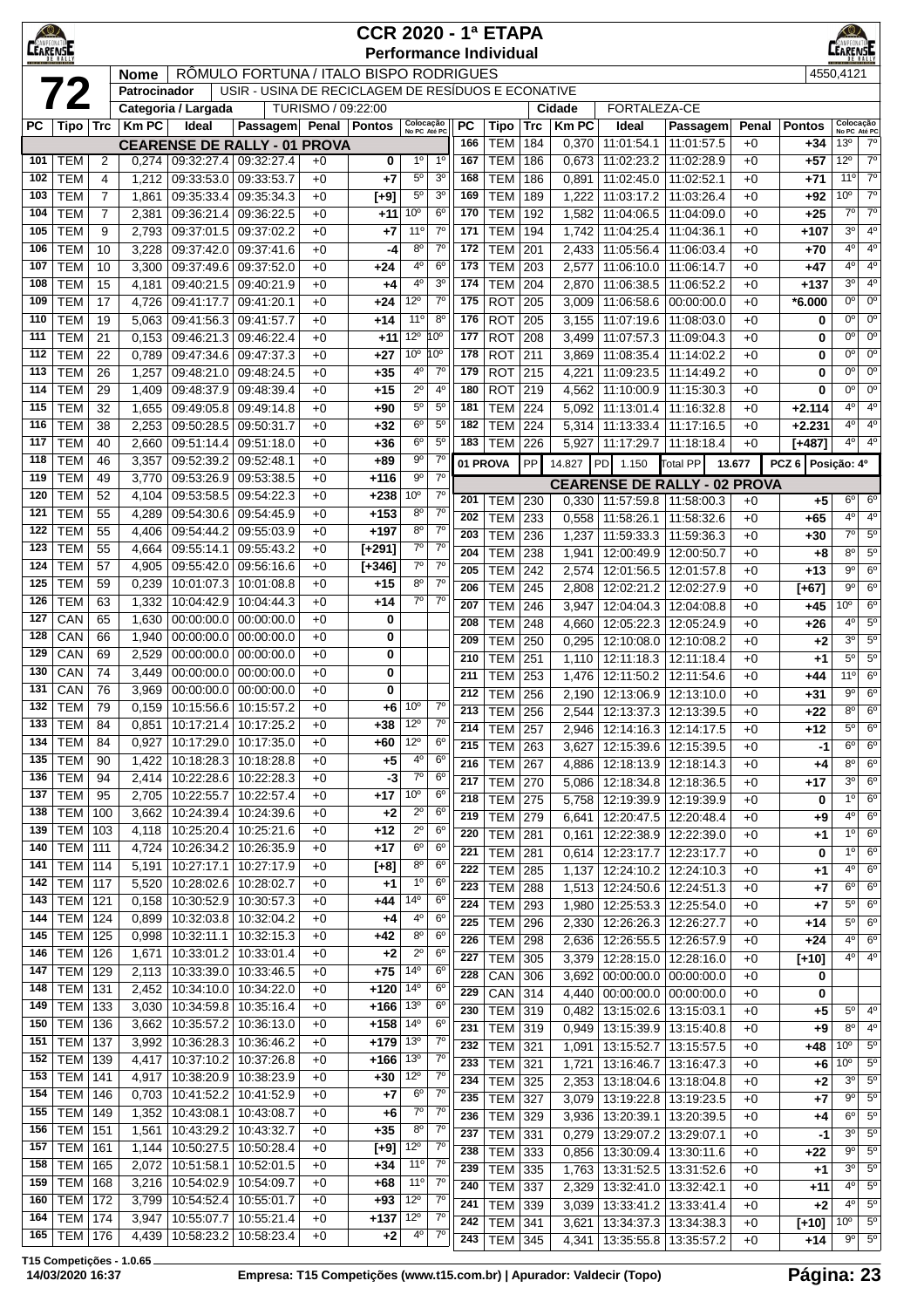| $\bigotimes$    |                   |            |                |    |                                 |                          |                                                    |                  |               |                           |                               |    | <b>CCR 2020 - 1ª ETAPA</b>    |     |             |       |              |       |               |                           |
|-----------------|-------------------|------------|----------------|----|---------------------------------|--------------------------|----------------------------------------------------|------------------|---------------|---------------------------|-------------------------------|----|-------------------------------|-----|-------------|-------|--------------|-------|---------------|---------------------------|
| <b>CEARENSE</b> |                   |            |                |    |                                 |                          |                                                    |                  |               |                           |                               |    | <b>Performance Individual</b> |     |             |       |              |       |               | ARENSI                    |
|                 |                   |            | <b>Nome</b>    |    |                                 |                          | RÔMULO FORTUNA / ITALO BISPO RODRIGUES             |                  |               |                           |                               |    |                               |     |             |       |              |       |               | 4550,4121                 |
|                 | 72                |            | Patrocinador   |    |                                 |                          | USIR - USINA DE RECICLAGEM DE RESÍDUOS E ECONATIVE |                  |               |                           |                               |    |                               |     |             |       |              |       |               |                           |
|                 |                   |            |                |    | Categoria / Largada             |                          | TURISMO / 09:22:00                                 |                  |               |                           |                               |    |                               |     | Cidade      |       | FORTALEZA-CE |       |               |                           |
| РC              | Tipo   Trc        |            | <b>KmPC</b>    |    | <b>Ideal</b>                    | Passagem                 | Penal                                              |                  | Pontos        | Colocação<br>No PC Até PC |                               | PC | Tipo                          | Trc | <b>KmPC</b> | Ideal | Passagem     | Penal | <b>Pontos</b> | Colocação<br>No PC Até PC |
| 244             | TEM               | 348        | 5,149          |    | 13:37:10.9 13:37:26.2           |                          | $+0$                                               |                  | $[+153]$      | $8^{\circ}$               | $5^{\circ}$                   |    |                               |     |             |       |              |       |               |                           |
| 245             | TEM               | 351        | 5,924          |    | 13:38:26.7                      | 13:38:27.2               | $+0$                                               |                  | $+5$          | $6^{\circ}$               | 4 <sup>0</sup>                |    |                               |     |             |       |              |       |               |                           |
| 246             | TEM               | 353        | 6,563          |    | 13:39:20.4                      | 13:39:21.2               | $+0$                                               |                  | +8            | $9^{\circ}$               | $4^{\circ}$                   |    |                               |     |             |       |              |       |               |                           |
| 247             | <b>TEM</b>        | 356        | 0,326          |    | 13:44:02.2                      | 13:44:02.3               | $+0$                                               |                  | $+1$          | $2^{\circ}$               | $4^{\circ}$                   |    |                               |     |             |       |              |       |               |                           |
| 248             | TEM               | 362        | 1,309          |    | 13:45:52.4                      | 13:45:52.3               | $+0$                                               |                  | -1            | 3 <sup>o</sup>            | $4^{\circ}$                   |    |                               |     |             |       |              |       |               |                           |
| 249             | <b>TEM</b>        | 365        | 1,908          |    | 13:46:43.8                      | 13:46:43.6               | $+0$                                               |                  | -2            | $7^\circ$                 | 4 <sup>0</sup>                |    |                               |     |             |       |              |       |               |                           |
| 250             | <b>TEM</b>        | 368        | 2,621          |    | 13:48:00.4                      | 13:48:01.0               | $+0$                                               |                  | +6            | 6 <sup>o</sup>            | 4 <sup>0</sup><br>$4^{\circ}$ |    |                               |     |             |       |              |       |               |                           |
| 251             | <b>TEM</b>        | 372        | 3,221          |    | 13:49:08.7                      | 13:49:10.2               | $+0$                                               |                  | $+15$         | 4º<br>$5^{\circ}$         | 4 <sup>0</sup>                |    |                               |     |             |       |              |       |               |                           |
| 252<br>253      | <b>TEM</b>        | 373        | 3,473          |    | 13:49:31.0                      | 13:49:31.7               | $+0$                                               |                  | $+7$          | $2^{\circ}$               | 3 <sup>o</sup>                |    |                               |     |             |       |              |       |               |                           |
|                 | TEM               | 374        | 3,956          |    | 13:50:10.5   13:50:10.4         |                          | $+0$                                               |                  | -1            | $5^{\circ}$               | 3 <sup>o</sup>                |    |                               |     |             |       |              |       |               |                           |
| 254<br>255      | TEM               | 377        | 4,518          |    | 13:51:01.6<br>13:51:34.4        | 13:51:05.3               | $+0$                                               |                  | $+37$         | $2^{\circ}$               | 3 <sup>o</sup>                |    |                               |     |             |       |              |       |               |                           |
| 256             | TEM<br><b>TEM</b> | 378        | 4,935          |    |                                 | 13:51:34.5<br>13:52:11.5 | $+0$<br>$+0$                                       |                  | $+1$<br>$+3$  | $1^{\circ}$               | 3 <sup>o</sup>                |    |                               |     |             |       |              |       |               |                           |
| 257             | TEM               | 381<br>384 | 5,293<br>0,217 |    | 13:52:11.2<br>13:54:09.4        | 13:54:09.0               | $+0$                                               |                  | -4            | $4^{\circ}$               | 3 <sup>o</sup>                |    |                               |     |             |       |              |       |               |                           |
| 258             | TEM               |            |                |    | 13:54:32.7                      | 13:54:32.9               |                                                    |                  |               | $2^{\circ}$               | 3 <sup>o</sup>                |    |                               |     |             |       |              |       |               |                           |
| 259             | TEM               | 385<br>386 | 0,486<br>0,762 |    | 13:55:00.3                      | 13:55:02.0               | $+0$<br>$+0$                                       |                  | $+2$<br>$+17$ | $7^\circ$                 | 3 <sup>0</sup>                |    |                               |     |             |       |              |       |               |                           |
| 260             | <b>TEM</b>        | 388        | 1,501          |    | 13:56:12.3                      | 13:56:12.3               | $+0$                                               |                  | 0             | $2^{\circ}$               | 3 <sup>o</sup>                |    |                               |     |             |       |              |       |               |                           |
| 261             | TEM               | 390        | 1,982          |    | 13:56:55.0                      | 13:56:54.8               | +0                                                 |                  | -2            | $7^\circ$                 | 3 <sup>o</sup>                |    |                               |     |             |       |              |       |               |                           |
| 262             | <b>TEM</b>        | 394        | 2,729          |    | 13:58:38.5                      | 13:58:39.3               | +0                                                 |                  | $+8$          | $7^\circ$                 | 3 <sup>o</sup>                |    |                               |     |             |       |              |       |               |                           |
| 263             | <b>TEM</b>        | 395        | 3,456          |    | 13:59:51.1                      | 13:59:53.1               | $+0$                                               |                  | +20           | $9^{\circ}$               | 3 <sup>o</sup>                |    |                               |     |             |       |              |       |               |                           |
| 264             | TEM               | 398        | 4,425          |    | 14:01:24.8   14:01:24.5         |                          | $+0$                                               |                  | -3            | $5^{\circ}$               | 3 <sup>o</sup>                |    |                               |     |             |       |              |       |               |                           |
| 265             | <b>TEM</b>        | 400        | 4,857          |    | 14:02:10.2                      | 14:02:10.8               | $+0$                                               |                  | +6            | $7^\circ$                 | 3 <sup>o</sup>                |    |                               |     |             |       |              |       |               |                           |
| 266             | <b>TEM</b>        | 404        | 0,548          |    | 14:06:20.8                      | 14:06:20.8               | $+0$                                               |                  | 0             | $1^{\circ}$               | 3 <sup>o</sup>                |    |                               |     |             |       |              |       |               |                           |
| 267             | TEM               | 407        | 0,828          |    | 14:06:50.8                      | 14:06:51.5               | $+0$                                               |                  | $+7$          | 6 <sup>o</sup>            | 3 <sup>o</sup>                |    |                               |     |             |       |              |       |               |                           |
| 268             | TEM               | 411        | 1,292          |    | 14:07:42.8                      | 14:07:43.8               | $+0$                                               |                  | $[+10]$       | 6 <sup>o</sup>            | 3 <sup>o</sup>                |    |                               |     |             |       |              |       |               |                           |
| 269             | TEM               | 413        | 1,744          |    | 14:08:28.7                      | 14:08:30.4               | $+0$                                               |                  | +17           | 3 <sup>o</sup>            | 3 <sup>o</sup>                |    |                               |     |             |       |              |       |               |                           |
| 270             | <b>TEM</b>        | 415        | 2,102          |    | 14:09:12.6                      | 14:09:17.1               | $+0$                                               |                  | +45           | $5^{\circ}$               | 4 <sup>0</sup>                |    |                               |     |             |       |              |       |               |                           |
| 271             | <b>TEM</b>        | 417        | 2,626          |    | 14:10:03.5                      | 14:10:04.3               | $+0$                                               |                  | +8            | $7^\circ$                 | $4^{\circ}$                   |    |                               |     |             |       |              |       |               |                           |
| 272             | TEM               | 419        | 2,773          |    | 14:10:18.7                      | 14:10:21.1               | $+0$                                               |                  | +24           | 7 <sup>o</sup>            | 4 <sup>0</sup>                |    |                               |     |             |       |              |       |               |                           |
| 273             | <b>TEM 423</b>    |            | 3,114          |    | 14:10:57.1                      | 14:11:00.1               | $+0$                                               |                  | $+30$         | $5^{\circ}$               | $4^{\circ}$                   |    |                               |     |             |       |              |       |               |                           |
| 274             | <b>TEM</b>        | 428        | 3,638          |    | 14:11:56.7                      | 14:12:03.2               | $+0$                                               |                  | $+65$         | $5^{\circ}$               | $2^{\circ}$                   |    |                               |     |             |       |              |       |               |                           |
| 275             | TEM               | 432        | 4,225          |    | 14:13:09.2                      | 14:13:09.8               | $+0$                                               |                  | +6            | 30                        | $2^{\circ}$                   |    |                               |     |             |       |              |       |               |                           |
| 276             | TEM   435         |            | 4,730          |    | 14:14:13.4                      | 14:14:16.2               | $+0$                                               |                  | $+28$         | $1^{\circ}$               | $2^{\circ}$                   |    |                               |     |             |       |              |       |               |                           |
|                 | 277 TEM 437       |            |                |    | 5,174   14:15:04.2   14:15:05.4 |                          | $+0$                                               |                  | +12           | $3o$                      | $2^{\circ}$                   |    |                               |     |             |       |              |       |               |                           |
| 278             | TEM               | 440        |                |    | 5,516 14:15:41.9                | 14:15:43.4               | $+0$                                               |                  | $+15$         | $2^{\circ}$               | $2^{\circ}$                   |    |                               |     |             |       |              |       |               |                           |
| 279             | <b>TEM</b>        | 443        | 5,890          |    | 14:16:22.0                      | 14:16:23.0               | $+0$                                               |                  | +10           | $2^{\circ}$               | $2^{\circ}$                   |    |                               |     |             |       |              |       |               |                           |
| 280             | <b>TEM</b>        | 445        | 6,148          |    | 14:16:50.7                      | 14:16:53.4               | +0                                                 |                  | $+27$         | $2^{\circ}$               | $2^{\circ}$                   |    |                               |     |             |       |              |       |               |                           |
| 281             | $ \text{TEM} $    | 446        | 6,441          |    | 14:17:22.1                      | 14:17:23.5               | $+0$                                               |                  | +14           | $2^{\circ}$               | $2^{\circ}$                   |    |                               |     |             |       |              |       |               |                           |
| 282             | <b>TEM</b>        | 450        | 6,808          |    | 14:18:00.7                      | 14:18:03.3               | $+0$                                               |                  | $+26$         | $2^{\circ}$               | $2^{\circ}$                   |    |                               |     |             |       |              |       |               |                           |
| 283             | TEM               | 453        | 7,101          |    | 14:18:40.6                      | 14:18:50.4               | $+0$                                               |                  | $[+98]$       | 4º                        | $2^{\circ}$                   |    |                               |     |             |       |              |       |               |                           |
| 284             | TEM               | 455        | 7,503          |    | 14:19:35.8   14:19:36.4         |                          | $+0$                                               |                  | +6            | $3^{\rm o}$               | $2^{\circ}$                   |    |                               |     |             |       |              |       |               |                           |
| 285             | TEM               | 458        |                |    | 7,976   14:20:24.3              | 14:20:24.2               | $+0$                                               |                  | -1            | 1 <sup>0</sup>            | $2^{\circ}$                   |    |                               |     |             |       |              |       |               |                           |
| 286             | <b>TEM</b>        | 461        |                |    | 8,746   14:21:42.5              | 14:21:45.8               | $+0$                                               |                  | $+33$         | $8^{\rm o}$               | $2^{\circ}$                   |    |                               |     |             |       |              |       |               |                           |
| 287             | <b>TEM</b>        | 464        |                |    | $0,182$   14:27:23.9            | 14:27:23.9               | $+0$                                               |                  | 0             | $1^{\rm o}$               | $2^{\circ}$                   |    |                               |     |             |       |              |       |               |                           |
| 288             | <b>TEM</b>        | 468        | 0,877          |    | 14:28:27.2                      | 14:28:28.5               | $+0$                                               |                  | +13           | $6^{\circ}$               | $2^{\circ}$                   |    |                               |     |             |       |              |       |               |                           |
| 289             | <b>TEM</b>        | 471        | 1,891          |    | 14:30:07.4                      | 14:30:07.4               | +0                                                 |                  | 0             | $1^{\circ}$               | $2^{\circ}$                   |    |                               |     |             |       |              |       |               |                           |
|                 | 290   TEM         | 473        | 2,798          |    | 14:31:33.4                      | 14:31:33.7               | $+0$                                               |                  | $+3$          | 4 <sup>0</sup>            | $2^{\circ}$                   |    |                               |     |             |       |              |       |               |                           |
| 02 PROVA        |                   | PP         | 1.408          | PD | 348                             | Total PP                 | 1.060                                              | PCZ <sub>6</sub> |               | Posição: 2º               |                               |    |                               |     |             |       |              |       |               |                           |
| <b>TOTAL</b>    |                   | PP         | 16.235         | PD | 1.498                           | <b>Total PP</b>          | 14.737                                             | <b>PCZ 12</b>    |               |                           |                               |    |                               |     |             |       |              |       |               |                           |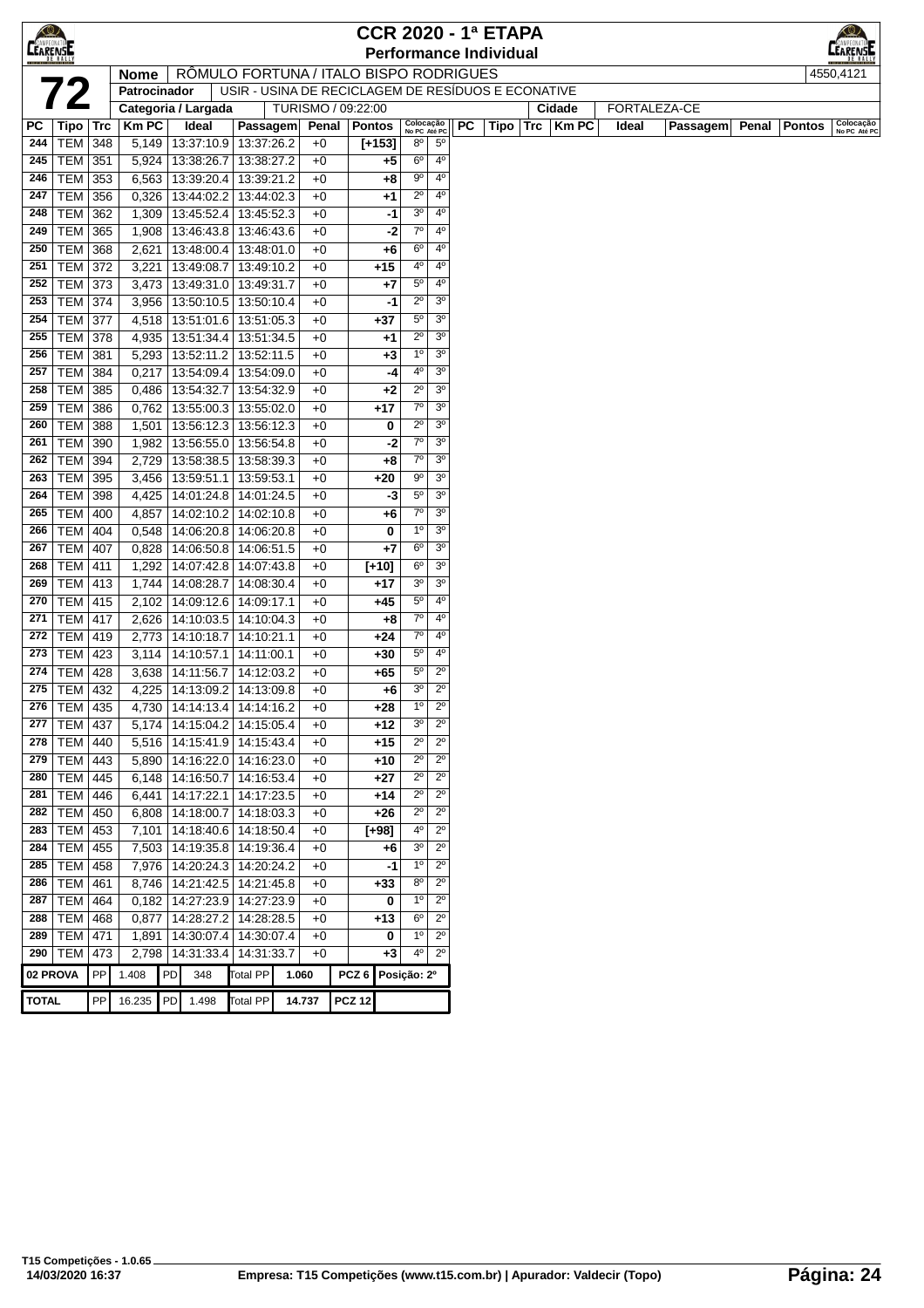| $\bigotimes$<br><b>CCR 2020 - 1ª ETAPA</b><br><b>CEARENSE</b><br><b>EARENSE</b><br><b>Performance Individual</b> |                          |                     |                |                                     |                                     |                    |                |                                    |                                  |                  |                              |            |                |                                                          |                                       |              |                   |                            |                               |
|------------------------------------------------------------------------------------------------------------------|--------------------------|---------------------|----------------|-------------------------------------|-------------------------------------|--------------------|----------------|------------------------------------|----------------------------------|------------------|------------------------------|------------|----------------|----------------------------------------------------------|---------------------------------------|--------------|-------------------|----------------------------|-------------------------------|
| ADRIANO SANTOS DE FREITAS / JOSE JUSTO QUEVEDO DE MORAES<br>4535.4667<br><b>Nome</b>                             |                          |                     |                |                                     |                                     |                    |                |                                    |                                  |                  |                              |            |                |                                                          |                                       |              |                   |                            |                               |
|                                                                                                                  | <b>73</b>                |                     | Patrocinador   | Categoria / Largada                 | <b>DESOR RALLY TEAM</b>             | TURISMO / 09:30:00 |                |                                    |                                  |                  |                              |            | Cidade         | FORTALEZA-CE                                             |                                       |              |                   |                            |                               |
| РC                                                                                                               | Tipo   Trc               |                     | <b>KmPC</b>    | Ideal                               | Passagem                            |                    | Penal   Pontos | Colocação<br>No PC Até PC          |                                  | <b>PC</b>        | Tipo                         | Trc        | <b>Km PC</b>   | Ideal                                                    | Passagem                              | Penal        | <b>Pontos</b>     | Colocação<br>No PC Até PC  |                               |
|                                                                                                                  |                          |                     |                |                                     | <b>CEARENSE DE RALLY - 01 PROVA</b> |                    |                |                                    |                                  | 166              | <b>TEM</b>                   | 184        | 0,370          | 11:09:54.1                                               | 11:09:53.2                            | +0           | $[-9]$            | 10 <sup>o</sup>            | $8^{\circ}$                   |
| 101                                                                                                              | <b>TEM</b>               | 2                   | 0,274          | 09:40:27.4                          | 09:40:26.7                          | $+0$               | -7             | 10 <sup>o</sup>                    | $10^{\circ}$                     | 167              | <b>TEM</b>                   | 186        | 0,673          | 11:10:23.2                                               | 11:10:27.5                            | $+0$         | $+43$             | $9^{\circ}$                | 8 <sup>o</sup>                |
| 102                                                                                                              | <b>TEM</b>               | $\overline{4}$      | 1,212          | 09:41:53.0                          | 09:41:52.1                          | $+0$               | $[-9]$         | 10 <sup>o</sup>                    | 90                               | 168              | <b>TEM</b>                   | 186        | 0,891          | 11:10:45.0                                               | 11:10:52.5                            | $+0$         | $+75$             | 12°                        | $8^{\circ}$                   |
| 103                                                                                                              | <b>TEM</b>               | $\overline{7}$      | 1,861          | 09:43:33.4                          | 09:43:33.3                          | $+0$               | -1             | $2^{\circ}$                        | $4^{\circ}$                      | 169              | <b>TEM</b>                   | 189        | 1,222          | 11:11:17.2                                               | 11:11:29.9                            | +0           | $+127$            | 13 <sup>o</sup>            | $8^{\circ}$                   |
| 104<br>105                                                                                                       | <b>TEM</b><br><b>TEM</b> | $\overline{7}$<br>9 | 2,381<br>2,793 | 09:44:21.4<br>09:45:01.5            | 09:44:21.2<br>09:45:01.2            | $+0$<br>$+0$       | -2<br>-3       | $2^{\circ}$<br>$8^{\circ}$         | 3 <sup>o</sup><br>3 <sup>o</sup> | 170<br>171       | <b>TEM</b><br><b>TEM</b>     | 192<br>194 | 1,582<br>1,742 | 11:12:06.5<br>11:12:25.4                                 | 11:12:14.9<br>11:18:42.7              | +0<br>$+0$   | $+84$<br>$+3.773$ | 12°<br>$10^{\circ}$        | 8 <sup>o</sup><br>$9^{\circ}$ |
| 106                                                                                                              | <b>TEM</b>               | 10                  | 3,228          | 09:45:42.0                          | 09:45:41.7                          | $+0$               | -3             | $5^{\rm o}$                        | $2^{\circ}$                      | 172              | <b>TEM</b>                   | 201        | 2,433          | 11:13:56.4                                               | 11:20:19.8                            | $+0$         | $+3.834$          | $9^{\circ}$                | $8^{\circ}$                   |
| 107                                                                                                              | <b>TEM</b>               | 10                  | 3,300          | 09:45:49.6                          | 09:45:52.8                          | $+0$               | $+32$          | $9^{\circ}$                        | 3 <sup>0</sup>                   | 173              | <b>TEM</b>                   | 203        | 2,577          | 11:14:10.0                                               | 11:20:32.5                            | $+0$         | $+3.825$          | 90                         | 8 <sup>0</sup>                |
| 108                                                                                                              | <b>TEM</b>               | 15                  | 4,181          | 09:48:21.5                          | 09:48:22.5                          | $+0$               | $[+10]$        | $8^{\circ}$                        | $5^{\circ}$                      | 174              | <b>TEM</b>                   | 204        | 2,870          | 11:14:38.5                                               | 11:21:10.3                            | $+0$         | $+3.918$          | $9^{\circ}$                | $8^{\circ}$                   |
| 109                                                                                                              | <b>TEM</b>               | 17                  | 4,726          | 09:49:17.7                          | 09:49:19.1                          | $+0$               | $+14$          | 4 <sup>0</sup>                     | $4^{\circ}$                      | 175              | <b>ROT</b>                   | 205        | 3,009          | 11:14:58.6                                               | 00:00:00.0                            | $+0$         | *6.000            | $0^{\circ}$                | $0^{\circ}$                   |
| 110                                                                                                              | <b>TEM</b>               | 19                  | 5,063          | 09:49:56.3                          | 09:49:55.7                          | $+0$               | -6             | 8 <sup>o</sup>                     | 4 <sup>0</sup>                   | 176              | <b>ROT</b>                   | 205        | 3,155          | 11:15:19.6                                               | 11:22:04.1                            | $+0$         | 0                 | $0^{\circ}$                | $0^{\circ}$                   |
| 111<br>112                                                                                                       | <b>TEM</b><br><b>TEM</b> | 21<br>22            | 0,153<br>0,789 | 09:54:21.3<br>09:55:34.6            | 09:54:20.9<br>09:55:34.4            | $+0$<br>$+0$       | -4<br>-2       | 8 <sup>o</sup><br>$2^{\circ}$      | 4 <sup>0</sup><br>3 <sup>o</sup> | 177<br>178       | <b>ROT</b><br><b>ROT</b>     | 208<br>211 | 3,499<br>3,869 | 11:15:57.3<br>11:16:35.4                                 | 11:23:57.2<br>11:25:18.6              | $+0$<br>$+0$ | 0<br>0            | $0^{\circ}$<br>$0^{\circ}$ | $0^{\circ}$<br>$0^{\circ}$    |
| 113                                                                                                              | <b>TEM</b>               | 26                  | 1,257          | 09:56:21.0                          | 09:56:21.6                          | $+0$               | +6             | 1 <sup>0</sup>                     | 1 <sup>0</sup>                   | 179              | <b>ROT</b>                   | 215        | 4,221          | 11:17:23.5                                               | 11:26:06.2                            | $+0$         | 0                 | $0^{\circ}$                | $0^{\circ}$                   |
| 114                                                                                                              | <b>TEM</b>               | 29                  | 1,409          | 09:56:37.9                          | 09:56:39.7                          | $+0$               | +18            | 3 <sup>o</sup>                     | 1 <sup>0</sup>                   | 180              | <b>ROT</b>                   | 219        | 4,562          | 11:18:00.9                                               | 11:26:54.4                            | +0           | 0                 | $0^{\circ}$                | $0^{\circ}$                   |
| 115                                                                                                              | <b>TEM</b>               | 32                  | 1,655          | 09:57:05.8                          | 09:57:11.9                          | $+0$               | +61            | $2^{\circ}$                        | 1 <sup>0</sup>                   | 181              | <b>TEM</b>                   | 224        | 5,092          | 11:21:01.4 11:27:52.1                                    |                                       | $+0$         | $+4.107$          | $9^{\circ}$                | 7 <sup>o</sup>                |
| 116                                                                                                              | <b>TEM</b>               | 38                  | 2,253          | 09:58:28.5                          | 09:58:34.2                          | $+0$               | $+57$          | $7^\circ$                          | $2^{\circ}$                      | 182              | <b>TEM</b>                   | 224        | 5,314          | 11:21:33.4                                               | 11:28:34.4                            | $+0$         | $+4.210$          | $9^{\circ}$                | 8 <sup>0</sup>                |
| 117                                                                                                              | <b>TEM</b>               | 40                  | 2,660          | 09:59:14.4                          | 09:59:23.7                          | $+0$               | +93            | $9^{\circ}$                        | 4 <sup>0</sup>                   | 183              | <b>TEM</b>                   | 226        | 5,927          | 11:25:29.7                                               | 11:29:26.0                            | $+0$         | $+2.363$          | $9^{\circ}$                | 8 <sup>o</sup>                |
| 118                                                                                                              | <b>TEM</b>               | 46                  | 3,357          | 10:00:39.2                          | 10:00:46.6                          | $+0$               | +74            | $8^{\circ}$<br>$7^\circ$           | 6 <sup>c</sup>                   |                  | 01 PROVA                     | PP         | 35.840         | PD<br>922                                                | Total PP                              | 34.918       | PCZ 5 Posicão: 8º |                            |                               |
| 119<br>120                                                                                                       | <b>TEM</b><br><b>TEM</b> | 49<br>52            | 3,770<br>4,104 | 10:01:26.9<br>10:01:58.5            | 10:01:33.1<br>10:02:13.6            | $+0$<br>$+0$       | +62<br>$+151$  | 7 <sup>o</sup>                     | 6 <sup>o</sup><br>$6^{\circ}$    |                  |                              |            |                | <b>CEARENSE DE RALLY - 02 PROVA</b>                      |                                       |              |                   |                            |                               |
| 121                                                                                                              | <b>TEM</b>               | 55                  | 4,289          | 10:02:30.6                          | 10:02:42.3                          | $+0$               | $+117$         | $6^{\circ}$                        | $6^{\circ}$                      | 201              | TEM                          | 230        | 0,330          |                                                          | 12:05:59.8 12:05:59.2                 | $+0$         | -6                | $9^{\circ}$                | $9^{\circ}$                   |
| 122                                                                                                              | <b>TEM</b>               | 55                  | 4,406          | 10:02:44.2                          | 10:02:59.7                          | $+0$               | $+155$         | $7^\circ$                          | 6 <sup>o</sup>                   | 202<br>203       | <b>TEM</b><br><b>TEM</b>     | 233<br>236 | 0,558<br>1,237 | 12:07:33.3                                               | 12:06:26.1   12:06:46.5<br>12:07:42.4 | $+0$<br>$+0$ | $+204$<br>$+91$   | $8^{\circ}$<br>$8^{\circ}$ | $8^{\circ}$<br>8 <sup>0</sup> |
| 123                                                                                                              | <b>TEM</b>               | 55                  | 4,664          | 10:03:14.1                          | 10:03:38.1                          | $+0$               | $+240$         | $6^{\circ}$                        | $6^{\circ}$                      | 204              | <b>TEM</b>                   | 238        | 1,941          | 12:08:49.9                                               | 12:08:50.7                            | +0           | $[+8]$            | $7^\circ$                  | $8^{\circ}$                   |
| 124                                                                                                              | <b>TEM</b>               | 57                  | 4,905          | 10:03:42.0                          | 10:04:08.1                          | $+0$               | $[+261]$       | 6 <sup>o</sup>                     | $6^{\circ}$                      | 205              | <b>TEM</b>                   | 242        | 2,574          | 12:09:56.5                                               | 12:09:57.6                            | $+0$         | $+11$             | $6^{\circ}$                | 8 <sup>o</sup>                |
| 125                                                                                                              | <b>TEM</b>               | 59                  | 0,239          |                                     | 10:09:07.3   10:09:07.2             | $+0$               | -1             | $2^{\circ}$                        | $6^{\circ}$                      | 206              | <b>TEM</b>                   | 245        | 2,808          | 12:10:21.2                                               | 12:10:28.4                            | $+0$         | $+72$             | 10 <sup>o</sup>            | 8 <sup>o</sup>                |
| 126                                                                                                              | <b>TEM</b>               | 63                  | 1,332          | 10:12:42.9                          | 10:12:43.6                          | $+0$               | $+7$           | $5^{\circ}$                        | $6^{\circ}$                      | 207              | <b>TEM</b>                   | 246        | 3,947          | 12:12:04.3                                               | 12:12:07.0                            | $+0$         | $+27$             | 6 <sup>o</sup>             | $8^{\circ}$                   |
| 127                                                                                                              | CAN                      | 65                  | 1,630          | 00:00:00.0                          | 00:00:00.0                          | $+0$               | 0              |                                    |                                  | 208              | <b>TEM</b>                   | 248        | 4,660          | 12:13:22.3                                               | 12:13:28.9                            | +0           | $+66$             | $9^{\circ}$                | $8^{\circ}$                   |
| 128<br>129                                                                                                       | CAN<br>CAN               | 66                  | 1,940          | 00:00:00.0                          | 00:00:00.0                          | $+0$               | 0              |                                    |                                  | 209              | <b>TEM</b>                   | 250        | 0,295          | 12:18:08.0                                               | 12:18:07.2                            | $+0$         | $[-8]$            | 0 <sup>o</sup>             | 8 <sup>o</sup>                |
| 130                                                                                                              | CAN                      | 69<br>74            | 2,529<br>3,449 | 00:00:00.0<br>00:00:00.0            | 00:00:00.0<br>00:00:00.0            | $+0$<br>$+0$       | 0<br>0         |                                    |                                  | 210              | <b>TEM</b>                   | 251        | 1,110          | 12:19:18.3                                               | 12:19:17.8                            | $+0$         | $-5$              | $9^{\circ}$                | 8 <sup>0</sup>                |
| 131                                                                                                              | CAN                      | 76                  | 3,969          | 00:00:00.0                          | 00:00:00.0                          | $+0$               | 0              |                                    |                                  | 211<br>212       | <b>TEM</b>                   | 253        | 1,476          | 12:19:50.2                                               | 12:19:51.9                            | $+0$         | $+17$             | $7^\circ$<br>$6^{\circ}$   | $8^{\circ}$<br>$7^\circ$      |
| 132                                                                                                              | <b>TEM</b>               | 79                  | 0,159          | $10:23:56.6$ 10:23:59.7             |                                     | $+0$               | +31            | $14^{\circ}$                       | $6^{\circ}$                      | $\overline{213}$ | <b>TEM</b><br><b>TEM</b> 256 | 256        | 2,190          | 12:21:06.9 12:21:09.7<br>2,544 12:21:37.3 12:21:40.5     |                                       | $+0$<br>$+0$ | $+28$<br>$+32$    | 90                         | $8^{\circ}$                   |
| 133                                                                                                              | <b>TEM</b>               | 84                  | 0,851          |                                     | 10:25:21.4   10:25:33.8             | $+0$               | $+124$         | $14^{\circ}$                       | 6 <sup>o</sup>                   | 214              | TEM                          | 257        |                | 2,946   12:22:16.3   12:22:17.8                          |                                       | $+0$         | $+15$             | $6^{\circ}$                | 8 <sup>0</sup>                |
| 134                                                                                                              | <b>TEM</b>               | 84                  | 0,927          |                                     | 10:25:29.0 10:26:06.9               | $+0$               | $[+379]$       | 14 <sup>°</sup>                    | $7^{\circ}$                      | 215              | <b>TEM</b>                   | 263        | 3,627          |                                                          | 12:23:39.6   12:23:38.9               | $+0$         | $-7$              | $9^{\circ}$                | 8 <sup>0</sup>                |
| 135                                                                                                              | <b>TEM</b>               | 90                  | 1,422          | 10:26:28.3 10:26:49.4               |                                     | $+0$               | $+211$         | $14^{\circ}$                       | $7^{\circ}$                      | 216              | <b>TEM</b>                   | 267        | 4,886          | 12:26:13.9                                               | 12:26:13.2                            | $+0$         | -7                | $9^{\circ}$                | $8^{\circ}$                   |
| 136                                                                                                              | <b>TEM</b>               | 94                  | 2,414          | $10:30:28.6$ 10:30:28.1             |                                     | $+0$               | -5             | $8^{\circ}$                        | $7^\circ$                        | 217              | <b>TEM</b>                   | 270        | 5,086          | 12:26:34.8                                               | 12:26:36.9                            | +0           | +21               | $6^{\circ}$                | $7^\circ$                     |
| 137<br>138                                                                                                       | <b>TEM</b><br><b>TEM</b> | 95<br>100           | 2,705<br>3,662 | 10:30:55.7<br>10:32:39.4            | 10:30:56.1<br>10:32:39.6            | $+0$               | $+4$           | 1 <sup>0</sup><br>3 <sup>o</sup>   | 7 <sup>0</sup><br>$7^\circ$      | 218              | <b>TEM</b>                   | 275        | 5,758          |                                                          | 12:27:39.9   12:27:39.7               | +0           | $-2$              | $5^{\circ}$                | $7^{\circ}$                   |
| 139                                                                                                              | TEM                      | 103                 | 4,118          | 10:33:20.4                          | 10:33:23.0                          | $+0$<br>$+0$       | +2<br>$+26$    | 10 <sup>o</sup>                    | $7^{\circ}$                      | 219              | <b>TEM</b>                   | 279        | 6,641          | 12:28:47.5   12:29:14.8                                  |                                       | $+0$         | $+273$            | 10 <sup>o</sup>            | $8^{\circ}$                   |
| 140                                                                                                              | TEM                      | 111                 | 4,724          | 10:34:34.2                          | 10:34:36.8                          | $+0$               | +26            | $12^{\circ}$                       | $7^\circ$                        | 220<br>221       | <b>TEM</b>                   | 281        |                | $0,161$   12:30:38.9   12:30:38.1                        |                                       | $+0$         | -8                | $9^{\circ}$<br>$6^{\circ}$ | $8^{\circ}$<br>$8^{\circ}$    |
| 141                                                                                                              | TEM                      | 114                 | 5,191          | 10:35:17.1                          | 10:35:20.0                          | $+0$               | +29            | $14^{0}$                           | $7^{\circ}$                      | 222              | <b>TEM</b><br><b>TEM</b>     | 281<br>285 | 0,614<br>1,137 | 12:31:17.7   12:31:17.6<br>12:32:10.2   12:32:10.1       |                                       | $+0$<br>$+0$ | -1<br>$-1$        | $3^{\circ}$                | $8^{\circ}$                   |
| 142                                                                                                              | TEM                      | 117                 | 5,520          | 10:36:02.6                          | 10:36:04.8                          | $+0$               | $+22$          | $12^{\circ}$                       | $\overline{7^0}$                 | 223              | <b>TEM</b>                   | 288        | 1,513          | 12:32:50.6   12:32:51.3                                  |                                       | $+0$         | $+7$              | 80                         | $8^{\circ}$                   |
| 143                                                                                                              | TEM                      | 121                 | 0,158          |                                     | 10:38:52.9 10:38:53.4               | $+0$               | $+5$           | 6 <sup>o</sup>                     | 7 <sup>0</sup>                   | 224              | <b>TEM</b>                   | 293        | 1,980          | 12:33:53.3   12:33:52.5                                  |                                       | $+0$         | -8                | 6 <sup>o</sup>             | 8 <sup>0</sup>                |
| 144                                                                                                              | TEM                      | 124                 | 0,899          |                                     | 10:40:03.8   10:40:04.6             | $+0$               | $+8$           | 90                                 | $7^{\circ}$                      | 225              | <b>TEM</b>                   | 296        | 2,330          | 12:34:26.3   12:34:30.2                                  |                                       | $+0$         | $+39$             | 10°                        | $8^{\circ}$                   |
| 145<br>146                                                                                                       | TEM<br><b>TEM</b>        | 125                 | 0,998          | 10:40:11.1                          | 10:40:16.6                          | $+0$               | $+55$          | 13 <sup>o</sup><br>10 <sup>o</sup> | $7^\circ$<br>$7^\circ$           | 226              | <b>TEM</b>                   | 298        | 2,636          | 12:34:55.5                                               | 12:35:03.3                            | $+0$         | +78               | $9^{\circ}$                | $8^{\circ}$                   |
| 147                                                                                                              | TEM                      | 126<br>129          | 1,671<br>2,113 | 10:41:39.0 10:41:45.2               | 10:41:01.2 10:41:02.0               | $+0$<br>$+0$       | $+8$<br>$+62$  | $13^{o}$                           | $7^\circ$                        | 227              | <b>TEM</b>                   | 305        | 3,379          |                                                          | 12:36:15.0   12:36:32.5               | $+0$         | $+175$            | $9^{\circ}$                | $7^{\circ}$                   |
| 148                                                                                                              | TEM                      | 131                 | 2,452          | 10:42:10.0   10:42:20.2             |                                     | $+0$               | $+102$         | $12^{o}$                           | $7^{\circ}$                      | 228<br>229       | CAN<br>CAN                   | 306<br>314 | 3,692          | $00:00:00.0$   00:00:00.0<br>$00:00:00.0$   $00:00:00.0$ |                                       | $+0$<br>$+0$ | 0<br>0            |                            |                               |
| 149                                                                                                              | TEM                      | 133                 | 3,030          | 10:42:59.8                          | 10:43:12.1                          | $+0$               | $+123$         | $12^{\circ}$                       | $7^\circ$                        | 230              | <b>TEM</b>                   | 319        | 4,440<br>0,482 | 13:23:02.6   13:23:02.6                                  |                                       | $+0$         | 0                 | $2^{\circ}$                | $7^{\circ}$                   |
| 150                                                                                                              | TEM                      | 136                 | 3,662          | 10:43:57.2   10:44:06.0             |                                     | $+0$               | +88            | $12^{\circ}$                       | 8 <sup>o</sup>                   | 231              | <b>TEM</b>                   | 319        | 0,949          | 13:23:39.9                                               | 13:23:38.7                            | $+0$         | -12               | 10 <sup>o</sup>            | $7^{\circ}$                   |
| 151                                                                                                              | TEM                      | 137                 | 3,992          | $10:44:28.3$ 10:44:40.4             |                                     | $+0$               | $+121$         | 11 <sup>0</sup>                    | $8^{\circ}$                      | 232              | <b>TEM</b>                   | 321        | 1,091          | 13:23:52.7                                               | 13:23:55.5                            | $+0$         | $+28$             | $5^{\circ}$                | $7^\circ$                     |
| 152                                                                                                              | <b>TEM</b>               | 139                 |                | 4,417   10:45:10.2   10:45:23.4     |                                     | $+0$               | $+132$         | $11^{\circ}$                       | $8^{\circ}$                      | 233              | <b>TEM</b>                   | 321        | 1,721          | 13:24:46.7                                               | 13:24:46.5                            | $+0$         | $-2$              | $6^{\circ}$                | $7^\circ$                     |
| 153                                                                                                              | TEM                      | 141                 | 4,917          | $10:46:20.9$ 10:46:24.1             |                                     | $+0$               | $+32$          | 13 <sup>o</sup>                    | 8 <sup>o</sup>                   | 234              | <b>TEM</b>                   | 325        | 2,353          | 13:26:04.6   13:26:02.9                                  |                                       | $+0$         | -17               | 10 <sup>o</sup>            | $7^\circ$                     |
| 154                                                                                                              | TEM                      | 146                 |                | $0,703$   10:49:52.2   10:50:17.6   |                                     | $+0$               | [+254]         | 13 <sup>°</sup>                    | $8^{\circ}$                      | 235              | <b>TEM</b>                   | 327        | 3,079          | 13:27:22.8                                               | 13:27:22.7                            | $+0$         | -1                | $2^{\circ}$                | $7^\circ$                     |
| 155<br>156                                                                                                       | TEM<br>TEM               | 149<br>151          | 1,352<br>1,561 | 10:51:08.1 10:51:09.3<br>10:51:29.2 | 10:51:31.7                          | $+0$<br>$+0$       | $+12$<br>$+25$ | $11^{\circ}$<br>3 <sup>o</sup>     | $8^{\circ}$<br>$8^{\circ}$       | 236              | <b>TEM</b>                   | 329        | 3,936          | 13:28:39.1   13:28:37.8                                  |                                       | $+0$         | -13               | $10^{\circ}$               | $7^{\circ}$                   |
| 157                                                                                                              | TEM                      | 161                 | 1,144          |                                     | 10:58:27.5   10:58:26.7             | $+0$               | -8             | 11 <sup>0</sup>                    | $8^{\circ}$                      | 237              | <b>TEM</b>                   | 331        | 0,279          | 13:37:07.2   13:37:06.5                                  |                                       | $+0$         | -7                | $9^{\circ}$<br>$2^{\circ}$ | $7^\circ$<br>$7^{\circ}$      |
| 158                                                                                                              | <b>TEM</b>               | 165                 | 2,072          | 10:59:58.1                          | 10:59:58.6                          | $+0$               | +5             | $2^{\circ}$                        | $8^{\circ}$                      | 238<br>239       | <b>TEM</b><br><b>TEM</b>     | 333<br>335 | 0,856<br>1,763 | 13:38:09.4   13:38:09.8<br>13:39:52.5   13:39:52.5       |                                       | $+0$<br>$+0$ | +4<br>0           | $1^{\circ}$                | $7^{\circ}$                   |
| 159                                                                                                              | <b>TEM</b>               | 168                 | 3,216          | 11:02:02.9                          | 11:02:07.7                          | $+0$               | +48            | $7^\circ$                          | $8^{\circ}$                      | 240              | <b>TEM</b>                   | 337        | 2,329          | 13:40:41.0   13:40:42.1                                  |                                       | $+0$         | +11               | $3^{\circ}$                | $7^{\circ}$                   |
| 160                                                                                                              | <b>TEM</b>               | 172                 | 3,799          | 11:02:52.4                          | 11:02:58.0                          | $+0$               | $+56$          | $10^{\circ}$                       | $8^{\circ}$                      | 241              | <b>TEM</b>                   | 339        | 3,039          | 13:41:41.2                                               | 13:41:41.3                            | $+0$         | $+1$              | $2^{\circ}$                | $\overline{7^{\circ}}$        |
| 164                                                                                                              | TEM                      | 174                 | 3,947          | 11:03:07.7                          | 11:03:14.6                          | $+0$               | $+69$          | $9^{\circ}$                        | $8^{\circ}$                      | 242              | <b>TEM</b>                   | 341        | 3,621          |                                                          | 13:42:37.3 13:42:36.4                 | $+0$         | $[-9]$            | 9º                         | $\overline{7^0}$              |
| 165                                                                                                              | <b>TEM 176</b>           |                     | 4,439          | 11:06:23.2                          | 11:06:23.6                          | $+0$               | +4             | $7^\circ$                          | $8^{\circ}$                      | 243              | <b>TEM</b>                   | 345        | 4,341          |                                                          | 13:43:55.8   13:43:55.9               | $+0$         | +1                | $2^{\circ}$                | 7 <sup>o</sup>                |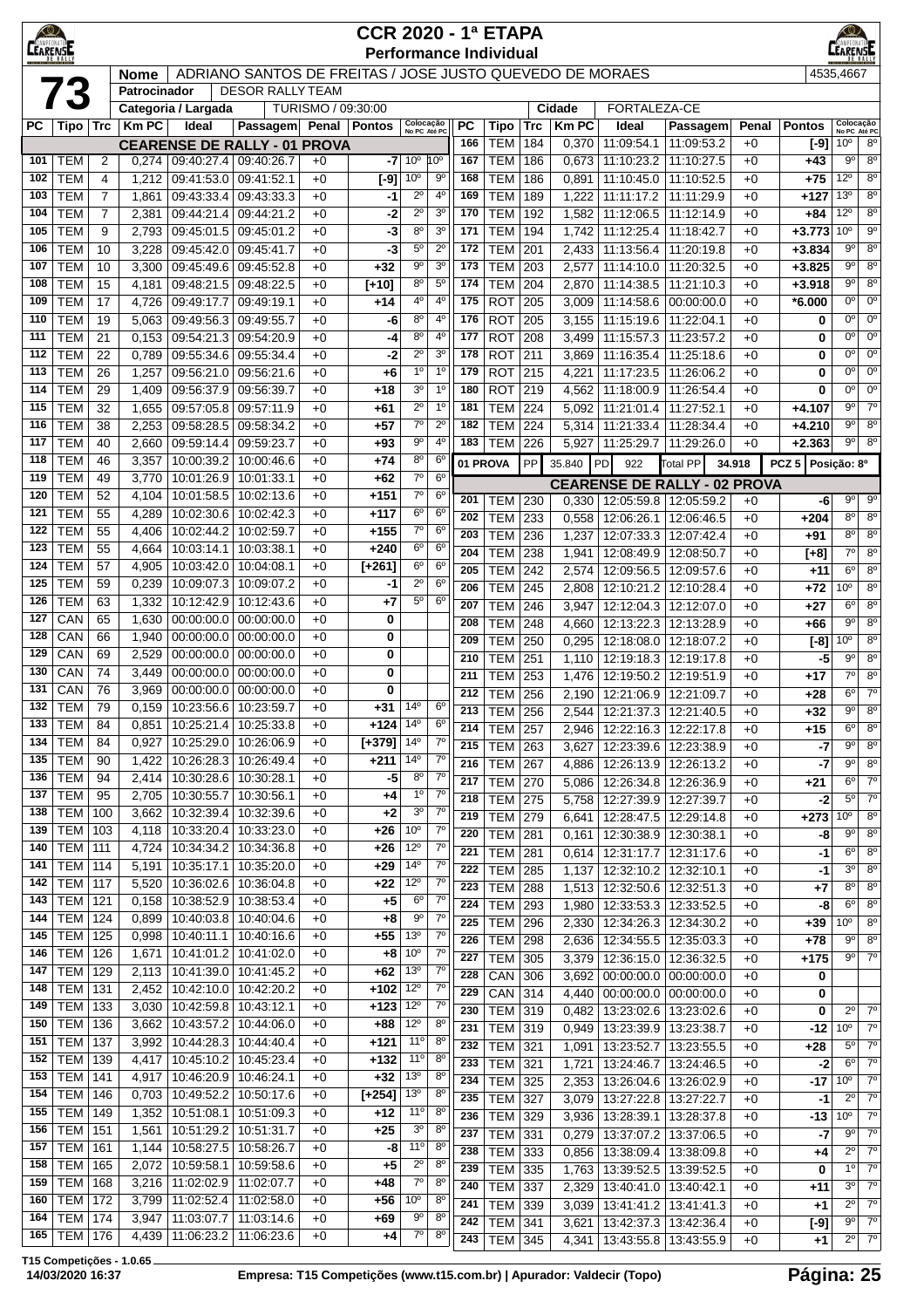| <b>CEARENSE</b> |                 |     |                               |                      |  |                                                          |        | <b>CCR 2020 - 1ª ETAPA</b> |                           |                |             |  |  |              |             |              |                 |         |               |                           |
|-----------------|-----------------|-----|-------------------------------|----------------------|--|----------------------------------------------------------|--------|----------------------------|---------------------------|----------------|-------------|--|--|--------------|-------------|--------------|-----------------|---------|---------------|---------------------------|
|                 |                 |     | <b>Performance Individual</b> |                      |  |                                                          |        |                            |                           |                |             |  |  |              |             |              |                 | EARENSE |               |                           |
|                 |                 |     | <b>Nome</b>                   |                      |  | ADRIANO SANTOS DE FREITAS / JOSE JUSTO QUEVEDO DE MORAES |        |                            |                           |                |             |  |  |              |             |              |                 |         |               | 4535.4667                 |
|                 |                 |     | Patrocinador                  |                      |  | <b>DESOR RALLY TEAM</b>                                  |        |                            |                           |                |             |  |  |              |             |              |                 |         |               |                           |
|                 |                 |     | Categoria / Largada           |                      |  |                                                          |        | TURISMO / 09:30:00         |                           |                |             |  |  |              | Cidade      | FORTALEZA-CE |                 |         |               |                           |
| РC              | Tipo   Trc      |     | <b>KmPC</b>                   | Ideal                |  | Passagem                                                 | Penal  | <b>Pontos</b>              | Colocação<br>No PC Até PC |                | <b>PC</b>   |  |  | $Tipo$   Trc | <b>KmPC</b> | Ideal        | <b>Passagem</b> | Penal   | <b>Pontos</b> | Colocação<br>No PC Até PC |
| 244             | <b>TEM 348</b>  |     |                               |                      |  | 5,149   13:45:10.9   13:45:10.4                          | $+0$   | -5                         | $4^{\circ}$               | $7^{\circ}$    |             |  |  |              |             |              |                 |         |               |                           |
| 245             | TEM             | 351 |                               | 5,924   13:46:26.7   |  | 13:46:24.0                                               | $+0$   | -27                        | $8^{\circ}$               | $7^{\circ}$    |             |  |  |              |             |              |                 |         |               |                           |
| 246             | <b>TEM</b>      | 353 |                               | 6,563   13:47:20.4   |  | 13:47:19.8                                               | $+0$   | -6                         | $7^\circ$                 | $7^{\circ}$    |             |  |  |              |             |              |                 |         |               |                           |
| 247             | <b>TEM</b>      | 356 | 0,326                         | 13:52:02.2           |  | 13:52:01.4                                               | $+0$   | -8                         | $9^{\circ}$               | $7^{\circ}$    |             |  |  |              |             |              |                 |         |               |                           |
| 248             | <b>TEM 362</b>  |     | 1,309                         | 13:53:52.4           |  | 13:53:52.5                                               | $+0$   | +1                         | 40                        | $7^{\circ}$    |             |  |  |              |             |              |                 |         |               |                           |
| 249             | <b>TEM 365</b>  |     | 1,908                         |                      |  | 13:54:43.8 13:54:44.0                                    | $+0$   | $+2$                       | $5^{\circ}$               |                | $7^\circ$   |  |  |              |             |              |                 |         |               |                           |
| 250             | <b>TEM</b>      | 368 | 2,621                         | 13:56:00.4           |  | 13:56:00.4                                               | $+0$   | 0                          | 1 <sup>0</sup>            |                | $7^\circ$   |  |  |              |             |              |                 |         |               |                           |
| 251             | <b>TEM 372</b>  |     | 3,221                         | 13:57:08.7           |  | 13:57:09.9                                               | $+0$   | $+12$                      | $2^{\circ}$               | $7^{\circ}$    |             |  |  |              |             |              |                 |         |               |                           |
| 252             | <b>TEM 373</b>  |     | 3,473                         | 13:57:31.0           |  | 13:57:31.1                                               | $+0$   | $^{+1}$                    | 1 <sup>o</sup>            | $7^{\circ}$    |             |  |  |              |             |              |                 |         |               |                           |
| 253             | <b>TEM 374</b>  |     | 3,956                         |                      |  | $13:58:10.5$ 13:58:10.1                                  | $+0$   | -4                         | 4º                        |                | $7^{\circ}$ |  |  |              |             |              |                 |         |               |                           |
| 254             | <b>TEM</b>      | 377 | 4,518                         |                      |  | 13:59:01.6   13:59:05.3                                  | $+0$   | $+37$                      | $6^{\circ}$               | $7^{\circ}$    |             |  |  |              |             |              |                 |         |               |                           |
| 255             | TEM             | 378 | 4,935                         | 13:59:34.4           |  | 13:59:35.9                                               | $+0$   | $+15$                      | $6^{\circ}$               | 6 <sup>o</sup> |             |  |  |              |             |              |                 |         |               |                           |
| 256             | TEM             | 381 | 5,293                         | 14:00:11.2           |  | 14:00:09.3                                               | $+0$   | -19                        | $5^{\circ}$               | 6 <sup>o</sup> |             |  |  |              |             |              |                 |         |               |                           |
| 257             | $TEM$ 384       |     | 0,217                         | 14:02:09.4           |  | 14:02:07.2                                               | $+0$   | -22                        | $8^{\circ}$               | 6 <sup>o</sup> |             |  |  |              |             |              |                 |         |               |                           |
| 258             | <b>TEM 385</b>  |     | 0,486                         | 14:02:32.7           |  | 14:02:32.1                                               | $+0$   | -6                         | $6^{\circ}$               | 6 <sup>o</sup> |             |  |  |              |             |              |                 |         |               |                           |
| 259             | <b>TEM</b>      | 386 | 0,762                         | 14:03:00.3           |  | 14:03:02.9                                               | $+0$   | +26                        | 90                        | 6 <sup>o</sup> |             |  |  |              |             |              |                 |         |               |                           |
| 260             | TEM             | 388 | 1,501                         | 14:04:12.3           |  | 14:04:12.1                                               | $+0$   | -2                         | 40                        | 6 <sup>o</sup> |             |  |  |              |             |              |                 |         |               |                           |
| 261             | TEM   390       |     | 1,982                         | 14:04:55.0           |  | 14:04:55.0                                               | $+0$   | 0                          | $1^{\circ}$               | 6 <sup>o</sup> |             |  |  |              |             |              |                 |         |               |                           |
| 262             | <b>TEM 394</b>  |     | 2,729                         | 14:06:38.5           |  | 14:06:38.1                                               | $+0$   | -4                         | $2^{\circ}$               | 6 <sup>o</sup> |             |  |  |              |             |              |                 |         |               |                           |
| 263             | <b>TEM</b>      | 395 | 3,456                         | 14:07:51.1           |  | 14:07:54.1                                               | $+0$   | +30                        | 10 <sup>o</sup>           | $6^{\circ}$    |             |  |  |              |             |              |                 |         |               |                           |
| 264             | <b>TEM</b>      | 398 | 4,425                         | 14:09:24.8           |  | 14:09:23.1                                               | $+0$   | -17                        | 10 <sup>o</sup>           | 6 <sup>o</sup> |             |  |  |              |             |              |                 |         |               |                           |
| 265             | <b>TEM</b>      | 400 | 4,857                         |                      |  | 14:10:10.2 14:10:10.0                                    | $+0$   | -2                         | $6^{\circ}$               | 6 <sup>o</sup> |             |  |  |              |             |              |                 |         |               |                           |
| 266             | <b>TEM 404</b>  |     | 0,548                         |                      |  | 14:14:20.8 14:14:20.6                                    | $+0$   | -2                         | $8^{\circ}$               | 6 <sup>o</sup> |             |  |  |              |             |              |                 |         |               |                           |
| 267             | <b>TEM 407</b>  |     |                               |                      |  | $0,828$   14:14:50.8   14:14:50.8                        | $+0$   | 0                          | $1^{\circ}$               | 6 <sup>o</sup> |             |  |  |              |             |              |                 |         |               |                           |
| 268             | <b>TEM 411</b>  |     |                               |                      |  | 1,292   14:15:42.8   14:15:45.5                          | $+0$   | +27                        | 80                        | 6 <sup>o</sup> |             |  |  |              |             |              |                 |         |               |                           |
| 269             | <b>TEM 413</b>  |     |                               | 1,744 14:16:28.7     |  | 14:16:33.5                                               | $+0$   | $+48$                      | $7^\circ$                 | 6 <sup>o</sup> |             |  |  |              |             |              |                 |         |               |                           |
| 270             | <b>TEM 415</b>  |     | 2,102                         | 14:17:12.6           |  | 14:17:32.1                                               | $+0$   | $+195$                     | 10 <sup>o</sup>           | 6 <sup>o</sup> |             |  |  |              |             |              |                 |         |               |                           |
| 271             | TEM   417       |     | 2,626                         | 14:18:03.5           |  | 14:18:20.0                                               | $+0$   | $+165$                     | 10 <sup>o</sup>           | 6 <sup>o</sup> |             |  |  |              |             |              |                 |         |               |                           |
| 272             | <b>TEM</b>      | 419 | 2,773                         | 14:18:18.7           |  | 14:18:36.9                                               | $+0$   | $+182$                     | 10 <sup>o</sup>           |                | $7^{\circ}$ |  |  |              |             |              |                 |         |               |                           |
| 273             | TEM             | 423 | 3,114                         | 14:18:57.1           |  | 14:19:21.3                                               | $+0$   | $+242$                     | 10 <sup>o</sup>           |                | $7^{\circ}$ |  |  |              |             |              |                 |         |               |                           |
| 274             | TEM             | 428 | 3,638                         | 14:19:56.7           |  | 14:20:36.6                                               | $+0$   | $+399$                     | $7^\circ$                 | $7^{\circ}$    |             |  |  |              |             |              |                 |         |               |                           |
| 275             | <b>TEM 432</b>  |     | 4,225                         | 14:21:09.2           |  | 14:21:38.6                                               | $+0$   | $+294$                     | 7 <sup>o</sup>            | $8^{\circ}$    |             |  |  |              |             |              |                 |         |               |                           |
| 276             | <b>TEM 435</b>  |     |                               |                      |  | 4,730   14:22:13.4   14:22:42.4                          | $+0$   | $+290$                     | $7^\circ$                 | $8^{\circ}$    |             |  |  |              |             |              |                 |         |               |                           |
|                 | 277   TEM   437 |     |                               |                      |  | 5,174   14:23:04.2   14:23:27.7                          | $+0$   | +235                       | $8^{\circ}$               |                | $8^{\circ}$ |  |  |              |             |              |                 |         |               |                           |
| 278             | $TEM$ 440       |     |                               |                      |  | 5,516   14:23:41.9   14:24:13.9                          | $+0$   | $+320$                     | $9^{\circ}$               |                | $8^{\circ}$ |  |  |              |             |              |                 |         |               |                           |
| 279             | TEM   443       |     |                               |                      |  | 5,890   14:24:22.0   14:25:01.0                          | $+0$   | $+390$                     | $9^{\circ}$               | $8^{\circ}$    |             |  |  |              |             |              |                 |         |               |                           |
| 280             | TEM 445         |     |                               | 6,148 14:24:50.7     |  | 14:25:32.9                                               | $+0$   | $+422$                     | 90                        | $8^{\circ}$    |             |  |  |              |             |              |                 |         |               |                           |
| 281             | <b>TEM</b>      | 446 |                               | $6,441$   14:25:22.1 |  | 14:26:08.3                                               | $+0$   | $[+462]$                   | $9^{\circ}$               | $8^{\circ}$    |             |  |  |              |             |              |                 |         |               |                           |
| 282             | TEM             | 450 |                               | 6,808   14:26:00.7   |  | 14:26:46.3                                               | $+0$   | $[+456]$                   | 90                        | $8^{\circ}$    |             |  |  |              |             |              |                 |         |               |                           |
| 283             | TEM 453         |     |                               |                      |  | 7,101   14:26:40.6   14:27:37.9                          | $+0$   | $[+573]$                   | 90                        | $8^{\circ}$    |             |  |  |              |             |              |                 |         |               |                           |
| 284             | <b>TEM 455</b>  |     |                               |                      |  | 7,503   14:27:35.8   14:28:17.7                          | $+0$   | $+419$                     | 10 <sup>o</sup>           | $9^{\circ}$    |             |  |  |              |             |              |                 |         |               |                           |
| 285             | TEM 458         |     |                               |                      |  | 7,976   14:28:24.3   14:28:56.6                          | $+0$   | $+323 10^{\circ}$          |                           |                | $9^{\circ}$ |  |  |              |             |              |                 |         |               |                           |
| 286             | TEM 461         |     |                               |                      |  | 8,746   14:29:42.5   14:30:11.5                          | $+0$   | $+290$                     | 10 <sup>o</sup>           |                | 90          |  |  |              |             |              |                 |         |               |                           |
| 287             | <b>TEM 464</b>  |     |                               |                      |  | 0,182   14:35:23.9   14:35:23.3                          | $+0$   | -6                         | $7^\circ$                 |                | $9^{\circ}$ |  |  |              |             |              |                 |         |               |                           |
| 288             | TEM 468         |     |                               | $0,877$   14:36:27.2 |  | 14:36:26.9                                               | $+0$   | -3                         | $2^{\circ}$               | $9^{\circ}$    |             |  |  |              |             |              |                 |         |               |                           |
| 289             | <b>TEM 471</b>  |     | 1,891                         | 14:38:07.4           |  | 14:38:05.7                                               | $+0$   | -17                        | 10 <sup>o</sup>           | $9^{\circ}$    |             |  |  |              |             |              |                 |         |               |                           |
| 290             | <b>TEM</b>      | 473 |                               | 2,798   14:39:33.4   |  | 14:39:30.7                                               | $+0$   |                            | $-27 10^{\circ}$          | 90             |             |  |  |              |             |              |                 |         |               |                           |
| 02 PROVA        |                 | PP  | 7.356                         | PD<br>1.516          |  | <b>Total PP</b>                                          | 5.840  | PCZ <sub>5</sub>           | Posição: 9º               |                |             |  |  |              |             |              |                 |         |               |                           |
| <b>TOTAL</b>    |                 | PP  | 43.196                        | PD<br>2.438          |  | <b>Total PP</b>                                          | 40.758 | <b>PCZ 10</b>              |                           |                |             |  |  |              |             |              |                 |         |               |                           |
|                 |                 |     |                               |                      |  |                                                          |        |                            |                           |                |             |  |  |              |             |              |                 |         |               |                           |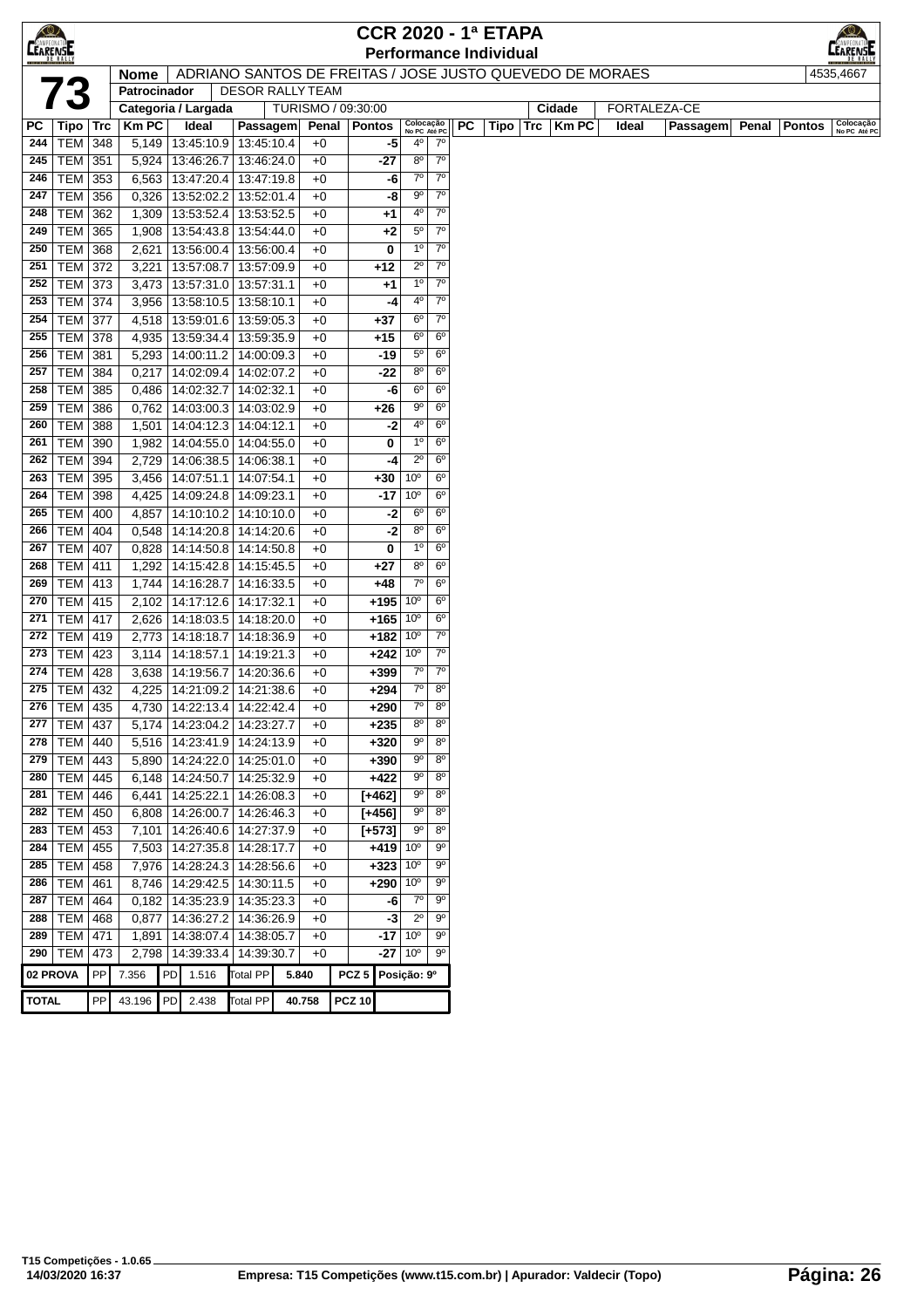|                                                                                         | LEARENSE<br><b>CCR 2020 - 1ª ETAPA</b><br><b>Performance Individual</b> |                                  |                |                             |                                     |                    |                  |                                  |                               |            |                              |            |                | <b>EARENSE</b>                                 |                          |              |                      |                                  |                                  |
|-----------------------------------------------------------------------------------------|-------------------------------------------------------------------------|----------------------------------|----------------|-----------------------------|-------------------------------------|--------------------|------------------|----------------------------------|-------------------------------|------------|------------------------------|------------|----------------|------------------------------------------------|--------------------------|--------------|----------------------|----------------------------------|----------------------------------|
| IVAN VIANA DA COSTA FILHO / GUILHERME HOLANDA<br><b>Nome</b><br><b>DESOR RALLY TEAM</b> |                                                                         |                                  |                |                             |                                     |                    |                  |                                  |                               |            |                              |            | 4117,4520      |                                                |                          |              |                      |                                  |                                  |
|                                                                                         | 74                                                                      |                                  | Patrocinador   | Categoria / Largada         |                                     | TURISMO / 09:31:00 |                  |                                  |                               |            |                              |            | Cidade         | FORTALEZA-CE                                   |                          |              |                      |                                  |                                  |
| РC                                                                                      | Tipo                                                                    | Trc                              | <b>KmPC</b>    | Ideal                       | <b>Passagem</b>                     |                    | Penal   Pontos   | Colocação<br>No PC Até PC        |                               | PC         | Tipo                         | <b>Trc</b> | <b>Km PC</b>   | Ideal                                          | Passagem                 | Penal        | <b>Pontos</b>        | Colocação<br>No PC Até PC        |                                  |
|                                                                                         |                                                                         |                                  |                |                             | <b>CEARENSE DE RALLY - 01 PROVA</b> |                    |                  |                                  |                               | 166        | <b>TEM</b>                   | 184        | 0,370          | 11:10:54.1                                     | 11:10:54.1               | $+0$         | 0                    | 30                               | $5^{\circ}$                      |
| 101                                                                                     | <b>TEM</b>                                                              | 2                                | 0,274          | 09:41:27.4                  | 09:41:27.3                          | $+0$               | -1               | 3 <sup>0</sup>                   | 3 <sup>0</sup>                | 167        | <b>TEM</b>                   | 186        | 0,673          | 11:11:23.2                                     | 11:11:24.0               | $+0$         | $[+8]$               | 3 <sup>0</sup>                   | 5 <sup>o</sup>                   |
| 102<br>103                                                                              | <b>TEM</b><br><b>TEM</b>                                                | $\overline{4}$<br>$\overline{7}$ | 1,212<br>1,861 | 09:42:53.0<br>09:44:33.4    | 09:42:53.2<br>09:44:33.5            | $+0$<br>$+0$       | +2<br>+1         | 1 <sup>0</sup><br>1 <sup>0</sup> | 1 <sup>0</sup><br>$1^{\circ}$ | 168<br>169 | <b>TEM</b><br><b>TEM</b>     | 186<br>189 | 0,891<br>1,222 | 11:11:45.0<br>11:12:17.2                       | 11:11:45.6<br>11:12:19.6 | $+0$<br>$+0$ | $+6$<br>$+24$        | $1^{\circ}$<br>3 <sup>0</sup>    | $5^{\circ}$<br>$4^{\circ}$       |
| 104                                                                                     | <b>TEM</b>                                                              | 7                                | 2,381          | 09:45:21.4                  | 09:45:20.7                          | $+0$               | -7               | $7^{\circ}$                      | 1 <sup>0</sup>                | 170        | <b>TEM</b>                   | 192        | 1,582          | 11:13:06.5                                     | 11:13:06.4               | $+0$         | -1                   | 1 <sup>0</sup>                   | $4^{\circ}$                      |
| 105                                                                                     | <b>TEM</b>                                                              | 9                                | 2,793          | 09:46:01.5                  | 09:46:01.2                          | $+0$               | -3               | $7^{\circ}$                      | 1 <sup>0</sup>                | 171        | <b>TEM</b>                   | 194        | 1,742          | 11:13:25.4                                     | 11:18:48.6               | $+0$         | $+3.232$             | $9^{\circ}$                      | 6 <sup>o</sup>                   |
| 106                                                                                     | <b>TEM</b>                                                              | 10                               | 3,228          | 09:46:42.0                  | 09:46:40.8                          | $+0$               | -12              | 13 <sup>o</sup>                  | 3 <sup>o</sup>                | 172        | <b>TEM</b>                   | 201        | 2,433          | 11:14:56.4                                     | 11:20:22.3               | $+0$         | $+3.259$             | $8^{\circ}$                      | $6^{\circ}$                      |
| 107                                                                                     | <b>TEM</b>                                                              | 10                               | 3,300          | 09:46:49.6                  | 09:46:50.8                          | $+0$               | $+12$            | $1^{\circ}$                      | 1 <sup>0</sup>                | 173        | <b>TEM</b>                   | 203        | 2,577          | 11:15:10.0                                     | 11:20:34.2               | $+0$         | $+3.242$             | $8^{\circ}$                      | $7^{\circ}$                      |
| 108<br>109                                                                              | <b>TEM</b><br><b>TEM</b>                                                | 15<br>17                         | 4,181<br>4,726 | 09:49:21.5<br>09:50:17.7    | 09:49:21.3<br>09:50:20.5            | $+0$               | -2<br>$+28$      | $2^{\circ}$<br>13 <sup>0</sup>   | 1 <sup>0</sup><br>$2^{\circ}$ | 174<br>175 | <b>TEM</b><br><b>ROT</b>     | 204<br>205 | 2,870          | 11:15:38.5<br>11:15:58.6                       | 11:21:13.1<br>00:00:00.0 | $+0$<br>$+0$ | $+3.346$<br>$*6.000$ | $8^{\circ}$<br>$0^{\circ}$       | $7^{\circ}$<br>$0^{\circ}$       |
| 110                                                                                     | <b>TEM</b>                                                              | 19                               | 5,063          | 09:50:56.3                  | 09:50:56.3                          | $+0$<br>$+0$       | 0                | 1 <sup>0</sup>                   | $2^{\circ}$                   | 176        | <b>ROT</b>                   | 205        | 3,009<br>3,155 | 11:16:19.6                                     | 11:22:54.6               | $+0$         | 0                    | $0^{\circ}$                      | $0^{\circ}$                      |
| 111                                                                                     | <b>TEM</b>                                                              | 21                               | 0,153          | 09:55:21.3                  | 09:55:21.4                          | $+0$               | +1               | 3 <sup>o</sup>                   | $2^{\circ}$                   | 177        | <b>ROT</b>                   | 208        | 3.499          | 11:16:57.3                                     | 11:23:52.8               | $+0$         | 0                    | $0^{\circ}$                      | $0^{\circ}$                      |
| 112                                                                                     | <b>TEM</b>                                                              | 22                               | 0,789          | 09:56:34.6                  | 09:56:35.4                          | $+0$               | $[+8]$           | 4°                               | $2^{\circ}$                   | 178        | <b>ROT</b>                   | 211        | 3,869          | 11:17:35.4                                     | 11:25:04.9               | $+0$         | 0                    | $0^{\circ}$                      | $0^{\circ}$                      |
| 113                                                                                     | <b>TEM</b>                                                              | 26                               | 1,257          | 09:57:21.0                  | 09:57:27.5                          | $+0$               | +65              | $7^{\circ}$                      | $4^{\circ}$                   | 179        | <b>ROT</b>                   | 215        | 4,221          | 11:18:23.5                                     | 11:25:52.4               | $+0$         | 0                    | $0^{\circ}$                      | $0^{\circ}$                      |
| 114                                                                                     | <b>TEM</b>                                                              | 29                               | 1,409          | 09:57:37.9                  | 09:57:44.0                          | $+0$               | +61              | $6^{\circ}$                      | $5^{\circ}$                   | 180        | <b>ROT</b>                   | 219        | 4,562          | 11:19:00.9                                     | 11:26:36.1               | $+0$         | 0                    | $0^{\circ}$                      | $0^{\circ}$                      |
| 115<br>116                                                                              | <b>TEM</b><br><b>TEM</b>                                                | 32<br>38                         | 1,655<br>2,253 | 09:58:05.8<br>09:59:28.5    | 09:58:12.9<br>09:59:29.7            | $+0$<br>$+0$       | $+71$<br>$+12$   | 4°<br>$1^{\circ}$                | $4^{\circ}$<br>4 <sup>0</sup> | 181<br>182 | <b>TEM</b><br><b>TEM</b>     | 224<br>224 | 5,092<br>5,314 | 11:22:01.4<br>11:22:33.4                       | 11:27:44.5<br>11:28:27.5 | $+0$<br>$+0$ | $+3.431$<br>$+3.541$ | $8^{\circ}$<br>$7^\circ$         | $6^{\circ}$<br>$6^{\circ}$       |
| 117                                                                                     | <b>TEM</b>                                                              | 40                               | 2,660          | 10:00:14.4                  | 10:00:14.3                          | $+0$               | -1               | $2^{\circ}$                      | 3 <sup>o</sup>                | 183        | <b>TEM</b>                   | 226        | 5,927          | 11:26:29.7   11:29:25.6                        |                          | $+0$         | $[+1.759]$           | $7^\circ$                        | $6^{\circ}$                      |
| 118                                                                                     | <b>TEM</b>                                                              | 46                               | 3,357          | 10:01:39.2                  | 10:01:39.6                          | $+0$               | +4               | 1 <sup>0</sup>                   | 3 <sup>o</sup>                | 01 PROVA   |                              | PP         | 29.539         | <b>PD</b><br>2.225                             | <b>Total PP</b>          | 27.314       | PCZ 9 Posicão: 6º    |                                  |                                  |
| 119                                                                                     | <b>TEM</b>                                                              | 49                               | 3,770          | 10:02:26.9                  | 10:02:32.6                          | $+0$               | $+57$            | $6^{\circ}$                      | 3 <sup>o</sup>                |            |                              |            |                | <b>CEARENSE DE RALLY - 02 PROVA</b>            |                          |              |                      |                                  |                                  |
| 120                                                                                     | <b>TEM</b>                                                              | 52                               | 4,104          | 10:02:58.5                  | 10:03:12.8                          | $+0$               | +143             | $6^{\circ}$                      | 4 <sup>0</sup>                | 201        | TEM                          | 230        | 0,330          | 12:06:59.8 12:06:59.6                          |                          | $+0$         | $[-2]$               | $5^\circ$                        | $5^\circ$                        |
| 121                                                                                     | <b>TEM</b>                                                              | 55                               | 4,289          | 10:03:30.6                  | 10:03:43.4                          | $+0$               | $+128$           | $7^{\circ}$<br>$6^{\circ}$       | $5^{\circ}$<br>5 <sup>o</sup> | 202        | <b>TEM</b>                   | 233        | 0,558          | 12:07:26.1                                     | 12:07:31.3               | $+0$         | $[+52]$              | $1^{\circ}$                      | 1 <sup>0</sup>                   |
| 122<br>123                                                                              | <b>TEM</b><br><b>TEM</b>                                                | 55<br>55                         | 4,406<br>4,664 | 10:03:44.2<br>10:04:14.1    | 10:03:58.9<br>10:04:33.8            | $+0$<br>$+0$       | +147<br>$[+197]$ | $5^{\circ}$                      | $5^{\circ}$                   | 203        | <b>TEM</b>                   | 236        | 1,237          | 12:08:33.3                                     | 12:08:33.8               | $+0$         | $[+5]$               | 3 <sup>0</sup>                   | 1 <sup>0</sup>                   |
| 124                                                                                     | <b>TEM</b>                                                              | 57                               | 4,905          | 10:04:42.0                  | 10:05:06.3                          | $+0$               | $[+243]$         | $5^{\circ}$                      | $5^{\circ}$                   | 204<br>205 | <b>TEM</b><br><b>TEM</b>     | 238<br>242 | 1,941<br>2,574 | 12:09:49.9<br>12:10:56.5                       | 12:09:50.0<br>12:10:57.2 | $+0$<br>$+0$ | +1<br>$[+7]$         | $2^{\circ}$<br>4 <sup>o</sup>    | $1^{\circ}$<br>1 <sup>o</sup>    |
| 125                                                                                     | <b>TEM</b>                                                              | 59                               | 0,239          | 10:10:07.3                  | 10:10:08.3                          | $+0$               | $[+10]$          | $6^{\circ}$                      | $5^{\circ}$                   | 206        | <b>TEM</b>                   | 245        | 2,808          | 12:11:21.2                                     | 12:11:26.4               | $+0$         | $[+52]$              | $8^{\circ}$                      | $2^{\circ}$                      |
| 126                                                                                     | <b>TEM</b>                                                              | 63                               | 1,332          | 10:13:42.9                  | 10:13:43.3                          | $+0$               | +4               | 3 <sup>0</sup>                   | $5^{\circ}$                   | 207        | <b>TEM</b>                   | 246        | 3,947          | 12:13:04.3                                     | 12:13:04.3               | $+0$         | 0                    | 1 <sup>0</sup>                   | 1 <sup>0</sup>                   |
| 127                                                                                     | CAN                                                                     | 65                               | 1,630          | 00:00:00.0                  | 00:00:00.0                          | $+0$               | 0                |                                  |                               | 208        | <b>TEM</b>                   | 248        | 4,660          | 12:14:22.3                                     | 12:14:25.3               | $+0$         | [+30]                | $6^{\circ}$                      | 1 <sup>o</sup>                   |
| 128<br>129                                                                              | CAN<br>CAN                                                              | 66<br>69                         | 1,940<br>2,529 | 00:00:00.0<br>00:00:00.0    | 00:00:00.0<br>00:00:00.0            | $+0$<br>$+0$       | 0<br>0           |                                  |                               | 209        | <b>TEM</b>                   | 250        | 0,295          | 12:19:08.0                                     | 12:19:07.8               | $+0$         | -2                   | $5^{\circ}$                      | 10                               |
| 130                                                                                     | CAN                                                                     | 74                               | 3,449          | 00:00:00.0                  | 00:00:00.0                          | $+0$               | 0                |                                  |                               | 210        | <b>TEM</b>                   | 251        | 1,110          | 12:20:18.3<br>12:20:50.2                       | 12:20:18.3               | $+0$         | 0                    | $1^{\circ}$<br>$6^{\circ}$       | 1 <sup>0</sup><br>1 <sup>0</sup> |
| 131                                                                                     | CAN                                                                     | 76                               | 3,969          | 00:00:00.0                  | 00:00:00.0                          | $+0$               | 0                |                                  |                               | 211<br>212 | <b>TEM</b><br><b>TEM</b>     | 253<br>256 | 1,476<br>2,190 | 12:22:06.9                                     | 12:20:51.6<br>00:00:00.0 | $+0$<br>$+0$ | $+14$<br>$*6.000$    | $0^{\circ}$                      | $0^{\circ}$                      |
| 132                                                                                     | <b>TEM</b>                                                              | 79                               | 0,159          | 10:24:56.6                  | 10:24:57.1                          | $+0$               | +5               | 90                               | $5^{\circ}$                   | 213        | <b>TEM</b>                   | 256        | 2,544          | 12:22:37.3                                     | 00:00:00.0               | $+0$         | *6.000               | 0°                               | 0 <sup>o</sup>                   |
|                                                                                         | $133$ TEM                                                               | 84                               |                | 0,851 10:26:21.4 10:26:21.3 |                                     | $+0$               | -1               | 3 <sup>o</sup>                   | $5^{\circ}$                   | 214        | <b>TEM 257</b>               |            | 2,946          | 12:23:16.3   00:00:00.0                        |                          | $+0$         | $*6.000$             | 0°                               | $0^{\circ}$                      |
| 134                                                                                     | <b>TEM</b>                                                              | 84                               | 0,927          | 10:26:29.0                  | 10:26:30.9                          | $+0$               | +19              | $4^{\circ}$                      | $5^{\circ}$                   | 215        | <b>TEM</b>                   | 263        | 3,627          | 12:24:39.6                                     | 00:00:00.0               | $+0$         | $*6.000$             | $0^{\circ}$                      | $0^{\circ}$                      |
| 135<br>136                                                                              | <b>TEM</b><br><b>TEM</b>                                                | 90<br>94                         | 1,422<br>2,414 | 10:27:28.3<br>10:31:28.6    | 10:27:33.1<br>10:31:27.5            | $+0$<br>$+0$       | $+48$<br>-11     | 13 <sup>o</sup><br>$12^{\circ}$  | $5^{\circ}$<br>$5^{\circ}$    | 216        | TEM                          | 267        | 4,886          | 12:27:13.9                                     | 00:00:00.0               | $+0$         | $*6.000$             | 0°                               | $0^{\circ}$                      |
| 137                                                                                     | <b>TEM</b>                                                              | 95                               | 2,705          | 10:31:55.7                  | 10:31:57.0                          | $+0$               | $+13$            | $6^{\circ}$                      | $5^{\circ}$                   | 217<br>218 | <b>TEM</b><br><b>TEM 275</b> | 270        | 5,086<br>5,758 | 12:27:34.8<br>12:28:39.9                       | 00:00:00.0<br>00:00:00.0 | $+0$<br>$+0$ | $*6.000$<br>$*6.000$ | 0 <sup>o</sup><br>0 <sup>o</sup> | $0^{\circ}$<br>$0^{\circ}$       |
| 138                                                                                     | <b>TEM</b>                                                              | 100                              | 3,662          | 10:33:39.4                  | 10:33:39.7                          | $+0$               | $+3$             | $5^{\circ}$                      | $5^{\circ}$                   | 219        | <b>TEM 279</b>               |            | 6,641          | 12:29:47.5 00:00:00.0                          |                          | $+0$         | $*6.000$             | $0^{\circ}$                      | $0^{\circ}$                      |
| 139                                                                                     | <b>TEM</b>                                                              | 103                              | 4,118          | 10:34:20.4                  | 10:34:22.4                          | $+0$               | +20              | $8^{\circ}$                      | $5^{\circ}$                   | 220        | TEM                          | 281        | 0,161          | 12:31:38.9 00:00:00.0                          |                          | $+0$         | $*6.000$             | $0^{\circ}$                      | $0^{\circ}$                      |
| 140                                                                                     | <b>TEM</b>                                                              | 111                              | 4,724          | 10:35:34.2                  | 10:35:35.9                          | $+0$               | $+17$            | $7^\circ$                        | $5^{\circ}$                   | 221        | TEM                          | 281        | 0.614          | 12:32:17.7                                     | 00:00:00.0               | $+0$         | $*6.000$             | $0^{\circ}$                      | $0^{\circ}$                      |
| 141<br>142                                                                              | TEM  <br><b>TEM</b>                                                     | 114<br>117                       | 5,191<br>5,520 | 10:36:17.1<br>10:37:02.6    | 10:36:17.1<br>10:37:02.4            | $+0$               | 0                | $1^{\circ}$<br>$2^{\circ}$       | $5^{\circ}$<br>5 <sup>0</sup> | 222        | <b>TEM</b>                   | 285        | 1,137          | 12:33:10.2                                     | 00:00:00.0               | $+0$         | $*6.000$             | $0^{\circ}$                      | $0^{\circ}$                      |
| 143                                                                                     | TEM                                                                     | 121                              | 0,158          | 10:39:52.9                  | 10:39:52.7                          | $+0$<br>$+0$       | -2<br>$-2$       | $4^{\circ}$                      | $5^{\circ}$                   | 223<br>224 | <b>TEM</b>                   | 288        | 1,513          | 12:33:50.6                                     | 00:00:00.0               | $+0$         | $*6.000$             | $0^{\circ}$<br>$0^{\circ}$       | $0^{\circ}$<br>$0^{\circ}$       |
| 144                                                                                     | <b>TEM</b>                                                              | 124                              | 0,899          | 10:41:03.8                  | 10:41:03.1                          | $+0$               | $-7$             | $7^\circ$                        | $5^{\circ}$                   | 225        | TEM<br><b>TEM</b>            | 293<br>296 | 1,980<br>2,330 | 12:34:53.3<br>12:35:26.3                       | 00:00:00.0<br>00:00:00.0 | $+0$<br>$+0$ | $*6.000$<br>$*6.000$ | 0 <sup>o</sup>                   | $0^{\circ}$                      |
| 145                                                                                     | <b>TEM</b>                                                              | 125                              | 0,998          | 10:41:11.1                  | 10:41:13.6                          | $+0$               | $+25$            | $1^{\circ}$                      | $5^{\circ}$                   | 226        | <b>TEM</b>                   | 298        | 2,636          | 12:35:55.5                                     | 0.000000                 | $+0$         | $*6.000$             | 0 <sup>o</sup>                   | $0^{\circ}$                      |
| 146                                                                                     | <b>TEM</b>                                                              | 126                              | 1,671          | 10:42:01.2                  | 10:42:00.7                          | $+0$               | -5               | $6^{\circ}$                      | $5^{\circ}$                   | 227        | <b>TEM</b>                   | 305        | 3,379          | 12:37:15.0                                     | 00:00:00.0               | $+0$         | $*6.000$             | 0 <sup>0</sup>                   | $0^{\circ}$                      |
| 147                                                                                     | <b>TEM</b>                                                              | 129                              | 2,113          | 10:42:39.0                  | 10:42:39.7                          | $+0$               | $+7$             | $2^{\circ}$                      | $5^{\circ}$                   | 228        | CAN                          | 306        | 3,692          | $00:00:00.0$   $00:00:00.0$                    |                          | $+0$         | 0                    |                                  |                                  |
| 148<br>149                                                                              | <b>TEM</b><br><b>TEM</b>                                                | 131<br>133                       | 2,452<br>3,030 | 10:43:10.0<br>10:43:59.8    | 10:43:11.6<br>10:44:00.3            | $+0$<br>$+0$       | $+16$<br>+5      | 4°<br>3 <sup>o</sup>             | $5^{\circ}$<br>$5^{\circ}$    | 229        | CAN                          | 314        | 4,440          | $00:00:00.0$   $00:00:00.0$                    |                          | $+0$         | 0                    |                                  |                                  |
| 150                                                                                     | <b>TEM</b>                                                              | 136                              | 3,662          | 10:44:57.2                  | 10:44:56.9                          | $+0$               | -3               | 1 <sup>0</sup>                   | $5^{\circ}$                   | 230        | TEM                          | 319        | 0,482          | 13:24:02.6 00:00:00.0                          |                          | $+0$         | $*6.000$             | $0^{\circ}$<br>$0^{\circ}$       | $0^{\circ}$<br>$0^{\circ}$       |
| 151                                                                                     | <b>TEM</b>                                                              | 137                              | 3,992          | 10:45:28.3                  | 10:45:28.8                          | $+0$               | +5               | 4º                               | $5^{\circ}$                   | 231<br>232 | $TEM$ 319<br><b>TEM</b>      | 321        | 0,949<br>1,091 | 13:24:39.9<br>13:24:52.7                       | 00:00:00.0<br>00:00:00.0 | $+0$<br>$+0$ | $*6.000$<br>$*6.000$ | 0 <sup>0</sup>                   | $0^{\circ}$                      |
| 152                                                                                     | <b>TEM</b>                                                              | 139                              | 4,417          | 10:46:10.2                  | 10:46:10.9                          | $+0$               | $+7$             | $5^{\circ}$                      | $5^{\circ}$                   | 233        | <b>TEM</b>                   | 321        | 1,721          | 13:25:46.7                                     | 00:00:00.0               | $+0$         | $*6.000$             | 0 <sup>o</sup>                   | $0^{\circ}$                      |
| 153                                                                                     | <b>TEM</b>                                                              | 141                              | 4,917          | 10:47:20.9                  | 10:47:21.5                          | $+0$               | +6               | $9^{\circ}$                      | $5^{\circ}$                   | 234        | <b>TEM</b>                   | 325        | 2,353          | 13:27:04.6   00:00:00.0                        |                          | $+0$         | $*6.000$             | 0 <sup>o</sup>                   | $0^{\circ}$                      |
| 154                                                                                     | <b>TEM</b>                                                              | 146                              | 0,703          | 10:50:52.2                  | 10:50:52.3                          | $+0$               | +1               | $1^{\circ}$                      | $5^{\circ}$                   | 235        | <b>TEM</b>                   | 327        | 3,079          | 13:28:22.8                                     | 00:00:00.0               | $+0$         | $*6.000$             | 0 <sup>o</sup>                   | $0^{\circ}$                      |
| 155<br>156                                                                              | <b>TEM</b><br>TEM                                                       | 149<br>151                       | 1,352<br>1,561 | 10:52:08.1<br>10:52:29.2    | 10:52:08.2<br>10:52:31.9            | $+0$<br>$+0$       | +1<br>$+27$      | $5^{\rm o}$<br>$5^{\rm o}$       | $5^{\circ}$<br>$5^{\circ}$    | 236        | TEM                          | 329        | 3,936          | 13:29:39.1                                     | 00:00:00.0               | $+0$         | $*6.000$             | 0 <sup>o</sup>                   | $0^{\circ}$                      |
| 157                                                                                     | TEM                                                                     | 161                              | 1,144          | 10:59:27.5                  | 10:59:27.5                          | $+0$               | 0                | $2^{\circ}$                      | $5^{\circ}$                   | 237<br>238 | TEM<br><b>TEM</b>            | 331<br>333 | 0,279<br>0,856 | 13:38:07.2 00:00:00.0<br>13:39:09.4 00:00:00.0 |                          | $+0$<br>$+0$ | $*6.000$<br>$*6.000$ | 0 <sup>0</sup><br>$0^{\circ}$    | 0 <sup>o</sup><br>$0^{\circ}$    |
| 158                                                                                     | <b>TEM</b>                                                              | 165                              | 2,072          | 11:00:58.1                  | 11:01:12.5                          | $+0$               | $+144$           | 13 <sup>o</sup>                  | 5 <sup>0</sup>                | 239        | <b>TEM</b>                   | 335        | 1,763          | 13:40:52.5 00:00:00.0                          |                          | $+0$         | $*6.000$             | $0^{\circ}$                      | $0^{\circ}$                      |
| 159                                                                                     | <b>TEM</b>                                                              | 168                              | 3,216          | 11:03:02.9                  | 11:03:04.5                          | $+0$               | +16              | 4º                               | $5^{\circ}$                   | 240        | TEM                          | 337        | 2,329          | 13:41:41.0                                     | 00:00:00.0               | $+0$         | $*6.000$             | 0°                               | $0^{\circ}$                      |
| 160                                                                                     | <b>TEM</b>                                                              | 172                              | 3,799          | 11:03:52.4                  | 11:03:54.3                          | $+0$               | $+19$            | $2^{\circ}$                      | $5^{\circ}$                   | 241        | <b>TEM</b>                   | 339        | 3,039          | 13:42:41.2                                     | 00:00:00.0               | $+0$         | $*6.000$             | 0 <sup>o</sup>                   | $0^{\circ}$                      |
| 164<br>165                                                                              | <b>TEM</b>                                                              | 174                              | 3,947          | 11:04:07.7                  | 11:04:11.1                          | $+0$               | $+34$            | $2^{\circ}$<br>3 <sup>0</sup>    | $5^{\circ}$<br>$5^{\circ}$    | 242        | <b>TEM 341</b>               |            | 3,621          | 13:43:37.3 00:00:00.0                          |                          | $+0$         | $*6.000$             | $0^{\circ}$                      | $0^{\circ}$                      |
|                                                                                         | <b>TEM</b>                                                              | 176                              | 4,439          | 11:07:23.2                  | 11:07:23.1                          | $+0$               | -1               |                                  |                               | 243        | TEM                          | 345        | 4,341          | 13:44:55.8 00:00:00.0                          |                          | $+0$         | $*6.000$             | 0 <sup>o</sup>                   | $0^{\circ}$                      |